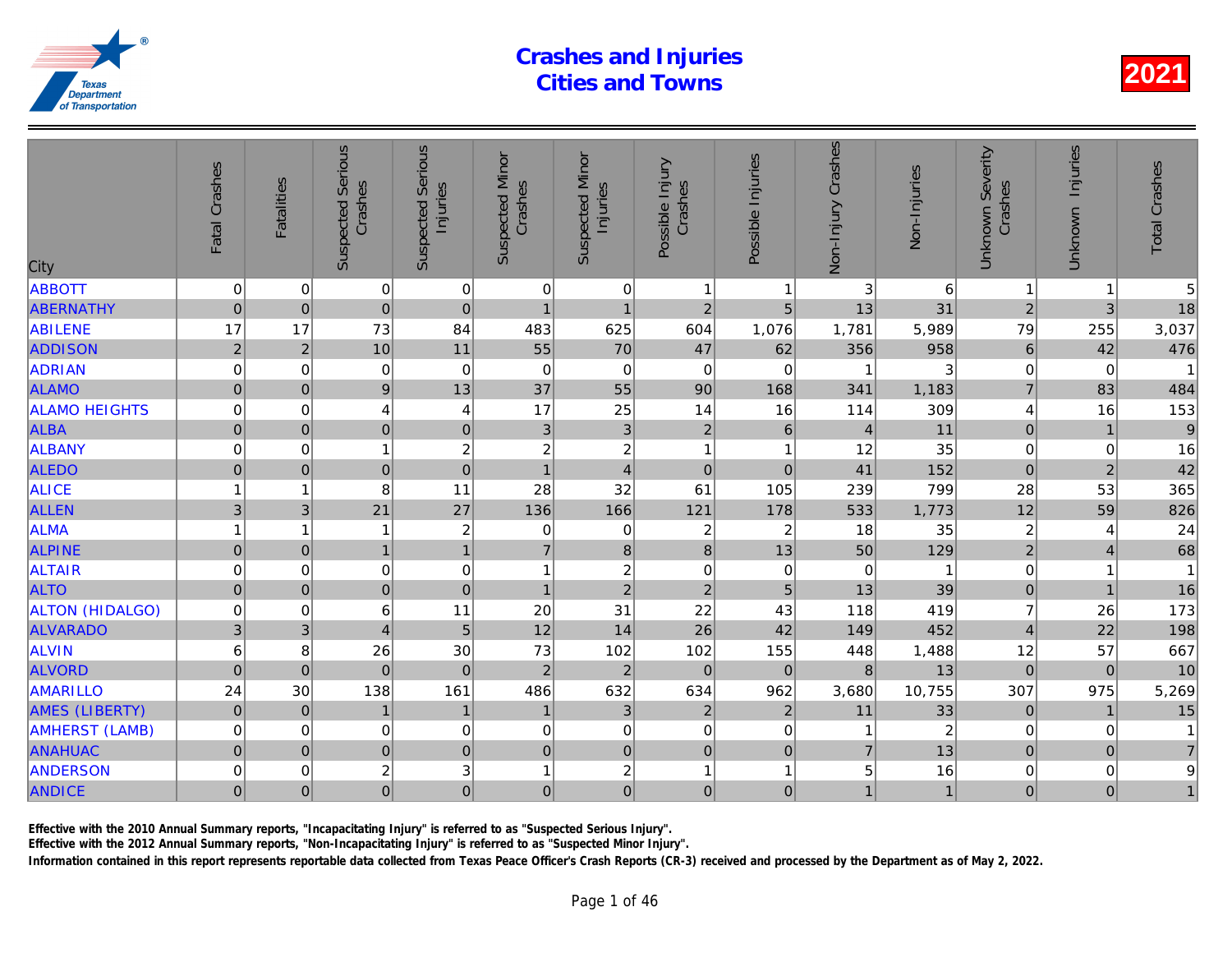| City                        | Fatal Crashes  | <b>Fatalities</b> | <b>Suspected Serious</b><br>Crashes | <b>Serious</b><br>Injuries<br>Suspected | <b>Suspected Minor</b><br>Crashes | <b>Suspected Minor</b><br>Injuries | Possible Injury<br>Crashes | Possible Injuries | Non-Injury Crashes | Non-Injuries   |
|-----------------------------|----------------|-------------------|-------------------------------------|-----------------------------------------|-----------------------------------|------------------------------------|----------------------------|-------------------|--------------------|----------------|
| <b>ANDREWS</b>              | $\mathbf{1}$   | 1                 | $\mathbf{1}$                        | $\overline{1}$                          | 5                                 | $\sqrt{5}$                         | 21                         | 25                | 112                | 301            |
| <b>ANGLETON</b>             | $\sqrt{2}$     | $\overline{c}$    | 11                                  | 13                                      | 27                                | 38                                 | 25                         | 29                | 254                | 662            |
| ANGUS                       | 0              | 0                 | $\mathbf{1}$                        | $\overline{1}$                          | $\overline{c}$                    | $\overline{c}$                     | 8                          | 17                | 23                 | 61             |
| ANNA                        | 5              | 5                 | 14                                  | 17                                      | 30                                | 45                                 | 31                         | 55                | 212                | 626            |
| ANNETTA                     | $\mathbf 0$    | $\Omega$          | $\mathbf 0$                         | $\mathbf 0$                             | 0                                 | $\mathsf 0$                        | $\overline{c}$             | $\overline{c}$    | 8                  | 10             |
| <b>ANNETTA NORTH</b>        | $\overline{0}$ | $\Omega$          | $\overline{0}$                      | $\overline{0}$                          | $\mathbf{1}$                      | $\mathbf{1}$                       | $\overline{0}$             | $\mathbf 0$       | 5                  | 11             |
| <b>ANNETTA SOUTH</b>        | $\mathbf 0$    | $\Omega$          | 0                                   | $\mathbf 0$                             | $\mathbf 0$                       | $\boldsymbol{0}$                   | 1                          | 1                 | 5                  |                |
| <b>ANSON</b>                | $\mathbf{1}$   | $\overline{1}$    | $\overline{0}$                      | $\mathbf 0$                             | $\Omega$                          | $\mathbf 0$                        | $\Omega$                   | $\overline{1}$    | $\overline{2}$     |                |
| <b>ANTHONY (EL</b><br>PASO) | 1              | 1                 | 3 <sup>1</sup>                      | 3                                       | 12                                | 18                                 | 8                          | 11                | 62                 | 165            |
| <b>ANTON</b>                | $\mathbf 0$    | $\Omega$          | $\overline{0}$                      | $\mathbf 0$                             | $\mathbf 0$                       | $\pmb{0}$                          | $\mathbf 0$                | $\mathbf 0$       | $\mathbf{1}$       | $\overline{a}$ |
| APPLEBY                     | 1              | 1                 | $\mathbf{1}$                        | $\overline{1}$                          | 1                                 | $\overline{1}$                     | $\overline{4}$             | 5                 | 5                  | 17             |
| <b>ARANSAS PASS</b>         | $\overline{0}$ | $\mathbf{0}$      | $\overline{7}$                      | $\overline{9}$                          | 16                                | 23                                 | 12                         | 17                | 85                 | 261            |
| <b>ARCHER CITY</b>          | 1              | 1                 | 0                                   | $\mathbf 0$                             | 0                                 | $\mathbf 1$                        | $\mathbf{1}$               | $\overline{2}$    | 5                  | 14             |
| <b>ARCOLA</b>               | $\overline{1}$ | 1                 | 8                                   | 12                                      | 11                                | 15                                 | 13                         | 14                | 90                 | 282            |
| <b>ARGYLE</b>               | $\mathbf 0$    | $\Omega$          | $\overline{c}$                      | 3                                       | 10                                | 12                                 | 13                         | 21                | 83                 | 233            |
| <b>ARLINGTON</b>            | 51             | 54                | 176                                 | 206                                     | 1,168                             | 1,581                              | 1,593                      | 2,509             | 2,996              | 10,573         |
| <b>ARP</b>                  | $\mathbf 0$    | 0                 | 0                                   | $\mathbf 0$                             | $\overline{c}$                    | $\boldsymbol{2}$                   | 0                          | 1                 | 6                  | 24             |
| <b>ASHERTON</b>             | $\overline{0}$ | $\mathbf 0$       | $\overline{0}$                      | $\mathbf 0$                             | $\overline{0}$                    | $\pmb{0}$                          | $\mathbf 0$                | $\mathbf 0$       | $\mathbf{1}$       |                |
| <b>ASPERMONT</b>            | 0              | 0                 | $\overline{c}$                      | $\overline{c}$                          | 0                                 | $\boldsymbol{0}$                   | $\mathbf 0$                | $\mathbf 0$       | $\overline{c}$     |                |
| <b>ATHENS</b>               | 5              | 5                 | $\overline{5}$                      | $\overline{6}$                          | 40                                | 52                                 | 68                         | 119               | 187                | 646            |
| <b>ATLANTA</b>              | 3              | 3                 | 5                                   | $\overline{7}$                          | 11                                | 14                                 | 12                         | 17                | 53                 | 172            |
| <b>AUBREY</b>               | $\mathbf 0$    | $\mathbf{0}$      | $\overline{2}$                      | $\overline{c}$                          | $\overline{7}$                    | $\boldsymbol{9}$                   | $\overline{4}$             | $\overline{4}$    | 33                 | 97             |
| <b>AURORA (WISE)</b>        | $\mathbf 0$    | 0                 | $\mathbf 0$                         | $\mathbf 0$                             | 0                                 | $\mathbf 0$                        | $\Omega$                   | 0                 | 5                  | 11             |
| <b>AUSTIN</b>               | 104            | 113               | 446                                 | 511                                     | 2,464                             | 3,304                              | 3,033                      | 4,919             | 5,882              | 20,943         |
| <b>AUSTWELL</b>             | 0              | $\Omega$          | 0                                   | $\mathbf 0$                             | 0                                 | $\mathbf 0$                        | $\mathbf 0$                | 0                 |                    |                |
| AVERY                       | $\mathbf{1}$   | $\overline{1}$    | $\overline{0}$                      | $\mathbf 0$                             | $\pmb{0}$                         | $\overline{0}$                     | $\mathbf{1}$               | $\overline{1}$    | $\mathbf{1}$       | 6              |
|                             |                |                   |                                     |                                         |                                   |                                    |                            |                   |                    |                |

Effective with the 2010 Annual Summary reports, "Incapacitating Injury" is referred to as "Suspected Serious Injury".

Effective with the 2012 Annual Summary reports, "Non-Incapacitating Injury" is referred to as "Suspected Minor Injury".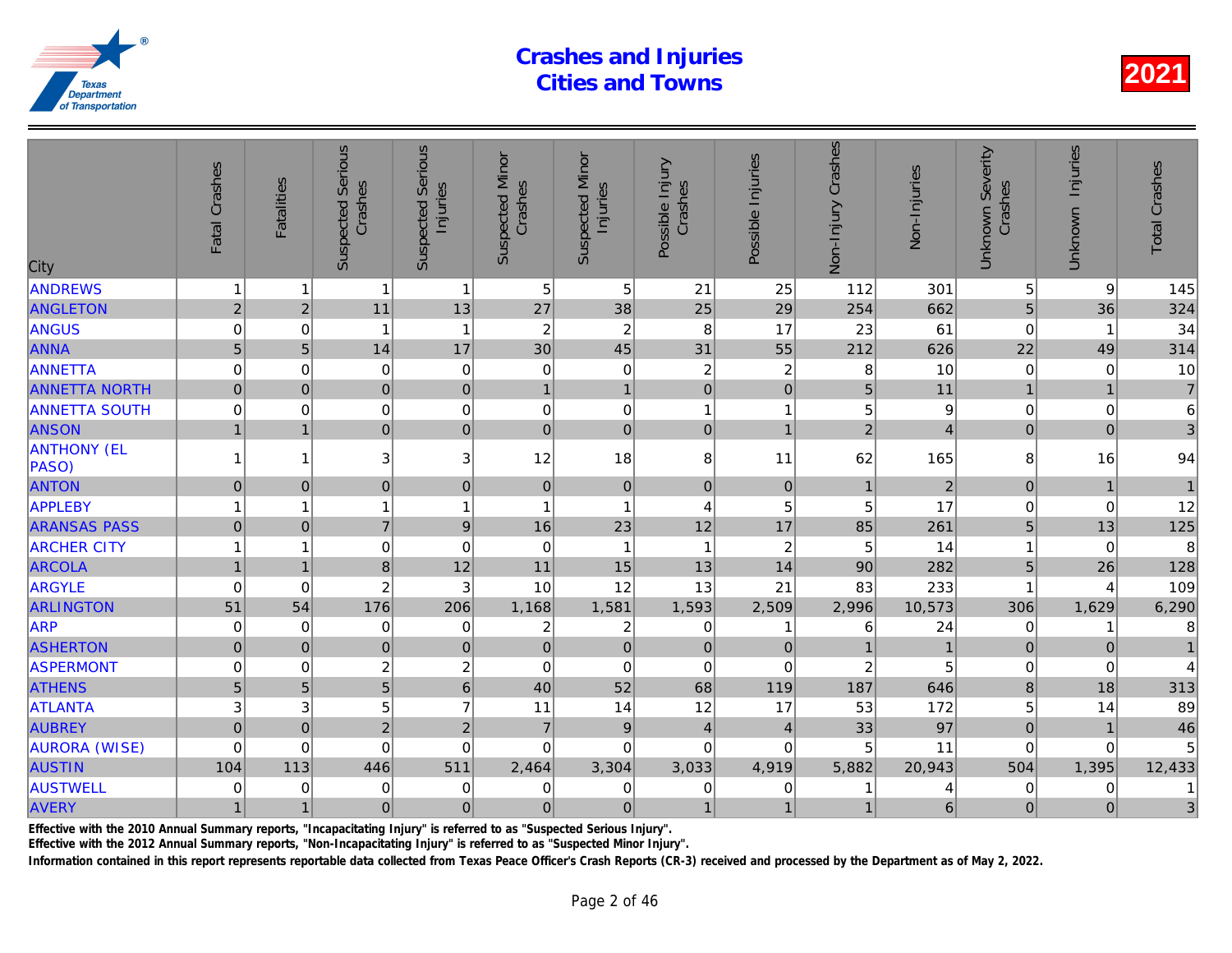| City                              | Fatal Crashes           | <b>Fatalities</b> | <b>Suspected Serious</b><br>Crashes | Serious<br>Injuries<br>Suspected | <b>Suspected Minor</b><br>Crashes | <b>Suspected Minor</b><br>Injuries | Possible Injury<br>Crashes | Possible Injuries | Non-Injury Crashes      | Non-Injuries   |
|-----------------------------------|-------------------------|-------------------|-------------------------------------|----------------------------------|-----------------------------------|------------------------------------|----------------------------|-------------------|-------------------------|----------------|
| <b>AVINGER</b>                    | $\mathbf 0$             | 0                 | $\mathbf 0$                         | $\overline{0}$                   | $\overline{c}$                    | $\sqrt{2}$                         | $\mathbf{1}$               | -1                | $\overline{4}$          | 11             |
| <b>AZLE</b>                       | $\overline{c}$          | $\overline{c}$    | 14                                  | 15                               | 30                                | 37                                 | 32                         | 45                | 155                     | 494            |
| <b>BAILEY</b>                     | 0                       | 0                 | 0                                   | $\mathbf 0$                      | 0                                 | $\pmb{0}$                          | 0                          | 0                 | 1                       | $\overline{a}$ |
| <b>BAILEY'S PRAIRIE</b>           | $\mathbf 0$             | $\mathbf 0$       | $\overline{2}$                      | $\overline{2}$                   | $\overline{4}$                    | $\boldsymbol{9}$                   | 3                          | $\mathfrak{B}$    | 17                      | 54             |
| <b>BAIRD</b>                      | $\mathbf 0$             | $\mathbf 0$       | $\mathbf 0$                         | $\mathbf 0$                      | $\overline{\mathbf{c}}$           | $\boldsymbol{2}$                   | 3                          | 3                 | 16                      | 59             |
| <b>BALCH SPRINGS</b>              | $\overline{\mathbf{4}}$ | 5                 | 18                                  | 19                               | 75                                | 96                                 | 67                         | 94                | 618                     | 1,694          |
| <b>BALCONES</b><br><b>HEIGHTS</b> | $\mathbf 0$             | $\Omega$          | 3                                   | 3                                | 20                                | 26                                 | 25                         | 39                | 141                     | 397            |
| <b>BALLINGER</b>                  | $\mathsf{O}\xspace$     | $\pmb{0}$         | $\pmb{0}$                           | $\pmb{0}$                        | $\pmb{0}$                         | $\pmb{0}$                          | $\mathbf 0$                | $\mathbf 0$       | $\mathbf{1}$            |                |
| <b>BALMORHEA</b>                  | 0                       | $\mathbf 0$       | 0                                   | $\mathbf 0$                      | $\mathbf 0$                       | $\pmb{0}$                          | $\mathbf 0$                | 0                 | $\mathbf{1}$            |                |
| <b>BANDERA</b>                    | $\mathbf 0$             | $\mathbf 0$       | $\overline{0}$                      | $\mathbf 0$                      | $\mathbf 0$                       | $\mathbf 0$                        | $\pmb{0}$                  | $\pmb{0}$         | $\overline{2}$          |                |
| <b>BANGS</b>                      | $\mathbf 0$             | 0                 | $\mathbf 0$                         | $\mathbf 0$                      | $\overline{1}$                    | $\mathbf{1}$                       | $\overline{c}$             | $\boldsymbol{2}$  | 3                       |                |
| <b>BARDWELL</b>                   | $\mathbf 0$             | $\mathbf{0}$      | $\pmb{0}$                           | $\overline{0}$                   | $\pmb{0}$                         | $\pmb{0}$                          | $\pmb{0}$                  | $\pmb{0}$         | $\mathbf{1}$            |                |
| <b>BARRY</b>                      | 0                       | 0                 | 0                                   | $\pmb{0}$                        | 0                                 | $\pmb{0}$                          | $\pmb{0}$                  | 0                 | 1                       |                |
| <b>BARSTOW</b>                    | $\overline{0}$          | $\mathbf 0$       | $\mathbf 0$                         | $\mathbf 0$                      | $\overline{0}$                    | $\mathbf 0$                        | $\overline{1}$             | $\mathbf{1}$      | $\overline{1}$          | $\overline{2}$ |
| <b>BARTLETT</b>                   | $\mathbf 0$             | $\mathbf 0$       | $\pmb{0}$                           | $\mathbf 0$                      | $\mathbf 0$                       | $\pmb{0}$                          | $\mathbf{1}$               | $\overline{1}$    | $\overline{\mathbf{c}}$ |                |
| <b>BARTONVILLE</b>                | $\pmb{0}$               | $\mathbf 0$       | 3                                   | 3                                | $\overline{5}$                    | $\,$ 6 $\,$                        | $\overline{2}$             | $\mathbf 2$       | 19                      | 51             |
| <b>BASTROP</b>                    | $\overline{c}$          | $\boldsymbol{2}$  | 12                                  | 13                               | 40                                | 47                                 | 51                         | 77                | 303                     | 1,044          |
| <b>BAY CITY</b>                   | $\mathbf 0$             | $\pmb{0}$         | 17                                  | 23                               | 63                                | 87                                 | 37                         | 54                | 234                     | 712            |
| <b>BAYOU VISTA</b>                | $\mathbf 0$             | $\mathbf 0$       | $\mathbf 0$                         | $\mathbf 0$                      | $\mathbf 0$                       | $\mathbf 0$                        | $\mathbf 0$                | $\mathbf 0$       |                         | $\overline{2}$ |
| <b>BAYSIDE</b>                    | $\overline{0}$          | $\Omega$          | $\Omega$                            | $\mathbf 0$                      | $\overline{0}$                    | $\overline{0}$                     | $\mathbf 0$                | $\Omega$          | $\mathbf 1$             |                |
| <b>BAYTOWN</b>                    | 13                      | 16                | 54                                  | 65                               | 157                               | 202                                | 225                        | 333               | 1,607                   | 4,747          |
| <b>BAYVIEW</b><br>(CAMERON)       | $\mathbf 0$             | $\mathbf{0}$      | $\mathbf 0$                         | $\pmb{0}$                        | $\mathbf 0$                       | $\pmb{0}$                          | $\mathbf{0}$               | $\mathbf{0}$      | $\overline{c}$          |                |
| <b>BEACH CITY</b>                 | 0                       | 0                 | 0                                   | 0                                | 0                                 | 0                                  | 0                          | 0                 |                         |                |
| <b>BEASLEY</b>                    | $\overline{0}$          | $\mathbf{0}$      | $\overline{2}$                      | $\overline{c}$                   | $\overline{1}$                    | $\overline{4}$                     | $\mathbf 0$                | $\overline{1}$    | 17                      | 35             |
| <b>BEAUMONT</b>                   | 21                      | 25                | 97                                  | 114                              | 332                               | 466                                | 605                        | 991               | 1,869                   | 6,343          |
|                                   |                         |                   |                                     |                                  |                                   |                                    |                            |                   |                         |                |

Effective with the 2010 Annual Summary reports, "Incapacitating Injury" is referred to as "Suspected Serious Injury".

Effective with the 2012 Annual Summary reports, "Non-Incapacitating Injury" is referred to as "Suspected Minor Injury".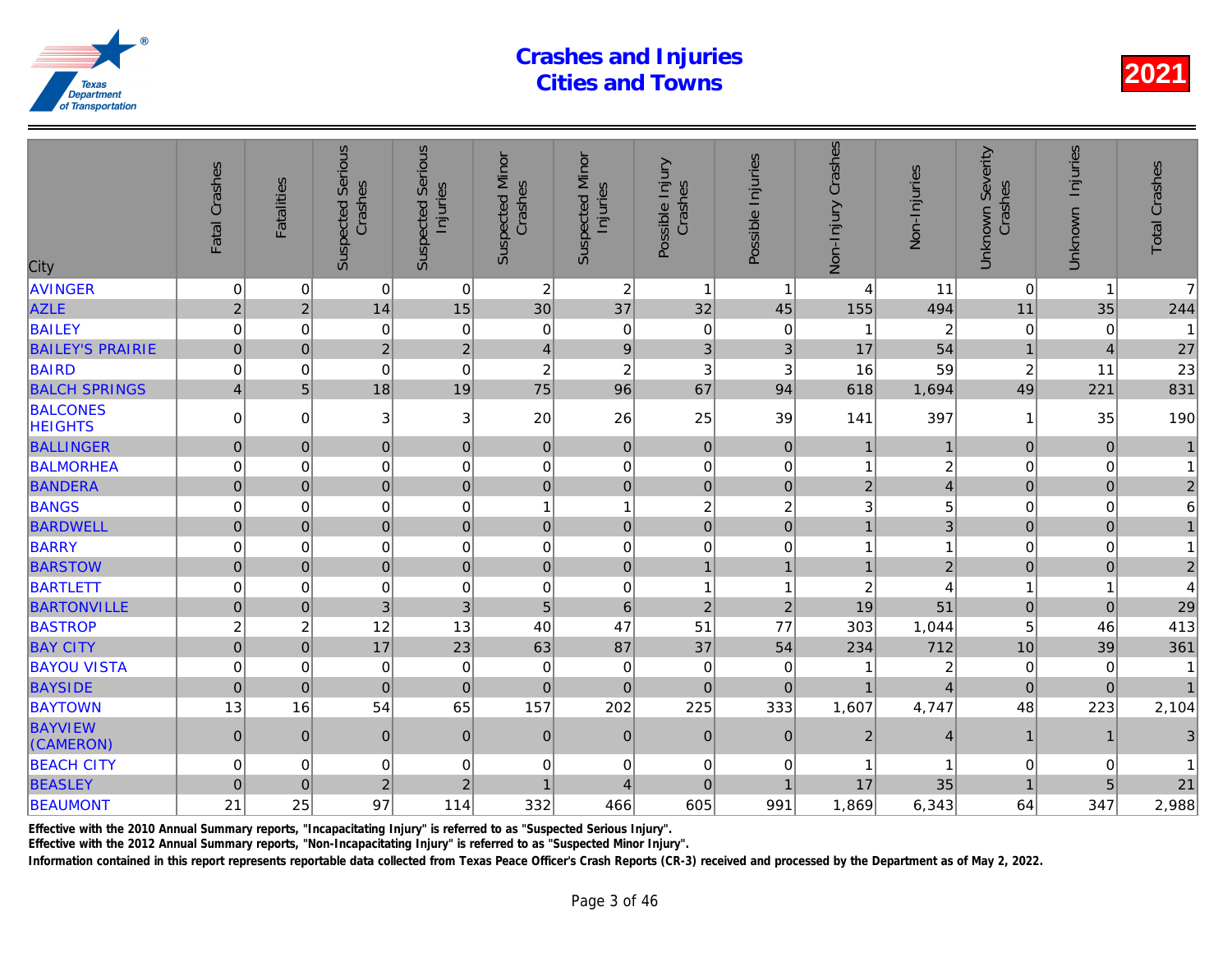| City                 | Fatal Crashes       | <b>Fatalities</b> | <b>Suspected Serious</b><br>Crashes | Serious<br>Injuries<br>Suspected | <b>Suspected Minor</b><br>Crashes | <b>Suspected Minor</b><br>Injuries | Possible Injury<br>Crashes | Possible Injuries | Non-Injury Crashes | Non-Injuries   |
|----------------------|---------------------|-------------------|-------------------------------------|----------------------------------|-----------------------------------|------------------------------------|----------------------------|-------------------|--------------------|----------------|
| <b>BECKVILLE</b>     | $\pmb{0}$           | $\mathbf 0$       | $\pmb{0}$                           | $\mathbf 0$                      | $\overline{4}$                    | 4                                  | $\mathbf 0$                | $\mathbf 0$       | $\overline{4}$     | 20             |
| <b>BEDFORD</b>       | 1                   | 1                 | 34                                  | 41                               | 148                               | 174                                | 180                        | 255               | 421                | 1,310          |
| <b>BEDIAS</b>        | $\mathbf 0$         | $\mathbf 0$       | $\mathbf 0$                         | $\mathbf 0$                      | $\pmb{0}$                         | $\mathbf 0$                        | $\pmb{0}$                  | $\mathbf{0}$      | $6\phantom{a}$     | 14             |
| <b>BEE CAVE</b>      | 1                   | 1                 | 8                                   | 8                                | 20                                | 27                                 | 17                         | 21                | 201                | 670            |
| <b>BEEVILLE</b>      | $\mathsf{O}\xspace$ | $\mathbf 0$       | 5                                   | 5                                | 15                                | 22                                 | 25                         | 39                | 143                | 401            |
| <b>BELLAIRE</b>      | 1                   | 1                 | 17                                  | 21                               | 32                                | 38                                 | 127                        | 184               | 343                | 1,202          |
| <b>BELLEVUE</b>      | $\mathsf 0$         | $\overline{0}$    | $\sqrt{2}$                          | $\overline{c}$                   | $\overline{1}$                    | $\mathbf 2$                        | $\mathbf 0$                | $\overline{1}$    | 5                  | 15             |
| <b>BELLMEAD</b>      | 5                   | 5                 | 11                                  | 14                               | 40                                | 59                                 | 61                         | 88                | 399                | 1,625          |
| <b>BELLS</b>         | $\mathbf 0$         | $\mathbf 0$       | $\overline{2}$                      | $\overline{4}$                   | 3                                 | $\overline{4}$                     | $\overline{7}$             | 13                | 21                 | 61             |
| <b>BELLVILLE</b>     | $\mathbf 0$         | $\mathbf 0$       | $\overline{1}$                      | $\mathbf{1}$                     | 3                                 | 3                                  | $\overline{4}$             | 5                 | 41                 | $111$          |
| <b>BELTON</b>        | $\overline{2}$      | $\overline{2}$    | 18                                  | 18                               | 81                                | 110                                | 100                        | 165               | 561                | 1,831          |
| <b>BENAVIDES</b>     | $\mathbf 0$         | 0                 | $\mathbf 0$                         | $\mathbf 0$                      | $\mathbf 0$                       | $\mathbf 0$                        | $\pmb{0}$                  | $\mathbf 0$       | 1                  |                |
| <b>BENBROOK</b>      | $\mathsf{O}\xspace$ | $\mathbf 0$       | $\boldsymbol{9}$                    | $\boldsymbol{9}$                 | 76                                | 93                                 | 26                         | 47                | 168                | 570            |
| <b>BENJAMIN</b>      |                     | 1                 | $\mathbf 0$                         | 0                                | 0                                 | $\pmb{0}$                          | $\pmb{0}$                  | 0                 | $\mathbf 0$        |                |
| <b>BERGHEIM</b>      | $\mathbf 0$         | $\Omega$          | $\overline{0}$                      | $\mathbf 0$                      | $\mathbf 0$                       | $\pmb{0}$                          | $\mathbf 0$                | $\mathbf 0$       | $\overline{2}$     | 5              |
| <b>BERNARDO</b>      | $\mathbf 0$         | 0                 | $\mathbf 0$                         | 0                                | 0                                 | $\mathbf 0$                        | $\mathbf 0$                | 0                 | 1                  |                |
| <b>BERRYVILLE</b>    | $\mathbf 0$         | $\mathbf 0$       | $\mathbf{1}$                        | $\overline{1}$                   | $\overline{0}$                    | $\mathbf 0$                        | $\mathbf 0$                | $\mathbf 0$       | $\overline{2}$     | $\overline{5}$ |
| <b>BERTRAM</b>       | $\mathbf 0$         | $\mathbf 0$       | $\mathbf 0$                         | $\mathbf 0$                      | $\overline{1}$                    | $\mathbf{1}$                       | $\overline{c}$             | 3                 | 15                 | 39             |
| <b>BEVERLY HILLS</b> |                     | $\overline{1}$    | $\overline{2}$                      | $\overline{a}$                   | $\overline{7}$                    | $\boldsymbol{9}$                   | $\overline{8}$             | 11                | 66                 | 190            |
| <b>BEVIL OAKS</b>    | $\mathbf 0$         | $\mathbf 0$       | $\mathbf 0$                         | $\mathbf 0$                      | 0                                 | $\mathbf 0$                        | $\pmb{0}$                  | $\mathbf 0$       |                    |                |
| <b>BIG LAKE</b>      | $\overline{0}$      | $\mathbf 0$       | $\overline{0}$                      | $\mathbf 0$                      | $\overline{1}$                    | $\overline{1}$                     | $\overline{4}$             | $\overline{4}$    | 13                 | 38             |
| <b>BIG SANDY</b>     | 0                   | 0                 |                                     | $\mathbf{1}$                     | 5                                 | 10                                 | $\mathbf{1}$               | $\overline{7}$    | 5                  | 32             |
| <b>BIG SPRING</b>    | 5                   | $\overline{7}$    | 10                                  | 14                               | 42                                | 106                                | 31                         | 59                | 327                | 916            |
| <b>BIG WELLS</b>     | $\overline{0}$      | 0                 | $\mathbf 0$                         | $\mathbf 0$                      | 0                                 | 0                                  | $\pmb{0}$                  | 0                 | $\overline{a}$     |                |
| <b>BISHOP</b>        | $\overline{0}$      | $\pmb{0}$         | $\mathbf 0$                         | $\overline{0}$                   | $\pmb{0}$                         | $\mathbf 0$                        | $\mathbf 0$                | $\pmb{0}$         | $\mathbf{1}$       |                |
| <b>BISHOP HILLS</b>  | $\mathbf 0$         | $\Omega$          | $\mathbf 0$                         | $\overline{0}$                   | $\mathbf 0$                       | $\mathbf 0$                        | $\Omega$                   | $\Omega$          | $\mathbf{1}$       | 6              |
|                      |                     |                   |                                     |                                  |                                   |                                    |                            |                   |                    |                |

Effective with the 2010 Annual Summary reports, "Incapacitating Injury" is referred to as "Suspected Serious Injury".

Effective with the 2012 Annual Summary reports, "Non-Incapacitating Injury" is referred to as "Suspected Minor Injury".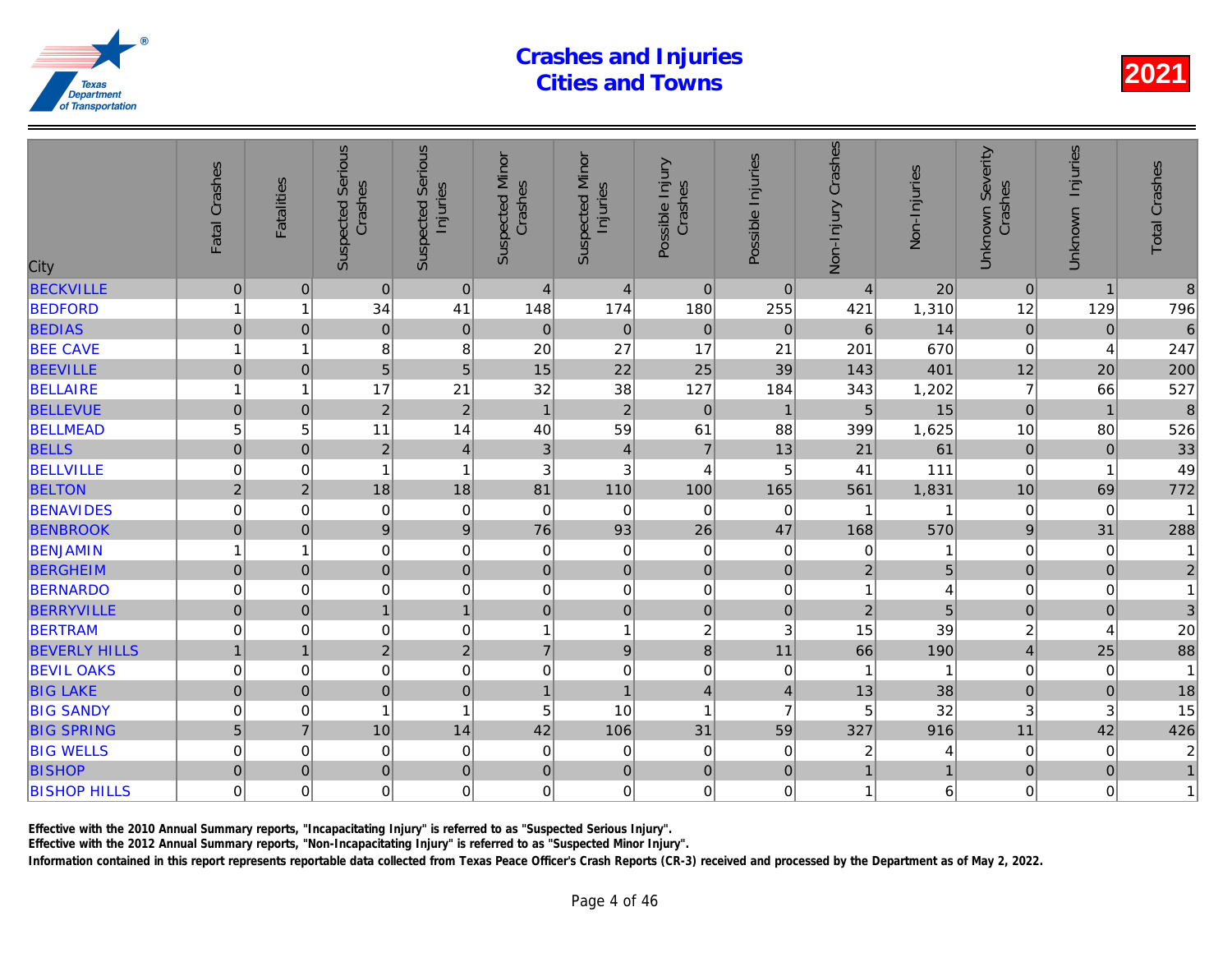| City                  | Fatal Crashes       | <b>Fatalities</b>       | <b>Suspected Serious</b><br>Crashes | Serious<br>Injuries<br>Suspected | <b>Suspected Minor</b><br>Crashes | <b>Suspected Minor</b><br>Injuries | Possible Injury<br>Crashes | Possible Injuries | Non-Injury Crashes | Non-Injuries   |
|-----------------------|---------------------|-------------------------|-------------------------------------|----------------------------------|-----------------------------------|------------------------------------|----------------------------|-------------------|--------------------|----------------|
| <b>BLANCO</b>         | $\pmb{0}$           | $\pmb{0}$               | $\overline{2}$                      | $\overline{4}$                   | $\mathbf 0$                       | $\pmb{0}$                          | $\overline{4}$             | 6                 | 27                 | 72             |
| <b>BLOOMBURG</b>      | 0                   | $\mathbf 0$             | $\mathbf 0$                         | $\mathbf 0$                      | 0                                 | $\pmb{0}$                          | $\mathbf 0$                | $\mathbf 0$       | $\boldsymbol{2}$   |                |
| <b>BLOOMING GROVE</b> | 0                   | $\mathbf{0}$            | $\overline{0}$                      | $\mathbf 0$                      | $\mathbf{1}$                      | $\overline{2}$                     | $\mathbf{1}$               | $\overline{2}$    | $\mathbf{1}$       | 5              |
| <b>BLOSSOM</b>        | $\mathbf 0$         | 0                       | 0                                   | $\mathbf 0$                      | 2                                 | $\sqrt{2}$                         | 1                          | $\overline{1}$    | 6                  | 17             |
| <b>BLUE MOUND</b>     | $\pmb{0}$           | $\mathbf{0}$            | $\mathbf{1}$                        | $\mathbf{1}$                     | $\mathbf{1}$                      | $\overline{4}$                     | $\mathbf{1}$               | $\mathbf{1}$      | 10                 | 21             |
| <b>BLUE RIDGE</b>     | $\overline{c}$      | $\overline{\mathbf{c}}$ | 1                                   | $\overline{\mathbf{c}}$          | $\ensuremath{\mathsf{3}}$         | $\mathbf 5$                        | 5                          | $\overline{7}$    | 26                 | 60             |
| <b>BLUFF DALE</b>     | $\mathbf 0$         | $\mathbf 0$             | $\mathbf 0$                         | $\overline{0}$                   | $\mathbf 0$                       | $\mathsf{O}\xspace$                | $\mathbf 0$                | $\overline{0}$    |                    | $\overline{a}$ |
| <b>BLUM</b>           | 0                   | $\mathbf 0$             |                                     | $\mathbf{1}$                     | 0                                 | $\mathbf 0$                        | $\mathbf{1}$               | -1                | 6                  | 13             |
| <b>BOERNE</b>         | 3                   | 3                       | $\overline{9}$                      | $\boldsymbol{9}$                 | 34                                | 46                                 | 41                         | 53                | 419                | 1,184          |
| <b>BOGATA</b>         | $\mathbf 0$         | $\mathbf 0$             | $\boldsymbol{2}$                    | $\overline{c}$                   | $\overline{\mathbf{1}}$           | 5                                  | $\boldsymbol{2}$           | $\mathbf{3}$      | 5                  | 17             |
| <b>BONHAM</b>         | $\overline{0}$      | $\overline{0}$          | 10                                  | 10                               | 15                                | 23                                 | 12                         | 20                | 101                | 316            |
| <b>BONNEY</b>         | $\mathbf 0$         | 0                       |                                     | $\mathbf{1}$                     | 3                                 | $\ensuremath{\mathsf{3}}$          | $\mathbf{1}$               | $\boldsymbol{2}$  | 8                  | 22             |
| <b>BOOKER</b>         | $\mathbf 0$         | $\mathbf 0$             | $\pmb{0}$                           | $\mathbf 0$                      | $\overline{0}$                    | $\mathsf{O}\xspace$                | $\pmb{0}$                  | $\pmb{0}$         | $\overline{2}$     | $\overline{5}$ |
| <b>BORGER</b>         |                     | 1                       |                                     | $\overline{\mathbf{4}}$          | 10                                | 13                                 | 5                          | 5                 | 87                 | 217            |
| <b>BOVINA</b>         | $\mathsf{O}\xspace$ | $\mathbf 0$             | $\overline{0}$                      | $\mathbf 0$                      | $\pmb{0}$                         | $\mathbf 0$                        | $\pmb{0}$                  | $\mathbf 0$       | 10                 | 19             |
| <b>BOWIE</b>          | $\overline{0}$      | 0                       | $\overline{c}$                      | $\overline{c}$                   | 3                                 | 4                                  | $\overline{7}$             | 10                | 62                 | 182            |
| <b>BOYD (WISE)</b>    | $\overline{0}$      | $\mathbf 0$             | $\overline{1}$                      | $\overline{1}$                   | 3                                 | $\overline{4}$                     | $\overline{4}$             | $\boldsymbol{8}$  | 17                 | 41             |
| <b>BRACKETTVILLE</b>  | 0                   | $\Omega$                | $\mathbf 0$                         | $\mathbf 0$                      | $\mathbf 0$                       | $\mathbf 0$                        | $\mathbf 0$                | $\mathbf 0$       | 4                  | 6              |
| <b>BRADY</b>          | $\mathbf{1}$        | $\overline{1}$          | 3                                   | $\overline{\mathbf{4}}$          | 5                                 | 5                                  | $\overline{5}$             | 5                 | 32                 | 97             |
| <b>BRAZORIA</b>       | 0                   | 0                       | $\boldsymbol{2}$                    | 3                                | 3                                 | 3                                  | $\boldsymbol{2}$           | 3                 | 32                 | 83             |
| <b>BRECKENRIDGE</b>   | $\mathsf{O}\xspace$ | $\mathbf{0}$            | $\overline{4}$                      | $\overline{\mathbf{4}}$          | $\mathbf{1}$                      | $\overline{c}$                     | 12                         | 18                | 43                 | 127            |
| <b>BREMOND</b>        | $\mathbf 0$         | $\mathbf 0$             | 0                                   | $\mathbf 0$                      | 1                                 | $\mathbf{1}$                       | $\mathbf 0$                | $\mathbf 0$       | 5                  | q              |
| <b>BRENHAM</b>        | $\overline{2}$      | $\overline{2}$          | 6                                   | $\boldsymbol{9}$                 | 36                                | 45                                 | 25                         | 39                | 344                | 944            |
| <b>BRIAROAKS</b>      | 0                   | 0                       | 1                                   | $\mathbf{1}$                     | 0                                 | $\mathbf 0$                        | $\mathbf 0$                | $\mathbf 0$       | 0                  | $\Omega$       |
| <b>BRIDGE CITY</b>    |                     | $\overline{1}$          | $\mathsf g$                         | 10                               | 17                                | 23                                 | 28                         | 40                | 159                | 485            |
| <b>BRIDGEPORT</b>     | 1                   | 1                       |                                     | $\mathbf{1}$                     | 3 <sub>1</sub>                    | 5                                  | 9                          | 16                | 38                 | 107            |
|                       |                     |                         |                                     |                                  |                                   |                                    |                            |                   |                    |                |

Effective with the 2010 Annual Summary reports, "Incapacitating Injury" is referred to as "Suspected Serious Injury".

Effective with the 2012 Annual Summary reports, "Non-Incapacitating Injury" is referred to as "Suspected Minor Injury".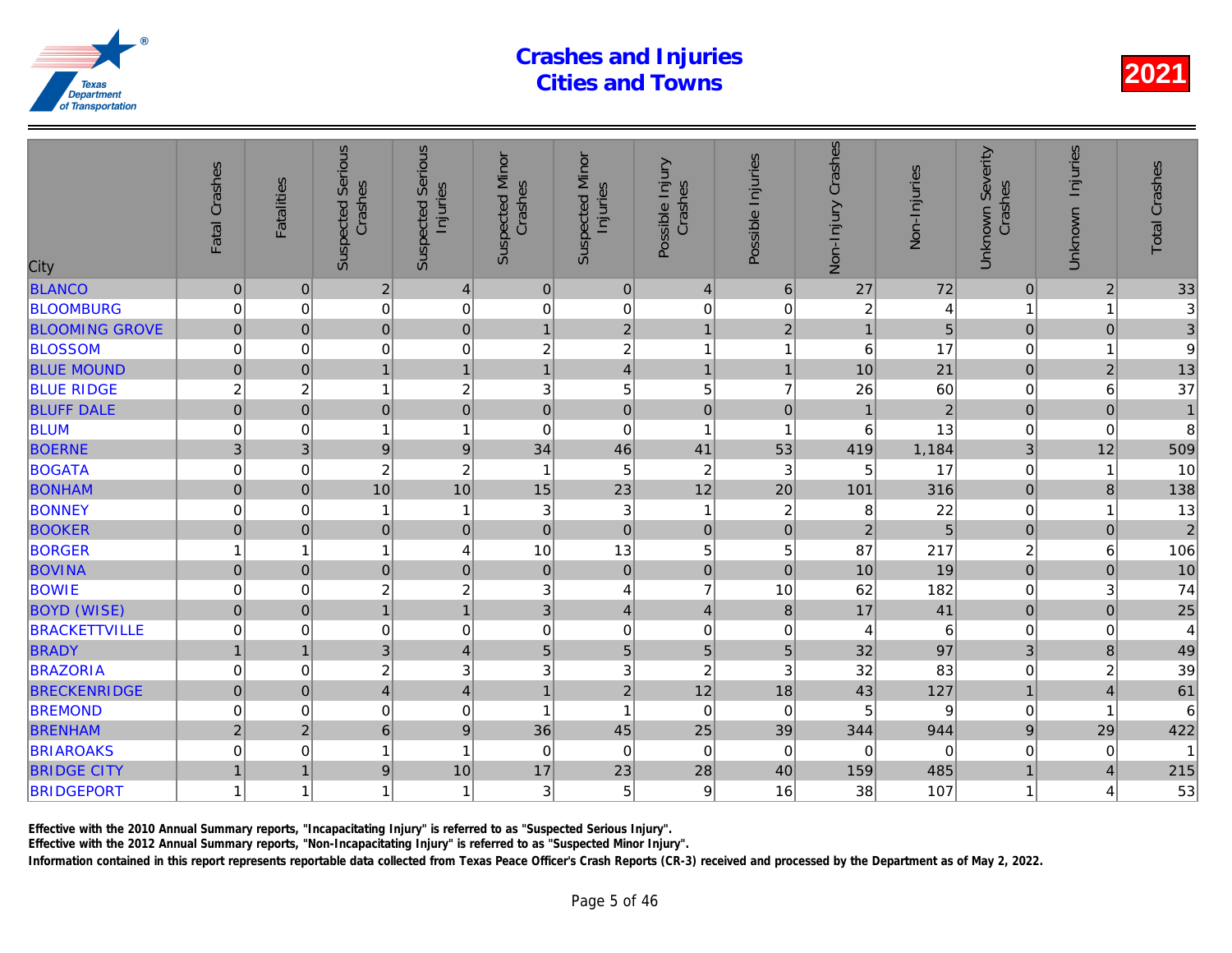| City                                 | Fatal Crashes  | <b>Fatalities</b> | <b>Suspected Serious</b><br>Crashes | <b>Serious</b><br>Injuries<br>Suspected | <b>Suspected Minor</b><br>Crashes | <b>Suspected Minor</b><br>Injuries | Possible Injury<br>Crashes | Possible Injuries | Non-Injury Crashes | Non-Injuries   |
|--------------------------------------|----------------|-------------------|-------------------------------------|-----------------------------------------|-----------------------------------|------------------------------------|----------------------------|-------------------|--------------------|----------------|
| <b>BROADDUS</b>                      | $\pmb{0}$      | $\mathbf{0}$      | $\overline{0}$                      | $\pmb{0}$                               | $\mathbf 0$                       | 0                                  | $\mathbf{0}$               | $\mathbf{0}$      | $\overline{4}$     | 14             |
| <b>BRONTE</b>                        | 0              | 0                 | 0                                   | $\mathbf 0$                             | 0                                 | $\mathbf 0$                        | $\mathbf 0$                | 0                 |                    |                |
| <b>BROOKSHIRE</b>                    | $\overline{2}$ | $\overline{2}$    | 4 <sup>1</sup>                      | $6\phantom{a}$                          | 5                                 | $\overline{5}$                     | 21                         | 26                | 88                 | 266            |
| <b>BROOKSIDE</b><br><b>VILLAGE</b>   | $\mathbf 0$    | $\Omega$          | $\overline{0}$                      | $\mathbf 0$                             | $\overline{c}$                    | $\overline{c}$                     | $\overline{c}$             | 3                 | $\boldsymbol{9}$   | 25             |
| <b>BROWNDELL</b>                     | $\mathbf 0$    | $\Omega$          | $\overline{0}$                      | $\mathbf 0$                             | $\pmb{0}$                         | $\mathbf 0$                        | $\mathbf 0$                | $\Omega$          | $\Omega$           | $\overline{0}$ |
| <b>BROWNFIELD</b>                    | $\mathbf 0$    | $\Omega$          | 1                                   | $\overline{1}$                          | $\overline{c}$                    | $\boldsymbol{2}$                   | 13                         | 16                | 69                 | 176            |
| <b>BROWNSBORO</b><br>(HENDERSON)     | $\pmb{0}$      | $\mathbf{0}$      | $\mathbf{1}$                        | $\mathbf{1}$                            | $\overline{1}$                    | $\mathbf{1}$                       | $\mathbf 0$                | $\overline{2}$    |                    | $\overline{a}$ |
| <b>BROWNSVILLE</b>                   | 10             | 10                | 74                                  | 89                                      | 367                               | 487                                | 848                        | 1,342             | 2,014              | 7,492          |
| <b>BROWNWOOD</b>                     | $\sqrt{3}$     | 3                 | 14                                  | 16                                      | 45                                | 64                                 | 47                         | 62                | 278                | 864            |
| <b>BRUCEVILLE-EDDY</b>               | $\mathbf 0$    | 0                 | $\mathbf 0$                         | $\mathbf 0$                             | 3                                 | $\ensuremath{\mathsf{3}}$          | $\overline{7}$             | $\overline{7}$    | 24                 | 42             |
| <b>BRYAN</b>                         | 5              | 5                 | 39                                  | 46                                      | 190                               | 270                                | 189                        | 303               | 1,155              | 3,844          |
| <b>BRYSON</b>                        | 0              | 0                 | 0                                   | $\mathbf 0$                             | 1                                 | 1                                  | 0                          | 0                 | 2                  |                |
| <b>BUCHANAN DAM</b>                  | $\mathbf 0$    | $\Omega$          | $\overline{0}$                      | $\mathbf 0$                             | $\mathbf{0}$                      | $\pmb{0}$                          | $\overline{0}$             | $\mathbf 0$       |                    |                |
| <b>BUCKHOLTS</b>                     | $\mathbf 0$    | $\Omega$          | 0                                   | $\mathbf 0$                             | 0                                 | $\mathbf 0$                        | $\Omega$                   | 0                 |                    |                |
| <b>BUDA</b>                          | $\overline{2}$ | $\overline{2}$    | $\overline{7}$                      | $\overline{7}$                          | 21                                | 22                                 | 36                         | 51                | 221                | 746            |
| <b>BUFFALO</b>                       | 1              | 5                 | 1                                   | $\overline{1}$                          | 6                                 | $\,6$                              | 4                          | 15                | 47                 | 145            |
| <b>BUFFALO GAP</b>                   | $\overline{0}$ | $\overline{0}$    | $\overline{1}$                      | $\overline{1}$                          | $\overline{2}$                    | $\overline{3}$                     | $\overline{2}$             | 3                 | $\overline{2}$     | 6              |
| <b>BUFFALO SPRINGS</b><br>(LUBBOCK)  | $\Omega$       | $\Omega$          | $\mathbf{1}$                        | $\mathbf{1}$                            | 3                                 | $\,6\,$                            | $\Omega$                   | 3                 | 4                  | 8              |
| <b>BULLARD</b>                       | $\mathbf 0$    | $\mathbf{0}$      | $\mathbf 0$                         | $\boldsymbol{0}$                        | $\pmb{0}$                         | $\pmb{0}$                          | $\overline{0}$             | $\mathbf{0}$      | 8                  | 21             |
| <b>BULVERDE</b>                      | $\mathbf 0$    | 0                 | 4                                   | 6                                       | 13                                | 19                                 | 15                         | 23                | 103                | 277            |
| <b>BUNKER HILL</b><br><b>VILLAGE</b> | $\overline{0}$ | $\mathbf{0}$      | $\overline{0}$                      | $\mathbf 0$                             | 3                                 | $\overline{4}$                     | 5                          | $\overline{7}$    | 16                 | 49             |
| <b>BURKBURNETT</b>                   | $\mathbf 0$    | 0                 | 6                                   | 8                                       | 17                                | 19                                 | 5                          | 13                | 51                 | 118            |
| <b>BURKE</b>                         | $\mathbf{1}$   | $\overline{2}$    | 3 <sup>1</sup>                      | 5 <sup>2</sup>                          | $\mathbf{1}$                      | $\,6\,$                            | $\overline{2}$             | $\,6$             | 13                 | 29             |
|                                      |                |                   |                                     |                                         |                                   |                                    |                            |                   |                    |                |

Effective with the 2010 Annual Summary reports, "Incapacitating Injury" is referred to as "Suspected Serious Injury".

Effective with the 2012 Annual Summary reports, "Non-Incapacitating Injury" is referred to as "Suspected Minor Injury".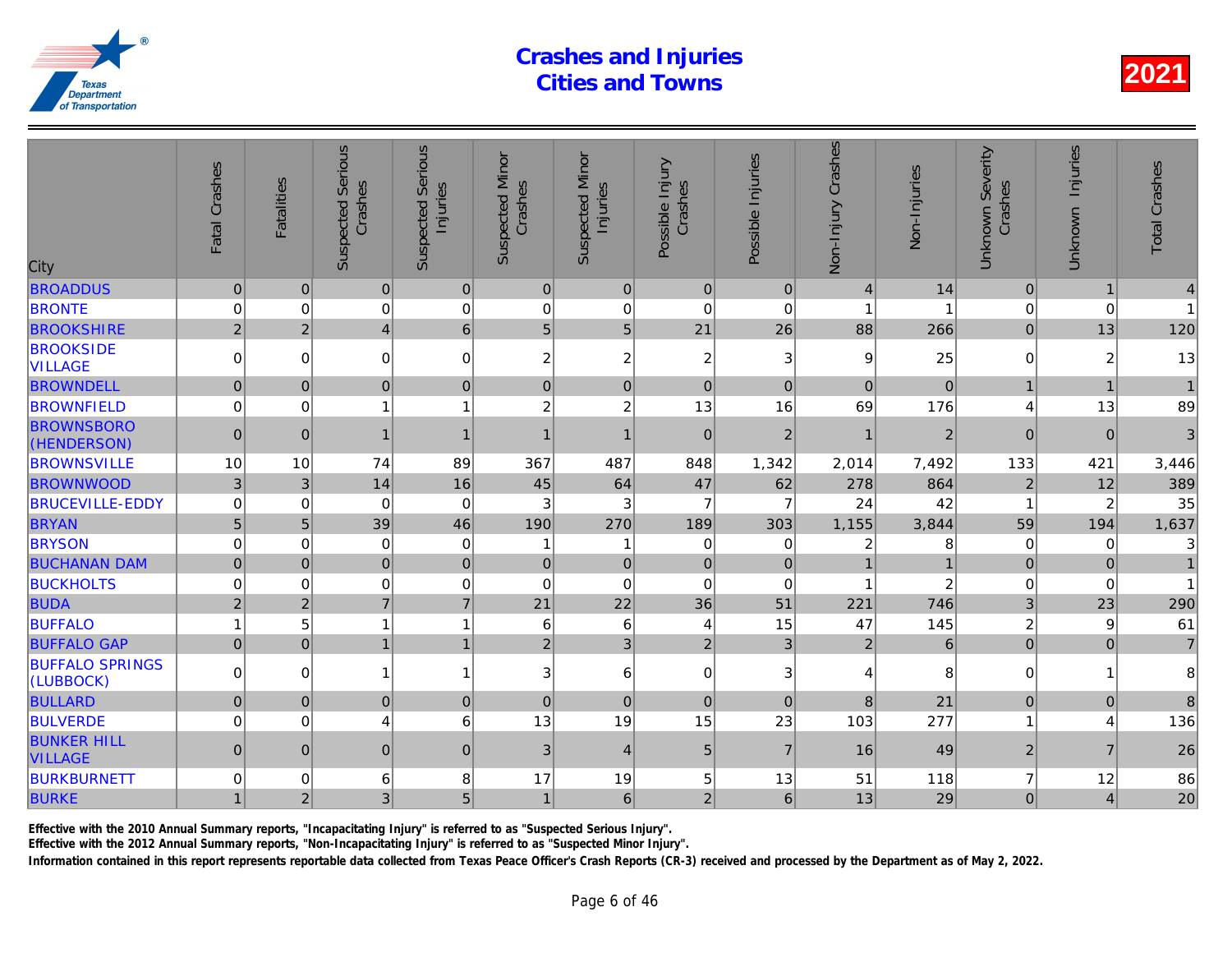| City                   | Fatal Crashes  | <b>Fatalities</b> | <b>Suspected Serious</b><br>Crashes | <b>Serious</b><br>Injuries<br>Suspected | <b>Suspected Minor</b><br>Crashes | <b>Suspected Minor</b><br>Injuries | Possible Injury<br>Crashes | Possible Injuries | Non-Injury Crashes      | Non-Injuries   |
|------------------------|----------------|-------------------|-------------------------------------|-----------------------------------------|-----------------------------------|------------------------------------|----------------------------|-------------------|-------------------------|----------------|
| <b>BURLESON</b>        | 3              | 3                 | 19                                  | 24                                      | 103                               | 131                                | 96                         | 139               | 524                     | 1,691          |
| <b>BURNET</b>          | $\overline{1}$ | $\overline{1}$    | $\overline{7}$                      | $\overline{7}$                          | 20                                | 25                                 | 10                         | 13                | 111                     | 308            |
| <b>BURTON</b>          | 0              | 0                 | 0                                   | $\pmb{0}$                               | 1                                 | $\mathbf{1}$                       | $\mathbf 0$                | 0                 | 5                       | 13             |
| <b>BYERS</b>           | $\pmb{0}$      | $\mathbf{0}$      | 0                                   | $\mathbf 0$                             | $\mathbf 0$                       | $\mathbf 0$                        | $\mathbf 0$                | $\pmb{0}$         |                         | $\frac{2}{2}$  |
| <b>BYNUM</b>           | 0              | 0                 | 0                                   | $\mathbf 0$                             | $\mathbf 0$                       | $\mbox{O}$                         | $\mathbf 0$                | 0                 | 1                       |                |
| <b>CACTUS</b>          | $\mathbf 0$    | $\mathbf 0$       | $\overline{1}$                      | $\mathbf{1}$                            | $\overline{2}$                    | $\overline{2}$                     | $\overline{4}$             | $\overline{7}$    | 19                      | 55             |
| <b>CADDO MILLS</b>     | 0              | 0                 | 4                                   | 5                                       | 3                                 | 5                                  | 1                          | $\mathbf{3}$      | 17                      | 59             |
| <b>CALDWELL</b>        | $\pmb{0}$      | $\pmb{0}$         | $\overline{2}$                      | $\overline{3}$                          | $\bf8$                            | $\mathsf g$                        | 5                          | 12                | 53                      | 139            |
| <b>CALLISBURG</b>      | 0              | 0                 | 0                                   | $\mathbf 0$                             | 1                                 | 3                                  | $\mathbf 0$                | $\mathbf 0$       |                         | 3              |
| <b>CALVERT</b>         | 1              | $\overline{1}$    | 3 <sup>1</sup>                      | 3                                       | $\overline{2}$                    | $\overline{3}$                     | $\overline{0}$             | $\overline{1}$    | 8                       | 39             |
| <b>CAMERON</b>         | 1              | 1                 | $\mathbf 0$                         | $\pmb{0}$                               | $\overline{7}$                    | 13                                 | 10                         | 16                | 41                      | 118            |
| <b>CAMP WOOD</b>       | $\pmb{0}$      | $\pmb{0}$         | $\overline{0}$                      | $\mathbf 0$                             | $\pmb{0}$                         | $\pmb{0}$                          | $\mathbf{1}$               | $\mathbf 1$       | $\overline{2}$          | $\overline{6}$ |
| <b>CAMPBELL</b>        | $\mathbf{1}$   | 1                 | 2                                   | $\overline{c}$                          | 5                                 | $\overline{7}$                     | $\overline{4}$             | 5                 | 19                      | 63             |
| <b>CANADIAN</b>        | $\overline{0}$ | $\mathbf 0$       | $\overline{1}$                      | $\mathbf{1}$                            | $\overline{1}$                    | $\mathbf{1}$                       | $\mathbf{1}$               | $\overline{1}$    | 12                      | 18             |
| <b>CANTON</b>          | 3              | 4                 | 1                                   | $\overline{1}$                          | 3                                 | $\overline{4}$                     | 8                          | 12                | 40                      | 113            |
| <b>CANYON</b>          | 3              | 3                 | $\overline{2}$                      | $\mathbf 2$                             | 10                                | 12                                 | 11                         | 12                | 162                     | 410            |
| <b>CARBON</b>          | $\mathbf 0$    | 0                 | 0                                   | $\mathbf 0$                             | 0                                 | $\pmb{0}$                          | $\mathbf 0$                | 0                 |                         |                |
| <b>CARL'S CORNER</b>   | $\overline{1}$ | $\overline{1}$    | $\mathbf{1}$                        | 3                                       | 3                                 | 3                                  | 5                          | 5                 | 29                      | 69             |
| <b>CARLSBAD</b>        | 0              | $\Omega$          | 0                                   | $\mathbf 0$                             | 0                                 | $\mathsf 0$                        | $\mathbf 0$                | $\mathbf 0$       | $\overline{\mathbf{c}}$ | 3              |
| <b>CARMINE</b>         | $\mathbf{1}$   | $\overline{1}$    | $\mathbf{1}$                        | $\mathbf 2$                             | $\mathbf{1}$                      | $\mathbf 2$                        | $\mathbf{1}$               | $\overline{1}$    | $\overline{7}$          | 21             |
| <b>CARRIZO SPRINGS</b> | $\mathbf{1}$   | 1                 | 1                                   | $\overline{1}$                          | 13                                | 16                                 | $\overline{4}$             | $\overline{7}$    | 25                      | 107            |
| <b>CARROLLTON</b>      | 11             | 11                | 31                                  | 44                                      | 180                               | 225                                | 342                        | 461               | 1,593                   | 4,656          |
| <b>CARTHAGE</b>        | $\mathbf 1$    | 1                 | 6                                   | 6                                       | 17                                | 23                                 | 20                         | 28                | 159                     | 471            |
| <b>CASTLE HILLS</b>    | $\overline{2}$ | $\overline{2}$    | $\overline{7}$                      | $\bf8$                                  | 37                                | 51                                 | 34                         | 45                | 188                     | 592            |
| <b>CASTROVILLE</b>     | 0              | 0                 | $\mathbf 0$                         | $\pmb{0}$                               | 0                                 | $\mathbf 0$                        | $\mathbf 0$                | 0                 | 13                      | 34             |
| <b>CEDAR CREEK</b>     | $\overline{0}$ | $\Omega$          | $\overline{0}$                      | $\mathbf 0$                             | $\mathbf 0$                       | $\mathbf 0$                        | $\overline{0}$             | $\mathbf 0$       | $\overline{7}$          | 11             |
|                        |                |                   |                                     |                                         |                                   |                                    |                            |                   |                         |                |

Effective with the 2010 Annual Summary reports, "Incapacitating Injury" is referred to as "Suspected Serious Injury".

Effective with the 2012 Annual Summary reports, "Non-Incapacitating Injury" is referred to as "Suspected Minor Injury".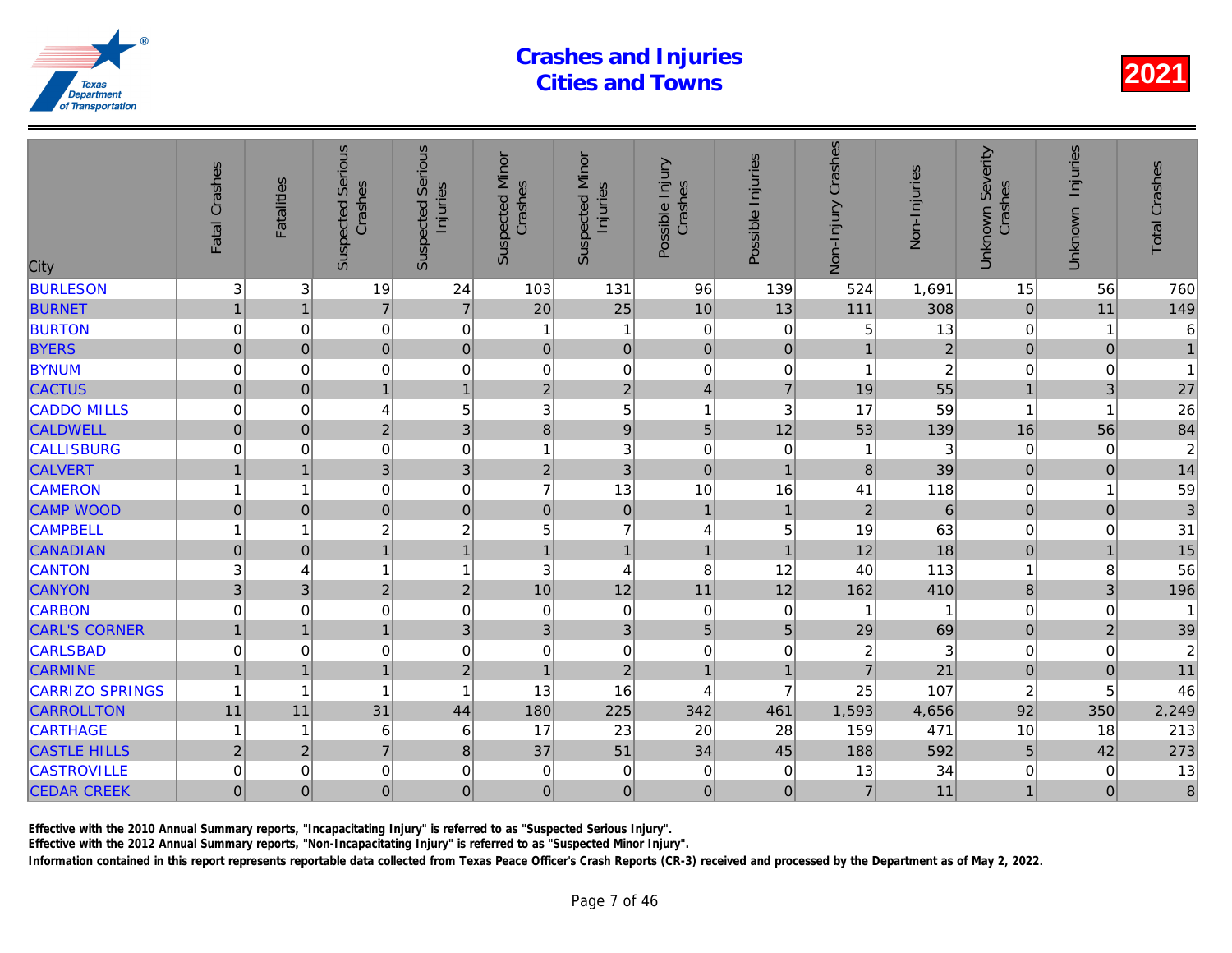| City                               | Fatal Crashes       | <b>Fatalities</b> | <b>Suspected Serious</b><br>Crashes | Serious<br>Injuries<br>Suspected | <b>Suspected Minor</b><br>Crashes | <b>Suspected Minor</b><br>Injuries | Possible Injury<br>Crashes | Possible Injuries | Non-Injury Crashes      | Non-Injuries   |
|------------------------------------|---------------------|-------------------|-------------------------------------|----------------------------------|-----------------------------------|------------------------------------|----------------------------|-------------------|-------------------------|----------------|
| <b>CEDAR HILL</b>                  | 1                   | 1                 | 14                                  | 15                               | 58                                | 75                                 | 88                         | 119               | 303                     | 890            |
| <b>CEDAR PARK</b>                  | $\overline{4}$      | $\overline{4}$    | 9                                   | 10                               | 82                                | 102                                | 133                        | 199               | 523                     | 1,715          |
| <b>CELESTE</b>                     | 0                   | 0                 | 0                                   | 0                                | $\overline{1}$                    | 1                                  | $\overline{c}$             | 2                 | $\overline{c}$          | 3              |
| <b>CELINA</b>                      | $\overline{1}$      | $\overline{1}$    | $\overline{4}$                      | 5                                | 20                                | 27                                 | 30                         | 34                | 158                     | 469            |
| <b>CENTER (SHELBY)</b>             | $\pmb{0}$           | $\mathbf 0$       | 4                                   | 4                                | 10                                | 14                                 | 29                         | 66                | 83                      | 224            |
| <b>CENTERVILLE</b><br>(LEON)       |                     | 1                 |                                     | $\overline{2}$                   | $\overline{4}$                    | $\overline{5}$                     | $\vert$ 1                  | $\overline{2}$    | 12                      | 41             |
| <b>CHANDLER</b>                    | 0                   | $\mathbf 0$       | 1                                   | $\mathbf{1}$                     | 12                                | 13                                 | $\overline{7}$             | 11                | 51                      | 149            |
| <b>CHANNELVIEW</b>                 | $\overline{0}$      | $\pmb{0}$         | $\overline{0}$                      | $\pmb{0}$                        | $\pmb{0}$                         | $\mathbf 0$                        | $\mathbf 0$                | $\pmb{0}$         | $\mathbf{1}$            |                |
| <b>CHANNING</b>                    | 0                   | $\mathbf 0$       |                                     | $\overline{c}$                   | $\overline{c}$                    | $\,6$                              | $\mathbf 0$                | 3                 | 3                       | 12             |
| <b>CHARLOTTE</b>                   | 1                   | 1                 | $\overline{0}$                      | $\overline{1}$                   | $\mathbf 0$                       | $\overline{2}$                     | $\mathbf 0$                | $\mathbf 0$       | $\overline{4}$          | $\overline{7}$ |
| <b>CHESTER</b>                     | 0                   | 0                 | $\mathbf 0$                         | $\mathbf 0$                      | 1                                 | $\mathbf{1}$                       | $\mathbf 0$                | 0                 | $\overline{\mathbf{c}}$ |                |
| <b>CHICO</b>                       | $\overline{0}$      | $\mathbf 0$       | $\mathbf 0$                         | $\mathbf 0$                      | $\mathbf 0$                       | $\pmb{0}$                          | $\mathbf{1}$               | $\mathbf{1}$      | $\overline{2}$          | 12             |
| <b>CHILDRESS</b>                   | $\mathbf 0$         | $\mathbf 0$       | $\mathbf 0$                         | $\mathbf 0$                      | $\overline{1}$                    | $\mathbf{1}$                       | $\boldsymbol{2}$           | $\boldsymbol{2}$  | 30                      | 88             |
| <b>CHINA</b>                       | $\mathbf 0$         | $\Omega$          | $\overline{0}$                      | $\pmb{0}$                        | $\overline{0}$                    | $\mathbf 0$                        | $\overline{1}$             | $\overline{1}$    | $\overline{7}$          | 19             |
| <b>CHINA GROVE</b><br>(BEXAR)      | 0                   | $\Omega$          | $\mathbf 0$                         | $\mathbf 0$                      | 2                                 | $\overline{4}$                     | $\overline{c}$             | $\overline{c}$    | 13                      | 39             |
| <b>CHIRENO</b>                     | $\mathbf 0$         | $\mathbf{0}$      | $\mathbf 0$                         | $\pmb{0}$                        | $\mathbf 0$                       | $\pmb{0}$                          | $\mathbf 0$                | $\mathbf 0$       | $\overline{2}$          | 5              |
| <b>CIBOLO</b>                      | 0                   | 0                 | 8                                   | 8                                | 20                                | 26                                 | 22                         | 31                | 197                     | 533            |
| <b>CISCO</b>                       | $\mathbf 0$         | $\mathbf{0}$      | 1                                   | $\mathbf{1}$                     | 10                                | 10                                 | $\overline{\mathbf{4}}$    | $5\phantom{.}$    | 34                      | 79             |
| <b>CLARKSVILLE</b>                 | $\pmb{0}$           | $\mathbf 0$       | $\overline{c}$                      | $\overline{c}$                   | -1                                | $\mathfrak{S}$                     | $\mathbf{3}$               | 3                 | 17                      | 35             |
| <b>CLARKSVILLE CITY</b>            | $\mathsf{O}\xspace$ | $\mathbf{0}$      | $\overline{0}$                      | $\mathbf 0$                      | $\overline{c}$                    | $\overline{2}$                     | $\overline{4}$             | $\overline{7}$    | 5                       | 14             |
| <b>CLAUDE</b>                      | $\mathbf 0$         | $\mathbf 0$       | $\mathbf{1}$                        | $\mathbf{1}$                     | $\mathbf 0$                       | $\pmb{0}$                          | $\mathbf 0$                | $\mathbf 0$       | 1                       | $\overline{a}$ |
| <b>CLEAR LAKE</b><br><b>SHORES</b> | $\pmb{0}$           | $\overline{0}$    | 1                                   | $\mathbf{1}$                     | $\mathbf{1}$                      | $\mathbf{1}$                       | $\mathbf{0}$               | $\overline{0}$    | 8                       | 26             |
| <b>CLEBURNE</b>                    | $\overline{7}$      | $\overline{7}$    | 24                                  | 28                               | 49                                | 62                                 | 90                         | 115               | 458                     | 1,388          |
| <b>CLEMVILLE</b>                   | $\mathbf 0$         | $\mathbf 0$       | $\pmb{0}$                           | 0                                | $\pmb{0}$                         | $\mathbf 0$                        | $\mathbf 0$                | $\mathbf 0$       | $\mathbf{1}$            | $\overline{2}$ |
|                                    |                     |                   |                                     |                                  |                                   |                                    |                            |                   |                         |                |

Effective with the 2010 Annual Summary reports, "Incapacitating Injury" is referred to as "Suspected Serious Injury".

Effective with the 2012 Annual Summary reports, "Non-Incapacitating Injury" is referred to as "Suspected Minor Injury".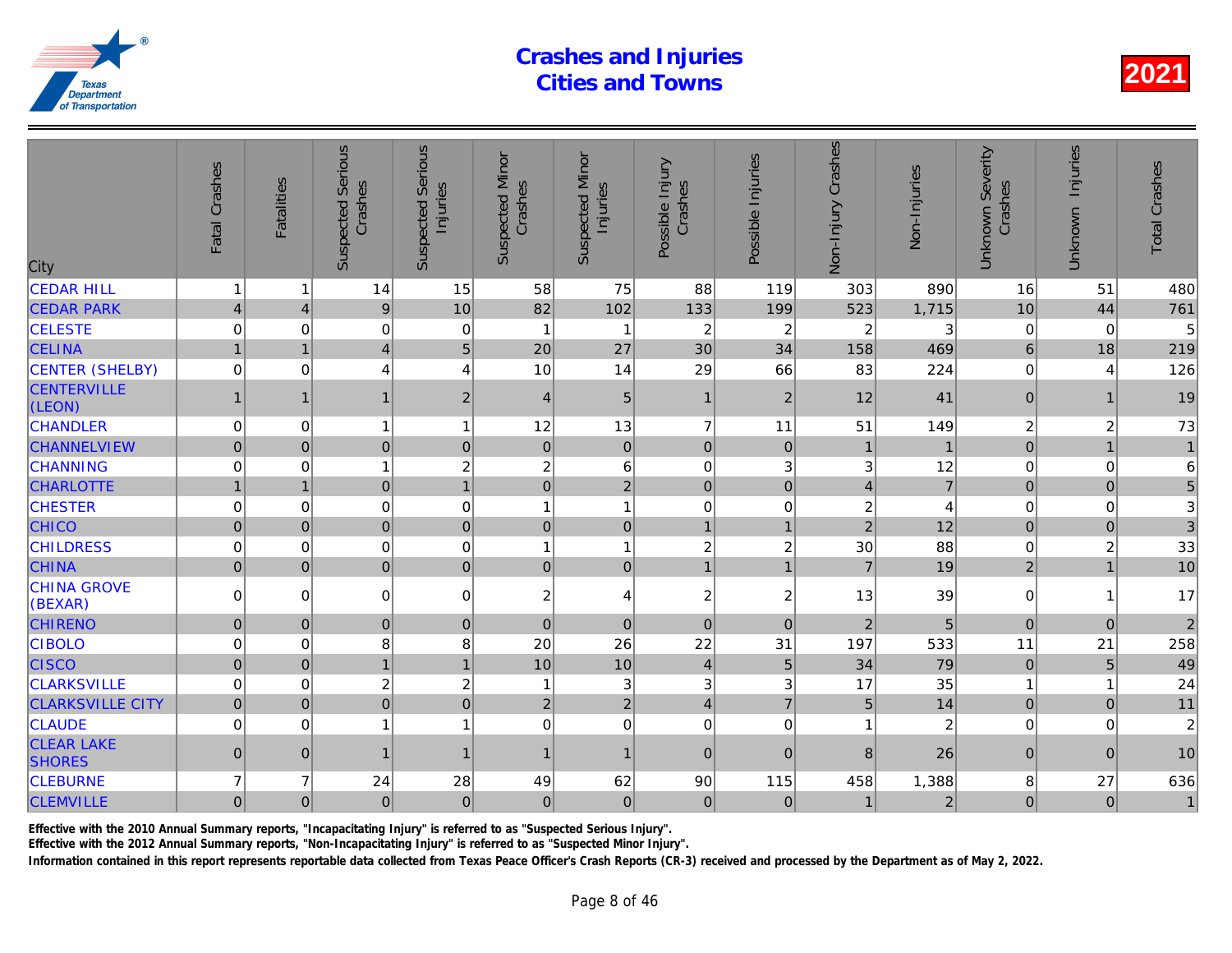| City                   | Fatal Crashes    | <b>Fatalities</b> | <b>Suspected Serious</b><br>Crashes | <b>Serious</b><br>Injuries<br>Suspected | <b>Suspected Minor</b><br>Crashes | <b>Suspected Minor</b><br>Injuries | Possible Injury<br>Crashes | Possible Injuries       | Non-Injury Crashes | Non-Injuries   |
|------------------------|------------------|-------------------|-------------------------------------|-----------------------------------------|-----------------------------------|------------------------------------|----------------------------|-------------------------|--------------------|----------------|
| <b>CLEVELAND</b>       | $\overline{c}$   | $\overline{c}$    | 6                                   | $\,6$                                   | 30                                | 35                                 | 35                         | 51                      | 275                | 839            |
| <b>CLIFTON</b>         | $\overline{0}$   | $\overline{0}$    | $\overline{0}$                      | $\mathbf 0$                             | $\overline{2}$                    | $\overline{2}$                     | $\mathbf 0$                | $\mathbf 0$             | 19                 | 41             |
| <b>CLINT</b>           | $\mathbf 1$      | 1                 | 0                                   | $\mathbf 0$                             | $\overline{7}$                    | $\boldsymbol{9}$                   | $\mathbf{1}$               | $\boldsymbol{2}$        | 24                 | 63             |
| <b>CLUTE</b>           | $\overline{2}$   | $\overline{2}$    | $\overline{2}$                      | $\overline{2}$                          | 19                                | 22                                 | 22                         | 31                      | 151                | 420            |
| <b>CLYDE</b>           | 0                | 0                 | 0                                   | $\mathbf 0$                             | $\overline{c}$                    | $\boldsymbol{2}$                   | 3                          | 5                       | 20                 | 61             |
| <b>COAHOMA</b>         | $\overline{1}$   | $\overline{1}$    | $\overline{0}$                      | $\mathbf 0$                             | $\mathbf 0$                       | $\overline{0}$                     | $\mathbf{1}$               | $\overline{1}$          | $6\phantom{1}$     | 25             |
| <b>COCKRELL HILL</b>   | $\mathbf 0$      | 0                 | 0                                   | $\mathbf 0$                             | 3                                 | $\overline{\mathbf{4}}$            | 3                          | $\overline{7}$          | 39                 | 97             |
| <b>COFFEE CITY</b>     | $\mathbf 0$      | $\mathbf{0}$      | $\overline{0}$                      | $\overline{0}$                          | $\pmb{0}$                         | $\mathbf 0$                        | $\pmb{0}$                  | $\pmb{0}$               | $\mathbf 1$        | $\overline{a}$ |
| <b>COLDSPRING</b>      | 0                | 0                 | $\overline{c}$                      | $\overline{c}$                          | 1                                 | $\overline{1}$                     | 3                          | 6                       | 16                 | 51             |
| <b>COLEMAN</b>         | $\overline{1}$   | $\overline{1}$    | $\overline{2}$                      | $\overline{4}$                          | 10                                | 12                                 | 8                          | 10                      | 43                 | 94             |
| <b>COLLEGE STATION</b> | $\boldsymbol{2}$ | $\overline{c}$    | 37                                  | 42                                      | 337                               | 435                                | 304                        | 473                     | 814                | 3,107          |
| <b>COLLEYVILLE</b>     | $\overline{0}$   | $\pmb{0}$         | $\mathbf{1}$                        | $\mathbf{1}$                            | 17                                | 18                                 | 28                         | 36                      | 71                 | 246            |
| <b>COLLINSVILLE</b>    | $\mathbf 0$      | 0                 | $\overline{c}$                      | 3                                       | 1                                 | $\mathbf{1}$                       | 3                          | 4                       | 5                  | 18             |
| <b>COLMESNEIL</b>      | $\overline{1}$   | $\mathbf{1}$      | $\overline{0}$                      | $\mathbf 0$                             | $\mathbf 0$                       | 0                                  | $\overline{0}$             | $\mathbf 0$             | 3                  | 13             |
| <b>COLORADO CITY</b>   | 0                | $\mathbf 0$       | $\mathbf{1}$                        | $\overline{1}$                          | 3                                 | $\sqrt{3}$                         | 1                          | $\overline{\mathbf{1}}$ | 30                 | 80             |
| <b>COLUMBUS</b>        | $\overline{0}$   | $\mathbf{0}$      | $\overline{2}$                      | $\mathbf 2$                             | $6\phantom{1}$                    | $\overline{7}$                     | $\overline{9}$             | 12                      | 44                 | 136            |
| <b>COMANCHE</b>        | $\mathbf 0$      | 0                 | 6                                   | $6\phantom{1}6$                         | 12                                | 15                                 | 4                          | 6                       | 57                 | 163            |
| <b>COMBES</b>          | $\overline{0}$   | $\mathbf{0}$      | 1                                   | $\mathbf{1}$                            | $\mathbf{1}$                      | $\mathbf{1}$                       | $\overline{2}$             | $\overline{4}$          | 18                 | 38             |
| <b>COMBINE</b>         | 0                | $\Omega$          | $\mathbf 0$                         | $\mathbf 0$                             | 0                                 | $\mathsf 0$                        | $\mathbf 0$                | $\mathbf 0$             | 4                  | 5              |
| <b>COMFORT</b>         | $\overline{0}$   | $\mathbf{0}$      | $\overline{0}$                      | $\mathbf 0$                             | $\pmb{0}$                         | $\mathbf 0$                        | $\pmb{0}$                  | $\mathbf{0}$            | $\overline{4}$     | 10             |
| <b>COMMERCE</b>        | $\overline{c}$   | $\overline{c}$    | 4                                   | $\overline{4}$                          | 6                                 | 6                                  | $\overline{7}$             | 15                      | 66                 | 180            |
| <b>COMO</b>            | $\overline{0}$   | $\mathbf 0$       | $\overline{0}$                      | $\mathbf 0$                             | $\overline{2}$                    | 3                                  | $\overline{1}$             | $\overline{3}$          | $\overline{4}$     | 10             |
| <b>CONROE</b>          | 9                | 9                 | 48                                  | 55                                      | 230                               | 330                                | 395                        | 623                     | 1,766              | 5,651          |
| <b>CONVERSE</b>        | $\mathbf 0$      | $\mathbf 0$       | 9                                   | 12                                      | 65                                | 86                                 | 48                         | 71                      | 285                | 895            |
| COOL                   | 1                | 1                 | $\overline{c}$                      | $\overline{\mathbf{c}}$                 | $\overline{\mathbf{c}}$           | $\boldsymbol{2}$                   | 0                          | $\boldsymbol{2}$        | 8                  | 18             |
| <b>COOLIDGE</b>        | $\overline{0}$   | $\overline{0}$    | $\overline{0}$                      | $\mathbf 0$                             | $\mathbf 0$                       | $\mathbf 0$                        | $\overline{1}$             | $\overline{1}$          | 6                  | 13             |
|                        |                  |                   |                                     |                                         |                                   |                                    |                            |                         |                    |                |

Effective with the 2010 Annual Summary reports, "Incapacitating Injury" is referred to as "Suspected Serious Injury".

Effective with the 2012 Annual Summary reports, "Non-Incapacitating Injury" is referred to as "Suspected Minor Injury".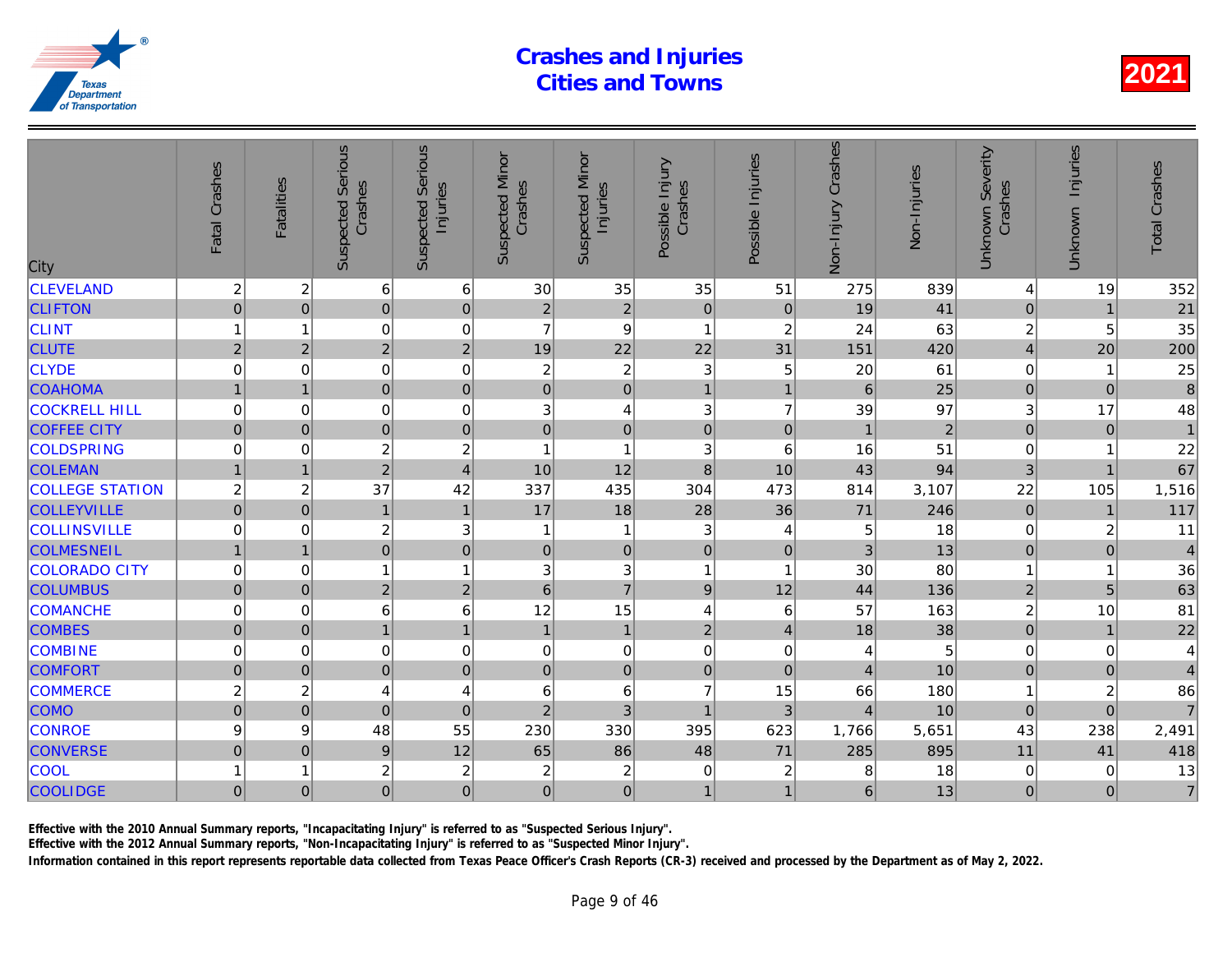| 3<br>COOPER (DELTA)<br>$\mathbf 0$<br>$\overline{c}$<br>$\Omega$<br>$\Omega$<br>9<br>4<br>4<br>1<br>$\overline{0}$<br>10<br>10<br><b>COPPELL</b><br>46<br>57<br>$\Omega$<br>39<br>173<br>99<br><b>COPPER CANYON</b><br>$\overline{c}$<br>$\mathbf 0$<br>$\mathbf 0$<br>6<br>$\Omega$<br>0<br>$\Omega$<br>7<br>0<br><b>COPPERAS COVE</b><br>$\overline{2}$<br>$\overline{2}$<br>11<br>136<br>41<br>11<br>96<br>68<br>276<br>828<br>3<br>25<br>CORINTH (DENTON)<br>8<br>29<br>37<br>6<br>42<br>247<br>4<br>42<br><b>CORPUS CHRISTI</b><br>42<br>118<br>796<br>1,178<br>156<br>1,016<br>1,794<br>16,804<br>5,501<br><b>CORRIGAN</b><br>10<br>$\overline{7}$<br>5<br>9<br>47<br>138<br>$\mathbf{1}$<br>4<br>6<br>1<br>5 <sup>1</sup><br><b>CORSICANA</b><br>72<br>5<br>24<br>28<br>56<br>107<br>149<br>564<br>1,861<br><b>COTTONWOOD</b><br>$\mathbf 0$<br>$\Omega$<br>$\Omega$<br>$\Omega$<br>$\Omega$<br>$\Omega$<br>1<br>$\overline{1}$<br>(KAUFMAN)<br><b>COTTONWOOD</b><br>$\overline{0}$<br>$\overline{0}$<br> 0 <br>3<br>$\overline{0}$<br>$\Omega$<br>$\mathbf{0}$<br>$\Omega$<br>$\Omega$<br><b>SHORES</b><br><b>COTULLA</b><br>$\mathbf 0$<br>$\mathbf 0$<br>11<br>3<br>$\mathbf 0$<br>$\Omega$<br>$\overline{7}$<br>10<br>4<br><b>COVE</b><br>$\pmb{0}$<br>1<br>$\mathbf{1}$<br>$\mathbf{1}$<br>$\overline{2}$<br>3<br>11<br>$\mathbf{0}$<br>$\mathbf{1}$<br>$\overline{c}$<br>3<br>$\mathbf{1}$<br><b>COVINGTON</b><br>$\mathbf 0$<br>0<br>$\mathbf 0$<br>3<br>3<br>0<br>$\overline{2}$<br>$\overline{2}$<br>$\vert 9 \vert$<br>$\overline{7}$<br>65<br><b>CRANDALL</b><br>$\mathbf 0$<br>$\Omega$<br>6<br>9<br>$\mathbf 0$<br>$\overline{c}$<br>$\Omega$<br>$\overline{c}$<br>$\overline{c}$<br><b>CRANE</b><br>$\Omega$<br>$\Omega$<br>1<br>8<br>$\overline{0}$<br>$\mathbf 0$<br>$\overline{2}$<br><b>CRANFILLS GAP</b><br>$\overline{0}$<br>$\overline{0}$<br>$\mathbf{1}$<br>$\mathbf{0}$<br>$\pmb{0}$<br>$\mathbf{1}$<br>$\mathsf 0$<br><b>CRAWFORD</b><br>0<br>$\overline{1}$<br>$\Omega$<br>3<br>$\Omega$<br>1<br>0<br>$\mathbf 0$<br>$\mathbf 0$<br>0<br>$\overline{0}$<br>$\overline{4}$<br>3<br>3<br>22<br><b>CREEDMOOR</b><br>$\Omega$<br>3<br>$\overline{c}$<br>10<br>$\overline{7}$<br><b>CRESSON</b><br>$\overline{c}$<br>12<br>9<br>45<br>4<br>4<br>$\overline{3}$<br>3<br><b>CROCKETT</b><br>$\overline{0}$<br>22<br>9<br>16<br>$\Omega$<br>14<br>78<br><b>CROSBYTON</b><br>0<br>$\mathbf 0$<br>$\mathbf 0$<br>5<br>$\Omega$<br>1<br>1<br>0<br>$\mathbf 1$<br>$\mathbf 0$<br><b>CROSS PLAINS</b><br>$\overline{0}$<br>$\overline{1}$<br>5<br>$\Omega$<br>$\mathbf{1}$<br>$\mathbf 0$<br>$\mathbf{0}$<br>$\Omega$<br><b>CROSS ROADS</b><br>5<br>11<br>13<br>17<br>20<br>40<br>4<br>1<br>(DENTON)<br><b>CROSS TIMBER</b><br> 0 <br> 0 <br>$\overline{0}$<br>$\mathbf 0$<br> 0 <br>$\overline{0}$<br>$\overline{0}$<br>$\overline{0}$<br>$\mathbf{0}$ | City | Fatal Crashes | <b>Fatalities</b> | Serious<br>Crashes<br>Suspected | <b>Serious</b><br>Injuries<br>Suspected | <b>Suspected Minor</b><br>Crashes | <b>Suspected Minor</b><br>Injuries | Possible Injury<br>Crashes | Possible Injuries | Non-Injury Crashes | Non-Injuries |
|-----------------------------------------------------------------------------------------------------------------------------------------------------------------------------------------------------------------------------------------------------------------------------------------------------------------------------------------------------------------------------------------------------------------------------------------------------------------------------------------------------------------------------------------------------------------------------------------------------------------------------------------------------------------------------------------------------------------------------------------------------------------------------------------------------------------------------------------------------------------------------------------------------------------------------------------------------------------------------------------------------------------------------------------------------------------------------------------------------------------------------------------------------------------------------------------------------------------------------------------------------------------------------------------------------------------------------------------------------------------------------------------------------------------------------------------------------------------------------------------------------------------------------------------------------------------------------------------------------------------------------------------------------------------------------------------------------------------------------------------------------------------------------------------------------------------------------------------------------------------------------------------------------------------------------------------------------------------------------------------------------------------------------------------------------------------------------------------------------------------------------------------------------------------------------------------------------------------------------------------------------------------------------------------------------------------------------------------------------------------------------------------------------------------------------------------------------------------------------------------------------------------------------------------------------------------------------------------------------------------------------------------------------------------------------------------------------------------------------------------------------------------------------------------------------------------------------------------------------------------------------|------|---------------|-------------------|---------------------------------|-----------------------------------------|-----------------------------------|------------------------------------|----------------------------|-------------------|--------------------|--------------|
|                                                                                                                                                                                                                                                                                                                                                                                                                                                                                                                                                                                                                                                                                                                                                                                                                                                                                                                                                                                                                                                                                                                                                                                                                                                                                                                                                                                                                                                                                                                                                                                                                                                                                                                                                                                                                                                                                                                                                                                                                                                                                                                                                                                                                                                                                                                                                                                                                                                                                                                                                                                                                                                                                                                                                                                                                                                                             |      |               |                   |                                 |                                         |                                   |                                    |                            |                   |                    | 24           |
|                                                                                                                                                                                                                                                                                                                                                                                                                                                                                                                                                                                                                                                                                                                                                                                                                                                                                                                                                                                                                                                                                                                                                                                                                                                                                                                                                                                                                                                                                                                                                                                                                                                                                                                                                                                                                                                                                                                                                                                                                                                                                                                                                                                                                                                                                                                                                                                                                                                                                                                                                                                                                                                                                                                                                                                                                                                                             |      |               |                   |                                 |                                         |                                   |                                    |                            |                   |                    | 559          |
|                                                                                                                                                                                                                                                                                                                                                                                                                                                                                                                                                                                                                                                                                                                                                                                                                                                                                                                                                                                                                                                                                                                                                                                                                                                                                                                                                                                                                                                                                                                                                                                                                                                                                                                                                                                                                                                                                                                                                                                                                                                                                                                                                                                                                                                                                                                                                                                                                                                                                                                                                                                                                                                                                                                                                                                                                                                                             |      |               |                   |                                 |                                         |                                   |                                    |                            |                   |                    | 18           |
|                                                                                                                                                                                                                                                                                                                                                                                                                                                                                                                                                                                                                                                                                                                                                                                                                                                                                                                                                                                                                                                                                                                                                                                                                                                                                                                                                                                                                                                                                                                                                                                                                                                                                                                                                                                                                                                                                                                                                                                                                                                                                                                                                                                                                                                                                                                                                                                                                                                                                                                                                                                                                                                                                                                                                                                                                                                                             |      |               |                   |                                 |                                         |                                   |                                    |                            |                   |                    |              |
|                                                                                                                                                                                                                                                                                                                                                                                                                                                                                                                                                                                                                                                                                                                                                                                                                                                                                                                                                                                                                                                                                                                                                                                                                                                                                                                                                                                                                                                                                                                                                                                                                                                                                                                                                                                                                                                                                                                                                                                                                                                                                                                                                                                                                                                                                                                                                                                                                                                                                                                                                                                                                                                                                                                                                                                                                                                                             |      |               |                   |                                 |                                         |                                   |                                    |                            |                   |                    | 725          |
|                                                                                                                                                                                                                                                                                                                                                                                                                                                                                                                                                                                                                                                                                                                                                                                                                                                                                                                                                                                                                                                                                                                                                                                                                                                                                                                                                                                                                                                                                                                                                                                                                                                                                                                                                                                                                                                                                                                                                                                                                                                                                                                                                                                                                                                                                                                                                                                                                                                                                                                                                                                                                                                                                                                                                                                                                                                                             |      |               |                   |                                 |                                         |                                   |                                    |                            |                   |                    |              |
|                                                                                                                                                                                                                                                                                                                                                                                                                                                                                                                                                                                                                                                                                                                                                                                                                                                                                                                                                                                                                                                                                                                                                                                                                                                                                                                                                                                                                                                                                                                                                                                                                                                                                                                                                                                                                                                                                                                                                                                                                                                                                                                                                                                                                                                                                                                                                                                                                                                                                                                                                                                                                                                                                                                                                                                                                                                                             |      |               |                   |                                 |                                         |                                   |                                    |                            |                   |                    |              |
|                                                                                                                                                                                                                                                                                                                                                                                                                                                                                                                                                                                                                                                                                                                                                                                                                                                                                                                                                                                                                                                                                                                                                                                                                                                                                                                                                                                                                                                                                                                                                                                                                                                                                                                                                                                                                                                                                                                                                                                                                                                                                                                                                                                                                                                                                                                                                                                                                                                                                                                                                                                                                                                                                                                                                                                                                                                                             |      |               |                   |                                 |                                         |                                   |                                    |                            |                   |                    |              |
|                                                                                                                                                                                                                                                                                                                                                                                                                                                                                                                                                                                                                                                                                                                                                                                                                                                                                                                                                                                                                                                                                                                                                                                                                                                                                                                                                                                                                                                                                                                                                                                                                                                                                                                                                                                                                                                                                                                                                                                                                                                                                                                                                                                                                                                                                                                                                                                                                                                                                                                                                                                                                                                                                                                                                                                                                                                                             |      |               |                   |                                 |                                         |                                   |                                    |                            |                   |                    |              |
|                                                                                                                                                                                                                                                                                                                                                                                                                                                                                                                                                                                                                                                                                                                                                                                                                                                                                                                                                                                                                                                                                                                                                                                                                                                                                                                                                                                                                                                                                                                                                                                                                                                                                                                                                                                                                                                                                                                                                                                                                                                                                                                                                                                                                                                                                                                                                                                                                                                                                                                                                                                                                                                                                                                                                                                                                                                                             |      |               |                   |                                 |                                         |                                   |                                    |                            |                   |                    | 6            |
|                                                                                                                                                                                                                                                                                                                                                                                                                                                                                                                                                                                                                                                                                                                                                                                                                                                                                                                                                                                                                                                                                                                                                                                                                                                                                                                                                                                                                                                                                                                                                                                                                                                                                                                                                                                                                                                                                                                                                                                                                                                                                                                                                                                                                                                                                                                                                                                                                                                                                                                                                                                                                                                                                                                                                                                                                                                                             |      |               |                   |                                 |                                         |                                   |                                    |                            |                   |                    | 23           |
|                                                                                                                                                                                                                                                                                                                                                                                                                                                                                                                                                                                                                                                                                                                                                                                                                                                                                                                                                                                                                                                                                                                                                                                                                                                                                                                                                                                                                                                                                                                                                                                                                                                                                                                                                                                                                                                                                                                                                                                                                                                                                                                                                                                                                                                                                                                                                                                                                                                                                                                                                                                                                                                                                                                                                                                                                                                                             |      |               |                   |                                 |                                         |                                   |                                    |                            |                   |                    | 24           |
|                                                                                                                                                                                                                                                                                                                                                                                                                                                                                                                                                                                                                                                                                                                                                                                                                                                                                                                                                                                                                                                                                                                                                                                                                                                                                                                                                                                                                                                                                                                                                                                                                                                                                                                                                                                                                                                                                                                                                                                                                                                                                                                                                                                                                                                                                                                                                                                                                                                                                                                                                                                                                                                                                                                                                                                                                                                                             |      |               |                   |                                 |                                         |                                   |                                    |                            |                   |                    | 17           |
|                                                                                                                                                                                                                                                                                                                                                                                                                                                                                                                                                                                                                                                                                                                                                                                                                                                                                                                                                                                                                                                                                                                                                                                                                                                                                                                                                                                                                                                                                                                                                                                                                                                                                                                                                                                                                                                                                                                                                                                                                                                                                                                                                                                                                                                                                                                                                                                                                                                                                                                                                                                                                                                                                                                                                                                                                                                                             |      |               |                   |                                 |                                         |                                   |                                    |                            |                   |                    | 141          |
|                                                                                                                                                                                                                                                                                                                                                                                                                                                                                                                                                                                                                                                                                                                                                                                                                                                                                                                                                                                                                                                                                                                                                                                                                                                                                                                                                                                                                                                                                                                                                                                                                                                                                                                                                                                                                                                                                                                                                                                                                                                                                                                                                                                                                                                                                                                                                                                                                                                                                                                                                                                                                                                                                                                                                                                                                                                                             |      |               |                   |                                 |                                         |                                   |                                    |                            |                   |                    | 26           |
|                                                                                                                                                                                                                                                                                                                                                                                                                                                                                                                                                                                                                                                                                                                                                                                                                                                                                                                                                                                                                                                                                                                                                                                                                                                                                                                                                                                                                                                                                                                                                                                                                                                                                                                                                                                                                                                                                                                                                                                                                                                                                                                                                                                                                                                                                                                                                                                                                                                                                                                                                                                                                                                                                                                                                                                                                                                                             |      |               |                   |                                 |                                         |                                   |                                    |                            |                   |                    |              |
|                                                                                                                                                                                                                                                                                                                                                                                                                                                                                                                                                                                                                                                                                                                                                                                                                                                                                                                                                                                                                                                                                                                                                                                                                                                                                                                                                                                                                                                                                                                                                                                                                                                                                                                                                                                                                                                                                                                                                                                                                                                                                                                                                                                                                                                                                                                                                                                                                                                                                                                                                                                                                                                                                                                                                                                                                                                                             |      |               |                   |                                 |                                         |                                   |                                    |                            |                   |                    |              |
|                                                                                                                                                                                                                                                                                                                                                                                                                                                                                                                                                                                                                                                                                                                                                                                                                                                                                                                                                                                                                                                                                                                                                                                                                                                                                                                                                                                                                                                                                                                                                                                                                                                                                                                                                                                                                                                                                                                                                                                                                                                                                                                                                                                                                                                                                                                                                                                                                                                                                                                                                                                                                                                                                                                                                                                                                                                                             |      |               |                   |                                 |                                         |                                   |                                    |                            |                   |                    | 54           |
|                                                                                                                                                                                                                                                                                                                                                                                                                                                                                                                                                                                                                                                                                                                                                                                                                                                                                                                                                                                                                                                                                                                                                                                                                                                                                                                                                                                                                                                                                                                                                                                                                                                                                                                                                                                                                                                                                                                                                                                                                                                                                                                                                                                                                                                                                                                                                                                                                                                                                                                                                                                                                                                                                                                                                                                                                                                                             |      |               |                   |                                 |                                         |                                   |                                    |                            |                   |                    | 118          |
|                                                                                                                                                                                                                                                                                                                                                                                                                                                                                                                                                                                                                                                                                                                                                                                                                                                                                                                                                                                                                                                                                                                                                                                                                                                                                                                                                                                                                                                                                                                                                                                                                                                                                                                                                                                                                                                                                                                                                                                                                                                                                                                                                                                                                                                                                                                                                                                                                                                                                                                                                                                                                                                                                                                                                                                                                                                                             |      |               |                   |                                 |                                         |                                   |                                    |                            |                   |                    | 218          |
|                                                                                                                                                                                                                                                                                                                                                                                                                                                                                                                                                                                                                                                                                                                                                                                                                                                                                                                                                                                                                                                                                                                                                                                                                                                                                                                                                                                                                                                                                                                                                                                                                                                                                                                                                                                                                                                                                                                                                                                                                                                                                                                                                                                                                                                                                                                                                                                                                                                                                                                                                                                                                                                                                                                                                                                                                                                                             |      |               |                   |                                 |                                         |                                   |                                    |                            |                   |                    |              |
|                                                                                                                                                                                                                                                                                                                                                                                                                                                                                                                                                                                                                                                                                                                                                                                                                                                                                                                                                                                                                                                                                                                                                                                                                                                                                                                                                                                                                                                                                                                                                                                                                                                                                                                                                                                                                                                                                                                                                                                                                                                                                                                                                                                                                                                                                                                                                                                                                                                                                                                                                                                                                                                                                                                                                                                                                                                                             |      |               |                   |                                 |                                         |                                   |                                    |                            |                   |                    | 12           |
|                                                                                                                                                                                                                                                                                                                                                                                                                                                                                                                                                                                                                                                                                                                                                                                                                                                                                                                                                                                                                                                                                                                                                                                                                                                                                                                                                                                                                                                                                                                                                                                                                                                                                                                                                                                                                                                                                                                                                                                                                                                                                                                                                                                                                                                                                                                                                                                                                                                                                                                                                                                                                                                                                                                                                                                                                                                                             |      |               |                   |                                 |                                         |                                   |                                    |                            |                   |                    | 153          |
|                                                                                                                                                                                                                                                                                                                                                                                                                                                                                                                                                                                                                                                                                                                                                                                                                                                                                                                                                                                                                                                                                                                                                                                                                                                                                                                                                                                                                                                                                                                                                                                                                                                                                                                                                                                                                                                                                                                                                                                                                                                                                                                                                                                                                                                                                                                                                                                                                                                                                                                                                                                                                                                                                                                                                                                                                                                                             |      |               |                   |                                 |                                         |                                   |                                    |                            |                   |                    | $\Omega$     |

Effective with the 2010 Annual Summary reports, "Incapacitating Injury" is referred to as "Suspected Serious Injury".

Effective with the 2012 Annual Summary reports, "Non-Incapacitating Injury" is referred to as "Suspected Minor Injury".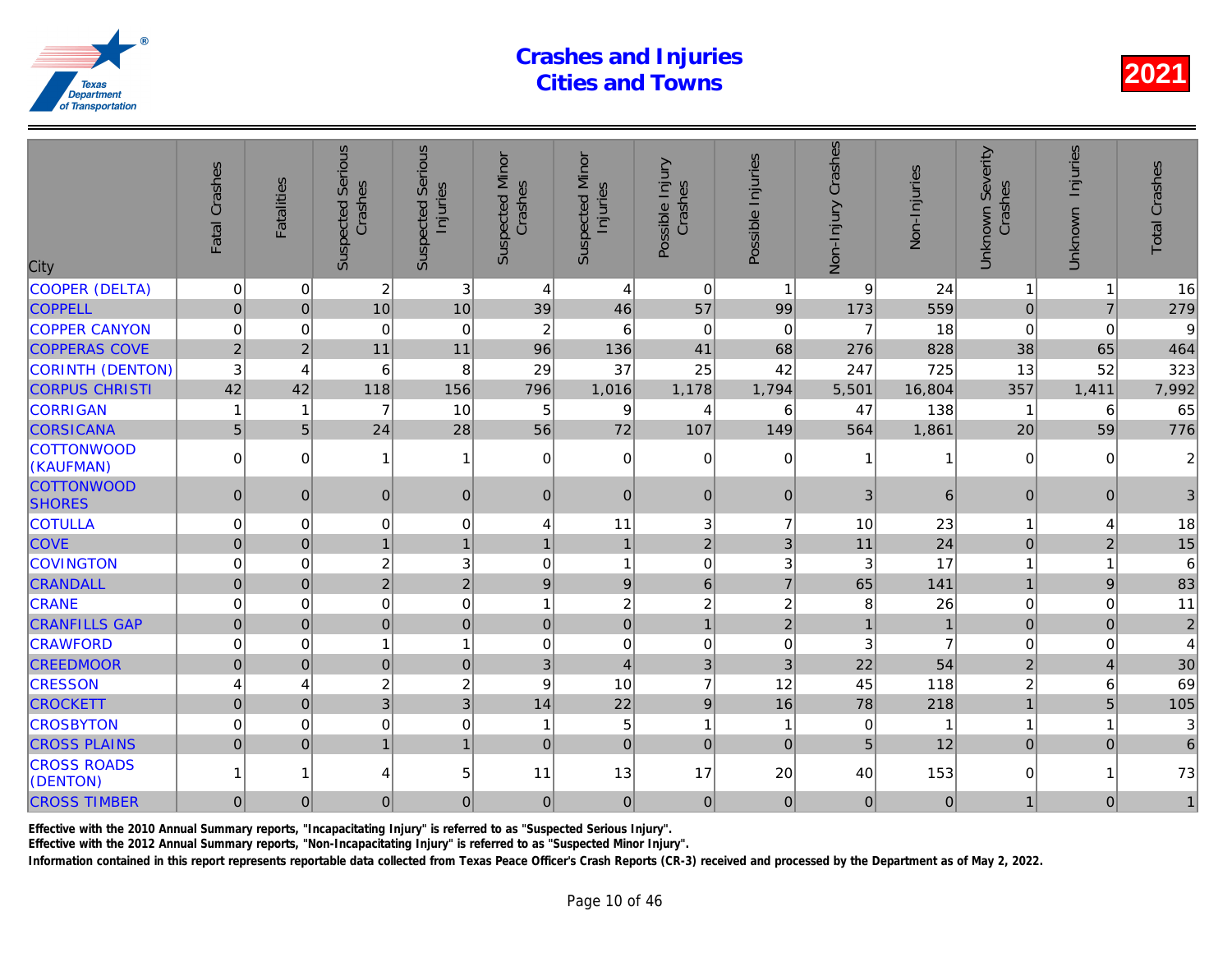| City                                    | Fatal Crashes    | <b>Fatalities</b> | <b>Suspected Serious</b><br>Crashes | <b>Serious</b><br>Injuries<br>Suspected | <b>Suspected Minor</b><br>Crashes | <b>Suspected Minor</b><br>Injuries | Possible Injury<br>Crashes | Possible Injuries | Non-Injury Crashes | Non-Injuries   |
|-----------------------------------------|------------------|-------------------|-------------------------------------|-----------------------------------------|-----------------------------------|------------------------------------|----------------------------|-------------------|--------------------|----------------|
| <b>CROWLEY</b>                          | $\mathbf{1}$     | 1                 | 6                                   | $\,6$                                   | 26                                | 37                                 | 38                         | 57                | 131                | 435            |
| <b>CRYSTAL BEACH</b>                    | $\overline{0}$   | $\pmb{0}$         | $\overline{0}$                      | $\pmb{0}$                               | $\mathbf{1}$                      | $\mathbf{1}$                       | $\mathbf 0$                | $\mathbf 0$       | $\mathbf 0$        | $\overline{a}$ |
| <b>CRYSTAL CITY</b>                     | 0                | 0                 | 3                                   | 3                                       | $\overline{c}$                    | $\sqrt{3}$                         | $\mathbf{1}$               | $\overline{c}$    | 9                  | 26             |
| <b>CUERO</b>                            | 3                | 3                 | $\overline{3}$                      | $\overline{4}$                          | 5                                 | $\overline{5}$                     | 12                         | 16                | 74                 | 208            |
| <b>CUMBY</b>                            | $\mathbf 0$      | $\Omega$          | 0                                   | $\mathbf 0$                             | 0                                 | $\mathbf 0$                        | $\Omega$                   | $\mathbf 0$       |                    | $\overline{2}$ |
| <b>CUNEY</b>                            | $\mathbf 0$      | $\Omega$          | $\mathbf{1}$                        | $\mathbf{1}$                            | 1                                 | $\mathbf{1}$                       | $\Omega$                   | $\mathbf 0$       | 3                  | 8              |
| <b>CUSHING</b>                          | $\mathbf 0$      | $\Omega$          | 0                                   | $\mathbf 0$                             | 1                                 | $\overline{1}$                     | $\Omega$                   | $\Omega$          |                    |                |
| <b>CUT AND SHOOT</b>                    | $\mathbf{1}$     | $\overline{1}$    | 3 <sup>1</sup>                      | 3                                       | 14                                | 24                                 | 23                         | 32                | 114                | 376            |
| <b>CYPRESS (HARRIS)</b>                 | $\mathbf 0$      | $\Omega$          | $\mathbf{1}$                        | $\overline{1}$                          | 0                                 | $\mathbf{1}$                       | $\mathbf 0$                | 0                 | 0                  | 6              |
| <b>DAINGERFIELD</b>                     | $\pmb{0}$        | $\Omega$          | $\overline{2}$                      | 3                                       | 3                                 | $\overline{4}$                     | $\overline{7}$             | 11                | 45                 | 123            |
| <b>DAISETTA</b>                         | $\mathbf 0$      | $\Omega$          | $\mathbf 0$                         | $\mathbf 0$                             | 0                                 | $\boldsymbol{0}$                   | $\Omega$                   | 0                 |                    |                |
| <b>DALE</b>                             | $\mathbf 0$      | $\mathbf{0}$      | $\mathbf 0$                         | $\mathbf 0$                             | $\overline{1}$                    | $\overline{1}$                     | $\pmb{0}$                  | $\overline{1}$    | $\mathbf 0$        | $\Omega$       |
| DALHART                                 | 1                | 1                 | 1                                   | $\overline{1}$                          | 17                                | 19                                 | 6                          | $\overline{7}$    | 116                | 320            |
| <b>DALLAS</b>                           | 206              | 227               | 1,075                               | 1,284                                   | 3,928                             | 5,333                              | 5,876                      | 9,639             | 21,644             | 61,492         |
| <b>DALWORTHINGTON</b><br><b>GARDENS</b> | 0                | $\Omega$          | 1                                   | $\overline{1}$                          | 4                                 | 4                                  | $\overline{c}$             | 5                 | 21                 | 57             |
| <b>DANBURY</b>                          | $\mathbf{0}$     | $\Omega$          | 0                                   | $\boldsymbol{0}$                        | 1                                 | $\mathbf{1}$                       | $\overline{0}$             | $\mathbf{0}$      | 5                  |                |
| DARROUZETT                              | $\mathbf 0$      | $\Omega$          | 0                                   | $\mathbf 0$                             | 0                                 | $\boldsymbol{0}$                   | 1                          | 1                 | $\mathbf 0$        |                |
| <b>DAWSON</b>                           | $\overline{0}$   | $\Omega$          | $\overline{0}$                      | $\mathbf 0$                             | $\mathbf 0$                       | $\mathbf 0$                        | $\Omega$                   | $\Omega$          | $\overline{2}$     | 5              |
| <b>DAYTON</b>                           | 1                | 1                 | 8                                   | 8                                       | 28                                | 38                                 | 47                         | 69                | 249                | 856            |
| <b>DE KALB</b>                          | $\overline{c}$   | 3                 | $\mathbf{1}$                        | $\mathbf{1}$                            | $\overline{1}$                    | $\sqrt{2}$                         | $\overline{4}$             | 11                | $\overline{7}$     | 23             |
| <b>DE LEON</b>                          | $\mathbf 0$      | 0                 | $\mathbf{1}$                        | $\overline{1}$                          | 3                                 | $\sqrt{3}$                         | 1                          | $\boldsymbol{2}$  | 20                 | 45             |
| <b>DEAN (CLAY)</b>                      | $\pmb{0}$        | $\mathbf{0}$      | $\mathbf 0$                         | $\mathbf 0$                             | $\mathbf 0$                       | $\mathbf 0$                        | $\mathbf{0}$               | $\mathbf{0}$      | 3                  | 5              |
| <b>DECATUR</b>                          | 1                | 1                 | 3                                   | 4                                       | $\overline{7}$                    | 11                                 | 28                         | 33                | 207                | 628            |
| <b>DEER PARK</b>                        | $\overline{2}$   | $\overline{2}$    | $\overline{c}$                      | 3                                       | 38                                | 53                                 | 46                         | 62                | 266                | 814            |
| <b>DEL RIO</b>                          | $\boldsymbol{2}$ | $\overline{c}$    | 12                                  | 18                                      | 52                                | 66                                 | 100                        | 138               | 477                | 1,561          |
| <b>DEL VALLE</b>                        | $\overline{0}$   | $\mathbf 0$       | $\mathbf{1}$                        | $\mathbf{1}$                            | $\mathbf 0$                       | 0                                  | $\mathbf 0$                | $\mathbf 0$       | $\mathbf 2$        |                |
|                                         |                  |                   |                                     |                                         |                                   |                                    |                            |                   |                    |                |

Effective with the 2010 Annual Summary reports, "Incapacitating Injury" is referred to as "Suspected Serious Injury".

Effective with the 2012 Annual Summary reports, "Non-Incapacitating Injury" is referred to as "Suspected Minor Injury".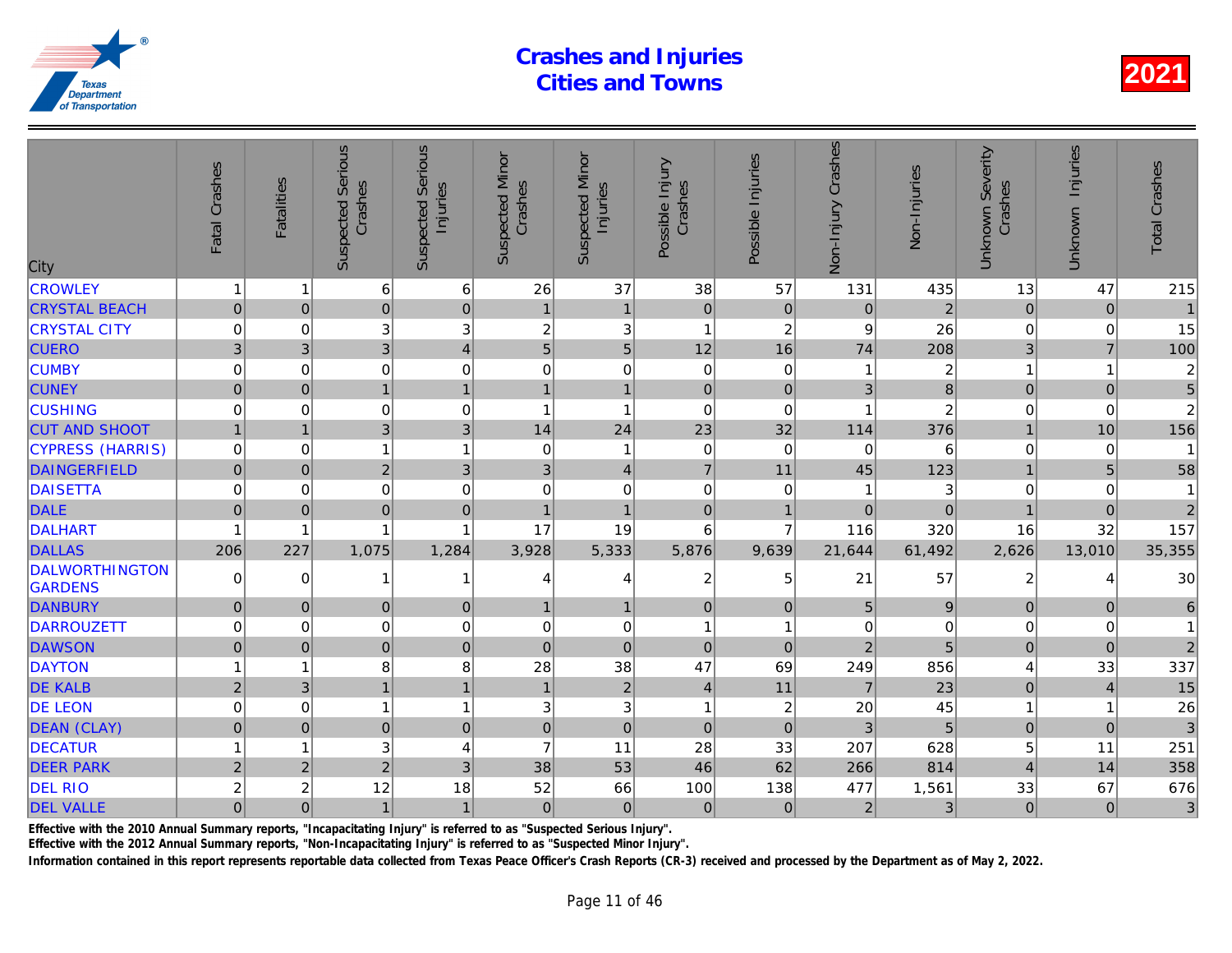| <b>DENISON</b><br>3<br>22<br>42<br>3<br>21<br>64<br>81<br>66<br>193<br>88<br>78<br><b>DENTON</b><br>422<br>16<br>19<br>346<br>435<br>585<br>2,237<br><b>DENVER CITY</b><br>$\mathbf 0$<br>5<br>30<br>$\mathbf 0$<br>$\mathbf 0$<br>0<br>$\mathbf{1}$<br>4<br>-1<br><b>DEPORT</b><br>$\mathbf 0$<br>$\mathbf 0$<br>$\mathbf 0$<br>3<br>$\overline{0}$<br>$\mathbf 0$<br>$\pmb{0}$<br>$\,6$<br><b>DESOTO</b><br>5<br>25<br>52<br>62<br>19<br>63<br>88<br>330<br>5<br>$\pmb{0}$<br>$\pmb{0}$<br>$\pmb{0}$<br><b>DETROIT</b><br>$\overline{0}$<br>$\mathbf 0$<br>$\pmb{0}$<br>$\pmb{0}$<br>$\pmb{0}$<br><b>DEVERS</b><br>$\mathbf 0$<br>$\mathbf 0$<br>$\mathbf 0$<br>0<br>$\mathbf{1}$<br>$\mathbf{1}$<br>5<br>1<br>-1<br>$\overline{2}$<br>$\overline{\mathbf{4}}$<br><b>DEVINE</b><br>$\bf 8$<br>10<br>52<br>$\overline{2}$<br>3<br>$\,6$<br>16<br>$\overline{7}$<br><b>DIBOLL</b><br>$\overline{c}$<br>$\boldsymbol{2}$<br>8<br>10<br>11<br>66<br>$\Omega$<br>0<br>11<br>34<br>47<br><b>DICKINSON</b><br>10<br>64<br>103<br>286<br>$\overline{1}$<br>$\overline{1}$<br><b>DILLEY</b><br>$\boldsymbol{2}$<br>$\mathbf 0$<br>$\mathbf 0$<br>$\mathbf 0$<br>0<br>0<br>2<br>0<br>-1<br>$\mathbf 0$<br><b>DIMMITT</b><br>$\pmb{0}$<br>$\mathbf{1}$<br>$\overline{0}$<br>$\mathbf 0$<br>17<br>$\mathbf{1}$<br>$\mathbf{1}$<br>$\overline{1}$<br><b>DODD CITY</b><br>$\mathbf 0$<br>$\pmb{0}$<br>$\mathbf 0$<br>$\mathbf 0$<br>$\mathbf 0$<br>0<br>0<br>$\pmb{0}$<br>$\overline{\mathbf{c}}$<br>$\mathbf 0$<br><b>DODGE</b><br>$\overline{0}$<br>$\pmb{0}$<br>$\mathbf 0$<br>$\mathbf 0$<br>$\mathbf 0$<br>$\mathbf 0$<br>$\mathbf{0}$<br>$\overline{1}$<br><b>DODSON</b><br>$\mathbf 0$<br>$\mathbf 0$<br>$\Omega$<br>$\Omega$<br>$\mathbf 0$<br>$\mathbf 0$<br>$\mathbf{1}$<br>$\mathbf 0$<br>1<br><b>DONNA</b><br>$\mathbf 0$<br>18<br>25<br>31<br>52<br>161<br>299<br>1,025<br>91<br>$\mathbf{0}$<br><b>DORCHESTER</b><br>$\boldsymbol{2}$<br>$\sqrt{2}$<br>6<br>0<br>0<br>$\mathbf 1$<br>1<br>11<br>1<br>$\mathbf 0$<br>$\overline{0}$<br>$\mathbf 2$<br><b>DOUBLE OAK</b><br>$\mathbf 0$<br>$\mathbf 0$<br>$\overline{c}$<br>$\mathbf 2$<br>$\mathbf 2$<br>16<br><b>DOUGLASSVILLE</b><br>$\boldsymbol{2}$<br>$\mathbf{1}$<br>$\mathbf 0$<br>0<br>$\overline{4}$<br>0<br>$\overline{1}$<br>1<br>1<br>$6\phantom{1}$<br><b>DRIPPING SPRINGS</b><br>$\pmb{0}$<br>$\mathbf 2$<br>10<br>15<br>$\boldsymbol{8}$<br>$\pmb{0}$<br>94<br>$\overline{1}$<br>$\mathbf 0$<br><b>DRISCOLL</b><br>$\overline{c}$<br>$\boldsymbol{2}$<br>$\mathbf 0$<br>$\mathbf 0$<br>0<br>9<br>1<br>$\mathbf{1}$<br>$\mathbf 0$<br>$\overline{1}$<br><b>DUBLIN</b><br>$\pmb{0}$<br>$\mathbf{0}$<br>$\mathbf{1}$<br>$\overline{1}$<br>8<br>$\overline{1}$<br>$\mathbf{1}$<br>$\overline{\mathbf{c}}$<br>12<br>20<br><b>DUMAS</b><br>16<br>29<br>200<br>1<br><b>DUNCANVILLE</b><br>44<br>157<br>35<br>154<br>1,505<br>$\,6$<br>6<br>113<br>274<br>470<br><b>EAGLE LAKE</b><br>$\mathbf 0$<br>$\mathbf 0$<br>$\mathbf 0$<br>0<br>5<br>$\overline{c}$<br>23<br>$\overline{1}$<br>4<br><b>EAGLE PASS</b><br>9<br>42<br>$\mathbf 0$<br>$\Omega$<br>9<br>27<br>145<br>259<br>472<br>1,703 | City | Fatal Crashes | <b>Fatalities</b> | <b>Suspected Serious</b><br>Crashes | Serious<br>Injuries<br>Suspected | <b>Suspected Minor</b><br>Crashes | <b>Suspected Minor</b><br>Injuries | Possible Injury<br>Crashes | Possible Injuries | Non-Injury Crashes | Non-Injuries   |
|------------------------------------------------------------------------------------------------------------------------------------------------------------------------------------------------------------------------------------------------------------------------------------------------------------------------------------------------------------------------------------------------------------------------------------------------------------------------------------------------------------------------------------------------------------------------------------------------------------------------------------------------------------------------------------------------------------------------------------------------------------------------------------------------------------------------------------------------------------------------------------------------------------------------------------------------------------------------------------------------------------------------------------------------------------------------------------------------------------------------------------------------------------------------------------------------------------------------------------------------------------------------------------------------------------------------------------------------------------------------------------------------------------------------------------------------------------------------------------------------------------------------------------------------------------------------------------------------------------------------------------------------------------------------------------------------------------------------------------------------------------------------------------------------------------------------------------------------------------------------------------------------------------------------------------------------------------------------------------------------------------------------------------------------------------------------------------------------------------------------------------------------------------------------------------------------------------------------------------------------------------------------------------------------------------------------------------------------------------------------------------------------------------------------------------------------------------------------------------------------------------------------------------------------------------------------------------------------------------------------------------------------------------------------------------------------------------------------------------------------------------------------------------------------------------------------------------------------------------------------------------------------------------------------------------------------------------------------------------------------------------------------------------------------------------------------------------------------------------------------------------------------------|------|---------------|-------------------|-------------------------------------|----------------------------------|-----------------------------------|------------------------------------|----------------------------|-------------------|--------------------|----------------|
|                                                                                                                                                                                                                                                                                                                                                                                                                                                                                                                                                                                                                                                                                                                                                                                                                                                                                                                                                                                                                                                                                                                                                                                                                                                                                                                                                                                                                                                                                                                                                                                                                                                                                                                                                                                                                                                                                                                                                                                                                                                                                                                                                                                                                                                                                                                                                                                                                                                                                                                                                                                                                                                                                                                                                                                                                                                                                                                                                                                                                                                                                                                                                      |      |               |                   |                                     |                                  |                                   |                                    |                            |                   |                    | 663            |
|                                                                                                                                                                                                                                                                                                                                                                                                                                                                                                                                                                                                                                                                                                                                                                                                                                                                                                                                                                                                                                                                                                                                                                                                                                                                                                                                                                                                                                                                                                                                                                                                                                                                                                                                                                                                                                                                                                                                                                                                                                                                                                                                                                                                                                                                                                                                                                                                                                                                                                                                                                                                                                                                                                                                                                                                                                                                                                                                                                                                                                                                                                                                                      |      |               |                   |                                     |                                  |                                   |                                    |                            |                   |                    | 7,019          |
|                                                                                                                                                                                                                                                                                                                                                                                                                                                                                                                                                                                                                                                                                                                                                                                                                                                                                                                                                                                                                                                                                                                                                                                                                                                                                                                                                                                                                                                                                                                                                                                                                                                                                                                                                                                                                                                                                                                                                                                                                                                                                                                                                                                                                                                                                                                                                                                                                                                                                                                                                                                                                                                                                                                                                                                                                                                                                                                                                                                                                                                                                                                                                      |      |               |                   |                                     |                                  |                                   |                                    |                            |                   |                    | 66             |
|                                                                                                                                                                                                                                                                                                                                                                                                                                                                                                                                                                                                                                                                                                                                                                                                                                                                                                                                                                                                                                                                                                                                                                                                                                                                                                                                                                                                                                                                                                                                                                                                                                                                                                                                                                                                                                                                                                                                                                                                                                                                                                                                                                                                                                                                                                                                                                                                                                                                                                                                                                                                                                                                                                                                                                                                                                                                                                                                                                                                                                                                                                                                                      |      |               |                   |                                     |                                  |                                   |                                    |                            |                   |                    | $\overline{7}$ |
|                                                                                                                                                                                                                                                                                                                                                                                                                                                                                                                                                                                                                                                                                                                                                                                                                                                                                                                                                                                                                                                                                                                                                                                                                                                                                                                                                                                                                                                                                                                                                                                                                                                                                                                                                                                                                                                                                                                                                                                                                                                                                                                                                                                                                                                                                                                                                                                                                                                                                                                                                                                                                                                                                                                                                                                                                                                                                                                                                                                                                                                                                                                                                      |      |               |                   |                                     |                                  |                                   |                                    |                            |                   |                    | 987            |
|                                                                                                                                                                                                                                                                                                                                                                                                                                                                                                                                                                                                                                                                                                                                                                                                                                                                                                                                                                                                                                                                                                                                                                                                                                                                                                                                                                                                                                                                                                                                                                                                                                                                                                                                                                                                                                                                                                                                                                                                                                                                                                                                                                                                                                                                                                                                                                                                                                                                                                                                                                                                                                                                                                                                                                                                                                                                                                                                                                                                                                                                                                                                                      |      |               |                   |                                     |                                  |                                   |                                    |                            |                   |                    | $\overline{a}$ |
|                                                                                                                                                                                                                                                                                                                                                                                                                                                                                                                                                                                                                                                                                                                                                                                                                                                                                                                                                                                                                                                                                                                                                                                                                                                                                                                                                                                                                                                                                                                                                                                                                                                                                                                                                                                                                                                                                                                                                                                                                                                                                                                                                                                                                                                                                                                                                                                                                                                                                                                                                                                                                                                                                                                                                                                                                                                                                                                                                                                                                                                                                                                                                      |      |               |                   |                                     |                                  |                                   |                                    |                            |                   |                    |                |
|                                                                                                                                                                                                                                                                                                                                                                                                                                                                                                                                                                                                                                                                                                                                                                                                                                                                                                                                                                                                                                                                                                                                                                                                                                                                                                                                                                                                                                                                                                                                                                                                                                                                                                                                                                                                                                                                                                                                                                                                                                                                                                                                                                                                                                                                                                                                                                                                                                                                                                                                                                                                                                                                                                                                                                                                                                                                                                                                                                                                                                                                                                                                                      |      |               |                   |                                     |                                  |                                   |                                    |                            |                   |                    | 164            |
|                                                                                                                                                                                                                                                                                                                                                                                                                                                                                                                                                                                                                                                                                                                                                                                                                                                                                                                                                                                                                                                                                                                                                                                                                                                                                                                                                                                                                                                                                                                                                                                                                                                                                                                                                                                                                                                                                                                                                                                                                                                                                                                                                                                                                                                                                                                                                                                                                                                                                                                                                                                                                                                                                                                                                                                                                                                                                                                                                                                                                                                                                                                                                      |      |               |                   |                                     |                                  |                                   |                                    |                            |                   |                    | 194            |
|                                                                                                                                                                                                                                                                                                                                                                                                                                                                                                                                                                                                                                                                                                                                                                                                                                                                                                                                                                                                                                                                                                                                                                                                                                                                                                                                                                                                                                                                                                                                                                                                                                                                                                                                                                                                                                                                                                                                                                                                                                                                                                                                                                                                                                                                                                                                                                                                                                                                                                                                                                                                                                                                                                                                                                                                                                                                                                                                                                                                                                                                                                                                                      |      |               |                   |                                     |                                  |                                   |                                    |                            |                   |                    | 922            |
|                                                                                                                                                                                                                                                                                                                                                                                                                                                                                                                                                                                                                                                                                                                                                                                                                                                                                                                                                                                                                                                                                                                                                                                                                                                                                                                                                                                                                                                                                                                                                                                                                                                                                                                                                                                                                                                                                                                                                                                                                                                                                                                                                                                                                                                                                                                                                                                                                                                                                                                                                                                                                                                                                                                                                                                                                                                                                                                                                                                                                                                                                                                                                      |      |               |                   |                                     |                                  |                                   |                                    |                            |                   |                    | 9              |
|                                                                                                                                                                                                                                                                                                                                                                                                                                                                                                                                                                                                                                                                                                                                                                                                                                                                                                                                                                                                                                                                                                                                                                                                                                                                                                                                                                                                                                                                                                                                                                                                                                                                                                                                                                                                                                                                                                                                                                                                                                                                                                                                                                                                                                                                                                                                                                                                                                                                                                                                                                                                                                                                                                                                                                                                                                                                                                                                                                                                                                                                                                                                                      |      |               |                   |                                     |                                  |                                   |                                    |                            |                   |                    | 39             |
|                                                                                                                                                                                                                                                                                                                                                                                                                                                                                                                                                                                                                                                                                                                                                                                                                                                                                                                                                                                                                                                                                                                                                                                                                                                                                                                                                                                                                                                                                                                                                                                                                                                                                                                                                                                                                                                                                                                                                                                                                                                                                                                                                                                                                                                                                                                                                                                                                                                                                                                                                                                                                                                                                                                                                                                                                                                                                                                                                                                                                                                                                                                                                      |      |               |                   |                                     |                                  |                                   |                                    |                            |                   |                    |                |
|                                                                                                                                                                                                                                                                                                                                                                                                                                                                                                                                                                                                                                                                                                                                                                                                                                                                                                                                                                                                                                                                                                                                                                                                                                                                                                                                                                                                                                                                                                                                                                                                                                                                                                                                                                                                                                                                                                                                                                                                                                                                                                                                                                                                                                                                                                                                                                                                                                                                                                                                                                                                                                                                                                                                                                                                                                                                                                                                                                                                                                                                                                                                                      |      |               |                   |                                     |                                  |                                   |                                    |                            |                   |                    |                |
|                                                                                                                                                                                                                                                                                                                                                                                                                                                                                                                                                                                                                                                                                                                                                                                                                                                                                                                                                                                                                                                                                                                                                                                                                                                                                                                                                                                                                                                                                                                                                                                                                                                                                                                                                                                                                                                                                                                                                                                                                                                                                                                                                                                                                                                                                                                                                                                                                                                                                                                                                                                                                                                                                                                                                                                                                                                                                                                                                                                                                                                                                                                                                      |      |               |                   |                                     |                                  |                                   |                                    |                            |                   |                    |                |
|                                                                                                                                                                                                                                                                                                                                                                                                                                                                                                                                                                                                                                                                                                                                                                                                                                                                                                                                                                                                                                                                                                                                                                                                                                                                                                                                                                                                                                                                                                                                                                                                                                                                                                                                                                                                                                                                                                                                                                                                                                                                                                                                                                                                                                                                                                                                                                                                                                                                                                                                                                                                                                                                                                                                                                                                                                                                                                                                                                                                                                                                                                                                                      |      |               |                   |                                     |                                  |                                   |                                    |                            |                   |                    |                |
|                                                                                                                                                                                                                                                                                                                                                                                                                                                                                                                                                                                                                                                                                                                                                                                                                                                                                                                                                                                                                                                                                                                                                                                                                                                                                                                                                                                                                                                                                                                                                                                                                                                                                                                                                                                                                                                                                                                                                                                                                                                                                                                                                                                                                                                                                                                                                                                                                                                                                                                                                                                                                                                                                                                                                                                                                                                                                                                                                                                                                                                                                                                                                      |      |               |                   |                                     |                                  |                                   |                                    |                            |                   |                    | 36             |
|                                                                                                                                                                                                                                                                                                                                                                                                                                                                                                                                                                                                                                                                                                                                                                                                                                                                                                                                                                                                                                                                                                                                                                                                                                                                                                                                                                                                                                                                                                                                                                                                                                                                                                                                                                                                                                                                                                                                                                                                                                                                                                                                                                                                                                                                                                                                                                                                                                                                                                                                                                                                                                                                                                                                                                                                                                                                                                                                                                                                                                                                                                                                                      |      |               |                   |                                     |                                  |                                   |                                    |                            |                   |                    | 41             |
|                                                                                                                                                                                                                                                                                                                                                                                                                                                                                                                                                                                                                                                                                                                                                                                                                                                                                                                                                                                                                                                                                                                                                                                                                                                                                                                                                                                                                                                                                                                                                                                                                                                                                                                                                                                                                                                                                                                                                                                                                                                                                                                                                                                                                                                                                                                                                                                                                                                                                                                                                                                                                                                                                                                                                                                                                                                                                                                                                                                                                                                                                                                                                      |      |               |                   |                                     |                                  |                                   |                                    |                            |                   |                    | 6              |
|                                                                                                                                                                                                                                                                                                                                                                                                                                                                                                                                                                                                                                                                                                                                                                                                                                                                                                                                                                                                                                                                                                                                                                                                                                                                                                                                                                                                                                                                                                                                                                                                                                                                                                                                                                                                                                                                                                                                                                                                                                                                                                                                                                                                                                                                                                                                                                                                                                                                                                                                                                                                                                                                                                                                                                                                                                                                                                                                                                                                                                                                                                                                                      |      |               |                   |                                     |                                  |                                   |                                    |                            |                   |                    | 304            |
|                                                                                                                                                                                                                                                                                                                                                                                                                                                                                                                                                                                                                                                                                                                                                                                                                                                                                                                                                                                                                                                                                                                                                                                                                                                                                                                                                                                                                                                                                                                                                                                                                                                                                                                                                                                                                                                                                                                                                                                                                                                                                                                                                                                                                                                                                                                                                                                                                                                                                                                                                                                                                                                                                                                                                                                                                                                                                                                                                                                                                                                                                                                                                      |      |               |                   |                                     |                                  |                                   |                                    |                            |                   |                    | 23             |
|                                                                                                                                                                                                                                                                                                                                                                                                                                                                                                                                                                                                                                                                                                                                                                                                                                                                                                                                                                                                                                                                                                                                                                                                                                                                                                                                                                                                                                                                                                                                                                                                                                                                                                                                                                                                                                                                                                                                                                                                                                                                                                                                                                                                                                                                                                                                                                                                                                                                                                                                                                                                                                                                                                                                                                                                                                                                                                                                                                                                                                                                                                                                                      |      |               |                   |                                     |                                  |                                   |                                    |                            |                   |                    | 24             |
|                                                                                                                                                                                                                                                                                                                                                                                                                                                                                                                                                                                                                                                                                                                                                                                                                                                                                                                                                                                                                                                                                                                                                                                                                                                                                                                                                                                                                                                                                                                                                                                                                                                                                                                                                                                                                                                                                                                                                                                                                                                                                                                                                                                                                                                                                                                                                                                                                                                                                                                                                                                                                                                                                                                                                                                                                                                                                                                                                                                                                                                                                                                                                      |      |               |                   |                                     |                                  |                                   |                                    |                            |                   |                    | 603            |
|                                                                                                                                                                                                                                                                                                                                                                                                                                                                                                                                                                                                                                                                                                                                                                                                                                                                                                                                                                                                                                                                                                                                                                                                                                                                                                                                                                                                                                                                                                                                                                                                                                                                                                                                                                                                                                                                                                                                                                                                                                                                                                                                                                                                                                                                                                                                                                                                                                                                                                                                                                                                                                                                                                                                                                                                                                                                                                                                                                                                                                                                                                                                                      |      |               |                   |                                     |                                  |                                   |                                    |                            |                   |                    |                |
|                                                                                                                                                                                                                                                                                                                                                                                                                                                                                                                                                                                                                                                                                                                                                                                                                                                                                                                                                                                                                                                                                                                                                                                                                                                                                                                                                                                                                                                                                                                                                                                                                                                                                                                                                                                                                                                                                                                                                                                                                                                                                                                                                                                                                                                                                                                                                                                                                                                                                                                                                                                                                                                                                                                                                                                                                                                                                                                                                                                                                                                                                                                                                      |      |               |                   |                                     |                                  |                                   |                                    |                            |                   |                    | 40             |
|                                                                                                                                                                                                                                                                                                                                                                                                                                                                                                                                                                                                                                                                                                                                                                                                                                                                                                                                                                                                                                                                                                                                                                                                                                                                                                                                                                                                                                                                                                                                                                                                                                                                                                                                                                                                                                                                                                                                                                                                                                                                                                                                                                                                                                                                                                                                                                                                                                                                                                                                                                                                                                                                                                                                                                                                                                                                                                                                                                                                                                                                                                                                                      |      |               |                   |                                     |                                  |                                   |                                    |                            |                   |                    |                |

Effective with the 2010 Annual Summary reports, "Incapacitating Injury" is referred to as "Suspected Serious Injury".

Effective with the 2012 Annual Summary reports, "Non-Incapacitating Injury" is referred to as "Suspected Minor Injury".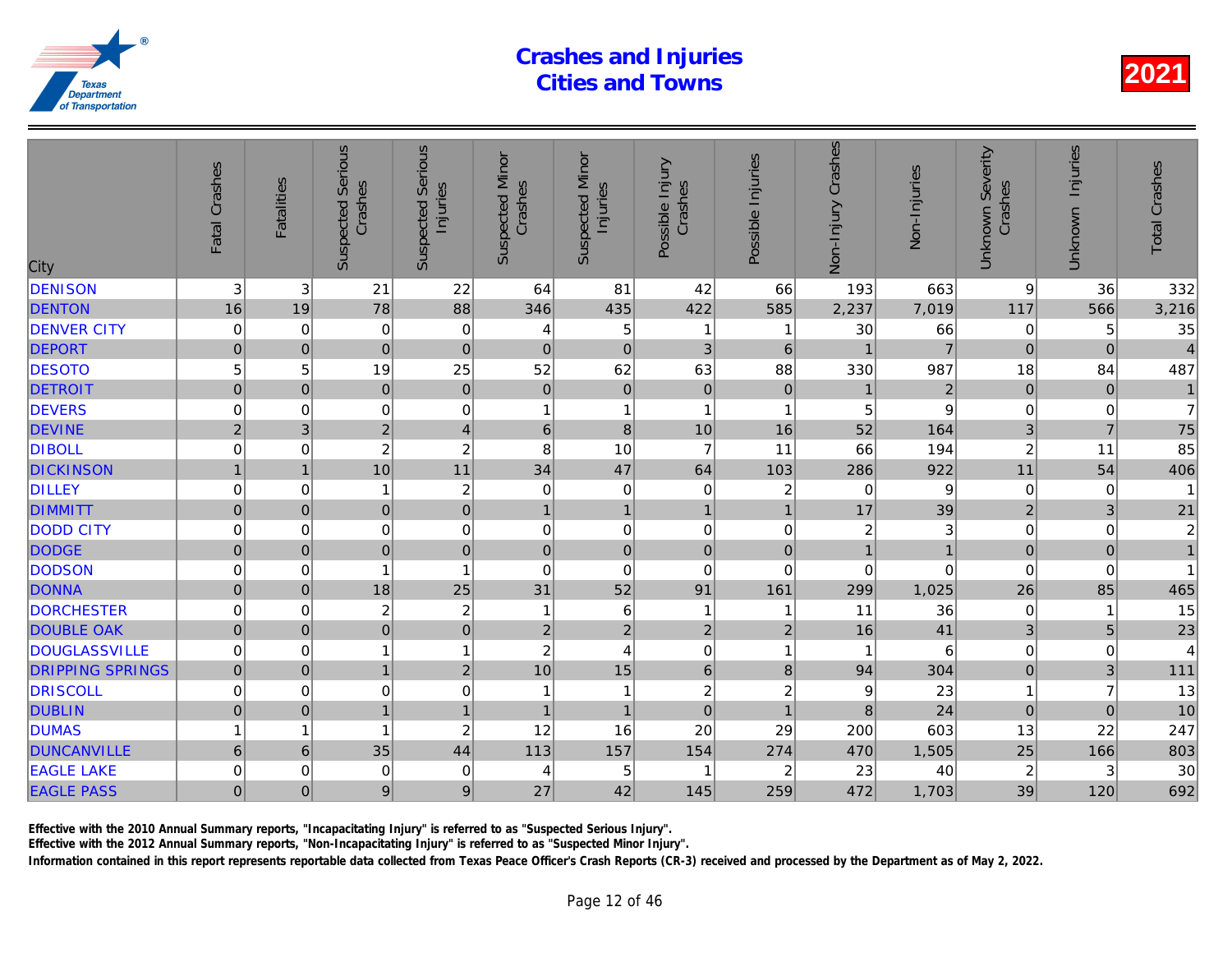| <b>EARLY</b><br>$\overline{\mathbf{c}}$<br>$\boldsymbol{2}$<br>9<br>10<br>$\boldsymbol{2}$<br>$\mathbf 0$<br>0<br>$\mathbf{1}$<br>49<br>$\overline{0}$<br><b>EARTH</b><br>$\overline{0}$<br>$\mathbf 0$<br>$\overline{0}$<br>$\mathbf 0$<br>$\mathbf 0$<br>$\mathbf 0$<br>$\mathbf 0$<br>$\overline{4}$<br><b>EAST BERNARD</b><br>$\mathbf 0$<br>$\mathbf 0$<br>$\mathbf 0$<br>$\mathbf 0$<br>$\mathbf 0$<br>$\mathbf 0$<br>$\mathbf{1}$<br>14<br>$\overline{\mathbf{1}}$<br>10<br>3<br>$\overline{7}$<br>41<br><b>EAST MOUNTAIN</b><br>$\mathbf 0$<br>$\mathbf 0$<br>$\overline{\mathbf{4}}$<br>14<br>$\overline{4}$<br>$\overline{4}$<br><b>EAST TAWAKONI</b><br>$\mathbf 0$<br>$\mathbf 0$<br>$\mathbf 0$<br>$\mathbf 0$<br>3<br>$\mathbf 0$<br>1<br>$\mathbf{1}$<br>$\mathbf 0$<br>$\overline{c}$<br>$\overline{2}$<br>52<br><b>EASTLAND</b><br>10<br>6<br>$\overline{4}$<br>$\overline{1}$<br>$\overline{4}$<br>$\boldsymbol{0}$<br>$\mathbf 0$<br>$\overline{c}$<br><b>ECTOR</b><br>0<br>$\mathbf 0$<br>$\mathbf 0$<br>$\pmb{0}$<br>$\mathbf 0$<br>0<br>$\overline{0}$<br>$\overline{5}$<br>3<br>5<br><b>EDCOUCH</b><br>$\overline{0}$<br>10<br>36<br>$\mathsf{O}\xspace$<br>5<br>$\boldsymbol{0}$<br>27<br><b>EDEN</b><br>$\mathbf 0$<br>$\mathbf{1}$<br>$\mathbf 0$<br>$\overline{7}$<br>10<br>$\mathbf 0$<br>0<br>4<br>1<br>$\overline{7}$<br><b>EDGECLIFF VILLAGE</b><br>$\mathbf{3}$<br>53<br>8<br>12<br>$\overline{1}$<br>$\overline{1}$<br>$6\phantom{1}$<br>14<br>$\overline{1}$<br>612<br>1,144<br><b>EDINBURG</b><br>$\overline{7}$<br>60<br>147<br>212<br>1,555<br>5,127<br>8<br>45<br><b>EDMONSON</b><br>$\mathsf{O}\xspace$<br>$\mathbf 0$<br>$\pmb{0}$<br>$\mathsf{O}\xspace$<br>$\pmb{0}$<br>$\boldsymbol{0}$<br>$\mathbf 0$<br>$\mathbf 0$<br>$\mathbf{1}$<br><b>EDNA</b><br>$\ensuremath{\mathsf{3}}$<br>$\ensuremath{\mathsf{3}}$<br>$\,6$<br>0<br>33<br>92<br>0<br>4<br>4<br>6<br>$\overline{2}$<br>$\overline{4}$<br>$\overline{1}$<br>$\mathbf{1}$<br>$\overline{2}$<br>$\overline{2}$<br><b>EDOM</b><br>$\overline{1}$<br>$\overline{1}$<br>$\overline{1}$<br>6<br>25<br>32<br>33<br>171<br><b>EL CAMPO</b><br>5<br>48<br>526<br>1<br>6<br><b>EL CENIZO</b><br>$\overline{0}$<br>$\mathbf 0$<br>$\mathbf 0$<br>$\overline{1}$<br>$\pmb{0}$<br>$\mathfrak{3}$<br>$\overline{0}$<br>$\overline{1}$<br>$\mathbf{0}$<br><b>EL LAGO</b><br>$\mathbf 0$<br>$\mathbf{1}$<br>10<br>16<br>54<br>0<br>4<br>4<br>4<br>1<br><b>EL PASO</b><br>216<br>66<br>69<br>190<br>1,756<br>2,364<br>1,946<br>3,035<br>10,503<br>29,417<br><b>ELDORADO</b><br>13<br>0<br>0<br>1<br>0<br>$\mathbf 0$<br>1<br>$\overline{c}$<br>4<br>1<br><b>ELECTRA</b><br>28<br>$\mathbf 0$<br>$\pmb{0}$<br>$\mathbf 0$<br>$\overline{2}$<br>$\overline{2}$<br>$\mathbf 0$<br>$\mathbf{1}$<br>$\overline{1}$<br>14<br>5<br>5<br>15<br>22<br>35<br>$\overline{c}$<br>56<br>162<br>550<br><b>ELGIN</b><br>1<br>$\mathbf 0$<br>$\boldsymbol{9}$<br>$\overline{0}$<br>$\overline{2}$<br>$\overline{2}$<br>5<br><b>ELKHART</b><br>$\overline{\mathbf{4}}$<br>10<br>$\overline{4}$<br>100<br>$\mathbf 0$<br><b>ELMENDORF</b><br>0<br>0<br>$\mathbf{1}$<br>23<br>0<br>1<br>1<br>2<br>11<br><b>ELSA</b><br>$\overline{2}$<br>3<br>$\mathsf{O}\xspace$<br>$\,$ 6 $\,$<br>8<br>14<br>26<br>47<br>134<br>$\mathbf{0}$<br>$\mathbf 0$<br><b>EMHOUSE</b><br>0<br>$\mathbf 0$<br>0<br>$\mathbf 0$<br>$\mathbf 0$<br>$\mathbf 0$<br>0<br>1<br>3 <sup>2</sup><br>10<br>$\overline{2}$<br>47<br><b>EMORY</b><br>$\overline{0}$<br>8<br>8<br>143<br>$\overline{1}$<br>$\overline{1}$ | City | Fatal Crashes | <b>Fatalities</b> | <b>Suspected Serious</b><br>Crashes | Serious<br>Injuries<br>Suspected | <b>Suspected Minor</b><br>Crashes | <b>Suspected Minor</b><br>Injuries | Possible Injury<br>Crashes | Possible Injuries | Non-Injury Crashes | Non-Injuries |
|---------------------------------------------------------------------------------------------------------------------------------------------------------------------------------------------------------------------------------------------------------------------------------------------------------------------------------------------------------------------------------------------------------------------------------------------------------------------------------------------------------------------------------------------------------------------------------------------------------------------------------------------------------------------------------------------------------------------------------------------------------------------------------------------------------------------------------------------------------------------------------------------------------------------------------------------------------------------------------------------------------------------------------------------------------------------------------------------------------------------------------------------------------------------------------------------------------------------------------------------------------------------------------------------------------------------------------------------------------------------------------------------------------------------------------------------------------------------------------------------------------------------------------------------------------------------------------------------------------------------------------------------------------------------------------------------------------------------------------------------------------------------------------------------------------------------------------------------------------------------------------------------------------------------------------------------------------------------------------------------------------------------------------------------------------------------------------------------------------------------------------------------------------------------------------------------------------------------------------------------------------------------------------------------------------------------------------------------------------------------------------------------------------------------------------------------------------------------------------------------------------------------------------------------------------------------------------------------------------------------------------------------------------------------------------------------------------------------------------------------------------------------------------------------------------------------------------------------------------------------------------------------------------------------------------------------------------------------------------------------------------------------------------------------------------------------------------------------------------------------------------------------------------------------------------------------------------------------------------------------------------------------------------------------------------------------------------------------------------------------------------------------------------------------------------------------------------------------------------------------------------------------------------------------------------|------|---------------|-------------------|-------------------------------------|----------------------------------|-----------------------------------|------------------------------------|----------------------------|-------------------|--------------------|--------------|
|                                                                                                                                                                                                                                                                                                                                                                                                                                                                                                                                                                                                                                                                                                                                                                                                                                                                                                                                                                                                                                                                                                                                                                                                                                                                                                                                                                                                                                                                                                                                                                                                                                                                                                                                                                                                                                                                                                                                                                                                                                                                                                                                                                                                                                                                                                                                                                                                                                                                                                                                                                                                                                                                                                                                                                                                                                                                                                                                                                                                                                                                                                                                                                                                                                                                                                                                                                                                                                                                                                                                                         |      |               |                   |                                     |                                  |                                   |                                    |                            |                   |                    | 150          |
|                                                                                                                                                                                                                                                                                                                                                                                                                                                                                                                                                                                                                                                                                                                                                                                                                                                                                                                                                                                                                                                                                                                                                                                                                                                                                                                                                                                                                                                                                                                                                                                                                                                                                                                                                                                                                                                                                                                                                                                                                                                                                                                                                                                                                                                                                                                                                                                                                                                                                                                                                                                                                                                                                                                                                                                                                                                                                                                                                                                                                                                                                                                                                                                                                                                                                                                                                                                                                                                                                                                                                         |      |               |                   |                                     |                                  |                                   |                                    |                            |                   |                    | 8            |
|                                                                                                                                                                                                                                                                                                                                                                                                                                                                                                                                                                                                                                                                                                                                                                                                                                                                                                                                                                                                                                                                                                                                                                                                                                                                                                                                                                                                                                                                                                                                                                                                                                                                                                                                                                                                                                                                                                                                                                                                                                                                                                                                                                                                                                                                                                                                                                                                                                                                                                                                                                                                                                                                                                                                                                                                                                                                                                                                                                                                                                                                                                                                                                                                                                                                                                                                                                                                                                                                                                                                                         |      |               |                   |                                     |                                  |                                   |                                    |                            |                   |                    | 30           |
|                                                                                                                                                                                                                                                                                                                                                                                                                                                                                                                                                                                                                                                                                                                                                                                                                                                                                                                                                                                                                                                                                                                                                                                                                                                                                                                                                                                                                                                                                                                                                                                                                                                                                                                                                                                                                                                                                                                                                                                                                                                                                                                                                                                                                                                                                                                                                                                                                                                                                                                                                                                                                                                                                                                                                                                                                                                                                                                                                                                                                                                                                                                                                                                                                                                                                                                                                                                                                                                                                                                                                         |      |               |                   |                                     |                                  |                                   |                                    |                            |                   |                    |              |
|                                                                                                                                                                                                                                                                                                                                                                                                                                                                                                                                                                                                                                                                                                                                                                                                                                                                                                                                                                                                                                                                                                                                                                                                                                                                                                                                                                                                                                                                                                                                                                                                                                                                                                                                                                                                                                                                                                                                                                                                                                                                                                                                                                                                                                                                                                                                                                                                                                                                                                                                                                                                                                                                                                                                                                                                                                                                                                                                                                                                                                                                                                                                                                                                                                                                                                                                                                                                                                                                                                                                                         |      |               |                   |                                     |                                  |                                   |                                    |                            |                   |                    |              |
|                                                                                                                                                                                                                                                                                                                                                                                                                                                                                                                                                                                                                                                                                                                                                                                                                                                                                                                                                                                                                                                                                                                                                                                                                                                                                                                                                                                                                                                                                                                                                                                                                                                                                                                                                                                                                                                                                                                                                                                                                                                                                                                                                                                                                                                                                                                                                                                                                                                                                                                                                                                                                                                                                                                                                                                                                                                                                                                                                                                                                                                                                                                                                                                                                                                                                                                                                                                                                                                                                                                                                         |      |               |                   |                                     |                                  |                                   |                                    |                            |                   |                    | 170          |
|                                                                                                                                                                                                                                                                                                                                                                                                                                                                                                                                                                                                                                                                                                                                                                                                                                                                                                                                                                                                                                                                                                                                                                                                                                                                                                                                                                                                                                                                                                                                                                                                                                                                                                                                                                                                                                                                                                                                                                                                                                                                                                                                                                                                                                                                                                                                                                                                                                                                                                                                                                                                                                                                                                                                                                                                                                                                                                                                                                                                                                                                                                                                                                                                                                                                                                                                                                                                                                                                                                                                                         |      |               |                   |                                     |                                  |                                   |                                    |                            |                   |                    | 3            |
|                                                                                                                                                                                                                                                                                                                                                                                                                                                                                                                                                                                                                                                                                                                                                                                                                                                                                                                                                                                                                                                                                                                                                                                                                                                                                                                                                                                                                                                                                                                                                                                                                                                                                                                                                                                                                                                                                                                                                                                                                                                                                                                                                                                                                                                                                                                                                                                                                                                                                                                                                                                                                                                                                                                                                                                                                                                                                                                                                                                                                                                                                                                                                                                                                                                                                                                                                                                                                                                                                                                                                         |      |               |                   |                                     |                                  |                                   |                                    |                            |                   |                    |              |
|                                                                                                                                                                                                                                                                                                                                                                                                                                                                                                                                                                                                                                                                                                                                                                                                                                                                                                                                                                                                                                                                                                                                                                                                                                                                                                                                                                                                                                                                                                                                                                                                                                                                                                                                                                                                                                                                                                                                                                                                                                                                                                                                                                                                                                                                                                                                                                                                                                                                                                                                                                                                                                                                                                                                                                                                                                                                                                                                                                                                                                                                                                                                                                                                                                                                                                                                                                                                                                                                                                                                                         |      |               |                   |                                     |                                  |                                   |                                    |                            |                   |                    |              |
|                                                                                                                                                                                                                                                                                                                                                                                                                                                                                                                                                                                                                                                                                                                                                                                                                                                                                                                                                                                                                                                                                                                                                                                                                                                                                                                                                                                                                                                                                                                                                                                                                                                                                                                                                                                                                                                                                                                                                                                                                                                                                                                                                                                                                                                                                                                                                                                                                                                                                                                                                                                                                                                                                                                                                                                                                                                                                                                                                                                                                                                                                                                                                                                                                                                                                                                                                                                                                                                                                                                                                         |      |               |                   |                                     |                                  |                                   |                                    |                            |                   |                    |              |
|                                                                                                                                                                                                                                                                                                                                                                                                                                                                                                                                                                                                                                                                                                                                                                                                                                                                                                                                                                                                                                                                                                                                                                                                                                                                                                                                                                                                                                                                                                                                                                                                                                                                                                                                                                                                                                                                                                                                                                                                                                                                                                                                                                                                                                                                                                                                                                                                                                                                                                                                                                                                                                                                                                                                                                                                                                                                                                                                                                                                                                                                                                                                                                                                                                                                                                                                                                                                                                                                                                                                                         |      |               |                   |                                     |                                  |                                   |                                    |                            |                   |                    |              |
|                                                                                                                                                                                                                                                                                                                                                                                                                                                                                                                                                                                                                                                                                                                                                                                                                                                                                                                                                                                                                                                                                                                                                                                                                                                                                                                                                                                                                                                                                                                                                                                                                                                                                                                                                                                                                                                                                                                                                                                                                                                                                                                                                                                                                                                                                                                                                                                                                                                                                                                                                                                                                                                                                                                                                                                                                                                                                                                                                                                                                                                                                                                                                                                                                                                                                                                                                                                                                                                                                                                                                         |      |               |                   |                                     |                                  |                                   |                                    |                            |                   |                    |              |
|                                                                                                                                                                                                                                                                                                                                                                                                                                                                                                                                                                                                                                                                                                                                                                                                                                                                                                                                                                                                                                                                                                                                                                                                                                                                                                                                                                                                                                                                                                                                                                                                                                                                                                                                                                                                                                                                                                                                                                                                                                                                                                                                                                                                                                                                                                                                                                                                                                                                                                                                                                                                                                                                                                                                                                                                                                                                                                                                                                                                                                                                                                                                                                                                                                                                                                                                                                                                                                                                                                                                                         |      |               |                   |                                     |                                  |                                   |                                    |                            |                   |                    |              |
|                                                                                                                                                                                                                                                                                                                                                                                                                                                                                                                                                                                                                                                                                                                                                                                                                                                                                                                                                                                                                                                                                                                                                                                                                                                                                                                                                                                                                                                                                                                                                                                                                                                                                                                                                                                                                                                                                                                                                                                                                                                                                                                                                                                                                                                                                                                                                                                                                                                                                                                                                                                                                                                                                                                                                                                                                                                                                                                                                                                                                                                                                                                                                                                                                                                                                                                                                                                                                                                                                                                                                         |      |               |                   |                                     |                                  |                                   |                                    |                            |                   |                    |              |
|                                                                                                                                                                                                                                                                                                                                                                                                                                                                                                                                                                                                                                                                                                                                                                                                                                                                                                                                                                                                                                                                                                                                                                                                                                                                                                                                                                                                                                                                                                                                                                                                                                                                                                                                                                                                                                                                                                                                                                                                                                                                                                                                                                                                                                                                                                                                                                                                                                                                                                                                                                                                                                                                                                                                                                                                                                                                                                                                                                                                                                                                                                                                                                                                                                                                                                                                                                                                                                                                                                                                                         |      |               |                   |                                     |                                  |                                   |                                    |                            |                   |                    |              |
|                                                                                                                                                                                                                                                                                                                                                                                                                                                                                                                                                                                                                                                                                                                                                                                                                                                                                                                                                                                                                                                                                                                                                                                                                                                                                                                                                                                                                                                                                                                                                                                                                                                                                                                                                                                                                                                                                                                                                                                                                                                                                                                                                                                                                                                                                                                                                                                                                                                                                                                                                                                                                                                                                                                                                                                                                                                                                                                                                                                                                                                                                                                                                                                                                                                                                                                                                                                                                                                                                                                                                         |      |               |                   |                                     |                                  |                                   |                                    |                            |                   |                    |              |
|                                                                                                                                                                                                                                                                                                                                                                                                                                                                                                                                                                                                                                                                                                                                                                                                                                                                                                                                                                                                                                                                                                                                                                                                                                                                                                                                                                                                                                                                                                                                                                                                                                                                                                                                                                                                                                                                                                                                                                                                                                                                                                                                                                                                                                                                                                                                                                                                                                                                                                                                                                                                                                                                                                                                                                                                                                                                                                                                                                                                                                                                                                                                                                                                                                                                                                                                                                                                                                                                                                                                                         |      |               |                   |                                     |                                  |                                   |                                    |                            |                   |                    |              |
|                                                                                                                                                                                                                                                                                                                                                                                                                                                                                                                                                                                                                                                                                                                                                                                                                                                                                                                                                                                                                                                                                                                                                                                                                                                                                                                                                                                                                                                                                                                                                                                                                                                                                                                                                                                                                                                                                                                                                                                                                                                                                                                                                                                                                                                                                                                                                                                                                                                                                                                                                                                                                                                                                                                                                                                                                                                                                                                                                                                                                                                                                                                                                                                                                                                                                                                                                                                                                                                                                                                                                         |      |               |                   |                                     |                                  |                                   |                                    |                            |                   |                    |              |
|                                                                                                                                                                                                                                                                                                                                                                                                                                                                                                                                                                                                                                                                                                                                                                                                                                                                                                                                                                                                                                                                                                                                                                                                                                                                                                                                                                                                                                                                                                                                                                                                                                                                                                                                                                                                                                                                                                                                                                                                                                                                                                                                                                                                                                                                                                                                                                                                                                                                                                                                                                                                                                                                                                                                                                                                                                                                                                                                                                                                                                                                                                                                                                                                                                                                                                                                                                                                                                                                                                                                                         |      |               |                   |                                     |                                  |                                   |                                    |                            |                   |                    |              |
|                                                                                                                                                                                                                                                                                                                                                                                                                                                                                                                                                                                                                                                                                                                                                                                                                                                                                                                                                                                                                                                                                                                                                                                                                                                                                                                                                                                                                                                                                                                                                                                                                                                                                                                                                                                                                                                                                                                                                                                                                                                                                                                                                                                                                                                                                                                                                                                                                                                                                                                                                                                                                                                                                                                                                                                                                                                                                                                                                                                                                                                                                                                                                                                                                                                                                                                                                                                                                                                                                                                                                         |      |               |                   |                                     |                                  |                                   |                                    |                            |                   |                    |              |
|                                                                                                                                                                                                                                                                                                                                                                                                                                                                                                                                                                                                                                                                                                                                                                                                                                                                                                                                                                                                                                                                                                                                                                                                                                                                                                                                                                                                                                                                                                                                                                                                                                                                                                                                                                                                                                                                                                                                                                                                                                                                                                                                                                                                                                                                                                                                                                                                                                                                                                                                                                                                                                                                                                                                                                                                                                                                                                                                                                                                                                                                                                                                                                                                                                                                                                                                                                                                                                                                                                                                                         |      |               |                   |                                     |                                  |                                   |                                    |                            |                   |                    |              |
|                                                                                                                                                                                                                                                                                                                                                                                                                                                                                                                                                                                                                                                                                                                                                                                                                                                                                                                                                                                                                                                                                                                                                                                                                                                                                                                                                                                                                                                                                                                                                                                                                                                                                                                                                                                                                                                                                                                                                                                                                                                                                                                                                                                                                                                                                                                                                                                                                                                                                                                                                                                                                                                                                                                                                                                                                                                                                                                                                                                                                                                                                                                                                                                                                                                                                                                                                                                                                                                                                                                                                         |      |               |                   |                                     |                                  |                                   |                                    |                            |                   |                    |              |
|                                                                                                                                                                                                                                                                                                                                                                                                                                                                                                                                                                                                                                                                                                                                                                                                                                                                                                                                                                                                                                                                                                                                                                                                                                                                                                                                                                                                                                                                                                                                                                                                                                                                                                                                                                                                                                                                                                                                                                                                                                                                                                                                                                                                                                                                                                                                                                                                                                                                                                                                                                                                                                                                                                                                                                                                                                                                                                                                                                                                                                                                                                                                                                                                                                                                                                                                                                                                                                                                                                                                                         |      |               |                   |                                     |                                  |                                   |                                    |                            |                   |                    |              |
|                                                                                                                                                                                                                                                                                                                                                                                                                                                                                                                                                                                                                                                                                                                                                                                                                                                                                                                                                                                                                                                                                                                                                                                                                                                                                                                                                                                                                                                                                                                                                                                                                                                                                                                                                                                                                                                                                                                                                                                                                                                                                                                                                                                                                                                                                                                                                                                                                                                                                                                                                                                                                                                                                                                                                                                                                                                                                                                                                                                                                                                                                                                                                                                                                                                                                                                                                                                                                                                                                                                                                         |      |               |                   |                                     |                                  |                                   |                                    |                            |                   |                    |              |
|                                                                                                                                                                                                                                                                                                                                                                                                                                                                                                                                                                                                                                                                                                                                                                                                                                                                                                                                                                                                                                                                                                                                                                                                                                                                                                                                                                                                                                                                                                                                                                                                                                                                                                                                                                                                                                                                                                                                                                                                                                                                                                                                                                                                                                                                                                                                                                                                                                                                                                                                                                                                                                                                                                                                                                                                                                                                                                                                                                                                                                                                                                                                                                                                                                                                                                                                                                                                                                                                                                                                                         |      |               |                   |                                     |                                  |                                   |                                    |                            |                   |                    |              |
|                                                                                                                                                                                                                                                                                                                                                                                                                                                                                                                                                                                                                                                                                                                                                                                                                                                                                                                                                                                                                                                                                                                                                                                                                                                                                                                                                                                                                                                                                                                                                                                                                                                                                                                                                                                                                                                                                                                                                                                                                                                                                                                                                                                                                                                                                                                                                                                                                                                                                                                                                                                                                                                                                                                                                                                                                                                                                                                                                                                                                                                                                                                                                                                                                                                                                                                                                                                                                                                                                                                                                         |      |               |                   |                                     |                                  |                                   |                                    |                            |                   |                    |              |

Effective with the 2010 Annual Summary reports, "Incapacitating Injury" is referred to as "Suspected Serious Injury".

Effective with the 2012 Annual Summary reports, "Non-Incapacitating Injury" is referred to as "Suspected Minor Injury".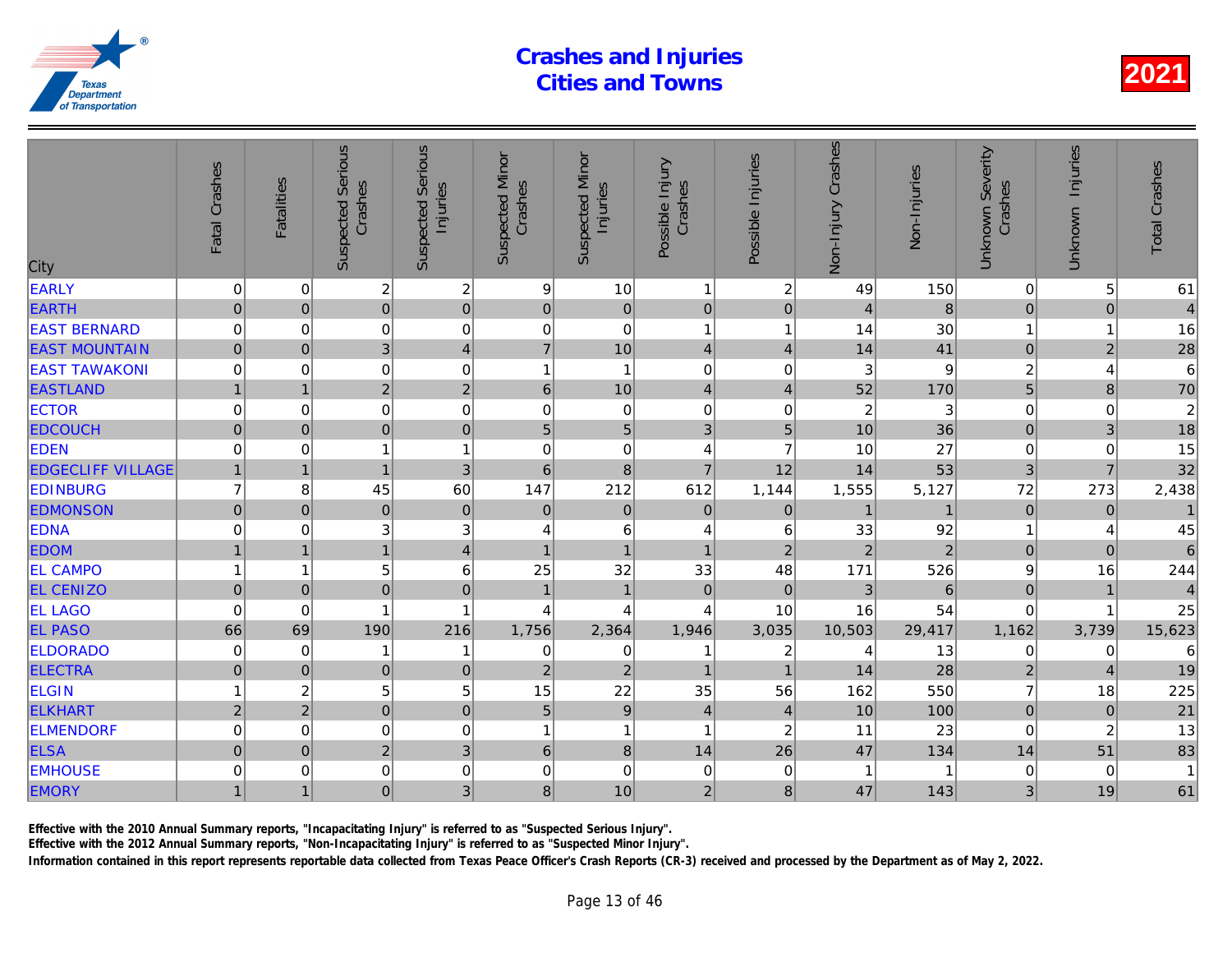| <b>ENNIS</b><br>12<br>12<br>22<br>25<br>55<br>362<br>86<br>4<br>4<br>$\overline{c}$<br>37<br>3<br>12<br><b>ESCOBARES</b><br>$\overline{1}$<br>$6\phantom{1}6$<br>$\bf 8$<br>$\mathbf{1}$<br>1<br>$\overline{1}$<br>$\mathbf 0$<br>$\overline{c}$<br><b>ESTELLINE</b><br>0<br>$\mathbf 0$<br>$\overline{\mathbf{1}}$<br>$\overline{2}$<br>0<br>$\mathbf{1}$<br>0<br>28<br><b>EULESS</b><br>100<br>144<br>24<br>81<br>84<br>343<br>1,012<br>$\overline{4}$<br>$\boldsymbol{\Delta}$<br><b>EUREKA (NAVARRO)</b><br>$\mathbf 0$<br>2<br>$\overline{\mathbf{c}}$<br>$\mathbf{3}$<br>$\Omega$<br>$\mathbf 0$<br>0<br>3<br>8<br>16<br>$\overline{2}$<br>$\overline{2}$<br>5<br><b>EUSTACE</b><br>$\overline{2}$<br>$\overline{c}$<br>30<br>11<br>$\mathbf{1}$<br>$\mathbf 1$<br>$\overline{a}$<br><b>EVANT</b><br>0<br>$\mathbf 0$<br>$\mathbf{1}$<br>$\mathbf{1}$<br>$\mathbf 0$<br>$\mathbf 0$<br>1<br>$\overline{1}$<br>-1<br>3<br>$\overline{2}$<br>8<br>12<br>66<br><b>EVERMAN</b><br>$\mathsf{O}\xspace$<br>5<br>$9\,$<br>23<br>$\pmb{0}$<br><b>FABENS</b><br>$\mathbf 0$<br>$\mathbf 0$<br>$\mathbf 0$<br>$\mathbf 0$<br>$\mathbf 0$<br>14<br>$\mathbf 0$<br>0<br>0<br>4<br>3<br>$\overline{7}$<br>3<br><b>FAIR OAKS RANCH</b><br>5<br>27<br>50<br>$\overline{1}$<br>$\overline{1}$<br>$\overline{2}$<br>$\overline{1}$<br>$\overline{c}$<br>$\overline{c}$<br><b>FAIRCHILDS</b><br>$\mathbf 0$<br>$\mathbf 0$<br>$\mathbf{1}$<br>$\mathbf{1}$<br>1<br>1<br>1<br>5<br><b>FAIRFIELD</b><br>$\mathsf{O}\xspace$<br>$\,6$<br>$\boldsymbol{8}$<br>$\mathbf{0}$<br>$\overline{4}$<br>14<br>60<br>150<br>4<br><b>FAIRVIEW (COLLIN)</b><br>$\boldsymbol{2}$<br>$\overline{\mathbf{c}}$<br>17<br>27<br>24<br>29<br>276<br>0<br>89<br>0<br>$\overline{7}$<br>9<br>$\overline{0}$<br>$\overline{7}$<br>$\bf 8$<br><b>FALFURRIAS</b><br>$\Omega$<br>$\boldsymbol{8}$<br>10<br>47<br>136<br>$\overline{c}$<br><b>FALLS CITY</b><br>$\mathbf{1}$<br>$\mathbf 0$<br>1<br>$\Omega$<br>$\overline{1}$<br>4<br>-1<br><b>FARMERS BRANCH</b><br>5<br>5<br>14<br>103<br>89<br>131<br>1,668<br>13<br>86<br>623<br><b>FARMERSVILLE</b><br>17<br>21<br>25<br>15<br>28<br>56<br>1<br>1<br>11<br><b>FARWELL</b><br>$\overline{0}$<br>$\pmb{0}$<br>$\mathbf 0$<br>$\mathbf 0$<br>$\pmb{0}$<br>$\pmb{0}$<br>$\mathbf 0$<br>$\mathbf{0}$<br>$\overline{4}$<br>$\overline{7}$<br>17<br>$\overline{c}$<br>5<br>17<br>22<br><b>FATE</b><br>$\overline{c}$<br>30<br>125<br><b>FAYETTEVILLE</b><br>$\mathbf 0$<br>$\overline{0}$<br>$\pmb{0}$<br>$\mathbf{1}$<br>$\pmb{0}$<br>$\mathbf 0$<br>$\overline{1}$<br>$\mathbf 0$<br>$\overline{1}$<br>$\overline{c}$<br>$\overline{c}$<br>$\overline{7}$<br>FERRIS<br>$\overline{c}$<br>3<br>5<br>8<br>11<br>49<br>$\overline{1}$<br>$\overline{2}$<br>$\mathbf 0$<br>$\overline{2}$<br>$\overline{1}$<br>12<br><b>FLATONIA</b><br>$\mathbf{0}$<br>$\overline{1}$<br>$\mathbf{1}$<br>$\mathbf 0$<br><b>FLORENCE</b><br>0<br>$\mathbf 0$<br>4<br>16<br>0<br>4<br>1<br>$\overline{c}$<br>17<br>15<br>28<br><b>FLORESVILLE</b><br>$\mathsf{O}\xspace$<br>$\mathbf{1}$<br>13<br>93<br>$\mathbf{0}$<br>$\mathbf{1}$<br>$\overline{7}$<br><b>FLOWER MOUND</b><br>$\overline{c}$<br>6<br>70<br>84<br>$\overline{\mathbf{c}}$<br>59<br>119<br>356<br>1,141<br>$\overline{2}$<br>$\overline{0}$<br>$\overline{2}$<br>$\overline{2}$<br>$\overline{2}$<br>$\overline{7}$<br>FLOYDADA<br>$\Omega$<br>$\mathbf{1}$<br>$\mathbf{1}$ | City | Fatal Crashes | <b>Fatalities</b> | <b>Suspected Serious</b><br>Crashes | Serious<br>Injuries<br>Suspected | <b>Suspected Minor</b><br>Crashes | <b>Suspected Minor</b><br>Injuries | Possible Injury<br>Crashes | Possible Injuries | Non-Injury Crashes | Non-Injuries |
|---------------------------------------------------------------------------------------------------------------------------------------------------------------------------------------------------------------------------------------------------------------------------------------------------------------------------------------------------------------------------------------------------------------------------------------------------------------------------------------------------------------------------------------------------------------------------------------------------------------------------------------------------------------------------------------------------------------------------------------------------------------------------------------------------------------------------------------------------------------------------------------------------------------------------------------------------------------------------------------------------------------------------------------------------------------------------------------------------------------------------------------------------------------------------------------------------------------------------------------------------------------------------------------------------------------------------------------------------------------------------------------------------------------------------------------------------------------------------------------------------------------------------------------------------------------------------------------------------------------------------------------------------------------------------------------------------------------------------------------------------------------------------------------------------------------------------------------------------------------------------------------------------------------------------------------------------------------------------------------------------------------------------------------------------------------------------------------------------------------------------------------------------------------------------------------------------------------------------------------------------------------------------------------------------------------------------------------------------------------------------------------------------------------------------------------------------------------------------------------------------------------------------------------------------------------------------------------------------------------------------------------------------------------------------------------------------------------------------------------------------------------------------------------------------------------------------------------------------------------------------------------------------------------------------------------------------------------------------------------------------------------------------------------------------------------------------------------------------------------------------------------------------------------------------------------------------------------------------------------------------------------------------------------------------------------------------------------------------------------------------------------------------------------------------------|------|---------------|-------------------|-------------------------------------|----------------------------------|-----------------------------------|------------------------------------|----------------------------|-------------------|--------------------|--------------|
|                                                                                                                                                                                                                                                                                                                                                                                                                                                                                                                                                                                                                                                                                                                                                                                                                                                                                                                                                                                                                                                                                                                                                                                                                                                                                                                                                                                                                                                                                                                                                                                                                                                                                                                                                                                                                                                                                                                                                                                                                                                                                                                                                                                                                                                                                                                                                                                                                                                                                                                                                                                                                                                                                                                                                                                                                                                                                                                                                                                                                                                                                                                                                                                                                                                                                                                                                                                                                                 |      |               |                   |                                     |                                  |                                   |                                    |                            |                   |                    | 1,050        |
|                                                                                                                                                                                                                                                                                                                                                                                                                                                                                                                                                                                                                                                                                                                                                                                                                                                                                                                                                                                                                                                                                                                                                                                                                                                                                                                                                                                                                                                                                                                                                                                                                                                                                                                                                                                                                                                                                                                                                                                                                                                                                                                                                                                                                                                                                                                                                                                                                                                                                                                                                                                                                                                                                                                                                                                                                                                                                                                                                                                                                                                                                                                                                                                                                                                                                                                                                                                                                                 |      |               |                   |                                     |                                  |                                   |                                    |                            |                   |                    |              |
|                                                                                                                                                                                                                                                                                                                                                                                                                                                                                                                                                                                                                                                                                                                                                                                                                                                                                                                                                                                                                                                                                                                                                                                                                                                                                                                                                                                                                                                                                                                                                                                                                                                                                                                                                                                                                                                                                                                                                                                                                                                                                                                                                                                                                                                                                                                                                                                                                                                                                                                                                                                                                                                                                                                                                                                                                                                                                                                                                                                                                                                                                                                                                                                                                                                                                                                                                                                                                                 |      |               |                   |                                     |                                  |                                   |                                    |                            |                   |                    |              |
|                                                                                                                                                                                                                                                                                                                                                                                                                                                                                                                                                                                                                                                                                                                                                                                                                                                                                                                                                                                                                                                                                                                                                                                                                                                                                                                                                                                                                                                                                                                                                                                                                                                                                                                                                                                                                                                                                                                                                                                                                                                                                                                                                                                                                                                                                                                                                                                                                                                                                                                                                                                                                                                                                                                                                                                                                                                                                                                                                                                                                                                                                                                                                                                                                                                                                                                                                                                                                                 |      |               |                   |                                     |                                  |                                   |                                    |                            |                   |                    |              |
|                                                                                                                                                                                                                                                                                                                                                                                                                                                                                                                                                                                                                                                                                                                                                                                                                                                                                                                                                                                                                                                                                                                                                                                                                                                                                                                                                                                                                                                                                                                                                                                                                                                                                                                                                                                                                                                                                                                                                                                                                                                                                                                                                                                                                                                                                                                                                                                                                                                                                                                                                                                                                                                                                                                                                                                                                                                                                                                                                                                                                                                                                                                                                                                                                                                                                                                                                                                                                                 |      |               |                   |                                     |                                  |                                   |                                    |                            |                   |                    |              |
|                                                                                                                                                                                                                                                                                                                                                                                                                                                                                                                                                                                                                                                                                                                                                                                                                                                                                                                                                                                                                                                                                                                                                                                                                                                                                                                                                                                                                                                                                                                                                                                                                                                                                                                                                                                                                                                                                                                                                                                                                                                                                                                                                                                                                                                                                                                                                                                                                                                                                                                                                                                                                                                                                                                                                                                                                                                                                                                                                                                                                                                                                                                                                                                                                                                                                                                                                                                                                                 |      |               |                   |                                     |                                  |                                   |                                    |                            |                   |                    |              |
|                                                                                                                                                                                                                                                                                                                                                                                                                                                                                                                                                                                                                                                                                                                                                                                                                                                                                                                                                                                                                                                                                                                                                                                                                                                                                                                                                                                                                                                                                                                                                                                                                                                                                                                                                                                                                                                                                                                                                                                                                                                                                                                                                                                                                                                                                                                                                                                                                                                                                                                                                                                                                                                                                                                                                                                                                                                                                                                                                                                                                                                                                                                                                                                                                                                                                                                                                                                                                                 |      |               |                   |                                     |                                  |                                   |                                    |                            |                   |                    |              |
|                                                                                                                                                                                                                                                                                                                                                                                                                                                                                                                                                                                                                                                                                                                                                                                                                                                                                                                                                                                                                                                                                                                                                                                                                                                                                                                                                                                                                                                                                                                                                                                                                                                                                                                                                                                                                                                                                                                                                                                                                                                                                                                                                                                                                                                                                                                                                                                                                                                                                                                                                                                                                                                                                                                                                                                                                                                                                                                                                                                                                                                                                                                                                                                                                                                                                                                                                                                                                                 |      |               |                   |                                     |                                  |                                   |                                    |                            |                   |                    |              |
|                                                                                                                                                                                                                                                                                                                                                                                                                                                                                                                                                                                                                                                                                                                                                                                                                                                                                                                                                                                                                                                                                                                                                                                                                                                                                                                                                                                                                                                                                                                                                                                                                                                                                                                                                                                                                                                                                                                                                                                                                                                                                                                                                                                                                                                                                                                                                                                                                                                                                                                                                                                                                                                                                                                                                                                                                                                                                                                                                                                                                                                                                                                                                                                                                                                                                                                                                                                                                                 |      |               |                   |                                     |                                  |                                   |                                    |                            |                   |                    |              |
|                                                                                                                                                                                                                                                                                                                                                                                                                                                                                                                                                                                                                                                                                                                                                                                                                                                                                                                                                                                                                                                                                                                                                                                                                                                                                                                                                                                                                                                                                                                                                                                                                                                                                                                                                                                                                                                                                                                                                                                                                                                                                                                                                                                                                                                                                                                                                                                                                                                                                                                                                                                                                                                                                                                                                                                                                                                                                                                                                                                                                                                                                                                                                                                                                                                                                                                                                                                                                                 |      |               |                   |                                     |                                  |                                   |                                    |                            |                   |                    |              |
|                                                                                                                                                                                                                                                                                                                                                                                                                                                                                                                                                                                                                                                                                                                                                                                                                                                                                                                                                                                                                                                                                                                                                                                                                                                                                                                                                                                                                                                                                                                                                                                                                                                                                                                                                                                                                                                                                                                                                                                                                                                                                                                                                                                                                                                                                                                                                                                                                                                                                                                                                                                                                                                                                                                                                                                                                                                                                                                                                                                                                                                                                                                                                                                                                                                                                                                                                                                                                                 |      |               |                   |                                     |                                  |                                   |                                    |                            |                   |                    |              |
|                                                                                                                                                                                                                                                                                                                                                                                                                                                                                                                                                                                                                                                                                                                                                                                                                                                                                                                                                                                                                                                                                                                                                                                                                                                                                                                                                                                                                                                                                                                                                                                                                                                                                                                                                                                                                                                                                                                                                                                                                                                                                                                                                                                                                                                                                                                                                                                                                                                                                                                                                                                                                                                                                                                                                                                                                                                                                                                                                                                                                                                                                                                                                                                                                                                                                                                                                                                                                                 |      |               |                   |                                     |                                  |                                   |                                    |                            |                   |                    |              |
|                                                                                                                                                                                                                                                                                                                                                                                                                                                                                                                                                                                                                                                                                                                                                                                                                                                                                                                                                                                                                                                                                                                                                                                                                                                                                                                                                                                                                                                                                                                                                                                                                                                                                                                                                                                                                                                                                                                                                                                                                                                                                                                                                                                                                                                                                                                                                                                                                                                                                                                                                                                                                                                                                                                                                                                                                                                                                                                                                                                                                                                                                                                                                                                                                                                                                                                                                                                                                                 |      |               |                   |                                     |                                  |                                   |                                    |                            |                   |                    |              |
|                                                                                                                                                                                                                                                                                                                                                                                                                                                                                                                                                                                                                                                                                                                                                                                                                                                                                                                                                                                                                                                                                                                                                                                                                                                                                                                                                                                                                                                                                                                                                                                                                                                                                                                                                                                                                                                                                                                                                                                                                                                                                                                                                                                                                                                                                                                                                                                                                                                                                                                                                                                                                                                                                                                                                                                                                                                                                                                                                                                                                                                                                                                                                                                                                                                                                                                                                                                                                                 |      |               |                   |                                     |                                  |                                   |                                    |                            |                   |                    |              |
|                                                                                                                                                                                                                                                                                                                                                                                                                                                                                                                                                                                                                                                                                                                                                                                                                                                                                                                                                                                                                                                                                                                                                                                                                                                                                                                                                                                                                                                                                                                                                                                                                                                                                                                                                                                                                                                                                                                                                                                                                                                                                                                                                                                                                                                                                                                                                                                                                                                                                                                                                                                                                                                                                                                                                                                                                                                                                                                                                                                                                                                                                                                                                                                                                                                                                                                                                                                                                                 |      |               |                   |                                     |                                  |                                   |                                    |                            |                   |                    | 6            |
|                                                                                                                                                                                                                                                                                                                                                                                                                                                                                                                                                                                                                                                                                                                                                                                                                                                                                                                                                                                                                                                                                                                                                                                                                                                                                                                                                                                                                                                                                                                                                                                                                                                                                                                                                                                                                                                                                                                                                                                                                                                                                                                                                                                                                                                                                                                                                                                                                                                                                                                                                                                                                                                                                                                                                                                                                                                                                                                                                                                                                                                                                                                                                                                                                                                                                                                                                                                                                                 |      |               |                   |                                     |                                  |                                   |                                    |                            |                   |                    |              |
|                                                                                                                                                                                                                                                                                                                                                                                                                                                                                                                                                                                                                                                                                                                                                                                                                                                                                                                                                                                                                                                                                                                                                                                                                                                                                                                                                                                                                                                                                                                                                                                                                                                                                                                                                                                                                                                                                                                                                                                                                                                                                                                                                                                                                                                                                                                                                                                                                                                                                                                                                                                                                                                                                                                                                                                                                                                                                                                                                                                                                                                                                                                                                                                                                                                                                                                                                                                                                                 |      |               |                   |                                     |                                  |                                   |                                    |                            |                   |                    | 191          |
|                                                                                                                                                                                                                                                                                                                                                                                                                                                                                                                                                                                                                                                                                                                                                                                                                                                                                                                                                                                                                                                                                                                                                                                                                                                                                                                                                                                                                                                                                                                                                                                                                                                                                                                                                                                                                                                                                                                                                                                                                                                                                                                                                                                                                                                                                                                                                                                                                                                                                                                                                                                                                                                                                                                                                                                                                                                                                                                                                                                                                                                                                                                                                                                                                                                                                                                                                                                                                                 |      |               |                   |                                     |                                  |                                   |                                    |                            |                   |                    |              |
|                                                                                                                                                                                                                                                                                                                                                                                                                                                                                                                                                                                                                                                                                                                                                                                                                                                                                                                                                                                                                                                                                                                                                                                                                                                                                                                                                                                                                                                                                                                                                                                                                                                                                                                                                                                                                                                                                                                                                                                                                                                                                                                                                                                                                                                                                                                                                                                                                                                                                                                                                                                                                                                                                                                                                                                                                                                                                                                                                                                                                                                                                                                                                                                                                                                                                                                                                                                                                                 |      |               |                   |                                     |                                  |                                   |                                    |                            |                   |                    | 418          |
|                                                                                                                                                                                                                                                                                                                                                                                                                                                                                                                                                                                                                                                                                                                                                                                                                                                                                                                                                                                                                                                                                                                                                                                                                                                                                                                                                                                                                                                                                                                                                                                                                                                                                                                                                                                                                                                                                                                                                                                                                                                                                                                                                                                                                                                                                                                                                                                                                                                                                                                                                                                                                                                                                                                                                                                                                                                                                                                                                                                                                                                                                                                                                                                                                                                                                                                                                                                                                                 |      |               |                   |                                     |                                  |                                   |                                    |                            |                   |                    | 5            |
|                                                                                                                                                                                                                                                                                                                                                                                                                                                                                                                                                                                                                                                                                                                                                                                                                                                                                                                                                                                                                                                                                                                                                                                                                                                                                                                                                                                                                                                                                                                                                                                                                                                                                                                                                                                                                                                                                                                                                                                                                                                                                                                                                                                                                                                                                                                                                                                                                                                                                                                                                                                                                                                                                                                                                                                                                                                                                                                                                                                                                                                                                                                                                                                                                                                                                                                                                                                                                                 |      |               |                   |                                     |                                  |                                   |                                    |                            |                   |                    | 126          |
|                                                                                                                                                                                                                                                                                                                                                                                                                                                                                                                                                                                                                                                                                                                                                                                                                                                                                                                                                                                                                                                                                                                                                                                                                                                                                                                                                                                                                                                                                                                                                                                                                                                                                                                                                                                                                                                                                                                                                                                                                                                                                                                                                                                                                                                                                                                                                                                                                                                                                                                                                                                                                                                                                                                                                                                                                                                                                                                                                                                                                                                                                                                                                                                                                                                                                                                                                                                                                                 |      |               |                   |                                     |                                  |                                   |                                    |                            |                   |                    | 40           |
|                                                                                                                                                                                                                                                                                                                                                                                                                                                                                                                                                                                                                                                                                                                                                                                                                                                                                                                                                                                                                                                                                                                                                                                                                                                                                                                                                                                                                                                                                                                                                                                                                                                                                                                                                                                                                                                                                                                                                                                                                                                                                                                                                                                                                                                                                                                                                                                                                                                                                                                                                                                                                                                                                                                                                                                                                                                                                                                                                                                                                                                                                                                                                                                                                                                                                                                                                                                                                                 |      |               |                   |                                     |                                  |                                   |                                    |                            |                   |                    | 43           |
|                                                                                                                                                                                                                                                                                                                                                                                                                                                                                                                                                                                                                                                                                                                                                                                                                                                                                                                                                                                                                                                                                                                                                                                                                                                                                                                                                                                                                                                                                                                                                                                                                                                                                                                                                                                                                                                                                                                                                                                                                                                                                                                                                                                                                                                                                                                                                                                                                                                                                                                                                                                                                                                                                                                                                                                                                                                                                                                                                                                                                                                                                                                                                                                                                                                                                                                                                                                                                                 |      |               |                   |                                     |                                  |                                   |                                    |                            |                   |                    | 262          |
|                                                                                                                                                                                                                                                                                                                                                                                                                                                                                                                                                                                                                                                                                                                                                                                                                                                                                                                                                                                                                                                                                                                                                                                                                                                                                                                                                                                                                                                                                                                                                                                                                                                                                                                                                                                                                                                                                                                                                                                                                                                                                                                                                                                                                                                                                                                                                                                                                                                                                                                                                                                                                                                                                                                                                                                                                                                                                                                                                                                                                                                                                                                                                                                                                                                                                                                                                                                                                                 |      |               |                   |                                     |                                  |                                   |                                    |                            |                   |                    |              |
|                                                                                                                                                                                                                                                                                                                                                                                                                                                                                                                                                                                                                                                                                                                                                                                                                                                                                                                                                                                                                                                                                                                                                                                                                                                                                                                                                                                                                                                                                                                                                                                                                                                                                                                                                                                                                                                                                                                                                                                                                                                                                                                                                                                                                                                                                                                                                                                                                                                                                                                                                                                                                                                                                                                                                                                                                                                                                                                                                                                                                                                                                                                                                                                                                                                                                                                                                                                                                                 |      |               |                   |                                     |                                  |                                   |                                    |                            |                   |                    | 22           |

Effective with the 2010 Annual Summary reports, "Incapacitating Injury" is referred to as "Suspected Serious Injury".

Effective with the 2012 Annual Summary reports, "Non-Incapacitating Injury" is referred to as "Suspected Minor Injury".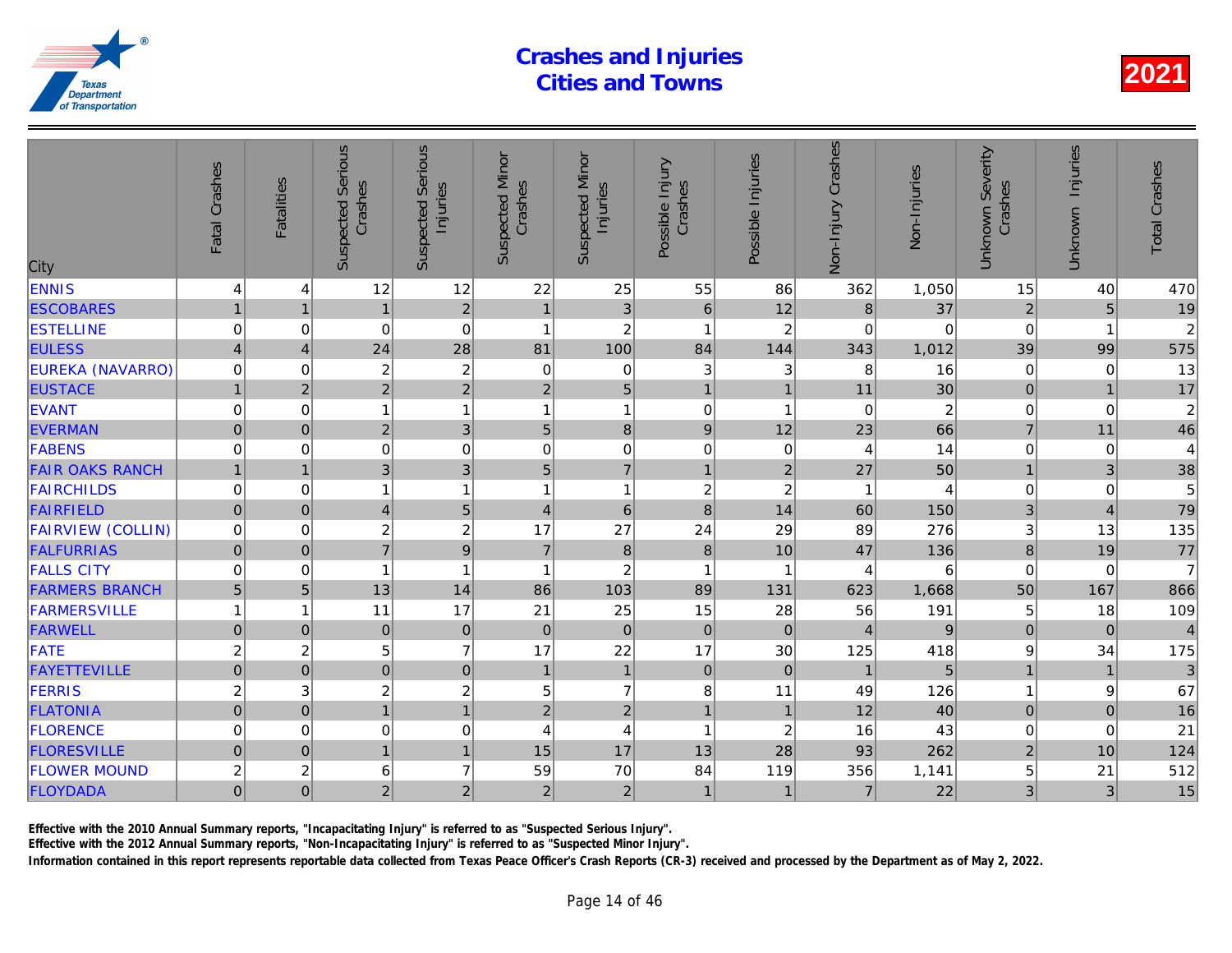| City                            | Fatal Crashes       | <b>Fatalities</b> | <b>Suspected Serious</b><br>Crashes | Serious<br>Injuries<br>Suspected | <b>Suspected Minor</b><br>Crashes | <b>Suspected Minor</b><br>Injuries | Possible Injury<br>Crashes | Possible Injuries | Non-Injury Crashes      | Non-Injuries   |
|---------------------------------|---------------------|-------------------|-------------------------------------|----------------------------------|-----------------------------------|------------------------------------|----------------------------|-------------------|-------------------------|----------------|
| <b>FOREST HILL</b><br>(TARRANT) | 3                   | 3                 | 14                                  | 17                               | 43                                | 61                                 | 52                         | 75                | 310                     | 920            |
| <b>FORNEY</b>                   | $\mathbf{1}$        | 1                 | 13                                  | 13                               | 19                                | 24                                 | 58                         | 83                | 224                     | 706            |
| <b>FORT STOCKTON</b>            | 4                   | 4                 |                                     | 1                                | 17                                | 21                                 | 11                         | 14                | 78                      | 223            |
| <b>FORT WORTH</b>               | 119                 | 130               | 432                                 | 534                              | 1,835                             | 2,488                              | 2,960                      | 4,412             | 8,704                   | 28,691         |
| <b>FRANKLIN</b><br>(ROBERTSON)  | 0                   | $\Omega$          | $\mathbf 0$                         | $\mathbf 0$                      | 3                                 | 4                                  | 2                          | $\overline{2}$    | 11                      | 27             |
| <b>FRANKSTON</b>                | $\overline{0}$      | $\Omega$          | $\mathbf{0}$                        | $\overline{0}$                   | $\overline{2}$                    | 2                                  | $\overline{2}$             | $\overline{7}$    | 10                      | 26             |
| <b>FREDERICKSBURG</b>           | 1                   | $\overline{c}$    | 10                                  | 14                               | 16                                | 24                                 | 22                         | 32                | 167                     | 533            |
| <b>FREEPORT</b><br>(BRAZORIA)   | $\pmb{0}$           | $\Omega$          | 8                                   | 9                                | 19                                | 30                                 | 20                         | 30                | 139                     | 372            |
| FREER                           | 0                   | 0                 | $\mathbf 0$                         | 0                                | 0                                 | 0                                  | $\mathbf 0$                | $\mathbf 0$       | 3                       | 6              |
| <b>FRESNO</b>                   | $\overline{0}$      | $\Omega$          | $\overline{0}$                      | $\mathbf 0$                      | $\mathbf 0$                       | $\pmb{0}$                          | $\pmb{0}$                  | $\mathbf 0$       | $\overline{1}$          |                |
| <b>FRIENDSWOOD</b>              | $\mathbf 0$         | 0                 | 4                                   | $\overline{\mathbf{4}}$          | 34                                | 39                                 | 41                         | 63                | 365                     | 1,021          |
| <b>FRIONA</b>                   | $\mathbf 0$         | $\Omega$          | $\overline{1}$                      | $\mathbf{1}$                     | 8                                 | 11                                 | $\overline{4}$             | $6\phantom{1}$    | 19                      | 60             |
| <b>FRISCO</b>                   | 12                  | 13                | 40                                  | 49                               | 308                               | 425                                | 418                        | 677               | 1,087                   | 3,912          |
| <b>FRITCH</b>                   | $\mathsf{O}\xspace$ | $\mathbf{0}$      | $\pmb{0}$                           | $\pmb{0}$                        | $\mathbf 2$                       | $\overline{c}$                     | $\pmb{0}$                  | $\mathbf{0}$      | 6                       | 15             |
| <b>FROST</b>                    | $\mathbf 0$         | $\mathbf 0$       | $\pmb{0}$                           | $\mathbf 0$                      | $\mathbf 0$                       | $\pmb{0}$                          | $\mathbf 0$                | $\mathbf 0$       | $\overline{\mathbf{c}}$ | $\overline{2}$ |
| <b>FRUITVALE</b>                | $\mathbf 0$         | $\mathbf{0}$      | 1                                   | $\mathbf{1}$                     | 3                                 | $\overline{4}$                     | 3                          | 3                 | 8                       | 25             |
| <b>FULSHEAR</b>                 | 0                   | 0                 | 1                                   | $\mathbf{1}$                     | $\overline{7}$                    | $\boldsymbol{9}$                   | 4                          | 8                 | 59                      | 164            |
| <b>FULTON</b>                   | 1                   | $\overline{1}$    | $\overline{2}$                      | $\overline{2}$                   | $\overline{4}$                    | $\boldsymbol{9}$                   | 3                          | 3                 | 16                      | 45             |
| <b>GAINESVILLE</b>              | 3                   | 3                 | 15                                  | 18                               | 46                                | 56                                 | 34                         | 53                | 204                     | 653            |
| <b>GALENA PARK</b>              | $\mathbf{1}$        | $\overline{1}$    | $\overline{2}$                      | $\overline{c}$                   | 5                                 | $\bf 8$                            | 12                         | 16                | 43                      | 174            |
| <b>GALVESTON</b>                | 9                   | 9                 | 42                                  | 49                               | 153                               | 216                                | 226                        | 319               | 1,358                   | 4,701          |
| <b>GANADO</b>                   | $\overline{0}$      | $\mathbf 0$       | $\mathbf 0$                         | $\pmb{0}$                        | $\mathbf{1}$                      | $\mathbf{1}$                       | $\mathbf{1}$               | $\mathfrak{B}$    | 17                      | 45             |
| <b>GARDEN RIDGE</b>             | $\mathbf 0$         | $\mathbf 0$       | 4                                   | 5                                | $\overline{7}$                    | 12                                 | $\overline{7}$             | 12                | 21                      | 65             |
| <b>GARLAND</b>                  | 15                  | 16                | 114                                 | 131                              | 739                               | 1,031                              | 565                        | 944               | 1,273                   | 4,663          |
|                                 |                     |                   |                                     |                                  |                                   |                                    |                            |                   |                         |                |

Effective with the 2010 Annual Summary reports, "Incapacitating Injury" is referred to as "Suspected Serious Injury".

Effective with the 2012 Annual Summary reports, "Non-Incapacitating Injury" is referred to as "Suspected Minor Injury".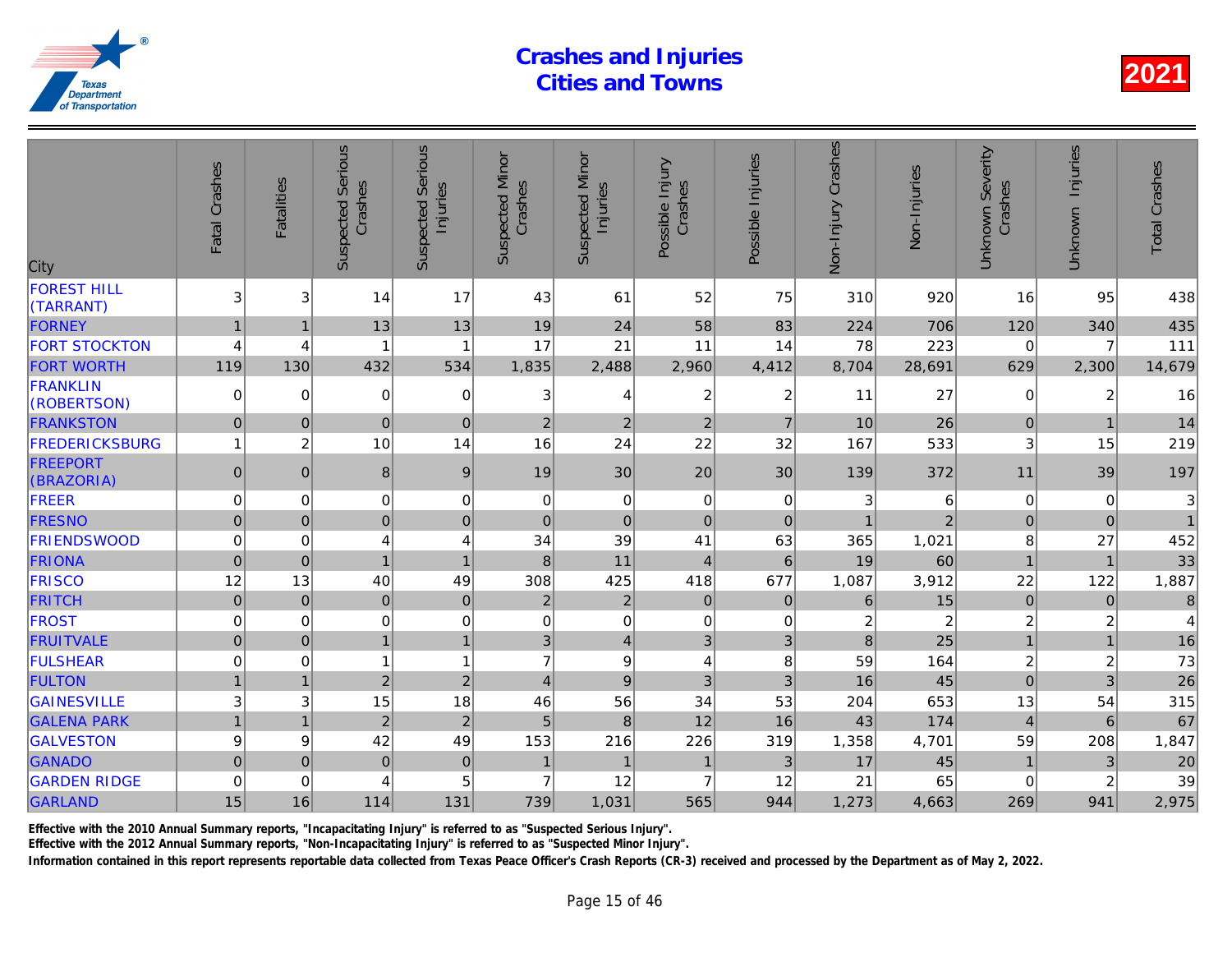| City                 | Fatal Crashes       | <b>Fatalities</b> | <b>Suspected Serious</b><br>Crashes | Serious<br>Injuries<br>Suspected | <b>Suspected Minor</b><br>Crashes | <b>Suspected Minor</b><br>Injuries | Possible Injury<br>Crashes | Possible Injuries | Non-Injury Crashes | Non-Injuries   |
|----------------------|---------------------|-------------------|-------------------------------------|----------------------------------|-----------------------------------|------------------------------------|----------------------------|-------------------|--------------------|----------------|
| <b>GARRETT</b>       | 0                   | 0                 | $\pmb{0}$                           | $\overline{0}$                   | 0                                 | $\mathbf 0$                        | $\mathbf 0$                | 0                 | 3                  | $\overline{7}$ |
| <b>GARRISON</b>      | $\pmb{0}$           | $\mathbf{0}$      | 0                                   | $\mathbf 0$                      | $\overline{1}$                    | $\overline{1}$                     | $\mathbf{1}$               | $\overline{2}$    | 14                 | 24             |
| GARY                 | 0                   | $\mathbf 0$       | 0                                   | $\mathbf 0$                      | $\boldsymbol{0}$                  | $\mathbf 0$                        | $\pmb{0}$                  | $\mathbf 0$       | $\overline{c}$     |                |
| <b>GATESVILLE</b>    | 3                   | 3                 | $\overline{9}$                      | 10                               | 34                                | 44                                 | $9\,$                      | 16                | 82                 | 273            |
| <b>GEORGE WEST</b>   | $\overline{0}$      | $\mathbf 0$       | $\Omega$                            | $\mathbf 0$                      | $\overline{c}$                    | $\overline{c}$                     | 6                          | 6                 | 21                 | 59             |
| <b>GEORGETOWN</b>    | 3                   | 3                 | 35                                  | 40                               | 132                               | 185                                | 171                        | 241               | 885                | 2,878          |
| <b>GHOLSON</b>       | 0                   | 0                 | $\mathbf 0$                         | $\mathbf 0$                      | 1                                 | 1                                  | 0                          | 0                 | 3                  |                |
| <b>GIDDINGS</b>      | $\mathsf{O}\xspace$ | $\boldsymbol{0}$  | 6                                   | $\overline{6}$                   | 8                                 | 13                                 | $\boldsymbol{8}$           | 12                | 87                 | 277            |
| <b>GILMER</b>        | 0                   | $\mathbf 0$       | $\boldsymbol{2}$                    | $\overline{c}$                   | 14                                | 18                                 | 10                         | 19                | 131                | 343            |
| <b>GLADEWATER</b>    | $\overline{0}$      | $\mathbf 0$       | 8                                   | 14                               | 15                                | 24                                 | $\boldsymbol{8}$           | 26                | 64                 | 193            |
| <b>GLEN ROSE</b>     |                     | 1                 | $\boldsymbol{2}$                    | $\overline{c}$                   | 10                                | 13                                 | 5                          | 8                 | 69                 | 216            |
| <b>GLENN HEIGHTS</b> | $\mathsf{O}\xspace$ | $\pmb{0}$         | $\overline{2}$                      | $\overline{c}$                   | $\overline{7}$                    | 11                                 | 11                         | 13                | 96                 | 234            |
| <b>GODLEY</b>        | 0                   | 0                 | 0                                   | $\mathbf 0$                      | 3                                 | $\ensuremath{\mathsf{3}}$          | 4                          | 4                 | 12                 | 39             |
| <b>GOLDSMITH</b>     | $\overline{0}$      | $\mathbf 0$       | $\overline{0}$                      | $\mathbf 0$                      | $\overline{1}$                    | $\mathbf{1}$                       | $\mathbf{1}$               | $\overline{2}$    | $\overline{2}$     | 5              |
| <b>GOLDTHWAITE</b>   | $\mathbf 0$         | $\Omega$          |                                     | $\mathbf{1}$                     | $\overline{c}$                    | $\boldsymbol{2}$                   | $\boldsymbol{2}$           | 4                 | 15                 | 45             |
| <b>GOLIAD</b>        | $\mathbf 0$         | $\mathbf{0}$      | $\mathbf 0$                         | $\pmb{0}$                        | $\overline{1}$                    | $\mathbf{1}$                       | 3                          | $\overline{4}$    | 10                 | 27             |
| <b>GOLINDA</b>       | 0                   | 0                 | 0                                   | 0                                | $\boldsymbol{2}$                  | 4                                  | $\mathbf 0$                | 0                 | 1                  | 3              |
| <b>GONZALES</b>      | $\mathbf 0$         | $\mathbf 0$       | 3                                   | 3                                | 11                                | 17                                 | 12                         | 15                | 72                 | 232            |
| <b>GOODRICH</b>      | 0                   | 0                 | $\overline{c}$                      | 5                                | 5                                 | $\overline{7}$                     | 3                          | 11                | 13                 | 51             |
| <b>GORDON</b>        | $\mathbf 0$         | $\pmb{0}$         | $\mathbf 0$                         | $\pmb{0}$                        | $\pmb{0}$                         | $\pmb{0}$                          | $\mathbf{1}$               | $\overline{2}$    | $\overline{4}$     | 9              |
| <b>GOREE</b>         | 0                   | $\mathbf 0$       | $\mathbf 0$                         | 0                                | $\mathbf 0$                       | $\pmb{0}$                          | $\mathbf 0$                | 0                 | 1                  |                |
| <b>GORMAN</b>        | 0                   | $\mathbf{0}$      | $\mathbf 0$                         | $\overline{0}$                   | $\mathsf 0$                       | $\pmb{0}$                          | $\mathbf 0$                | $\mathbf 0$       | 5                  | 10             |
| <b>GRAFORD</b>       | 0                   | 0                 |                                     | $\mathbf{1}$                     | 0                                 | $\pmb{0}$                          | $\mathbf 0$                | 0                 | 3                  |                |
| <b>GRAHAM</b>        | $\mathbf{1}$        | $\overline{1}$    | 3                                   | $\overline{\mathbf{4}}$          | $\bf 8$                           | $\boldsymbol{9}$                   | 10                         | 10                | 76                 | 240            |
| <b>GRANBURY</b>      | $\overline{7}$      | $\overline{7}$    | 12                                  | 14                               | 44                                | 61                                 | 119                        | 173               | 180                | 747            |
| <b>GRAND PRAIRIE</b> | 16                  | 17                | 80                                  | 93                               | 374                               | 496                                | 495                        | 766               | 2,266              | 6,773          |
|                      |                     |                   |                                     |                                  |                                   |                                    |                            |                   |                    |                |

Effective with the 2010 Annual Summary reports, "Incapacitating Injury" is referred to as "Suspected Serious Injury".

Effective with the 2012 Annual Summary reports, "Non-Incapacitating Injury" is referred to as "Suspected Minor Injury".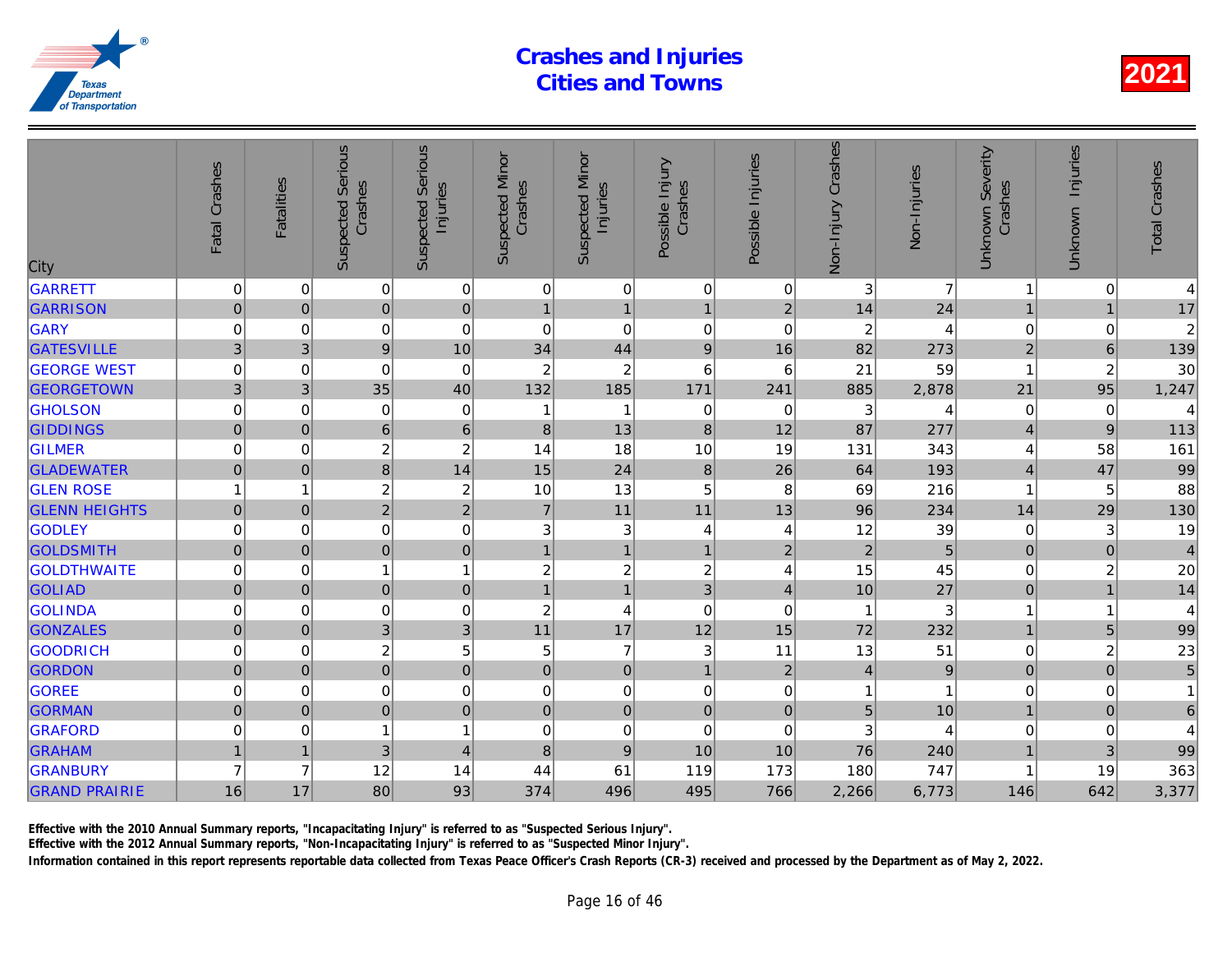| City                         | Fatal Crashes       | <b>Fatalities</b> | <b>Suspected Serious</b><br>Crashes | Serious<br>Injuries<br>Suspected | <b>Suspected Minor</b><br>Crashes | <b>Suspected Minor</b><br>Injuries | Possible Injury<br>Crashes | Possible Injuries       | Non-Injury Crashes | Non-Injuries   |
|------------------------------|---------------------|-------------------|-------------------------------------|----------------------------------|-----------------------------------|------------------------------------|----------------------------|-------------------------|--------------------|----------------|
| <b>GRAND SALINE</b>          | $\mathbf 0$         | 0                 | $\mathbf 0$                         | 0                                | 3                                 | $\overline{4}$                     | 3                          | 3                       | 18                 | 37             |
| <b>GRANDFALLS</b>            | $\mathbf 0$         | $\mathbf{0}$      | $\pmb{0}$                           | $\overline{0}$                   | $\mathbf 0$                       | $\mathbf 0$                        | $\pmb{0}$                  | $\mathbf 0$             | $\overline{1}$     | $\overline{4}$ |
| <b>GRANDVIEW</b>             | 0                   | $\mathbf 0$       | $\pmb{0}$                           | 0                                | $\overline{1}$                    | $\mathbf{1}$                       | $\mathbf{1}$               | $\overline{\mathbf{1}}$ | 28                 | 57             |
| <b>GRANGER</b>               | $\overline{0}$      | $\mathbf 0$       | $\mathbf 0$                         | $\mathbf 0$                      | $\overline{2}$                    | $\overline{2}$                     | $\pmb{0}$                  | $\mathbf 0$             | 8                  | 20             |
| <b>GRANITE SHOALS</b>        | $\mathbf 0$         | $\Omega$          | $\boldsymbol{2}$                    | $\overline{c}$                   | 5                                 | $\overline{7}$                     | 3                          | 6                       | 26                 | 62             |
| <b>GRANJENO</b>              | $\mathbf 0$         | $\mathbf{0}$      | $\mathbf 0$                         | $\mathbf 0$                      | $\overline{1}$                    | $\overline{1}$                     | $\mathbf 0$                | $\mathbf 0$             |                    | 9              |
| GRAPELAND                    | 0                   | 0                 | $\mathbf 0$                         | $\mathbf 0$                      | $\mathbf 0$                       | 0                                  | 1                          | 3                       | 3                  |                |
| <b>GRAPEVINE</b>             | $\overline{4}$      | $\overline{4}$    | 12                                  | 17                               | 149                               | 186                                | 195                        | 321                     | 332                | 1,197          |
| <b>GRAYS PRAIRIE</b>         |                     | 1                 | 1                                   | $\mathbf{1}$                     | $\Omega$                          | $\Omega$                           | $\mathbf 0$                | $\Omega$                | 14                 | 26             |
| <b>GREENVILLE</b>            | 9                   | 9                 | 40                                  | 46                               | 90                                | 126                                | 125                        | 189                     | 392                | 1,298          |
| <b>GREGORY</b>               | $\mathbf 0$         | 0                 | $\mathbf 0$                         | $\mathbf 0$                      | $\overline{\mathbf{1}}$           | 1                                  | $\mathbf 0$                | 0                       | $\overline{2}$     | 7              |
| <b>GREY FOREST</b>           | $\mathbf 0$         | $\mathbf 0$       | $\mathbf 0$                         | $\mathbf 0$                      | $\mathbf 0$                       | $\mathbf 0$                        | $\mathbf 0$                | $\mathbf 0$             |                    | $\overline{a}$ |
| <b>GROESBECK</b>             | 0                   | $\mathbf 0$       | $\boldsymbol{2}$                    | $\overline{c}$                   | $\overline{c}$                    | $\sqrt{2}$                         | $\overline{\mathbf{4}}$    | 4                       | 35                 | 109            |
| <b>GROOM</b>                 | $\mathbf 0$         | $\Omega$          | $\overline{0}$                      | $\overline{0}$                   | $\overline{0}$                    | $\overline{0}$                     | $\overline{1}$             | $\overline{1}$          | $\Omega$           |                |
| <b>GROVES</b>                | $\mathbf 0$         | $\Omega$          | 5                                   | 5                                | $\overline{7}$                    | 11                                 | 17                         | 21                      | 100                | 254            |
| <b>GROVETON</b>              | $\mathsf{O}\xspace$ | $\mathbf{0}$      | $\mathbf 0$                         | $\pmb{0}$                        | $\mathbf 0$                       | $\pmb{0}$                          | $\mathbf 0$                | $\mathbf 0$             | $\mathbf{1}$       | $\overline{a}$ |
| <b>GRUVER</b>                | 0                   | $\mathbf 0$       | $\mathbf 0$                         | $\mathbf 0$                      | $\mathbf 0$                       | $\mathbf 0$                        | $\mathbf 0$                | $\mathbf 0$             | 6                  | 10             |
| <b>GUN BARREL CITY</b>       | $\mathbf 0$         | $\mathbf 0$       | 10                                  | 12                               | 13                                | 20                                 | 26                         | 35                      | 124                | 407            |
| <b>GUNTER</b><br>(GRAYSON)   | $\Omega$            | $\Omega$          | $\mathbf 0$                         | $\mathbf 0$                      | $\mathbf 0$                       | $\pmb{0}$                          | $\mathbf{1}$               | -1                      | 16                 | 40             |
| <b>GUSTINE</b>               | $\mathbf 0$         | $\mathbf{0}$      | $\pmb{0}$                           | $\overline{0}$                   | 0                                 | 0                                  | $\mathbf 0$                | $\mathbf{0}$            | $\overline{2}$     | 8              |
| <b>HACKBERRY</b><br>(DENTON) | $\mathbf 0$         | $\Omega$          | $\mathbf 0$                         | $\overline{0}$                   | $\mathbf 0$                       | $\pmb{0}$                          | $\Omega$                   | $\Omega$                | $\mathbf{1}$       | $\overline{a}$ |
| <b>HALE CENTER</b>           | $\mathsf{O}\xspace$ | $\mathbf 0$       | $\pmb{0}$                           | $\pmb{0}$                        | $\mathbf 0$                       | $\mathbf 0$                        | $\overline{2}$             | $\overline{2}$          | 3                  | 9              |
| <b>HALLETTSVILLE</b>         |                     | 1                 | $\mathbf 0$                         | $\mathbf 0$                      | 8                                 | 8                                  | 8                          | 15                      | 31                 | 104            |
| <b>HALLSBURG</b>             | $\mathbf 0$         | $\Omega$          | $\overline{0}$                      | $\mathbf 0$                      | $\overline{0}$                    | $\mathbf 0$                        | $\mathbf 0$                | $\overline{0}$          | 3                  | 3              |
| <b>HALLSVILLE</b>            | $\mathbf 0$         | $\mathbf 0$       | $\mathbf 0$                         | $\overline{0}$                   | 4                                 | $\overline{7}$                     | 6                          | $\overline{7}$          | 47                 | 200            |
|                              |                     |                   |                                     |                                  |                                   |                                    |                            |                         |                    |                |

Effective with the 2010 Annual Summary reports, "Incapacitating Injury" is referred to as "Suspected Serious Injury".

Effective with the 2012 Annual Summary reports, "Non-Incapacitating Injury" is referred to as "Suspected Minor Injury".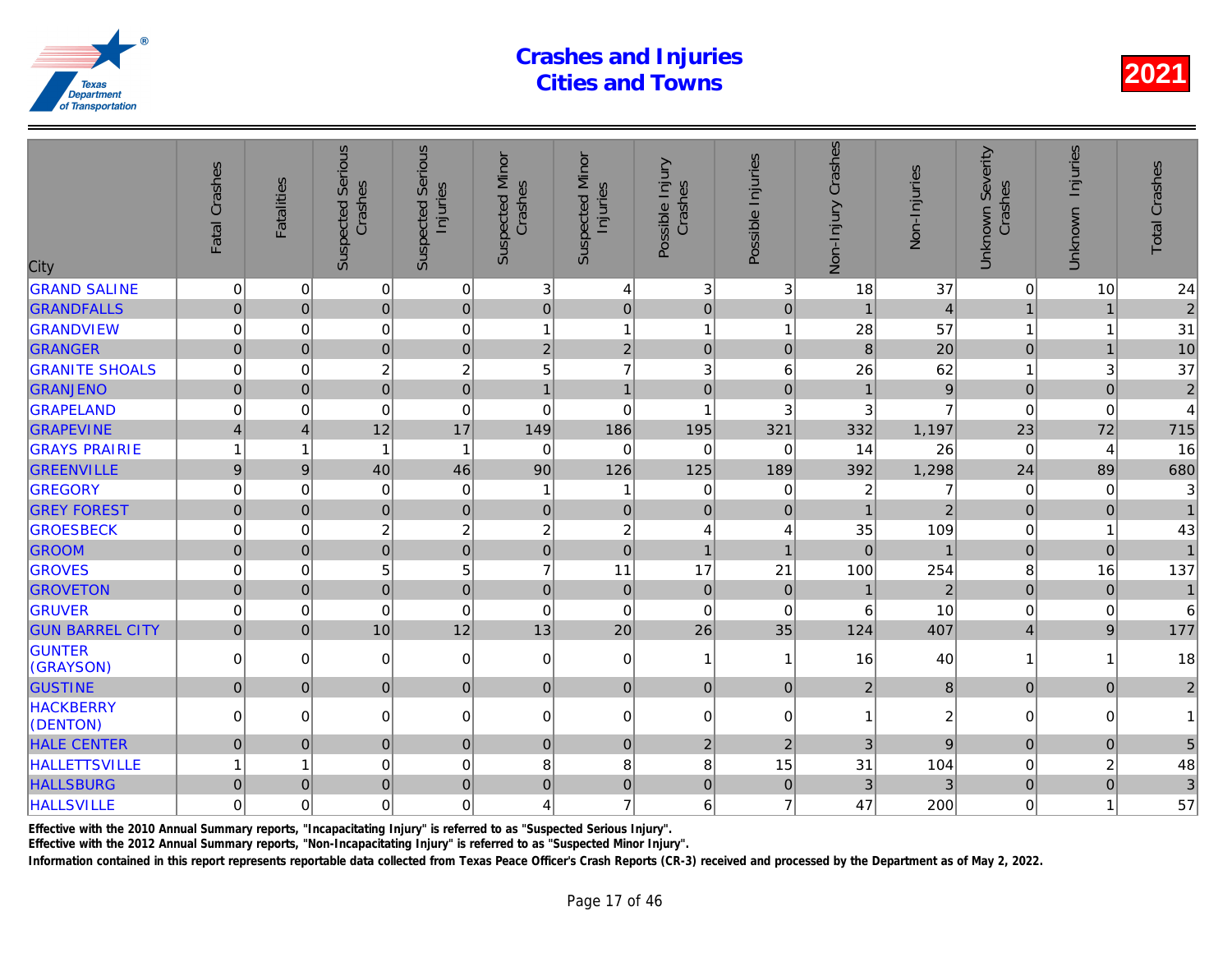| City                          | Fatal Crashes       | <b>Fatalities</b>       | <b>Suspected Serious</b><br>Crashes | Serious<br>Injuries<br>Suspected | <b>Suspected Minor</b><br>Crashes | <b>Suspected Minor</b><br>Injuries | Possible Injury<br>Crashes | Possible Injuries       | Non-Injury Crashes      | Non-Injuries |
|-------------------------------|---------------------|-------------------------|-------------------------------------|----------------------------------|-----------------------------------|------------------------------------|----------------------------|-------------------------|-------------------------|--------------|
| <b>HALTOM CITY</b>            | $\sqrt{2}$          | $\overline{2}$          | 25                                  | 30                               | 63                                | 85                                 | 111                        | 170                     | 344                     | 1,041        |
| <b>HAMILTON</b><br>(HAMILTON) | 0                   | 0                       |                                     | 1                                | -1                                | 1                                  | $\boldsymbol{2}$           | 3                       | 23                      | 48           |
| <b>HAMLIN</b>                 | $\mathsf{O}\xspace$ | $\mathbf{0}$            | $\pmb{0}$                           | $\pmb{0}$                        | $\mathbf{1}$                      | $\mathbf{1}$                       | $\mathbf{1}$               | $\mathbf 2$             | $\overline{c}$          | 10           |
| <b>HAPPY</b>                  | 0                   | 0                       | $\mathbf 0$                         | $\mathbf 0$                      | 0                                 | $\pmb{0}$                          | $\pmb{0}$                  | $\,0\,$                 | $\overline{\mathbf{c}}$ | 5            |
| <b>HARDIN</b>                 | $\mathsf{O}\xspace$ | $\pmb{0}$               | $\pmb{0}$                           | $\pmb{0}$                        | $\overline{4}$                    | $\,6$                              | $\overline{2}$             | $\mathfrak{B}$          | $\overline{7}$          | 24           |
| <b>HARKER HEIGHTS</b>         | 1                   | 1                       | 11                                  | 11                               | 53                                | 74                                 | 79                         | 125                     | 344                     | 1,003        |
| <b>HARLINGEN</b>              | $\overline{7}$      | 8                       | 20                                  | 24                               | 148                               | 182                                | 535                        | 890                     | 1,254                   | 4,349        |
| <b>HART</b>                   | $\mathbf 0$         | $\mathbf 0$             |                                     | 1                                | -1                                | $\overline{\mathbf{c}}$            | $\mathbf 0$                | 0                       |                         |              |
| <b>HASKELL</b>                | $\overline{0}$      | $\mathbf 0$             | $\mathbf 0$                         | $\mathbf 0$                      | $\mathbf 0$                       | $\overline{0}$                     | $\mathbf 0$                | $\mathbf 0$             | $\overline{2}$          | 15           |
| <b>HASLET</b>                 | 1                   | $\overline{\mathbf{1}}$ | 1                                   | $\mathbf{1}$                     | 14                                | 18                                 | 8                          | 11                      | 56                      | 151          |
| <b>HASSE</b>                  | $\mathbf 0$         | $\Omega$                | $\overline{0}$                      | $\pmb{0}$                        | $\overline{0}$                    | $\pmb{0}$                          | $\mathbf 0$                | $\overline{0}$          |                         |              |
| <b>HAWKINS</b>                | 0                   | $\mathbf 0$             | $\mathbf 0$                         | $\mathbf 0$                      | 2                                 | $\boldsymbol{2}$                   | 1                          | 1                       | $\overline{7}$          | 22           |
| <b>HAWLEY</b>                 | $\mathsf{O}\xspace$ | $\mathbf 0$             | $\mathbf{1}$                        | $\mathbf{1}$                     | $\mathbf 0$                       | $\mathbf{1}$                       | $\mathbf 0$                | $\mathbf 0$             | $\overline{4}$          | 9            |
| <b>HAYS</b>                   | 0                   | $\mathbf 0$             | 0                                   | $\mathbf 0$                      | $\mathbf 0$                       | $\mathbf 0$                        | $\mathbf{1}$               | $\overline{\mathbf{1}}$ | 6                       | 13           |
| <b>HEARNE</b>                 | $\mathbf 0$         | $\mathbf 0$             | $6\phantom{a}$                      | $\overline{7}$                   | 12                                | 22                                 | $\overline{\mathbf{4}}$    | $6\phantom{1}6$         | 72                      | 202          |
| <b>HEATH</b>                  | $\mathbf 0$         | 0                       | 1                                   | $\mathbf{1}$                     | $\overline{7}$                    | $\overline{7}$                     | 20                         | 24                      | 86                      | 280          |
| <b>HEBRON</b>                 | $\mathbf 0$         | $\mathbf 0$             | $\pmb{0}$                           | $\pmb{0}$                        | $\mathfrak{B}$                    | $\mathfrak{3}$                     | 11                         | 15                      | 32                      | 104          |
| <b>HEDLEY</b>                 | $\mathbf 0$         | 0                       | 0                                   | 0                                | 1                                 | 1                                  | $\pmb{0}$                  | 0                       |                         | 5            |
| <b>HEDWIG VILLAGE</b>         | $\mathbf 0$         | $\mathbf{0}$            | $\mathbf 0$                         | $\mathbf 0$                      | $\mathbf{1}$                      | $\overline{1}$                     | $\mathbf 0$                | $\overline{1}$          | 23                      | 63           |
| <b>HELOTES</b>                | 4                   | 5                       | $\pmb{0}$                           | $\overline{c}$                   | 11                                | 19                                 | 14                         | 22                      | 114                     | 329          |
| <b>HEMPSTEAD</b>              | $\pmb{0}$           | $\overline{0}$          | 8                                   | 10                               | 14                                | 20                                 | 19                         | 30                      | 101                     | 302          |
| <b>HENDERSON</b>              |                     | 1                       | 5                                   | 6                                | 20                                | 29                                 | 52                         | 91                      | 169                     | 492          |
| <b>HENRIETTA</b>              | $\overline{0}$      | $\mathbf 0$             | $\overline{3}$                      | 3                                | $\boldsymbol{8}$                  | 12                                 | $\overline{2}$             | $\overline{2}$          | 35                      | 83           |
| <b>HEREFORD</b>               | 1                   | $\overline{\mathbf{1}}$ | 4                                   | 5                                | 22                                | 26                                 | 17                         | 34                      | 157                     | 470          |
| <b>HEWITT</b>                 | $\pmb{0}$           | $\overline{0}$          | $\mathfrak{B}$                      | 3                                | 14                                | 16                                 | 14                         | 20                      | 109                     | 312          |
| <b>HICKORY CREEK</b>          | $\mathbf 0$         | 0                       |                                     | $\mathbf{1}$                     | 22                                | 25                                 | 23                         | 30                      | 195                     | 510          |
|                               |                     |                         |                                     |                                  |                                   |                                    |                            |                         |                         |              |

Effective with the 2010 Annual Summary reports, "Incapacitating Injury" is referred to as "Suspected Serious Injury".

Effective with the 2012 Annual Summary reports, "Non-Incapacitating Injury" is referred to as "Suspected Minor Injury".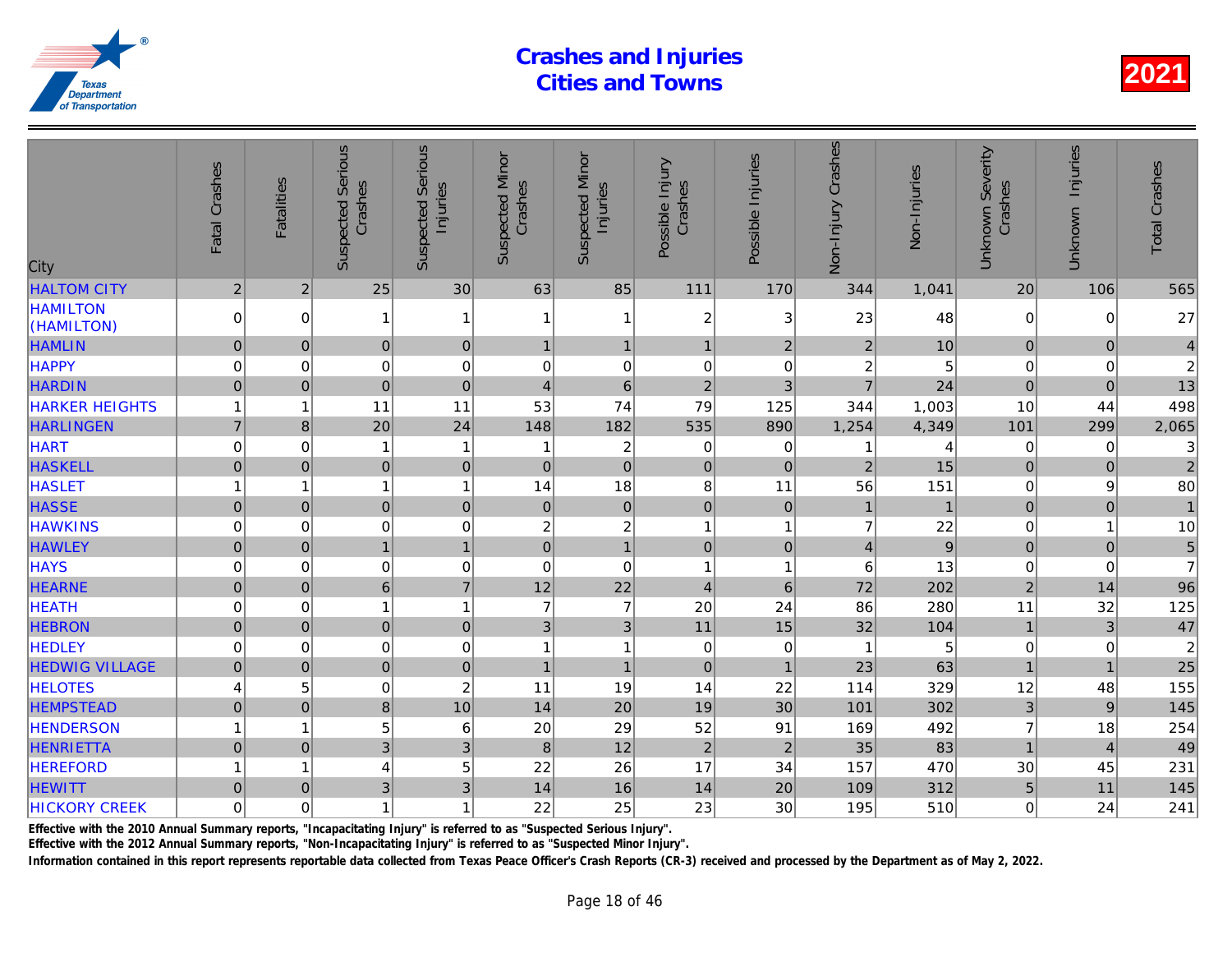| City                                   | Fatal Crashes  | <b>Fatalities</b> | <b>Suspected Serious</b><br>Crashes | Serious<br>Injuries<br>Suspected | <b>Suspected Minor</b><br>Crashes | <b>Suspected Minor</b><br>Injuries | Possible Injury<br>Crashes | Possible Injuries | Non-Injury Crashes | Non-Injuries   |
|----------------------------------------|----------------|-------------------|-------------------------------------|----------------------------------|-----------------------------------|------------------------------------|----------------------------|-------------------|--------------------|----------------|
| <b>HICO</b>                            | $\pmb{0}$      | $\mathbf{0}$      | $\mathbf{0}$                        | $\mathbf 0$                      | $\mathbf{1}$                      | $\mathbf{1}$                       | $\mathbf{0}$               | $\Omega$          | $\overline{7}$     | 14             |
| <b>HIDALGO</b>                         | $\overline{c}$ | $\overline{c}$    | 3                                   | $\overline{\mathbf{4}}$          | $\overline{7}$                    | 10                                 | 26                         | 42                | 88                 | 356            |
| <b>HIGGINS</b>                         | $\overline{0}$ | $\Omega$          | $\overline{0}$                      | $\overline{0}$                   | $\overline{0}$                    | $\mathbf 0$                        | $\overline{0}$             | $\Omega$          |                    | $\overline{1}$ |
| <b>HIGHLAND PARK</b>                   | $\mathbf 0$    | $\Omega$          | $\mathbf 0$                         | $\mathbf 0$                      | 8                                 | 8                                  | 21                         | 22                | 58                 | 175            |
| <b>HIGHLAND VILLAGE</b>                | $\Omega$       | $\Omega$          | $\overline{2}$                      | 3                                | 13                                | 16                                 | 9                          | 11                | 47                 | 144            |
| <b>HILL COUNTRY</b><br><b>VILLAGE</b>  | $\Omega$       | $\Omega$          | $\Omega$                            | $\mathbf 0$                      | $\Omega$                          | $\mathbf 0$                        | $\Omega$                   | $\Omega$          | $\overline{2}$     | 3              |
| <b>HILLSBORO</b>                       | $\mathbf{1}$   | $\overline{1}$    | 6                                   | $6\phantom{1}$                   | 10                                | 12                                 | 11                         | 13                | 160                | 417            |
| <b>HITCHCOCK</b>                       | 3              | 4                 | $\overline{2}$                      | $\overline{c}$                   | 12                                | 25                                 | 11                         | 19                | 61                 | 145            |
| <b>HOLIDAY LAKES</b>                   | $\overline{0}$ | $\Omega$          | $\overline{1}$                      | $\mathbf{1}$                     | $\mathbf 0$                       | $\pmb{0}$                          | $\pmb{0}$                  | $\mathbf 0$       | $\mathbf 1$        | $\overline{2}$ |
| <b>HOLLAND</b>                         | $\mathbf 0$    | $\Omega$          |                                     | $\mathbf{1}$                     | $\mathbf 0$                       | $\pmb{0}$                          | $\mathbf 0$                | $\mathbf 0$       | 3                  | 6              |
| <b>HOLLIDAY</b>                        | $\overline{0}$ | $\Omega$          | $\overline{0}$                      | $\mathbf 0$                      | $\mathbf{1}$                      | $\mathbf{1}$                       | $\mathbf 0$                | $\Omega$          | 3                  | $\overline{6}$ |
| <b>HOLLYWOOD PARK</b>                  | $\mathbf 0$    | $\mathbf 0$       | $\mathbf 0$                         | $\mathbf 0$                      | 1                                 | $\mathbf{1}$                       | $\overline{c}$             | $\overline{2}$    | 9                  | 16             |
| <b>HONDO</b>                           | $\Omega$       | $\Omega$          | $\overline{4}$                      | 5                                | 20                                | 32                                 | 10                         | 25                | 66                 | 205            |
| <b>HONEY GROVE</b>                     | $\mathbf 0$    | $\mathbf 0$       | $\mathbf 0$                         | $\mathbf 0$                      | $\overline{\mathbf{1}}$           | $\mathbf{1}$                       | $\mathbf{1}$               | -1                | 7                  | 19             |
| <b>HOOKS</b>                           | $\overline{2}$ | $\overline{2}$    | 3                                   | 5                                | $\overline{2}$                    | $\overline{2}$                     | $\overline{5}$             | 10                | 27                 | 80             |
| <b>HORIZON CITY</b>                    | $\Omega$       | $\mathbf 0$       |                                     | 1                                | 30                                | 49                                 | 17                         | 23                | 222                | 624            |
| <b>HORSESHOE BAY</b>                   | $\mathbf 0$    | $\mathbf 0$       | 1                                   | $\mathbf{1}$                     | 4                                 | $\overline{4}$                     | $\overline{4}$             | $\overline{4}$    | 33                 | 65             |
| <b>HOUSTON</b>                         | 312            | 327               | 1,394                               | 1,595                            | 5,335                             | 7,231                              | 13,784                     | 21,070            | 42,394             | 126,066        |
| <b>HOWE</b>                            | $\mathbf{1}$   | $\overline{1}$    | $\overline{2}$                      | $\overline{7}$                   | 11                                | 20                                 | $6\phantom{1}$             | $\overline{7}$    | 38                 | 99             |
| HUBBARD (HILL)                         | $\mathbf 0$    | $\Omega$          | $\mathbf 0$                         | $\mathbf 0$                      | $\Omega$                          | $\mathbf 0$                        | 1                          | -1                |                    |                |
| <b>HUDSON</b>                          | $\overline{0}$ | $\Omega$          | 5                                   | $6\phantom{a}$                   | 10                                | 15                                 | 12                         | 23                | 35                 | 143            |
| <b>HUDSON OAKS</b>                     | 1              | 1                 | 5                                   | $\overline{7}$                   | 21                                | 32                                 | 14                         | 22                | 87                 | 263            |
| <b>HUGHES SPRINGS</b>                  | $\overline{2}$ | $\overline{4}$    | $\overline{2}$                      | 3                                | $\overline{2}$                    | $6\phantom{a}$                     | 6                          | 11                | 13                 | 41             |
| <b>HUMBLE</b>                          | $\Omega$       | $\Omega$          | 18                                  | 23                               | 78                                | 104                                | 160                        | 263               | 821                | 2,741          |
| <b>HUNTERS CREEK</b><br><b>VILLAGE</b> | $\Omega$       | $\Omega$          | 2                                   | 2 <sup>1</sup>                   | $\mathbf{1}$                      | $\mathbf{1}$                       | 6                          | 8                 | 36                 | 88             |
|                                        |                |                   |                                     |                                  |                                   |                                    |                            |                   |                    |                |

Effective with the 2010 Annual Summary reports, "Incapacitating Injury" is referred to as "Suspected Serious Injury".

Effective with the 2012 Annual Summary reports, "Non-Incapacitating Injury" is referred to as "Suspected Minor Injury".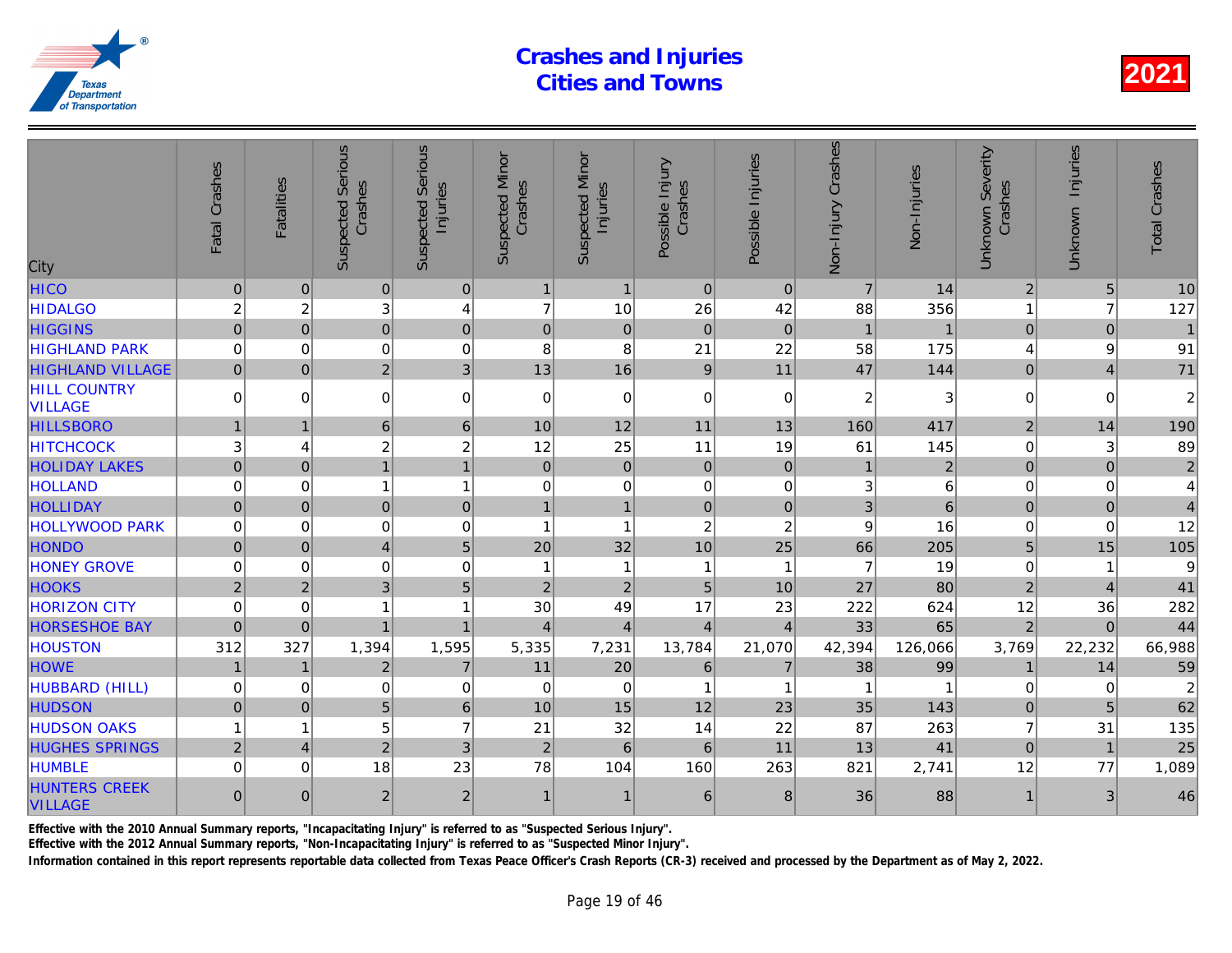| City                                  | Fatal Crashes   | <b>Fatalities</b> | <b>Suspected Serious</b><br>Crashes | <b>Serious</b><br>Injuries<br>Suspected | <b>Suspected Minor</b><br>Crashes | <b>Suspected Minor</b><br>Injuries | Possible Injury<br>Crashes | Possible Injuries | Non-Injury Crashes | Non-Injuries   |
|---------------------------------------|-----------------|-------------------|-------------------------------------|-----------------------------------------|-----------------------------------|------------------------------------|----------------------------|-------------------|--------------------|----------------|
| <b>HUNTINGTON</b>                     | $\pmb{0}$       | 0                 | $\mathbf{1}$                        | $\overline{1}$                          | $\overline{c}$                    | $\overline{4}$                     | $6\phantom{1}6$            | 9                 | 25                 | 66             |
| <b>HUNTSVILLE</b>                     | $\overline{c}$  | $\overline{c}$    | 27                                  | 30                                      | 96                                | 139                                | 146                        | 258               | 696                | 2,159          |
| <b>HURST</b>                          | 3               | 3                 | 27                                  | 29                                      | 151                               | 206                                | 161                        | 275               | 383                | 1,437          |
| <b>HUTCHINS</b>                       | 3               | 3                 | $\overline{9}$                      | 10                                      | 14                                | 24                                 | 24                         | 32                | 131                | 331            |
| <b>HUTTO</b>                          | $\overline{c}$  | $\overline{c}$    | $\overline{7}$                      | 9                                       | 26                                | 35                                 | 28                         | 35                | 217                | 615            |
| <b>HUXLEY</b>                         | $\overline{0}$  | $\Omega$          | $\overline{0}$                      | $\overline{0}$                          | $\mathbf 0$                       | $\pmb{0}$                          | $\overline{2}$             | $\overline{2}$    | $\overline{2}$     | 3              |
| <b>IDALOU</b>                         | $\mathbf 0$     | $\Omega$          | 1                                   | $\overline{1}$                          | 1                                 | $\boldsymbol{2}$                   | 1                          | $\overline{1}$    | 11                 | 23             |
| <b>INDUSTRY</b>                       | $\mathbf 0$     | $\Omega$          | $\overline{0}$                      | $\mathbf 0$                             | $\overline{1}$                    | $\mathbf{1}$                       | $\mathbf 0$                | $\mathbf{0}$      | 5                  | 11             |
| <b>INGLESIDE</b>                      | 1               | 1                 | 5                                   | 6                                       | 11                                | 16                                 | 9                          | 16                | 89                 | 213            |
| <b>INGLESIDE ON THE</b><br><b>BAY</b> | $\overline{0}$  | $\mathbf{0}$      | $\overline{0}$                      | $\pmb{0}$                               | 1                                 | 3 <sup>1</sup>                     | $\mathbf{1}$               | $\overline{2}$    | $\boldsymbol{0}$   | 3              |
| <b>INGRAM</b>                         | $\mathbf 0$     | $\Omega$          | $\mathbf 0$                         | $\mathbf 0$                             | 4                                 | $\sqrt{5}$                         | 1                          | -1                | 27                 | 67             |
| <b>IOLA</b>                           | $\pmb{0}$       | $\mathbf{0}$      | $\overline{0}$                      | $\mathbf 0$                             | $\mathbf{1}$                      | $\mathbf{1}$                       | $\mathbf{1}$               | $\overline{1}$    | $\overline{1}$     | $\overline{4}$ |
| <b>IOWA COLONY</b>                    | $\overline{c}$  | $\overline{c}$    | $\overline{c}$                      | $\overline{c}$                          | 4                                 | 6                                  | 6                          | 17                | 26                 | 61             |
| <b>IOWA PARK</b>                      | $\overline{0}$  | $\mathbf{0}$      | $\overline{0}$                      | $\overline{0}$                          | $\overline{2}$                    | 3                                  | $\overline{7}$             | 8                 | 32                 | 105            |
| <b>IRAAN</b>                          | $\mathbf 0$     | $\mathbf 0$       | $\mathbf 0$                         | $\mathbf 0$                             | $\mathbf 0$                       | $\mathbf 0$                        | $\mathbf 0$                | $\mathbf 0$       |                    |                |
| <b>IREDELL</b>                        | $\overline{0}$  | $\Omega$          | $\overline{0}$                      | $\overline{0}$                          | $\mathbf{0}$                      | $\overline{0}$                     | $\overline{0}$             | $\Omega$          |                    |                |
| <b>IRVING</b>                         | 22              | 25                | 91                                  | 111                                     | 456                               | 569                                | 1,020                      | 1,601             | 2,431              | 7,330          |
| <b>ITALY</b>                          | $\pmb{0}$       | $\mathbf 0$       | $\overline{2}$                      | $\overline{2}$                          | $\overline{4}$                    | $\overline{7}$                     | 5                          | $\overline{5}$    | 23                 | 50             |
| <b>ITASCA</b>                         | 1               | 1                 | 0                                   | $\mathbf{1}$                            | 0                                 | $\mathbf{1}$                       | 0                          | $\mathbf 0$       |                    | $\overline{2}$ |
| <b>IVANHOE (TYLER)</b>                | $\overline{0}$  | $\mathbf{0}$      | $\overline{0}$                      | $\pmb{0}$                               | $\pmb{0}$                         | $\mathbf 0$                        | $\mathbf 0$                | $\mathbf{0}$      | $\overline{1}$     |                |
| <b>JACINTO CITY</b>                   | $\mathbf 0$     | 0                 | 4                                   | 4                                       | 6                                 | $\overline{7}$                     | 4                          | 8                 | 55                 | 152            |
| <b>JACKSBORO</b>                      | $\overline{0}$  | $\mathbf 0$       | $\mathbf 0$                         | $\pmb{0}$                               | 3                                 | $\mathbf{3}$                       | $\mathbf 0$                | $\mathbf{0}$      | 23                 | 59             |
| <b>JACKSONVILLE</b>                   | 3               | 3                 | 6                                   | 6                                       | 58                                | 72                                 | 26                         | 50                | 216                | 735            |
| <b>JAMAICA BEACH</b>                  | $\overline{0}$  | $\mathbf 0$       | $\overline{0}$                      | $\mathbf 0$                             | $\overline{1}$                    | $\mathbf{3}$                       | $\mathbf{0}$               | $\overline{2}$    | 6                  | 14             |
| <b>JARRELL</b>                        | 3               | 4                 | $\overline{7}$                      | 8                                       | 11                                | 18                                 | $\overline{4}$             | $\overline{7}$    | 91                 | 223            |
| <b>JASPER</b>                         | $\vert 4 \vert$ | 5                 | $\overline{7}$                      | 12                                      | 18                                | 34                                 | 18                         | 28                | 143                | 446            |
|                                       |                 |                   |                                     |                                         |                                   |                                    |                            |                   |                    |                |

Effective with the 2010 Annual Summary reports, "Incapacitating Injury" is referred to as "Suspected Serious Injury".

Effective with the 2012 Annual Summary reports, "Non-Incapacitating Injury" is referred to as "Suspected Minor Injury".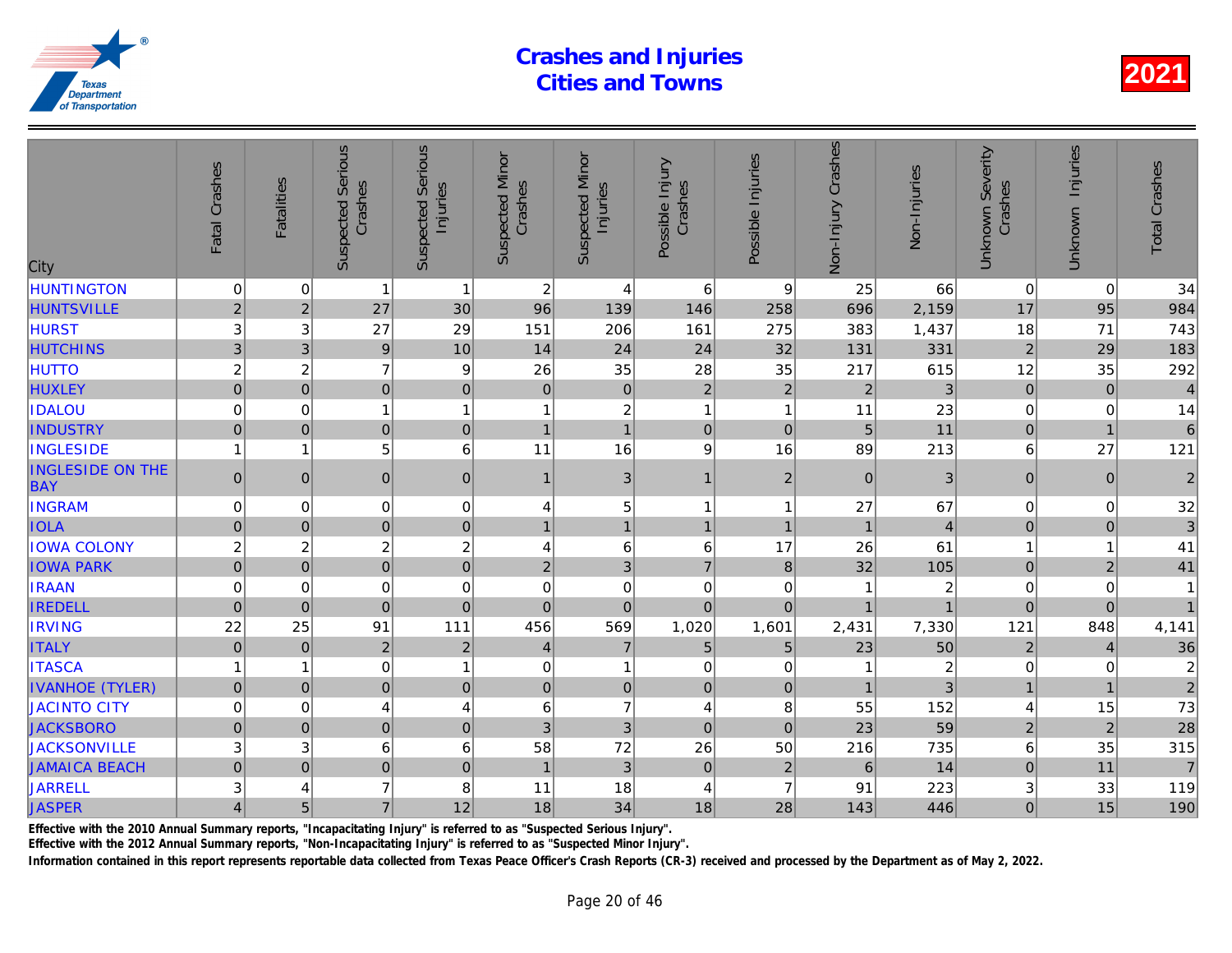| City                  | Fatal Crashes           | <b>Fatalities</b> | <b>Suspected Serious</b><br>Crashes | Serious<br>Injuries<br>Suspected | <b>Suspected Minor</b><br>Crashes | <b>Suspected Minor</b><br>Injuries | Possible Injury<br>Crashes | Possible Injuries | Non-Injury Crashes      | Non-Injuries   |
|-----------------------|-------------------------|-------------------|-------------------------------------|----------------------------------|-----------------------------------|------------------------------------|----------------------------|-------------------|-------------------------|----------------|
| <b>JAYTON</b>         | $\pmb{0}$               | 0                 | 1                                   | $\mathbf{1}$                     | 0                                 | 1                                  | $\mathbf 0$                | 0                 | $\overline{\mathbf{c}}$ |                |
| <b>JEFFERSON</b>      | $\mathbf{1}$            | $\overline{1}$    | $\mathbf{1}$                        | $\overline{2}$                   | $\overline{4}$                    | $\overline{4}$                     | 5                          | $\overline{7}$    | 30                      | 82             |
| <b>JERSEY VILLAGE</b> | $\overline{c}$          | $\overline{c}$    | 11                                  | 12                               | 35                                | 47                                 | 69                         | 89                | 443                     | 1,281          |
| <b>JEWETT</b>         | $\mathbf 0$             | $\mathbf 0$       | $\mathbf 0$                         | $\mathbf 0$                      | $\overline{5}$                    | $\overline{5}$                     | 3                          | 5                 | 8                       | 31             |
| <b>JOAQUIN</b>        | $\mathbf 0$             | $\mathbf 0$       | $\mathbf 0$                         | $\mathbf 0$                      | 0                                 | $\mathbf 0$                        | $\boldsymbol{0}$           | 0                 | 8                       | 18             |
| <b>JOHNSON CITY</b>   | $\mathsf{O}\xspace$     | $\pmb{0}$         | $\overline{4}$                      | 5                                | 4                                 | 8                                  | $\mathbf{1}$               | $5\phantom{.}$    | 29                      | 106            |
| <b>JOLLY</b>          | $\mathbf 0$             | $\mathbf 0$       | $\pmb{0}$                           | $\mathbf 0$                      | 0                                 | $\mathbf 0$                        | $\boldsymbol{0}$           | $\mathbf 0$       | 6                       | 12             |
| <b>JONES CREEK</b>    | $\mathbf{1}$            | $\overline{1}$    | $\overline{0}$                      | $\mathbf{1}$                     | 3                                 | 3                                  | $\pmb{0}$                  | $\overline{1}$    | 8                       | 18             |
| <b>JONESTOWN</b>      | 1                       | 1                 | $\ensuremath{\mathsf{3}}$           | $\overline{\mathbf{4}}$          | 8                                 | 14                                 | $\overline{7}$             | 13                | 17                      | 62             |
| <b>JOSEPHINE</b>      | $\overline{0}$          | $\mathbf 0$       | $\overline{1}$                      | $\mathbf{1}$                     | $\mathbf 0$                       | $\pmb{0}$                          | $\mathbf{1}$               | $\overline{1}$    | 11                      | 42             |
| <b>JOSHUA</b>         | $\overline{c}$          | $\overline{c}$    | 4                                   | 4                                | 31                                | 50                                 | 13                         | 20                | 31                      | 154            |
| <b>JOURDANTON</b>     | $\mathsf{O}\xspace$     | $\pmb{0}$         | $\mathbf 2$                         | 3                                | 4                                 | $\,6\,$                            | $\sqrt{2}$                 | $\overline{2}$    | 25                      | 66             |
| <b>JUNCTION</b>       | 0                       | 0                 | 0                                   | $\mathbf 0$                      | 0                                 | $\pmb{0}$                          | $\mathbf{1}$               | 4                 | 3                       | 13             |
| <b>JUSTIN</b>         | $\mathbf 0$             | $\mathbf 0$       | $\overline{1}$                      | $\mathbf{1}$                     | $\overline{1}$                    | 3                                  | $\overline{\mathbf{4}}$    | $\overline{4}$    | 16                      | 44             |
| KATY                  | $\overline{c}$          | $\overline{c}$    | 11                                  | 11                               | 26                                | 35                                 | 44                         | 67                | 626                     | 1,765          |
| <b>KAUFMAN</b>        | $\overline{2}$          | $\overline{2}$    | $\,$ 6 $\,$                         | $\overline{7}$                   | 13                                | 16                                 | 18                         | 29                | 185                     | 484            |
| <b>KEENE</b>          | $\overline{c}$          | 3                 | $\ensuremath{\mathsf{3}}$           | 3                                | 19                                | 20                                 | 18                         | 35                | 60                      | 221            |
| <b>KELLER</b>         | 3                       | $\overline{4}$    | $6\overline{6}$                     | $\overline{6}$                   | 20                                | 31                                 | 39                         | 46                | 139                     | 472            |
| <b>KEMAH</b>          | 0                       | 0                 | 5                                   | 5                                | 16                                | 21                                 | 14                         | 21                | 114                     | 410            |
| <b>KEMP</b>           | $\overline{\mathbf{4}}$ | $\overline{5}$    | 15                                  | 22                               | $\boldsymbol{8}$                  | 18                                 | $\overline{7}$             | 21                | 27                      | 88             |
| <b>KEMPNER</b>        | 0                       | $\mathbf 0$       | $\mathbf 0$                         | $\mathbf 0$                      | $\overline{c}$                    | $\ensuremath{\mathsf{3}}$          | $\mathbf 0$                | $\mathbf 0$       | 3                       | 14             |
| <b>KENDLETON</b>      | $\mathbf 0$             | $\mathbf{0}$      | $\overline{1}$                      | $\mathbf{1}$                     | 3                                 | $\overline{\mathbf{4}}$            | $\overline{c}$             | $\,$ 6 $\,$       | 12                      | 39             |
| <b>KENEDY</b>         | 0                       | 0                 |                                     | $\mathbf{1}$                     | $\overline{\mathbf{c}}$           | $\overline{\mathbf{c}}$            | 8                          | 9                 | 34                      | 98             |
| <b>KENEFICK</b>       | $\mathsf{O}\xspace$     | $\mathbf{0}$      | $\mathbf{1}$                        | $\mathbf{1}$                     | $\mathbf{1}$                      | $\overline{1}$                     | $\mathbf 0$                | $\mathbf 0$       | 3                       | $\overline{7}$ |
| <b>KENNARD</b>        | 0                       | 0                 | 0                                   | $\mathbf 0$                      | $\overline{1}$                    | $\mathbf{1}$                       | $\mathbf 0$                | $\mathbf 0$       | $\sqrt{2}$              |                |
| <b>KENNEDALE</b>      | $\mathbf 0$             | $\Omega$          | $\overline{2}$                      | 2                                | 4                                 | 5                                  | 19                         | 28                | 63                      | 176            |
|                       |                         |                   |                                     |                                  |                                   |                                    |                            |                   |                         |                |

Effective with the 2010 Annual Summary reports, "Incapacitating Injury" is referred to as "Suspected Serious Injury".

Effective with the 2012 Annual Summary reports, "Non-Incapacitating Injury" is referred to as "Suspected Minor Injury".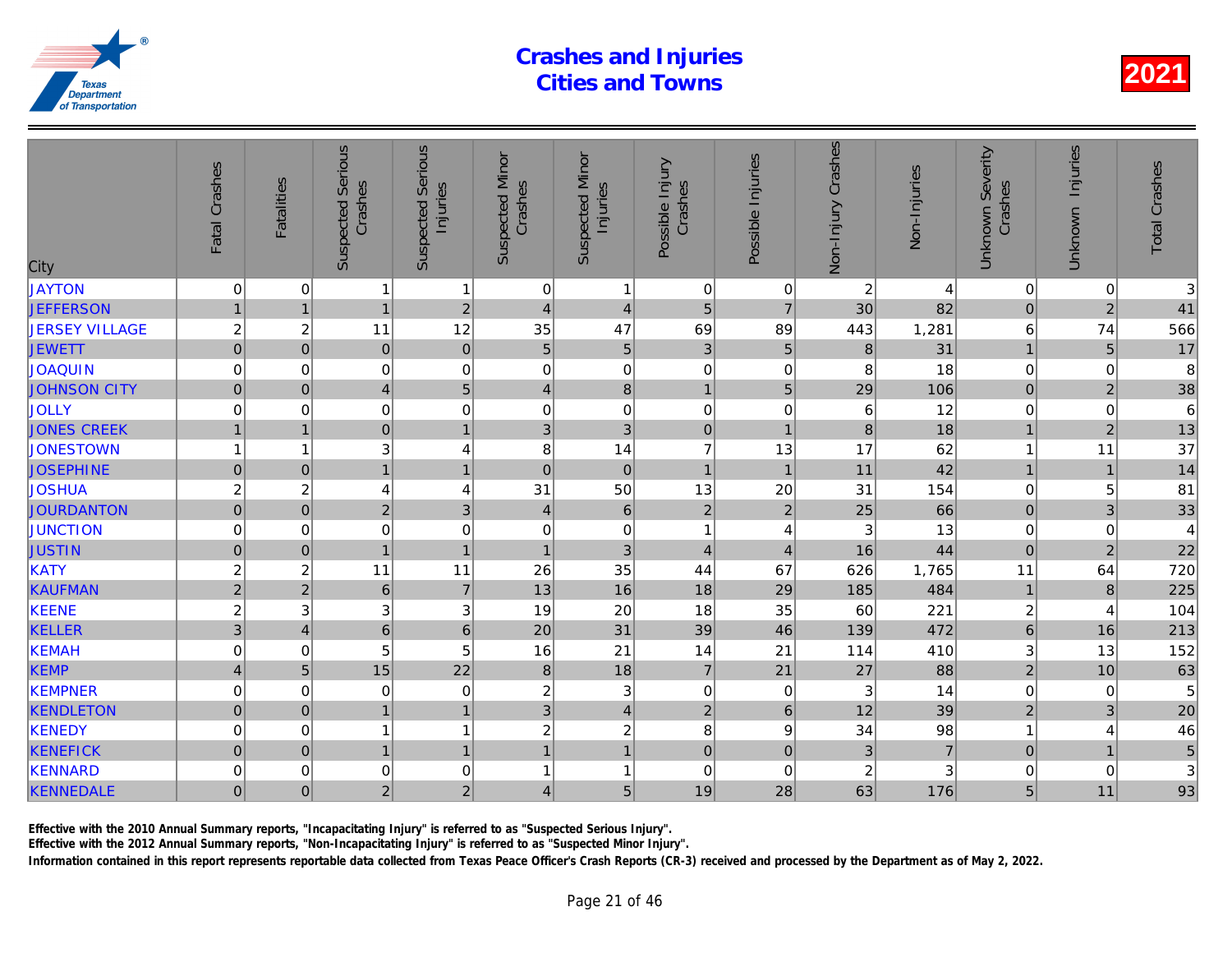| City                 | Fatal Crashes       | <b>Fatalities</b> | <b>Suspected Serious</b><br>Crashes | Serious<br>Injuries<br>Suspected | <b>Suspected Minor</b><br>Crashes | <b>Suspected Minor</b><br>Injuries | Possible Injury<br>Crashes | Possible Injuries | Non-Injury Crashes      | Non-Injuries   |
|----------------------|---------------------|-------------------|-------------------------------------|----------------------------------|-----------------------------------|------------------------------------|----------------------------|-------------------|-------------------------|----------------|
| <b>KERENS</b>        | 0                   | 0                 | 1                                   | $\mathbf{1}$                     | $\overline{1}$                    | $\mathbf{1}$                       | 4                          | 5                 | 18                      | 45             |
| <b>KERMIT</b>        | $\mathsf{O}\xspace$ | $\mathbf 0$       | $\mathbf{1}$                        | $\mathbf{1}$                     | 10                                | 11                                 | $\overline{2}$             | $\overline{2}$    | 46                      | 104            |
| KERRVILLE            | 0                   | $\mathbf 0$       | 14                                  | 14                               | 50                                | 65                                 | 90                         | 133               | 335                     | 1,022          |
| <b>KILGORE</b>       | $\overline{2}$      | $\overline{2}$    | 6                                   | $\overline{7}$                   | 50                                | 64                                 | 46                         | 70                | 207                     | 644            |
| KILLEEN              | 15                  | 16                | 72                                  | 96                               | 440                               | 640                                | 344                        | 559               | 1,454                   | 4,685          |
| <b>KINGSLAND</b>     | $\pmb{0}$           | $\mathbf{0}$      | $\pmb{0}$                           | $\pmb{0}$                        | $\boldsymbol{0}$                  | $\pmb{0}$                          | $\mathbf 0$                | $\mathbf{0}$      | $\sqrt{2}$              |                |
| <b>KINGSVILLE</b>    | $\sqrt{2}$          | $\overline{c}$    | $\boldsymbol{2}$                    | $\overline{c}$                   | 26                                | 34                                 | 29                         | 37                | 180                     | 541            |
| <b>KIRBY</b>         | $\mathbf{1}$        | $\overline{1}$    | $6\overline{6}$                     | $\overline{9}$                   | $\overline{7}$                    | 12                                 | 10                         | 18                | 55                      | 133            |
| KIRBYVILLE           | $\mathbf 0$         | 0                 | 1                                   | $\mathbf{1}$                     | 5                                 | $\,$ 5 $\,$                        | $\overline{4}$             | $\overline{7}$    | 31                      | 94             |
| <b>KLONDIKE</b>      | $\overline{0}$      | $\mathbf 0$       | 0                                   | $\pmb{0}$                        | $\overline{0}$                    | $\mathbf 0$                        | $\pmb{0}$                  | $\mathbf 0$       | $\overline{2}$          | $\overline{2}$ |
| <b>KNICKERBOCKER</b> | $\mathbf 0$         | $\mathbf 0$       | $\pmb{0}$                           | $\pmb{0}$                        | 0                                 | $\pmb{0}$                          | $\mathbf 0$                | 0                 | $\mathbf 0$             |                |
| <b>KNOLLWOOD</b>     | $\mathsf{O}\xspace$ | $\pmb{0}$         | $\pmb{0}$                           | $\overline{0}$                   | 0                                 | $\mathbf 0$                        | $\pmb{0}$                  | $\pmb{0}$         | $\mathbf{1}$            |                |
| <b>KNOX CITY</b>     | 0                   | 0                 | 1                                   | $\mathbf{1}$                     | 1                                 | 1                                  | $\pmb{0}$                  | 0                 | $\overline{\mathbf{c}}$ |                |
| <b>KOSSE</b>         | $\overline{0}$      | $\mathbf 0$       | $\mathbf 0$                         | $\mathbf 0$                      | $\overline{0}$                    | $\mathsf{O}\xspace$                | $\pmb{0}$                  | $\mathbf 0$       | $\overline{c}$          | 5              |
| <b>KOUNTZE</b>       | $\mathbf 0$         | $\Omega$          | $\mathbf 0$                         | $\mathbf 0$                      | $\overline{c}$                    | $\boldsymbol{2}$                   | $\mathbf{3}$               | 3                 | 21                      | 49             |
| <b>KRUGERVILLE</b>   | $\mathbf 0$         | $\mathbf{0}$      | $\mathbf 0$                         | $\overline{0}$                   | $\mathbf{1}$                      | $\overline{1}$                     | $\overline{2}$             | $\overline{2}$    | 6                       | 21             |
| <b>KRUM</b>          | 0                   | 0                 | 0                                   | 0                                | 4                                 | 4                                  | 4                          | 6                 | 29                      | 98             |
| <b>KURTEN</b>        | $\mathbf 0$         | $\mathbf 0$       | $\mathbf 0$                         | $\pmb{0}$                        | $\overline{1}$                    | $\overline{1}$                     | $\overline{c}$             | 3                 | 5                       | 13             |
| KYLE                 | 3                   | 3                 | 22                                  | 23                               | 53                                | 70                                 | 74                         | 109               | 214                     | 702            |
| <b>LA COSTE</b>      | $\mathbf 0$         | $\pmb{0}$         | $\pmb{0}$                           | $\pmb{0}$                        | $\pmb{0}$                         | $\pmb{0}$                          | $\mathbf 0$                | $\mathbf 0$       | $\mathbf{1}$            |                |
| <b>LA FERIA</b>      |                     | 1                 | 1                                   | $\mathbf{1}$                     | 4                                 | $\overline{\mathbf{4}}$            | 13                         | 19                | 42                      | 104            |
| <b>LA GRANGE</b>     |                     | $\overline{1}$    | $\overline{4}$                      | $\overline{\mathbf{4}}$          | 5                                 | 9                                  | 13                         | 18                | 103                     | 298            |
| <b>LA GRULLA</b>     | 0                   | 0                 | $\mathbf 0$                         | $\mathbf 0$                      | 0                                 | $\mathbf 0$                        | 1                          | $\overline{7}$    | 3                       | 5              |
| LA JOYA              | $\mathsf{O}\xspace$ | $\overline{0}$    | $\mathbf{1}$                        | $\mathbf{1}$                     | $\,$ 6 $\,$                       | 10                                 | $9\,$                      | 18                | 53                      | 180            |
| <b>LA MARQUE</b>     | 5                   | 5                 | 20                                  | 23                               | 62                                | 86                                 | 42                         | 68                | 297                     | 864            |
| LA PORTE             | 3                   | 3                 | 18                                  | 20                               | 39                                | 55                                 | 48                         | 67                | 524                     | 1,395          |
|                      |                     |                   |                                     |                                  |                                   |                                    |                            |                   |                         |                |

Effective with the 2010 Annual Summary reports, "Incapacitating Injury" is referred to as "Suspected Serious Injury".

Effective with the 2012 Annual Summary reports, "Non-Incapacitating Injury" is referred to as "Suspected Minor Injury".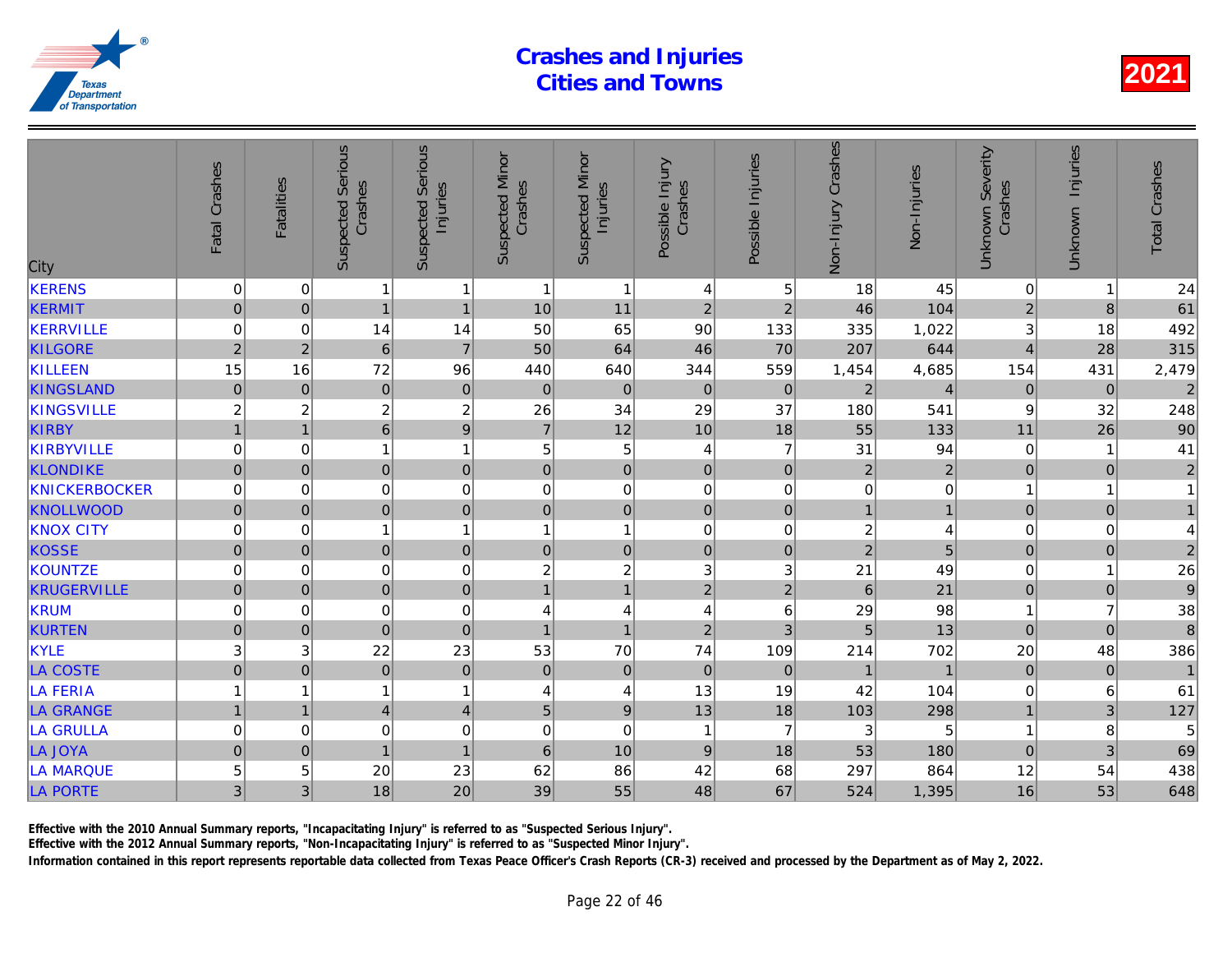| City                         | Fatal Crashes    | <b>Fatalities</b> | <b>Suspected Serious</b><br>Crashes | <b>Serious</b><br>Injuries<br>Suspected | <b>Suspected Minor</b><br>Crashes | <b>Suspected Minor</b><br>Injuries | Possible Injury<br>Crashes | Possible Injuries       | Non-Injury Crashes | Non-Injuries        |
|------------------------------|------------------|-------------------|-------------------------------------|-----------------------------------------|-----------------------------------|------------------------------------|----------------------------|-------------------------|--------------------|---------------------|
| LA VERNIA                    | $\pmb{0}$        | 0                 | $\overline{0}$                      | $\pmb{0}$                               | 3                                 | $\overline{4}$                     | 4                          | 4                       | 28                 | 97                  |
| <b>LA VILLA</b>              | $\pmb{0}$        | $\mathbf 0$       | 1                                   | $\mathbf{1}$                            | $\pmb{0}$                         | $\mathbf{1}$                       | $\mathbf{1}$               | 2 <sup>1</sup>          | $\overline{5}$     | 10                  |
| LA WARD                      | $\boldsymbol{0}$ | 0                 | $\mathbf{1}$                        | $\overline{1}$                          | $\mathbf 0$                       | $\mathbf 0$                        | $\mathbf 0$                | $\mathbf 0$             | 1                  | 5                   |
| LACY-LAKEVIEW                | $\overline{1}$   | $\overline{1}$    | 11                                  | 12                                      | 20                                | 26                                 | 26                         | 48                      | 213                | 756                 |
| <b>LADONIA</b>               | $\boldsymbol{0}$ | $\Omega$          | 0                                   | $\boldsymbol{0}$                        | $\overline{c}$                    | $\overline{c}$                     | $\mathbf{1}$               | $\overline{\mathbf{1}}$ | 3                  | 5                   |
| <b>LAGO VISTA</b>            | $\mathbf{1}$     | $\overline{1}$    | 8                                   | $\overline{9}$                          | 12                                | 16                                 | 8                          | 15                      | 61                 | 157                 |
| <b>LAGUNA VISTA</b>          | $\mathbf 0$      | 0                 | 1                                   | $\overline{1}$                          | 4                                 | 5                                  | $\overline{\mathbf{c}}$    | $\overline{c}$          | 6                  | 19                  |
| <b>LAKE DALLAS</b>           | $\overline{0}$   | $\overline{0}$    | $\vert 4 \vert$                     | $\overline{\mathbf{4}}$                 | $6\phantom{1}$                    | $\overline{7}$                     | $\overline{7}$             | 10                      | 78                 | 224                 |
| <b>LAKE JACKSON</b>          | $\mathbf 0$      | $\Omega$          | 10                                  | 11                                      | 22                                | 28                                 | 60                         | 82                      | 377                | 1,074               |
| <b>LAKE WORTH</b>            | 3                | 3                 | 8                                   | 13                                      | 27                                | 42                                 | 55                         | 70                      | 288                | 969                 |
| LAKEPORT                     | $\mathbf 0$      | $\Omega$          | 3                                   | 3                                       | $\overline{4}$                    | $\,6$                              | 5                          | 15                      | 8                  | 39                  |
| <b>LAKESIDE</b><br>(TARRANT) | $\mathbf 0$      | $\Omega$          | $\overline{0}$                      | $\pmb{0}$                               | $\mathbf{1}$                      | $\mathbf{1}$                       | $\overline{0}$             | $\Omega$                | $\overline{2}$     | 9                   |
| <b>LAKESIDE CITY</b>         | $\overline{0}$   | 0                 | $\overline{0}$                      | $\pmb{0}$                               | 0                                 | $\mathsf 0$                        | $\pmb{0}$                  | $\mathbf 0$             | $\overline{c}$     |                     |
| <b>LAKEVIEW</b><br>(ORANGE)  | $\overline{0}$   | $\mathbf{0}$      | $\overline{0}$                      | $\pmb{0}$                               | $\mathbf{0}$                      | $\pmb{0}$                          | $\mathbf 0$                | $\mathbf{0}$            | $\overline{2}$     | $\overline{\Delta}$ |
| LAKEWAY                      | $\mathbf 0$      | $\mathbf 0$       | 4                                   | $\overline{4}$                          | 37                                | 47                                 | 30                         | 42                      | 171                | 538                 |
| <b>LAMESA</b>                | $\mathbf 0$      | $\Omega$          | $\overline{2}$                      | $\overline{2}$                          | 6                                 | $\,6\,$                            | $\overline{4}$             | $\overline{4}$          | 71                 | 173                 |
| <b>LAMPASAS</b>              | 0                | 0                 | 3                                   | $\overline{4}$                          | 14                                | 18                                 | 14                         | 21                      | 99                 | 333                 |
| <b>LANCASTER</b>             | $\overline{4}$   | $\overline{4}$    | 36                                  | 42                                      | 54                                | 72                                 | 73                         | 93                      | 559                | 1,628               |
| LAREDO                       | 15               | 19                | 62                                  | 90                                      | 639                               | 883                                | 735                        | 1,197                   | 3,789              | 12,183              |
| LATEXO                       | $\pmb{0}$        | $\mathbf 0$       | $\overline{1}$                      | $\mathbf{1}$                            | $\overline{1}$                    | $\sqrt{2}$                         | $\overline{0}$             | $\mathbf 0$             | 3                  | 5                   |
| LAVON                        | $\mathbf 0$      | 0                 | 5                                   | 5                                       | 15                                | 17                                 | 10                         | 20                      | 49                 | 149                 |
| <b>LEAGUE CITY</b>           | 3 <sup>1</sup>   | 3                 | 37                                  | 43                                      | 197                               | 281                                | 251                        | 370                     | 1,314              | 4,235               |
| LEAKEY                       | $\mathbf 0$      | $\Omega$          | $\mathbf 0$                         | $\mathbf 0$                             | $\mathbf 0$                       | $\mathbf 0$                        | $\Omega$                   | 0                       |                    |                     |
| <b>LEANDER</b>               | $\mathbf{1}$     | 1                 | 17                                  | 19                                      | 86                                | 112                                | 60                         | 78                      | 404                | 1,304               |
| <b>LEARY</b>                 | $\mathbf 0$      | $\Omega$          | 1                                   | $\overline{1}$                          | $\overline{c}$                    | 3                                  | $\overline{4}$             | 7                       | 17                 | 42                  |
|                              |                  |                   |                                     |                                         |                                   |                                    |                            |                         |                    |                     |

Effective with the 2010 Annual Summary reports, "Incapacitating Injury" is referred to as "Suspected Serious Injury".

Effective with the 2012 Annual Summary reports, "Non-Incapacitating Injury" is referred to as "Suspected Minor Injury".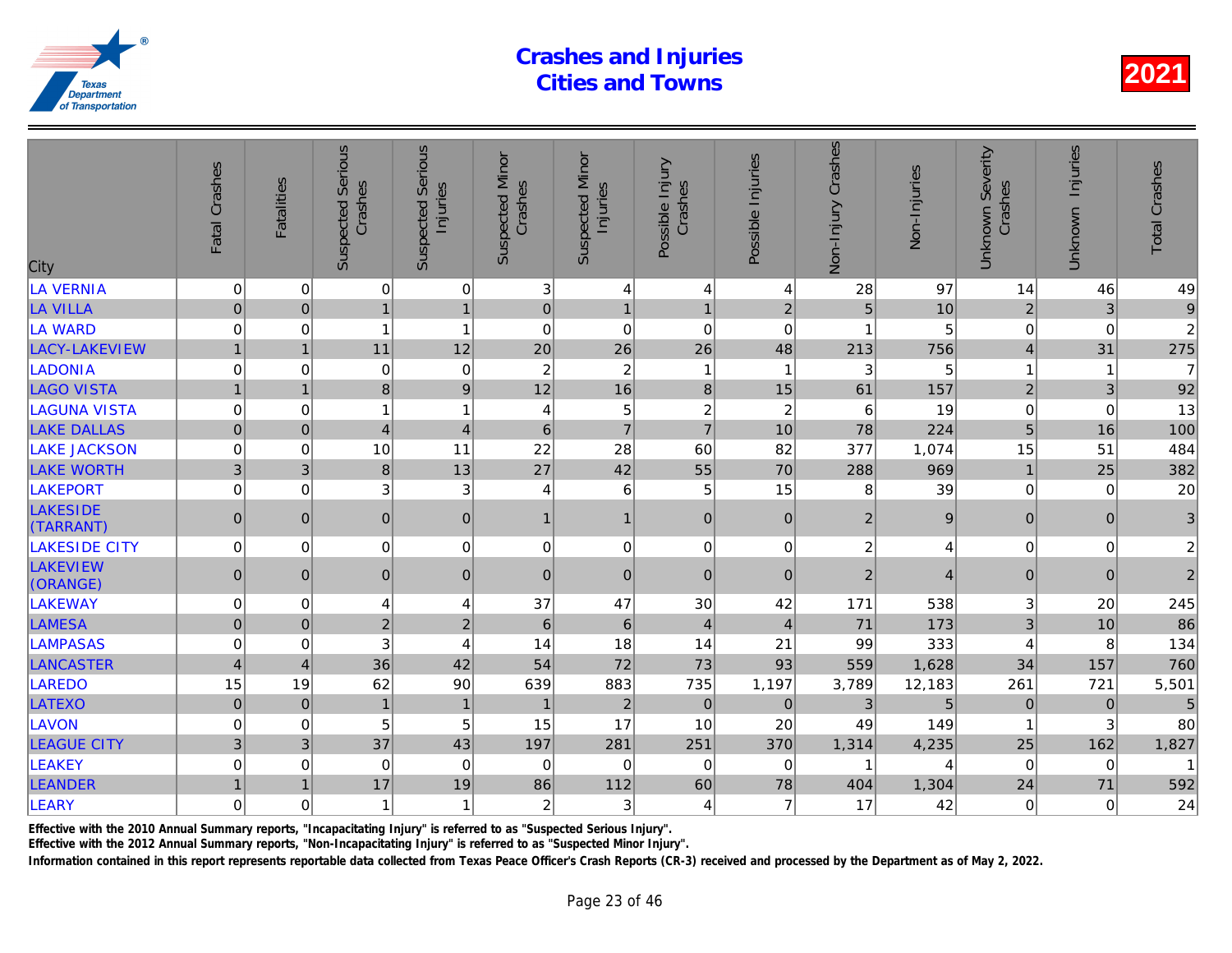| City                                   | Fatal Crashes       | <b>Fatalities</b> | <b>Suspected Serious</b><br>Crashes | Serious<br>Injuries<br>Suspected | <b>Suspected Minor</b><br>Crashes | <b>Suspected Minor</b><br>Injuries | Possible Injury<br>Crashes | Possible Injuries | Non-Injury Crashes | Non-Injuries |
|----------------------------------------|---------------------|-------------------|-------------------------------------|----------------------------------|-----------------------------------|------------------------------------|----------------------------|-------------------|--------------------|--------------|
| <b>LEFORS</b>                          | $\mathsf{O}\xspace$ | $\mathbf{0}$      | $\pmb{0}$                           | $\overline{0}$                   | $\mathbf 0$                       | $\pmb{0}$                          | $\mathbf 0$                | $\mathbf{0}$      | 3                  | 5            |
| <b>LEON VALLEY</b>                     | 1                   | 1                 | 3                                   | 3                                | 79                                | 107                                | 140                        | 205               | 460                | 1,490        |
| <b>LEONA</b>                           | $\mathbf 0$         | $\pmb{0}$         | $\mathbf 0$                         | $\mathbf 0$                      | $\pmb{0}$                         | $\pmb{0}$                          | $\mathbf{1}$               | $\overline{5}$    | $\boldsymbol{9}$   | 20           |
| <b>LEONARD</b>                         | 0                   | 0                 | $\pmb{0}$                           | $\mathbf 0$                      | $\mathbf{1}$                      | $\mathbf{1}$                       | $\overline{c}$             | $\boldsymbol{2}$  | 14                 | 25           |
| LEROY                                  | $\overline{0}$      | $\mathbf 0$       | $\overline{2}$                      | $\overline{2}$                   | $\pmb{0}$                         | $\mathbf 0$                        | $\overline{1}$             | $\overline{1}$    | $\overline{4}$     | 16           |
| LEVELLAND                              | $\overline{c}$      | $\overline{c}$    | 1                                   | $\overline{c}$                   | 16                                | 22                                 | 20                         | 29                | 105                | 307          |
| <b>LEWISVILLE</b>                      | 9                   | $\boldsymbol{9}$  | 58                                  | 68                               | 239                               | 309                                | 374                        | 573               | 1,500              | 4,731        |
| <b>LEXINGTON</b>                       | $\mathbf 0$         | 0                 | $\mathbf 0$                         | $\mathbf 0$                      | $\overline{\mathbf{1}}$           | $\overline{c}$                     | $\mathbf 0$                | 0                 | $\overline{c}$     |              |
| <b>LIBERTY</b>                         | $\mathbf 0$         | $\mathbf 0$       | $6\phantom{a}$                      | $\,8\,$                          | 23                                | 36                                 | 16                         | 27                | 109                | 385          |
| <b>LIBERTY (LIBERTY)</b>               | $\pmb{0}$           | $\mathbf 0$       | $\mathbf 0$                         | $\mathbf 0$                      | $\boldsymbol{2}$                  | $\boldsymbol{2}$                   | $\boldsymbol{0}$           | $\mathbf 0$       | 10                 | 23           |
| <b>LIBERTY HILL</b>                    | 3                   | $\overline{4}$    | $\overline{4}$                      | 5                                | 17                                | 20                                 | 13                         | 21                | 81                 | 262          |
| <b>LINCOLN PARK</b>                    | $\mathbf 0$         | 0                 |                                     | $\mathbf{1}$                     | 5                                 | $\overline{7}$                     | $\,6$                      | $\, 8$            | 17                 | 70           |
| <b>LINDALE</b>                         | 3                   | 3                 | 8                                   | $\boldsymbol{9}$                 | 20                                | 31                                 | 33                         | 49                | 174                | 551          |
| <b>LINDEN</b>                          | $\pmb{0}$           | $\mathbf 0$       | $\boldsymbol{2}$                    | $\overline{c}$                   | $\overline{1}$                    | $\sqrt{2}$                         | $\mathbf{1}$               | $\overline{1}$    | 14                 | 30           |
| <b>LINDSAY (COOKE)</b>                 | $\mathbf{1}$        | $\overline{1}$    | $\overline{0}$                      | $\overline{0}$                   | $\mathbf 0$                       | $\mathsf{O}\xspace$                | $\mathbf{1}$               | $\mathbf{1}$      | $\overline{4}$     | 9            |
| <b>LIPAN</b>                           | $\pmb{0}$           | $\mathbf 0$       | $\mathbf 0$                         | $\mathbf 0$                      | $\boldsymbol{2}$                  | $\overline{c}$                     | $\mathbf 0$                | $\mathbf 0$       | $\overline{4}$     | 10           |
| <b>LITTLE ELM</b>                      | 3                   | 3                 | 8                                   | $\boldsymbol{9}$                 | 51                                | 65                                 | 73                         | 113               | 246                | 878          |
| <b>LITTLE RIVER-</b><br><b>ACADEMY</b> | $\Omega$            | $\Omega$          | $\Omega$                            | $\overline{0}$                   | $\overline{c}$                    | $\boldsymbol{2}$                   | 3                          | 4                 | $\overline{7}$     | 21           |
| LITTLEFIELD                            | $\overline{2}$      | 3                 | 5                                   | $\,6\,$                          | 10                                | 30                                 | $\overline{5}$             | 10                | 37                 | 129          |
| <b>LIVE OAK</b>                        | 3                   | 3                 | 12                                  | 12                               | 36                                | 42                                 | 79                         | 106               | 435                | 1,150        |
| <b>LIVERPOOL</b>                       | $\mathbf 0$         | $\mathbf 0$       | $\mathbf 0$                         | $\overline{0}$                   | $\mathbf{1}$                      | $\mathbf{1}$                       | $\mathbf{1}$               | $\overline{1}$    | $\overline{2}$     | 5            |
| <b>LIVINGSTON</b>                      | 1                   | 1                 | 5                                   | 5                                | 13                                | 14                                 | 35                         | 47                | 182                | 586          |
| <b>LLANO</b>                           | $\overline{0}$      | $\overline{0}$    | $\overline{3}$                      | 5                                | 5                                 | $6\phantom{a}$                     | $6\phantom{1}$             | 11                | 42                 | 135          |
| <b>LOCKHART</b>                        | 1                   | $\overline{1}$    | 10                                  | 14                               | 21                                | 32                                 | 16                         | 20                | 153                | 441          |
| <b>LOCKNEY</b>                         | $\mathbf 0$         | $\mathbf 0$       | $\overline{1}$                      | $\mathbf{1}$                     | $\mathbf 0$                       | $\pmb{0}$                          | $\mathbf{1}$               | $\mathbf{1}$      | 5                  | 10           |
| <b>LOG CABIN</b>                       | $\mathbf 0$         | 0                 | $\mathbf 0$                         | $\overline{0}$                   | 1                                 | $\mathbf{1}$                       | $\Omega$                   | $\mathbf 0$       | 3                  | 6            |
|                                        |                     |                   |                                     |                                  |                                   |                                    |                            |                   |                    |              |

Effective with the 2010 Annual Summary reports, "Incapacitating Injury" is referred to as "Suspected Serious Injury".

Effective with the 2012 Annual Summary reports, "Non-Incapacitating Injury" is referred to as "Suspected Minor Injury".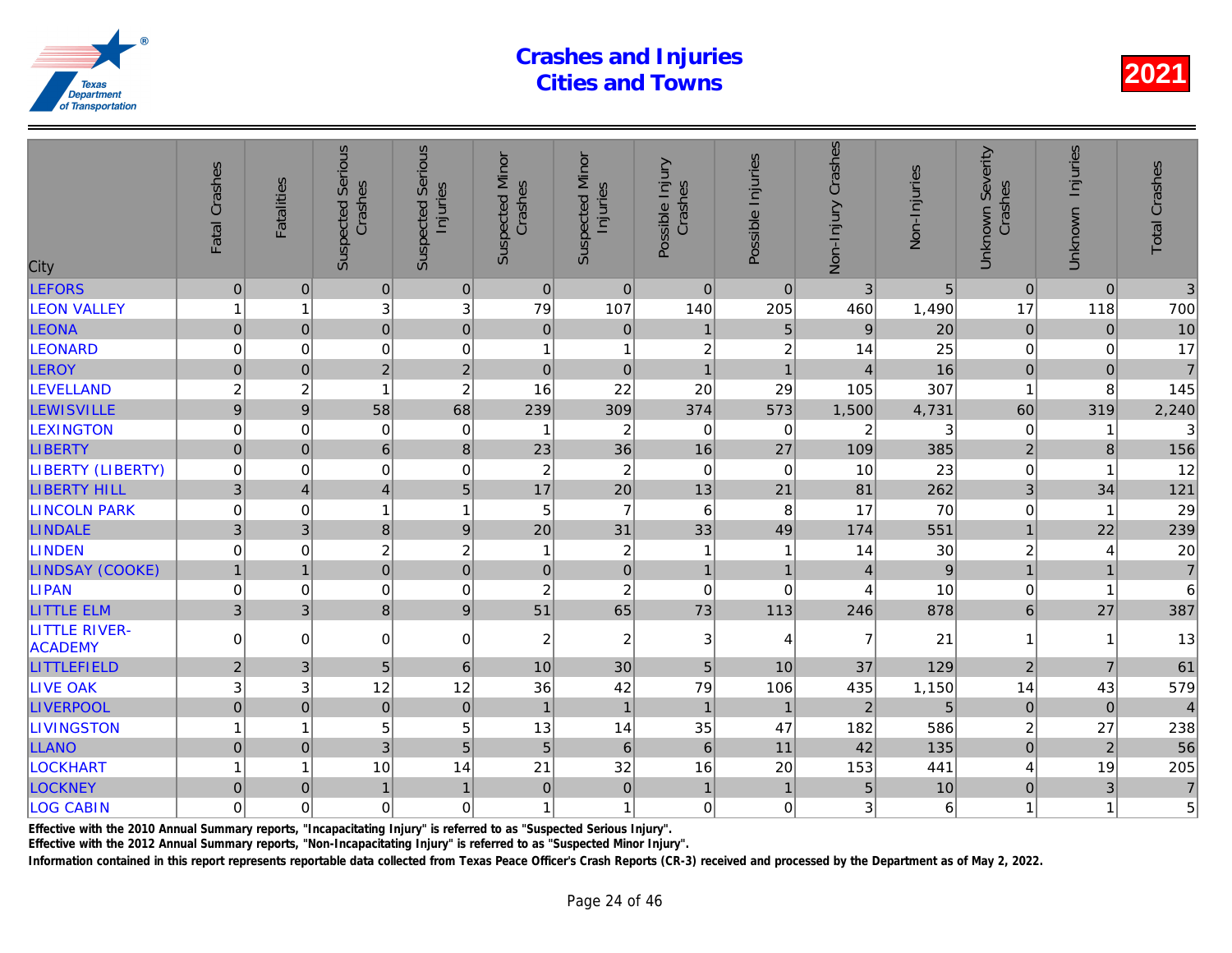| City                            | Fatal Crashes       | <b>Fatalities</b> | <b>Suspected Serious</b><br>Crashes | Serious<br>Injuries<br>Suspected | <b>Suspected Minor</b><br>Crashes | <b>Suspected Minor</b><br>Injuries | Possible Injury<br>Crashes | Possible Injuries       | Non-Injury Crashes | Non-Injuries   |
|---------------------------------|---------------------|-------------------|-------------------------------------|----------------------------------|-----------------------------------|------------------------------------|----------------------------|-------------------------|--------------------|----------------|
| <b>LOLITA</b>                   | $\mathsf{O}\xspace$ | $\pmb{0}$         | $\mathbf 0$                         | $\pmb{0}$                        | $\mathbf 0$                       | $\pmb{0}$                          | $\mathbf 0$                | $\overline{0}$          | $\overline{1}$     |                |
| <b>LOMETA</b>                   | $\mathbf 0$         | $\mathbf 0$       | $\mathbf 0$                         | $\mathbf 0$                      | $\mathbf 0$                       | $\pmb{0}$                          | $\mathbf 0$                | $\mathbf 0$             |                    | 8              |
| <b>LONE OAK (HUNT)</b>          | $\mathbf 0$         | $\Omega$          | $\overline{1}$                      | $\mathbf{1}$                     | $\Omega$                          | $\mathbf 0$                        | $\Omega$                   | $\Omega$                | 2                  | 8              |
| <b>LONE STAR</b><br>(MORRIS)    | $\mathbf 0$         | $\mathbf 0$       | $\mathbf 0$                         | $\overline{0}$                   | 0                                 | $\pmb{0}$                          | $\mathbf 0$                | $\mathbf 0$             | 1                  | $\overline{2}$ |
| LONGVIEW                        | $\overline{7}$      | $\overline{7}$    | 54                                  | 59                               | 255                               | 352                                | 439                        | 685                     | 1,471              | 4,841          |
| <b>LORAINE</b>                  | $\mathbf 0$         | $\Omega$          | 0                                   | 0                                | 0                                 | 0                                  | $\Omega$                   | 0                       | 6                  | 10             |
| <b>LORENA</b>                   | $\mathbf 0$         | $\mathbf 0$       | 3                                   | 3                                | 4                                 | $\bf 8$                            | $\overline{4}$             | $\,6\,$                 | 59                 | 150            |
| <b>LORENZO</b>                  | $\mathbf 0$         | 0                 | 1                                   | $\mathbf{1}$                     | 0                                 | $\mathbf 0$                        | $\pmb{0}$                  | -1                      | 3                  | 5              |
| <b>LOS FRESNOS</b>              | $\mathbf 0$         | $\mathbf 0$       | $\mathbf 0$                         | $\pmb{0}$                        | $\overline{7}$                    | 11                                 | $6\phantom{1}$             | 9                       | 110                | 409            |
| <b>LOS INDIOS</b>               | $\mathbf 0$         | $\Omega$          | $\overline{c}$                      | $\overline{c}$                   | $\mathbf 0$                       | $\mathbf{1}$                       | $\mathbf{1}$               | $\overline{\mathbf{1}}$ | $\mathbf 0$        | 10             |
| <b>LOTT</b>                     | $\overline{0}$      | $\overline{0}$    | $\overline{0}$                      | $\overline{0}$                   | $\mathbf{1}$                      | $\mathbf{1}$                       | $\mathbf 0$                | $\mathbf 0$             | $\mathbf{0}$       | $\overline{a}$ |
| <b>LOVELADY</b>                 | 0                   | 0                 | $\mathbf 0$                         | $\mathbf 0$                      | 0                                 | $\mathbf 0$                        | 1                          | $\overline{\mathbf{1}}$ | 4                  | 12             |
| <b>LOWRY CROSSING</b>           | $\overline{0}$      | $\mathbf 0$       | $\overline{1}$                      | $\mathbf{1}$                     | $\overline{1}$                    | $\overline{2}$                     | $\mathbf 0$                | $\mathbf 0$             | 3                  | 9              |
| <b>LUBBOCK</b>                  | 42                  | 45                | 73                                  | 87                               | 665                               | 829                                | 2,055                      | 3,339                   | 4,127              | 13,440         |
| <b>LUCAS</b>                    | $\pmb{0}$           | $\Omega$          | $\overline{2}$                      | 3                                | 16                                | 22                                 | 14                         | 24                      | 24                 | 90             |
| <b>LUFKIN</b>                   | 11                  | 11                | 32                                  | 43                               | 144                               | 199                                | 149                        | 253                     | 852                | 2,560          |
| <b>LULING</b>                   | $\overline{2}$      | $\overline{2}$    | $\overline{2}$                      | $\mathbf{3}$                     | 10                                | 18                                 | 11                         | 16                      | 108                | 329            |
| <b>LUMBERTON</b>                |                     | 1                 | 5                                   | 5                                | 19                                | 27                                 | 10                         | 11                      | 209                | 625            |
| <b>LYFORD</b>                   | $\overline{2}$      | $\overline{2}$    | $\mathbf 0$                         | $\mathbf{1}$                     | $\boldsymbol{0}$                  | $\mathbf{1}$                       | $\overline{2}$             | 3                       | 9                  | 16             |
| <b>LYTLE</b>                    |                     | 1                 | 2                                   | $\overline{c}$                   | $\overline{7}$                    | $\bf 8$                            | 8                          | 9                       | 48                 | 122            |
| <b>MABANK</b>                   | $\mathbf{1}$        | $\overline{1}$    | 11                                  | 13                               | $\,$ 6 $\,$                       | 10                                 | 14                         | 28                      | 98                 | 275            |
| <b>MADISONVILLE</b>             | 1                   | 1                 | $\mathbf{1}$                        | 1                                | 21                                | 28                                 | 5                          | $\overline{7}$          | 96                 | 286            |
| <b>MAGNOLIA</b><br>(MONTGOMERY) | $\mathsf{O}\xspace$ | $\overline{0}$    | $\mathfrak{B}$                      | 3                                | 10                                | 13                                 | 22                         | 28                      | 100                | 359            |
| <b>MALAKOFF</b>                 | $\mathbf 0$         | 0                 | $\mathbf 0$                         | $\mathbf 0$                      | 0                                 | $\mathbf 0$                        | $\mathbf 0$                | 0                       | 1                  |                |
| <b>MALONE</b>                   | $\mathbf 0$         | $\mathbf{0}$      | 0                                   | 0                                | $\overline{2}$                    | $\overline{2}$                     | $\mathbf 0$                | $\mathbf{1}$            | $\mathbf 0$        | 3              |
|                                 |                     |                   |                                     |                                  |                                   |                                    |                            |                         |                    |                |

Effective with the 2010 Annual Summary reports, "Incapacitating Injury" is referred to as "Suspected Serious Injury".

Effective with the 2012 Annual Summary reports, "Non-Incapacitating Injury" is referred to as "Suspected Minor Injury".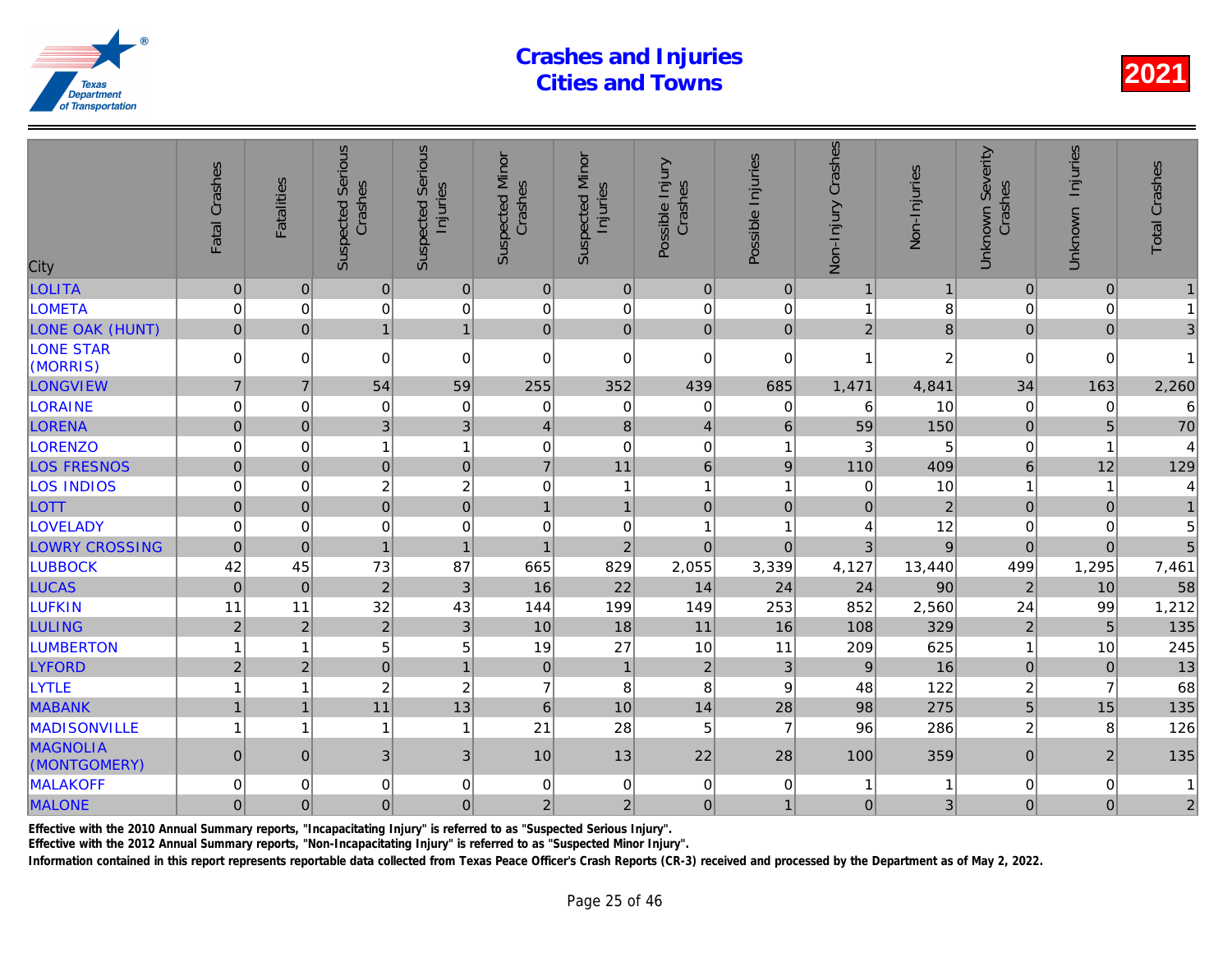| City                                | Fatal Crashes       | <b>Fatalities</b> | <b>Suspected Serious</b><br>Crashes | Serious<br>Injuries<br>Suspected | <b>Suspected Minor</b><br>Crashes | <b>Suspected Minor</b><br>Injuries | Possible Injury<br>Crashes | Possible Injuries       | Non-Injury Crashes      | Non-Injuries   |
|-------------------------------------|---------------------|-------------------|-------------------------------------|----------------------------------|-----------------------------------|------------------------------------|----------------------------|-------------------------|-------------------------|----------------|
| <b>MANOR</b>                        | $\mathbf 0$         | 0                 | 9                                   | 14                               | 33                                | 45                                 | 16                         | 25                      | 250                     | 783            |
| <b>MANSFIELD</b>                    | $6\phantom{1}$      | $\overline{7}$    | 27                                  | 28                               | 159                               | 213                                | 191                        | 318                     | 517                     | 1,961          |
| <b>MANVEL</b>                       | 4                   | 4                 | 9                                   | 10                               | 27                                | 49                                 | 24                         | 30                      | 202                     | 577            |
| <b>MARATHON</b>                     | $\overline{0}$      | $\overline{0}$    | $\mathbf 0$                         | $\pmb{0}$                        | $\overline{0}$                    | $\pmb{0}$                          | $\mathbf{0}$               | $\overline{0}$          | $\overline{2}$          | 3              |
| <b>MARBLE FALLS</b>                 | 4                   | $\overline{4}$    | 5                                   | $6\phantom{1}6$                  | 29                                | 38                                 | 20                         | 38                      | 195                     | 654            |
| <b>MARFA</b>                        | $\overline{0}$      | $\overline{0}$    | $\overline{0}$                      | $\mathbf 0$                      | $\mathbf 0$                       | $\pmb{0}$                          | $\mathbf 0$                | $\mathbf{0}$            | 9                       | 27             |
| <b>MARION</b>                       | 0                   | $\mathbf 0$       | $\mathbf 0$                         | $\mathbf 0$                      | $\mathbf 0$                       | $\mathbf 0$                        | 1                          | 1                       | 5                       | 12             |
| <b>MARLIN</b>                       | $\mathbf 0$         | $\mathbf{0}$      | $\mathbf{1}$                        | $\overline{2}$                   | $\mathbf 0$                       | $\pmb{0}$                          | $\mathbf{1}$               | $\mathbf{1}$            | 24                      | 45             |
| <b>MARQUEZ</b>                      | $\mathbf 0$         | $\mathbf 0$       | $\ensuremath{\mathsf{3}}$           | 3                                | $\sqrt{2}$                        | $\sqrt{3}$                         | $\mathbf{1}$               | $\overline{\mathbf{1}}$ | 4                       | 8              |
| <b>MARSHALL</b>                     | $6\phantom{a}$      | $6\phantom{1}$    | 25                                  | 37                               | 59                                | 99                                 | 76                         | 123                     | 365                     | 1,166          |
| <b>MART</b>                         | $\mathbf 0$         | $\mathbf 0$       | $\mathbf 0$                         | $\mathbf 0$                      | 0                                 | $\pmb{0}$                          | $\mathbf 0$                | $\mathbf 0$             | $\overline{\mathbf{c}}$ | 5              |
| <b>MARTINDALE</b>                   | $\mathsf{O}\xspace$ | $\pmb{0}$         | $\pmb{0}$                           | $\mathbf 0$                      | $\overline{2}$                    | $\mathbf 2$                        | $\overline{2}$             | 3                       | $\,$ 6 $\,$             | 23             |
| <b>MASON</b>                        | 0                   | 0                 | $\pmb{0}$                           | $\mathbf 0$                      | 0                                 | $\pmb{0}$                          | $\sqrt{3}$                 | 3                       | $\overline{7}$          | 21             |
| <b>MATADOR</b>                      | $\mathbf 0$         | $\mathbf 0$       | $\overline{0}$                      | $\mathbf 0$                      | $\overline{0}$                    | $\mathbf 0$                        | $\mathbf 0$                | $\mathbf 0$             | 3                       | $\overline{4}$ |
| <b>MATHIS</b>                       | $\Omega$            | $\Omega$          |                                     | $\mathbf{1}$                     | $\overline{c}$                    | $\mathfrak{Z}$                     | 5                          | 6                       | 31                      | 96             |
| <b>MAUD</b>                         | $\overline{0}$      | $\overline{0}$    | $\overline{1}$                      | $\mathbf{1}$                     | $\overline{0}$                    | $\mathbf{1}$                       | $\overline{2}$             | $\overline{2}$          | $\overline{7}$          | 15             |
| <b>MAURICEVILLE</b>                 | 0                   | $\mathbf 0$       | $\mathbf 0$                         | $\mathbf 0$                      | 1                                 | 1                                  | $\mathbf 0$                | 0                       | $\Omega$                |                |
| <b>MAYPEARL</b>                     | $\overline{0}$      | $\mathbf{0}$      | $\overline{1}$                      | $\mathbf{1}$                     | $\mathbf{1}$                      | $\overline{1}$                     | $\mathbf 0$                | $\mathbf 0$             | $\overline{1}$          |                |
| <b>MCALLEN</b>                      | 8                   | 10                | 34                                  | 42                               | 409                               | 578                                | 1,033                      | 1,889                   | 842                     | 4,163          |
| <b>MCCAMEY</b>                      | $\mathbf 0$         | $\overline{0}$    | $\overline{0}$                      | $\mathbf 0$                      | $\mathbf{1}$                      | $\mathbf 1$                        | $\overline{2}$             | 3                       | $\overline{2}$          | 9              |
| <b>MCGREGOR</b>                     |                     | 1                 | 4                                   | $\overline{4}$                   | 9                                 | 12                                 | 8                          | 17                      | 53                      | 132            |
| <b>MCKINNEY</b>                     | 3                   | 3                 | 47                                  | 55                               | 192                               | 266                                | 399                        | 600                     | 967                     | 3,280          |
| <b>MCLEAN</b>                       | $\mathbf 0$         | $\mathbf 0$       | $\mathbf 0$                         | $\mathbf 0$                      | 1                                 | 1                                  | $\mathbf{1}$               | -1                      |                         |                |
| <b>MCLENDON-</b><br><b>CHISHOLM</b> | $\overline{0}$      | $\Omega$          | 3                                   | $\overline{4}$                   | 4                                 | $\overline{4}$                     | 6                          | 10                      | 15                      | 42             |
| <b>MEADOW</b>                       | 0                   | 0                 | 0                                   | 0                                | 2                                 | 3                                  | $\mathbf{1}$               | -1                      | 3                       | 8              |
| <b>MEADOWS PLACE</b>                | $\mathbf 0$         | $\overline{0}$    | 3                                   | 3                                | 3                                 | 6                                  | $\overline{c}$             | 4                       | 58                      | 156            |
|                                     |                     |                   |                                     |                                  |                                   |                                    |                            |                         |                         |                |

Effective with the 2010 Annual Summary reports, "Incapacitating Injury" is referred to as "Suspected Serious Injury".

Effective with the 2012 Annual Summary reports, "Non-Incapacitating Injury" is referred to as "Suspected Minor Injury".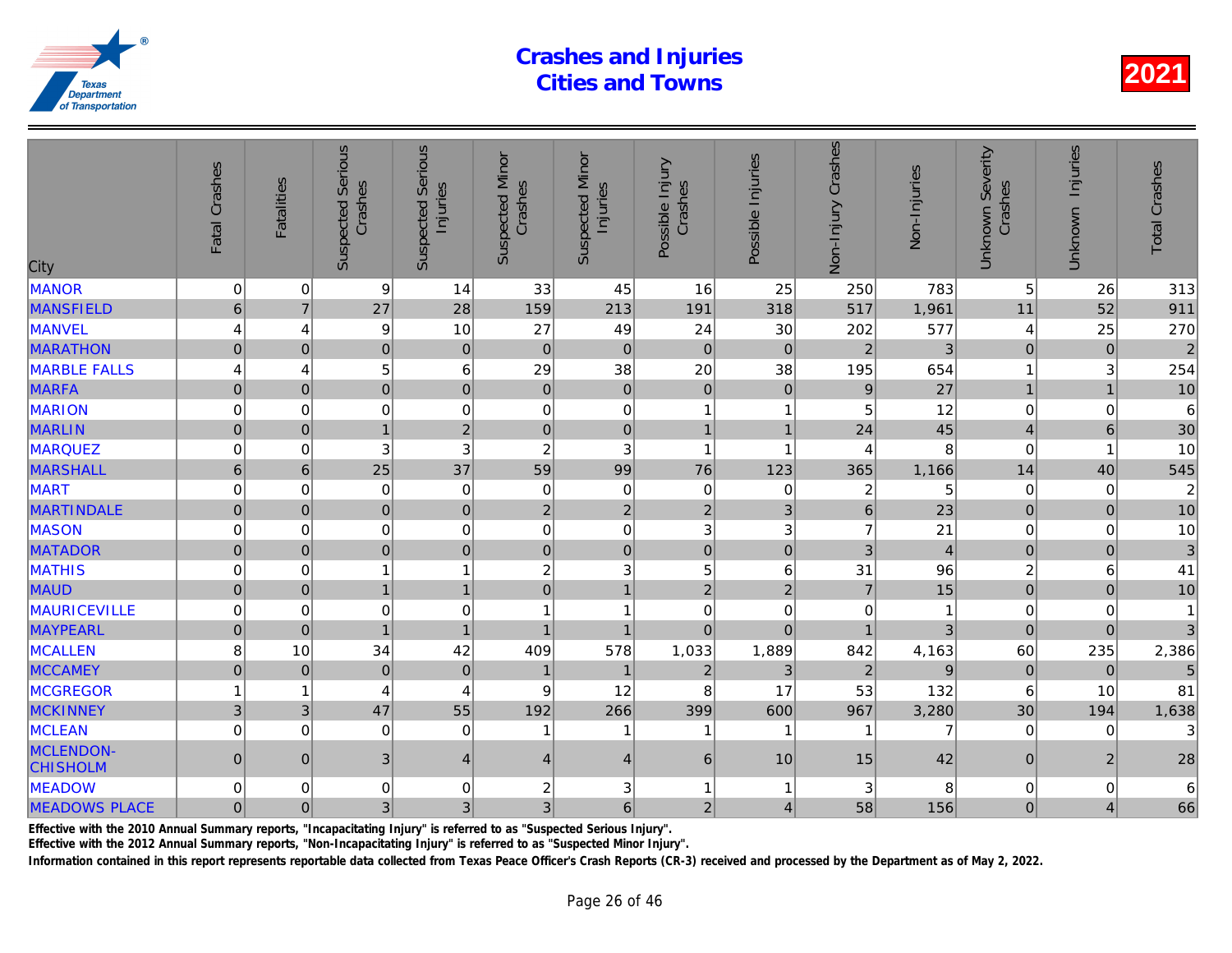| City                 | Fatal Crashes  | <b>Fatalities</b> | <b>Suspected Serious</b><br>Crashes | <b>Serious</b><br>Injuries<br>Suspected | <b>Suspected Minor</b><br>Crashes | <b>Suspected Minor</b><br>Injuries | Possible Injury<br>Crashes | Possible Injuries | Non-Injury Crashes | Non-Injuries   |
|----------------------|----------------|-------------------|-------------------------------------|-----------------------------------------|-----------------------------------|------------------------------------|----------------------------|-------------------|--------------------|----------------|
| <b>MEGARGEL</b>      | $\mathbf 0$    | 0                 | $\mathbf{1}$                        | $\mathbf{1}$                            | $\overline{1}$                    | $\mathbf{1}$                       | $\mathbf{1}$               | $\overline{1}$    | $\mathbf 0$        |                |
| <b>MELISSA</b>       | $\mathbf{1}$   | $\overline{1}$    | $\,$ 6 $\,$                         | $\overline{7}$                          | 23                                | 27                                 | 25                         | 33                | 150                | 431            |
| <b>MENARD</b>        | $\mathbf 0$    | 0                 | 0                                   | $\mathbf 0$                             | $\mathbf 0$                       | $\pmb{0}$                          | $\mathbf 0$                | $\mathbf 0$       | 11                 | 27             |
| <b>MERCEDES</b>      | $\overline{1}$ | $\overline{1}$    | $\overline{7}$                      | $\overline{7}$                          | 18                                | 25                                 | 25                         | 36                | 135                | 367            |
| MERKEL               | $\mathbf 0$    | $\Omega$          | $\mathbf 0$                         | $\mathbf 0$                             | 3                                 | $\sqrt{3}$                         | $\overline{c}$             | $\overline{2}$    | 14                 | 36             |
| <b>MERTENS</b>       | $\mathbf 0$    | $\mathbf{0}$      | $\overline{0}$                      | $\mathbf 0$                             | $\pmb{0}$                         | $\mathbf 0$                        | $\mathbf 0$                | $\pmb{0}$         |                    |                |
| <b>MERTZON</b>       | $\mathbf 0$    | $\mathbf 0$       | 0                                   | $\mathbf 0$                             | $\mathbf 0$                       | $\mathbf 0$                        | $\mathbf 0$                | $\mathbf 0$       | $\overline{c}$     |                |
| <b>MESQUITE</b>      | 12             | 12                | 48                                  | 54                                      | 284                               | 350                                | 350                        | 489               | 1,136              | 3,383          |
| MEXIA                | $\mathbf 0$    | $\mathbf 0$       | $\overline{\mathbf{c}}$             | $6\phantom{1}6$                         | 10                                | 11                                 | 9                          | 12                | 74                 | 198            |
| <b>MIAMI</b>         | $\mathbf 0$    | $\Omega$          | $\overline{0}$                      | $\overline{0}$                          | $\mathbf 0$                       | $\mathbf 0$                        | $\mathbf 0$                | $\overline{0}$    | $\overline{2}$     |                |
| <b>MIDLAND</b>       | 21             | 21                | 55                                  | 67                                      | 316                               | 430                                | 420                        | 702               | 1,657              | 5,120          |
| <b>MIDLOTHIAN</b>    | 3 <sup>1</sup> | $\mathfrak{3}$    | 27                                  | 32                                      | 90                                | 118                                | 47                         | 69                | 266                | 783            |
| MIDWAY<br>(MADISON)  | 0              | 0                 | $\overline{0}$                      | 0                                       | 1                                 | $\mathbf{1}$                       | 1                          | $\boldsymbol{2}$  | 6                  | 15             |
| <b>MILANO</b>        | $\mathbf 0$    | $\mathbf{0}$      | $\overline{0}$                      | $\mathbf 0$                             | $\overline{4}$                    | $\,6\,$                            | $\mathbf{1}$               | $\overline{1}$    | $\boldsymbol{9}$   | 28             |
| <b>MILDRED</b>       | $\mathbf 0$    | $\Omega$          | $\mathbf{1}$                        | $\overline{1}$                          | 0                                 | $\mathsf 0$                        | 1                          | 1                 | 10                 | 21             |
| <b>MILFORD</b>       | $\pmb{0}$      | $\mathbf{0}$      | $\overline{0}$                      | $\mathbf 0$                             | $\pmb{0}$                         | $\mathbf 0$                        | $\pmb{0}$                  | $\pmb{0}$         | $\overline{4}$     | 14             |
| <b>MILLSAP</b>       | 0              | 0                 | 1                                   | $\overline{1}$                          | 0                                 | $\mathbf 0$                        | $\mathbf 0$                | 0                 | 5                  | 15             |
| <b>MINEOLA</b>       | $\mathbf 0$    | $\mathbf 0$       | $\overline{2}$                      | $\mathbf 2$                             | 14                                | 15                                 | 10                         | 19                | 79                 | 229            |
| <b>MINERAL WELLS</b> | $\overline{1}$ | 1                 | $\overline{7}$                      | $\overline{7}$                          | 40                                | 45                                 | 35                         | 45                | 229                | 724            |
| <b>MINGUS</b>        | $\mathbf 0$    | $\mathbf{0}$      | $\mathbf 0$                         | $\mathbf 0$                             | $\pmb{0}$                         | $\pmb{0}$                          | $\mathbf 0$                | $\mathbf 0$       | $\overline{2}$     | $\overline{2}$ |
| <b>MISSION</b>       | $\overline{c}$ | 3                 | 16                                  | 18                                      | 24                                | 39                                 | 292                        | 469               | 914                | 3,046          |
| <b>MISSOURI CITY</b> | $\overline{2}$ | $\overline{2}$    | 28                                  | 37                                      | 155                               | 232                                | 183                        | 269               | 683                | 2,182          |
| MONAHANS             | $\mathbf 0$    | 0                 | $\mathbf 0$                         | $\mathbf 0$                             | 3                                 | $\ensuremath{\mathsf{3}}$          | $\overline{\mathbf{c}}$    | $\overline{7}$    | 17                 | 28             |
| <b>MONT BELVIEU</b>  | $\mathbf{1}$   |                   | $6\phantom{1}$                      | $\overline{7}$                          | $9\,$                             | 11                                 | $\overline{9}$             | 11                | 148                | 400            |
| <b>MONTGOMERY</b>    | 0              | 0                 | 0                                   | $\mathbf 0$                             | 8                                 | 9                                  | 6                          | 8                 | 47                 | 136            |
| <b>MOODY</b>         | $\mathbf 0$    | $\mathbf{0}$      | 0                                   | $\mathbf 0$                             | $\overline{1}$                    | $\mathbf{1}$                       | $\mathbf 0$                | $\mathbf 0$       | $\overline{2}$     | 6              |

Effective with the 2010 Annual Summary reports, "Incapacitating Injury" is referred to as "Suspected Serious Injury".

Effective with the 2012 Annual Summary reports, "Non-Incapacitating Injury" is referred to as "Suspected Minor Injury".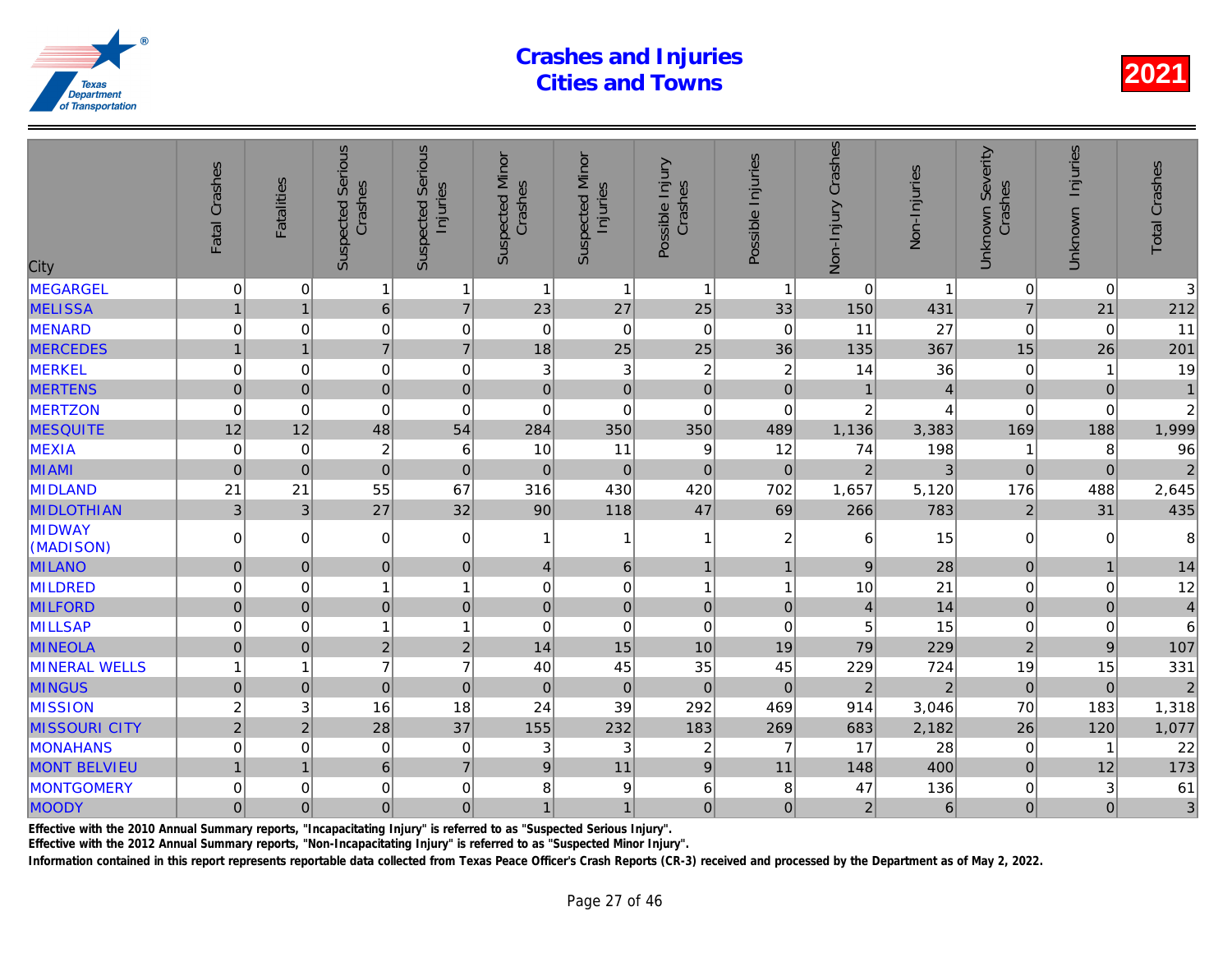| City                                   | Fatal Crashes    | <b>Fatalities</b> | <b>Suspected Serious</b><br>Crashes | <b>Serious</b><br>Injuries<br>Suspected | <b>Suspected Minor</b><br>Crashes | <b>Suspected Minor</b><br>Injuries | Possible Injury<br>Crashes | Possible Injuries | Non-Injury Crashes | Non-Injuries   |
|----------------------------------------|------------------|-------------------|-------------------------------------|-----------------------------------------|-----------------------------------|------------------------------------|----------------------------|-------------------|--------------------|----------------|
| <b>MORGAN</b>                          | $\mathbf 0$      | $\Omega$          | $\overline{0}$                      | $\mathbf 0$                             | 0                                 | 0                                  | $\mathbf 0$                | $\mathbf 0$       |                    | $\overline{c}$ |
| <b>MORGAN'S POINT</b>                  | $\overline{0}$   | $\mathbf{0}$      | $\overline{0}$                      | $\pmb{0}$                               | $\mathbf 0$                       | $\overline{0}$                     | $\mathbf{1}$               | $\mathbf{1}$      | 5                  | 10             |
| <b>MORGAN'S POINT</b><br><b>RESORT</b> | 0                | 0                 | $\Omega$                            | 0                                       | 4                                 | 4                                  | $\mathbf{1}$               | $\overline{c}$    | $\overline{7}$     | 19             |
| <b>MORTON</b><br>(COCHRAN)             | $\overline{0}$   | $\mathbf{0}$      | $\overline{0}$                      | $\mathbf 0$                             | $\pmb{0}$                         | $\overline{0}$                     | $\mathbf 0$                | $\mathbf{0}$      | $\overline{2}$     | 3              |
| <b>MOULTON</b>                         | 0                | 0                 | $\overline{0}$                      | $\mathbf 0$                             | 0                                 | $\mathsf 0$                        | $\mathbf 0$                | 0                 | $\overline{7}$     | 19             |
| <b>MOUNT</b><br><b>ENTERPRISE</b>      | $\overline{0}$   | $\mathbf{0}$      | $\overline{0}$                      | $\boldsymbol{0}$                        | $\overline{c}$                    | $\overline{2}$                     | 12                         | 21                | 12                 | 61             |
| <b>MOUNT PLEASANT</b>                  | $\boldsymbol{2}$ | $\overline{c}$    | 12                                  | 16                                      | 76                                | 102                                | 79                         | 137               | 381                | 1,218          |
| <b>MOUNT VERNON</b><br>(FRANKLIN)      | $\overline{0}$   | $\mathbf{0}$      | $\mathbf{1}$                        | $\boldsymbol{2}$                        | 6                                 | $9\,$                              | $\overline{4}$             | 5                 | 45                 | 114            |
| <b>MOUNTAIN CITY</b>                   | $\pmb{0}$        | 0                 | $\mathbf 0$                         | $\pmb{0}$                               | 0                                 | $\pmb{0}$                          | $\pmb{0}$                  | 0                 |                    | $\overline{c}$ |
| <b>MUENSTER</b>                        | $\pmb{0}$        | $\Omega$          | $\overline{0}$                      | $\mathbf 0$                             | 3                                 | $\vert 4 \vert$                    | $\mathbf{1}$               | $\overline{2}$    | 15                 | 37             |
| <b>MULESHOE</b>                        | 0                | 0                 | 3                                   | $\ensuremath{\mathsf{3}}$               | 6                                 | 8                                  | 5                          | 9                 | 55                 | 161            |
| <b>MULLIN</b>                          | $\overline{0}$   | $\mathbf{0}$      | $\overline{0}$                      | $\mathbf 0$                             | $\mathbf 0$                       | $\overline{0}$                     | $\mathbf{1}$               | $\overline{2}$    | $\boldsymbol{0}$   | $\overline{0}$ |
| <b>MUNDAY</b>                          | 0                | 0                 | $\mathbf 0$                         | $\mathbf 0$                             | 0                                 | $\pmb{0}$                          | $\mathbf 0$                | 0                 | 8                  | 11             |
| <b>MURCHISON</b>                       | $\mathbf 0$      | $\Omega$          | $\overline{1}$                      | $\mathbf{1}$                            | $\overline{2}$                    | $\overline{2}$                     | $\overline{2}$             | 3                 | 6                  | 20             |
| <b>MURPHY</b>                          | $\mathbf 0$      | 0                 | $\overline{c}$                      | $\overline{c}$                          | 11                                | 11                                 | 22                         | 27                | 147                | 506            |
| <b>MUSTANG RIDGE</b>                   | 3                | 3                 | $\overline{7}$                      | 10                                      | $\overline{7}$                    | 10                                 | 19                         | 37                | 63                 | 193            |
| NACOGDOCHES                            | 11               | 12                | 22                                  | 26                                      | 80                                | 123                                | 118                        | 190               | 429                | 1,489          |
| <b>NAPLES</b>                          | $\mathbf{1}$     | $\overline{1}$    | $\mathbf{1}$                        | $\mathbf{1}$                            | $\overline{2}$                    | $\overline{c}$                     | $\mathbf{1}$               | $\overline{1}$    | 5                  | 16             |
| <b>NASH (BOWIE)</b>                    | $\mathbf 0$      | $\Omega$          | 3                                   | $\ensuremath{\mathsf{3}}$               | 6                                 | $\overline{7}$                     | $\overline{7}$             | 12                | 49                 | 139            |
| <b>NASSAU BAY</b>                      | $\overline{1}$   | $\overline{1}$    | $\overline{2}$                      | $\overline{c}$                          | 12                                | 15                                 | $\overline{7}$             | $\boldsymbol{9}$  | 50                 | 150            |
| <b>NATALIA</b>                         | $\mathbf 0$      | 0                 | $\overline{0}$                      | $\mathbf 0$                             | 0                                 | $\mathsf 0$                        | $\overline{c}$             | 3                 | 2                  |                |
| <b>NAVARRO</b>                         | 0                | $\overline{0}$    | $\overline{0}$                      | $\pmb{0}$                               | $\overline{1}$                    | $\overline{1}$                     | $\overline{1}$             | $\overline{2}$    |                    |                |
| NAVASOTA                               | 1                |                   | 6                                   | $\overline{7}$                          | 25                                | 32                                 | 13                         | 19                | 112                | 319            |

Effective with the 2010 Annual Summary reports, "Incapacitating Injury" is referred to as "Suspected Serious Injury".

Effective with the 2012 Annual Summary reports, "Non-Incapacitating Injury" is referred to as "Suspected Minor Injury".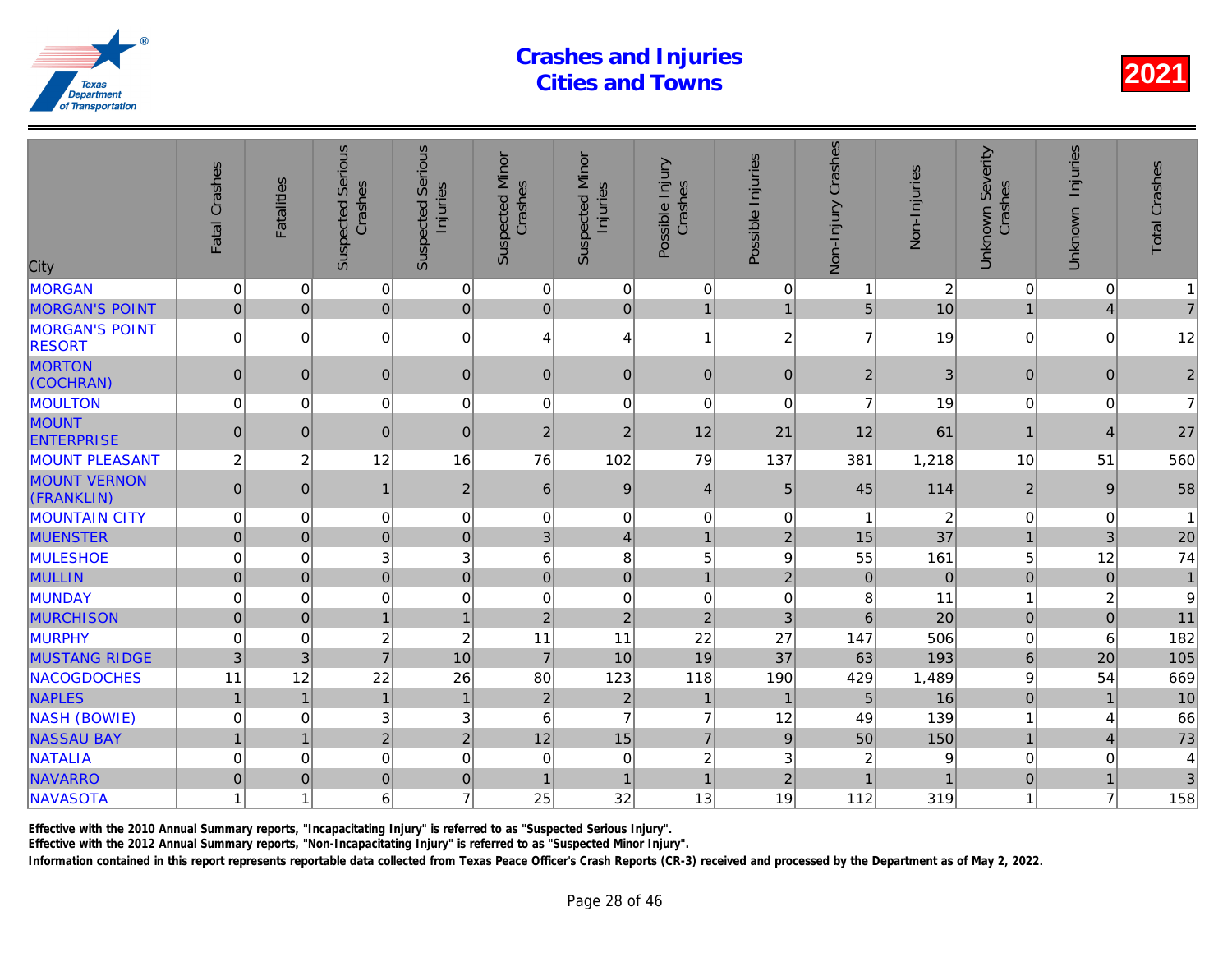| City                        | Fatal Crashes  | <b>Fatalities</b> | Serious<br>Crashes<br>Suspected | <b>Serious</b><br>Injuries<br>Suspected | <b>Suspected Minor</b><br>Crashes | <b>Suspected Minor</b><br>Injuries | Possible Injury<br>Crashes | Possible Injuries       | Non-Injury Crashes | Non-Injuries   |
|-----------------------------|----------------|-------------------|---------------------------------|-----------------------------------------|-----------------------------------|------------------------------------|----------------------------|-------------------------|--------------------|----------------|
| <b>NAZARETH</b>             | $\pmb{0}$      | $\Omega$          | $\overline{0}$                  | $\mathbf 0$                             | $\mathbf{0}$                      | $\mathbf 0$                        | $\mathbf{0}$               | $\Omega$                | $\overline{1}$     | 3              |
| NEDERLAND                   | $\overline{c}$ | $\overline{c}$    | 3                               | 3                                       | 22                                | 35                                 | 19                         | 29                      | 154                | 508            |
| <b>NEEDVILLE</b>            | $\overline{0}$ | $\mathbf{0}$      | $\overline{0}$                  | $\mathbf 0$                             | $\mathbf{1}$                      | $\overline{2}$                     | $\overline{4}$             | $\overline{4}$          | 19                 | 58             |
| <b>NESBITT</b>              | $\mathbf 0$    | 0                 | $\mathbf 0$                     | $\mathbf 0$                             | 1                                 | $\mathbf{1}$                       | $\mathbf 0$                | $\mathbf 0$             | $\overline{7}$     | 15             |
| <b>NEVADA</b>               | $\mathbf 0$    | $\mathbf 0$       | $\mathbf{1}$                    | $\overline{1}$                          | $\overline{2}$                    | $\overline{4}$                     | 5                          | $\bf{8}$                | 17                 | 50             |
| <b>NEW BERLIN</b>           | $\Omega$       | $\Omega$          | $\mathbf 0$                     | $\mathbf 0$                             | 1                                 | $\overline{1}$                     | 1                          | $\overline{1}$          | 7                  | 13             |
| <b>NEW BOSTON</b>           | $\mathbf 0$    | $\mathbf 0$       | 3 <sup>1</sup>                  | 3                                       | 3                                 | $\overline{7}$                     | 8                          | 16                      | 44                 | 100            |
| <b>NEW BRAUNFELS</b>        | 13             | 13                | 49                              | 61                                      | 281                               | 358                                | 193                        | 304                     | 909                | 3,233          |
| <b>NEW CANEY</b>            | $\overline{0}$ | $\mathbf 0$       | $\overline{0}$                  | $\mathbf 0$                             | $\pmb{0}$                         | $\mathbf 0$                        | $\overline{c}$             | $\overline{2}$          | 11                 | 47             |
| <b>NEW DEAL</b>             | $\mathbf 0$    | 0                 | $\mathbf 0$                     | $\mathbf 0$                             | 0                                 | $\pmb{0}$                          | 1                          | $\overline{\mathbf{1}}$ |                    |                |
| <b>NEW FAIRVIEW</b>         | $\overline{1}$ | $\overline{1}$    | $\pmb{0}$                       | $\mathbf 0$                             | $\mathbf{1}$                      | $\mathbf{1}$                       | $\overline{4}$             | $\overline{5}$          | 29                 | 66             |
| <b>NEW HOME</b>             | $\mathbf 0$    | 0                 | 0                               | $\mathbf 0$                             | $\mathbf 0$                       | $\pmb{0}$                          | $\mathbf 0$                | 0                       |                    | $\overline{a}$ |
| <b>NEW HOPE</b><br>(COLLIN) | $\pmb{0}$      | $\Omega$          | $\overline{0}$                  | $\pmb{0}$                               | $\pmb{0}$                         | $\pmb{0}$                          | $\mathbf{0}$               | $\mathbf{0}$            | $\overline{4}$     | $\overline{7}$ |
| <b>NEW LONDON</b>           | $\pmb{0}$      | 0                 | $\mathbf{1}$                    | $\mathbf{1}$                            | 0                                 | $\mathsf 0$                        | $\mathbf 0$                | 0                       | $\pmb{0}$          | $\Omega$       |
| <b>NEW SUMMERFIELD</b>      | $\mathbf{1}$   | 5                 | $\overline{2}$                  | $\overline{2}$                          | $\overline{\mathbf{4}}$           | 5                                  | 3                          | 3                       | 14                 | 39             |
| <b>NEW WAVERLY</b>          | $\mathbf 0$    | 0                 | $\overline{c}$                  | $\overline{c}$                          | $\mathbf{1}$                      | $\mathbf{1}$                       | $6\phantom{1}6$            | 8                       | 29                 | 77             |
| <b>NEWARK</b>               | $\overline{0}$ | $\mathbf 0$       | $\overline{0}$                  | $\mathbf{0}$                            | $\mathbf{0}$                      | $\overline{0}$                     | $\mathbf{1}$               | $\overline{2}$          | 10                 | 25             |
| <b>NEWCASTLE</b>            | $\mathbf 0$    | 0                 | 0                               | $\mathbf 0$                             | 0                                 | $\mathsf 0$                        | $\mathbf 0$                | $\mathbf 0$             | $\overline{c}$     | 3              |
| <b>NEWTON</b>               | $\overline{0}$ | $\overline{0}$    | $\overline{0}$                  | $\mathbf 0$                             | $\overline{4}$                    | $6\phantom{a}$                     | $\overline{2}$             | $\overline{4}$          | 14                 | 31             |
| NEYLANDVILLE                | $\mathbf 0$    | $\Omega$          | $\mathbf 0$                     | $\mathbf 0$                             | 0                                 | $\mathbf 0$                        | $\Omega$                   | $\mathbf 0$             |                    | $\overline{2}$ |
| NIEDERWALD                  | $\mathbf 0$    | $\mathbf{0}$      | $\vert 4 \vert$                 | $\overline{4}$                          | $\overline{7}$                    | 11                                 | $\overline{2}$             | 3                       | 34                 | 107            |
| <b>NIXON</b>                | 0              | 0                 | 0                               | $\mathbf 0$                             | $\overline{c}$                    | $\overline{c}$                     | $\mathbf{1}$               | $\overline{1}$          | 9                  | 26             |
| NOLANVILLE                  | $\overline{1}$ | $\overline{1}$    | $\overline{7}$                  | $\overline{7}$                          | 11                                | 14                                 | 27                         | 39                      | 106                | 250            |
| <b>NOME</b>                 | $\overline{1}$ | 1                 | 0                               | $\mathbf 0$                             | 1                                 | 3                                  | $\mathbf 0$                | 0                       | 12                 | 38             |
| NOONDAY                     | $\pmb{0}$      | $\Omega$          | $\mathbf{1}$                    | $\overline{1}$                          | $\overline{4}$                    | $\overline{4}$                     | $\mathbf{1}$               | $\overline{2}$          | $\overline{7}$     | 28             |
| NORDHEIM                    | $\mathbf 0$    | $\Omega$          | 0                               | $\mathbf 0$                             | 1                                 | 1                                  | $\overline{1}$             | 1                       | $\mathbf 0$        |                |
|                             |                |                   |                                 |                                         |                                   |                                    |                            |                         |                    |                |

Effective with the 2010 Annual Summary reports, "Incapacitating Injury" is referred to as "Suspected Serious Injury".

Effective with the 2012 Annual Summary reports, "Non-Incapacitating Injury" is referred to as "Suspected Minor Injury".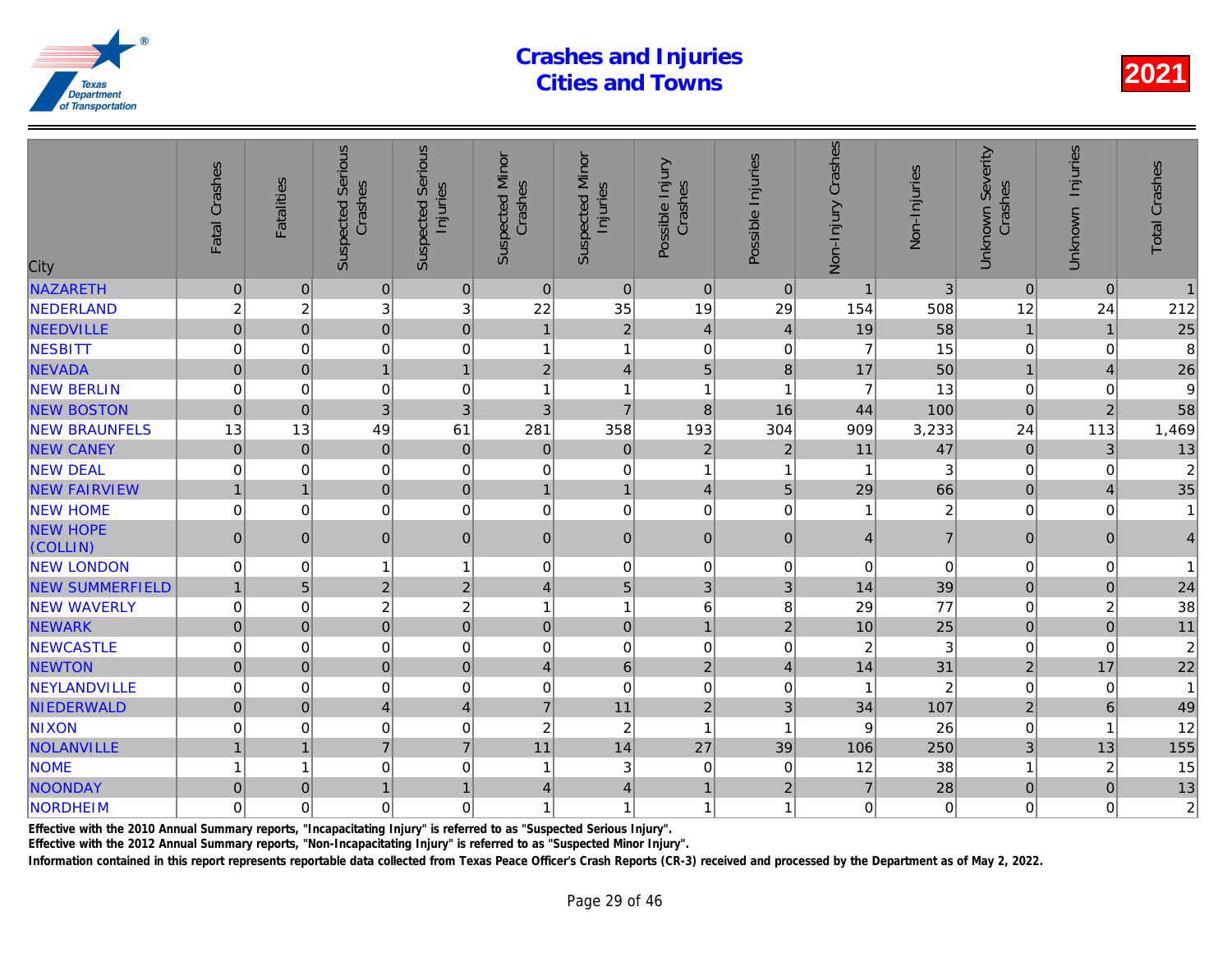| City                                  | Fatal Crashes  | <b>Fatalities</b> | <b>Suspected Serious</b><br>Crashes | Serious<br>Injuries<br>Suspected | <b>Suspected Minor</b><br>Crashes | <b>Suspected Minor</b><br>Injuries | Possible Injury<br>Crashes | Possible Injuries | Non-Injury Crashes | Non-Injuries   |
|---------------------------------------|----------------|-------------------|-------------------------------------|----------------------------------|-----------------------------------|------------------------------------|----------------------------|-------------------|--------------------|----------------|
| <b>NORMANGEE</b>                      | $\mathbf{0}$   | $\mathbf{0}$      | 0                                   | 0                                | $\mathbf{0}$                      | $\pmb{0}$                          | $\mathbf{1}$               | $\overline{1}$    | $\overline{4}$     | 13             |
| <b>NORTH CLEVELAND</b>                | $\mathbf 0$    | $\mathbf 0$       | $\mathbf 0$                         | 0                                | $\overline{c}$                    | $\overline{c}$                     | $\overline{c}$             | 3                 | $\overline{7}$     | 24             |
| <b>NORTH RICHLAND</b><br><b>HILLS</b> | 6              | 6                 | 21                                  | 25                               | 118                               | 148                                | 144                        | 206               | 321                | 1,180          |
| <b>NORTH ZULCH</b>                    | $\pmb{0}$      | $\mathbf 0$       | $\mathbf 0$                         | $\mathbf 0$                      | $\mathbf 0$                       | $\mathbf 0$                        | $\mathbf 0$                | $\mathbf 0$       | 1                  | $\overline{2}$ |
| NORTHLAKE                             | $\mathbf 1$    | $\overline{2}$    | 10                                  | 11                               | 30                                | 40                                 | 22                         | 32                | 144                | 451            |
| O'DONNELL                             | $\mathbf 0$    | $\mathbf 0$       | 1                                   | $\mathbf{1}$                     | $\mathbf 0$                       | $\pmb{0}$                          | $\mathbf{1}$               | -1                | 1                  | $\overline{2}$ |
| <b>OAK GROVE</b><br>(KAUFMAN)         |                | $\overline{2}$    | $\mathbf{0}$                        | 0                                | $\mathbf{0}$                      | $\pmb{0}$                          | $\mathbf{1}$               | $\mathbf 1$       | $\overline{2}$     | 6              |
| <b>OAK LEAF</b>                       | 0              | $\mathbf 0$       | $\mathbf 0$                         | $\pmb{0}$                        | $\mathbf 0$                       | $\pmb{0}$                          | $\mathbf 0$                | $\mathbf 0$       | 1                  |                |
| <b>OAK POINT</b>                      | $\mathbf{1}$   | $\overline{1}$    | $\overline{1}$                      | 1                                | $\overline{2}$                    | $\overline{2}$                     | $\overline{2}$             | $6\phantom{a}$    | 34                 | 89             |
| <b>OAK RIDGE</b><br>(COOKE)           |                | 1                 |                                     | $\mathbf{1}$                     | 4                                 | 5                                  | $\overline{c}$             | 6                 | 6                  | 24             |
| <b>OAK RIDGE</b><br>(KAUFMAN)         | $\mathbf 1$    | $\mathbf 1$       | $\overline{0}$                      | $\mathbf 0$                      | $\blacktriangleleft$              | $\overline{4}$                     | $\overline{2}$             | $\overline{4}$    | 16                 | 49             |
| <b>OAK RIDGE NORTH</b>                | $\overline{c}$ | $\overline{c}$    | 6                                   | 8                                | 17                                | 28                                 | 22                         | 38                | 139                | 484            |
| <b>OAK VALLEY</b>                     | $\overline{0}$ | $\overline{0}$    | $\overline{0}$                      | $\mathbf 0$                      | $\mathbf 0$                       | $\pmb{0}$                          | $\pmb{0}$                  | $\mathbf 0$       |                    |                |
| <b>OAKWOOD</b>                        | $\mathbf 0$    | $\Omega$          | $\mathbf 0$                         | $\mathbf 0$                      | 1                                 | 1                                  | $\Omega$                   | -1                | $\overline{c}$     |                |
| <b>ODEM</b>                           | $\mathbf{1}$   | $\mathbf{1}$      | $\overline{0}$                      | $\mathbf 0$                      | $\mathbf{1}$                      | $\overline{2}$                     | $\overline{4}$             | $6\phantom{1}6$   | 24                 | 61             |
| <b>ODESSA</b>                         | 11             | 15                | 43                                  | 51                               | 236                               | 308                                | 314                        | 464               | 1,865              | 5,743          |
| <b>OGLESBY</b>                        | $\mathbf 0$    | $\mathbf{0}$      | $\mathbf 0$                         | $\mathbf 0$                      | $\mathbf 0$                       | $\pmb{0}$                          | $\mathbf 0$                | $\mathbf 0$       | $\overline{1}$     |                |
| <b>OLD RIVER-</b><br><b>WINFREE</b>   | $\Omega$       | $\Omega$          | $\overline{c}$                      | $\overline{c}$                   | 1                                 | $\mathbf{1}$                       | 5                          | $\overline{7}$    | 15                 | 32             |
| <b>OLMOS PARK</b>                     | $\mathbf 0$    | $\mathbf{0}$      | $\overline{1}$                      | $\mathbf{1}$                     | $\overline{c}$                    | $\overline{2}$                     | 3                          | $\mathfrak{B}$    | 43                 | 74             |
| <b>OLNEY</b>                          | $\mathbf 0$    | $\mathbf 0$       | $\mathbf 0$                         | 0                                | $\overline{c}$                    | $\overline{c}$                     | $\mathbf 0$                | $\mathbf 0$       | 6                  | 14             |
| <b>OLTON</b>                          | $\mathbf 0$    | $\pmb{0}$         | 0                                   | $\overline{0}$                   | $\mathbf 0$                       | $\mathbf 0$                        | $\pmb{0}$                  | $\pmb{0}$         | $\overline{4}$     | 8              |
| <b>OMAHA</b>                          | $\mathbf 0$    | $\Omega$          | $\Omega$                            | $\overline{0}$                   | $\mathbf 0$                       | $\mathbf 0$                        | 1                          | 3                 | 0                  |                |
|                                       |                |                   |                                     |                                  |                                   |                                    |                            |                   |                    |                |

Effective with the 2010 Annual Summary reports, "Incapacitating Injury" is referred to as "Suspected Serious Injury".

Effective with the 2012 Annual Summary reports, "Non-Incapacitating Injury" is referred to as "Suspected Minor Injury".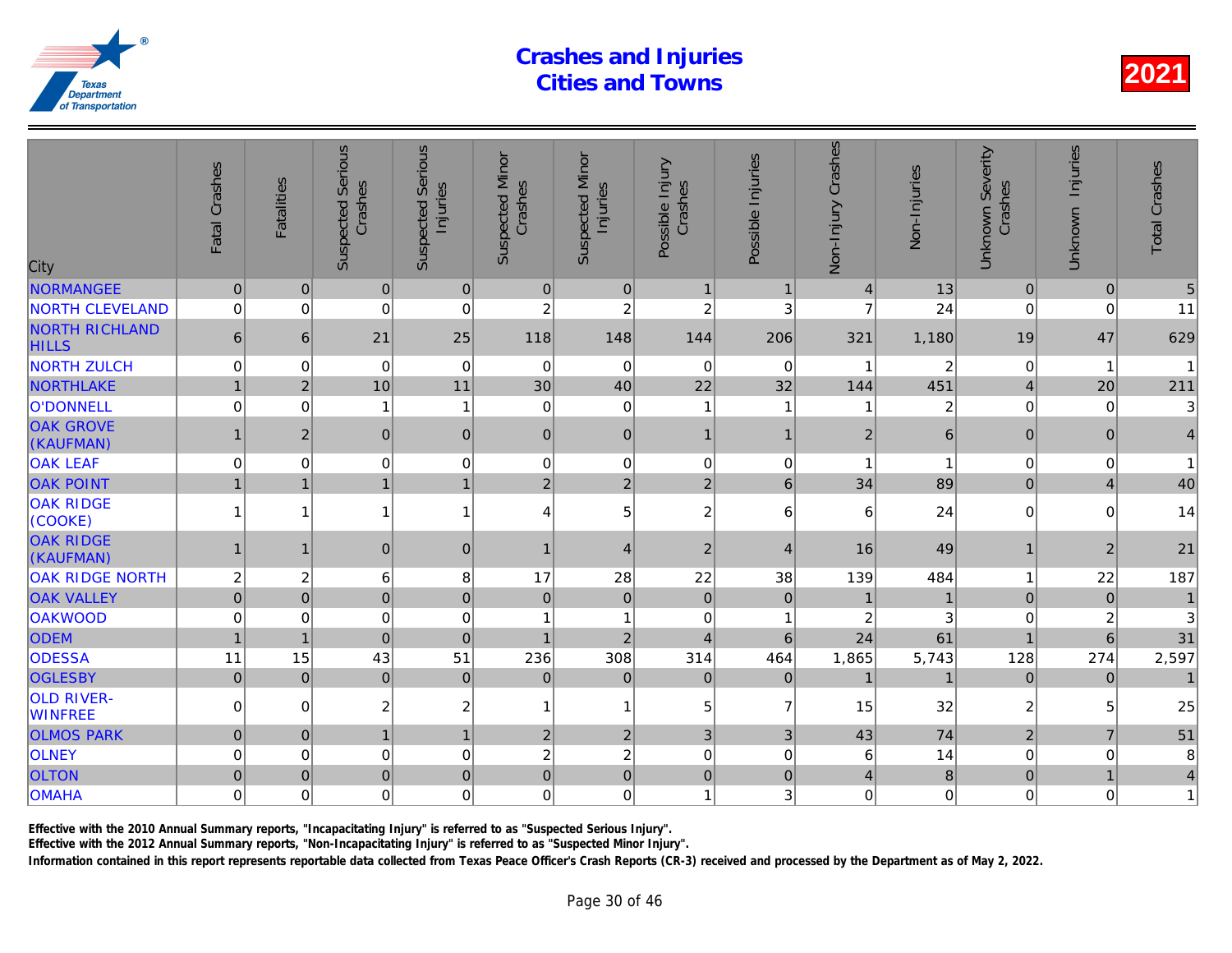| City                       | Fatal Crashes  | Fatalities              | <b>Suspected Serious</b><br>Crashes | Serious<br>Injuries<br>Suspected | <b>Suspected Minor</b><br>Crashes | <b>Suspected Minor</b><br>Injuries | Possible Injury<br>Crashes | Possible Injuries | Non-Injury Crashes | Non-Injuries   |
|----------------------------|----------------|-------------------------|-------------------------------------|----------------------------------|-----------------------------------|------------------------------------|----------------------------|-------------------|--------------------|----------------|
| ONALASKA                   | $\mathbf 1$    |                         | $\overline{2}$                      | $\overline{4}$                   | $\,6$                             | 9                                  | $\,6$                      | 10                | 28                 | 86             |
| <b>OPDYKE WEST</b>         | $\mathbf 0$    | $\mathbf 0$             | $\mathbf 0$                         | $\mathbf 0$                      | $\overline{1}$                    | 5                                  | $\mathbf 0$                | $\mathbf 0$       | $\mathbf 0$        |                |
| <b>ORANGE</b>              | 10             | 10                      | 19                                  | 22                               | 54                                | 78                                 | 115                        | 170               | 501                | 1,580          |
| <b>ORANGE GROVE</b>        | 0              | $\mathbf 0$             | $\mathbf 0$                         | $\mathbf 0$                      | $\mathbf 0$                       | $\pmb{0}$                          | 1                          | -1                | 10                 | 34             |
| ORCHARD                    | $\mathbf 0$    | $\mathbf 0$             | $\mathbf 0$                         | $\mathbf 0$                      | $\pmb{0}$                         | $\pmb{0}$                          | $\mathbf 0$                | $\pmb{0}$         | $\overline{2}$     |                |
| <b>OVERTON</b>             |                | 1                       | $\mathbf 0$                         | $\mathbf 0$                      | $\overline{1}$                    | $\mathbf{1}$                       | $\mathbf 0$                | $\pmb{0}$         | $9^{\circ}$        | 21             |
| <b>OVILLA</b>              | $\mathbf 0$    | $\mathbf 0$             | 3                                   | 3                                | $\sqrt{3}$                        | 5 <sup>1</sup>                     | 3                          | $\overline{4}$    | $\boldsymbol{9}$   | 44             |
| <b>OYSTER CREEK</b>        | $\mathbf 0$    | $\mathbf 0$             | $\mathbf 0$                         | $\mathbf 0$                      | $\overline{1}$                    | $\overline{\mathbf{c}}$            | 1                          | $\mathbf 1$       | 1                  |                |
| <b>OZONA</b>               | $\mathbf 0$    | $\pmb{0}$               | $\overline{0}$                      | $\mathbf 0$                      | $\pmb{0}$                         | $\pmb{0}$                          | $\mathbf 0$                | $\pmb{0}$         | 3                  | $\overline{9}$ |
| PAIGE                      | $\mathbf 0$    | $\mathbf 0$             | $\mathbf 0$                         | $\mathbf 0$                      | $\pmb{0}$                         | $\mathbf 0$                        | $\mathbf{1}$               | $\overline{1}$    | 1                  |                |
| <b>PALACIOS</b>            |                | $\overline{1}$          | 1                                   | $\mathbf{1}$                     | $\boldsymbol{9}$                  | 13                                 | $\overline{2}$             | $\overline{2}$    | 27                 | 76             |
| <b>PALESTINE</b>           | $\overline{2}$ | $\overline{\mathbf{c}}$ | 12                                  | 12                               | 47                                | 58                                 | 74                         | 111               | 294                | 1,025          |
| <b>PALMER</b>              | $\overline{1}$ | $\overline{1}$          | $\overline{2}$                      | $\overline{2}$                   | $\mathbf{1}$                      | $\overline{2}$                     | 5                          | $\overline{5}$    | 26                 | 59             |
| <b>PALMHURST</b>           |                | $\overline{1}$          | 1                                   | $\boldsymbol{2}$                 | 10                                | 16                                 | 46                         | 87                | 99                 | 384            |
| <b>PALMVIEW</b>            | $\pmb{0}$      | $\mathbf 0$             | $\overline{4}$                      | $\overline{5}$                   | 10                                | 20                                 | 24                         | 45                | 126                | 394            |
| PAMPA                      | 1              | $\overline{\mathbf{c}}$ | 4                                   | 8                                | 17                                | 21                                 | $\boldsymbol{9}$           | 13                | 176                | 479            |
| <b>PANHANDLE</b>           | $\pmb{0}$      | $\pmb{0}$               | $\pmb{0}$                           | $\mathbf 0$                      | $\mathbf{1}$                      | $\mathbf{1}$                       | $\overline{2}$             | $\sqrt{2}$        | $\,6\,$            | 11             |
| PANORAMA<br><b>VILLAGE</b> | $\Omega$       | $\Omega$                | $\mathbf 0$                         | 0                                | $\mathbf 0$                       | $\pmb{0}$                          | $\mathbf 0$                | $\Omega$          | 4                  | 9              |
| <b>PANTEGO</b>             | $\mathbf 0$    | $\mathbf{0}$            | $\overline{1}$                      | $\mathbf{1}$                     | $\bf 8$                           | 8                                  | $\bf 8$                    | 13                | 39                 | $121$          |
| <b>PARADISE</b>            | $\Omega$       | $\mathbf 0$             | $\mathbf 0$                         | $\mathbf 0$                      | $\pmb{0}$                         | $\mathbf 0$                        | $\overline{c}$             | $\overline{c}$    | 6                  | 19             |
| PARIS                      | $\overline{5}$ | 5                       | 15                                  | 22                               | 70                                | 96                                 | 114                        | 157               | 499                | 1,615          |
| <b>PARKER (COLLIN)</b>     | $\mathbf 0$    | $\mathbf 0$             | 4                                   | 4                                | 10                                | 14                                 | 9                          | 12                | 47                 | 139            |
| <b>PASADENA</b>            | 14             | 14                      | 72                                  | 82                               | 283                               | 376                                | 496                        | 751               | 2,598              | 8,432          |
| <b>PATTISON</b>            | $\mathbf 0$    | $\mathbf 0$             | $\mathbf 0$                         | $\mathbf 0$                      | $\overline{1}$                    | 1                                  | 0                          | 0                 | 5                  | 13             |
| <b>PATTON VILLAGE</b>      | $\pmb{0}$      | $\mathbf 0$             | $\overline{c}$                      | $\boldsymbol{2}$                 | $\overline{4}$                    | $\,6\,$                            | $\mathbf 2$                | $\overline{2}$    | 27                 | 74             |
| <b>PAYNE SPRINGS</b>       | $\mathbf 0$    | $\Omega$                | 0                                   | $\mathbf 0$                      | $\overline{c}$                    | $\sqrt{2}$                         | 8                          | 18                | 22                 | 49             |
|                            |                |                         |                                     |                                  |                                   |                                    |                            |                   |                    |                |

Effective with the 2010 Annual Summary reports, "Incapacitating Injury" is referred to as "Suspected Serious Injury".

Effective with the 2012 Annual Summary reports, "Non-Incapacitating Injury" is referred to as "Suspected Minor Injury".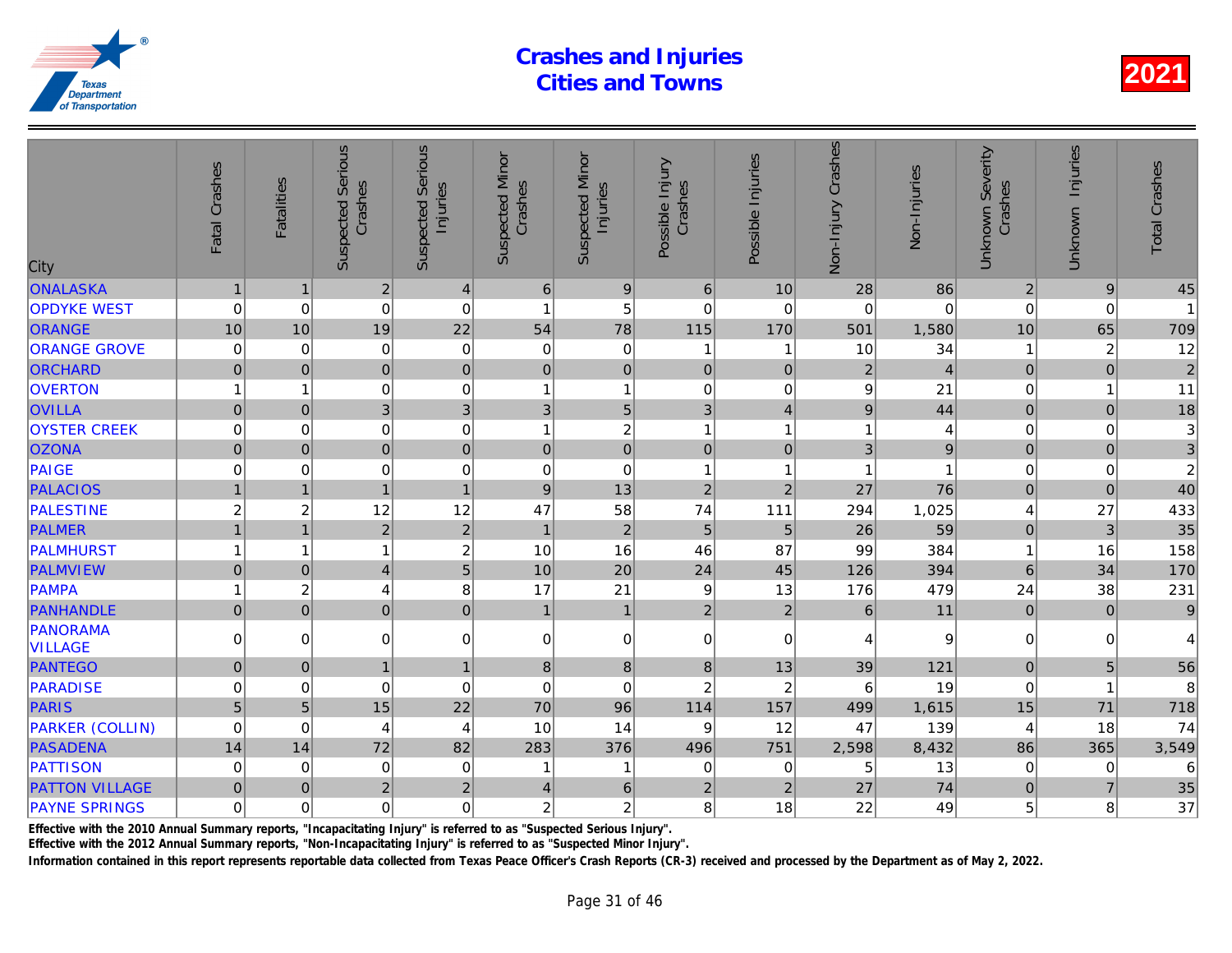| City                                 | Fatal Crashes  | <b>Fatalities</b> | <b>Suspected Serious</b><br>Crashes | <b>Serious</b><br>Injuries<br>Suspected | <b>Suspected Minor</b><br>Crashes | <b>Suspected Minor</b><br>Injuries | Possible Injury<br>Crashes | Possible Injuries | Non-Injury Crashes | Non-Injuries   |
|--------------------------------------|----------------|-------------------|-------------------------------------|-----------------------------------------|-----------------------------------|------------------------------------|----------------------------|-------------------|--------------------|----------------|
| PEARLAND                             | $\sqrt{2}$     | $\overline{c}$    | 28                                  | 28                                      | 179                               | 233                                | 187                        | 315               | 999                | 3,205          |
| PEARSALL                             | $\mathbf{1}$   | 1                 | $\overline{c}$                      | $\overline{c}$                          | 9                                 | 9                                  | $\overline{7}$             | 13                | 57                 | 128            |
| <b>PECAN GAP</b>                     | $\overline{0}$ | $\mathbf{0}$      | $\overline{0}$                      | $\mathbf 0$                             | $\pmb{0}$                         | $\pmb{0}$                          | $\mathbf 0$                | $\pmb{0}$         |                    |                |
| <b>PECAN HILL</b>                    | $\mathbf 0$    | $\Omega$          | $\mathbf 0$                         | $\mathbf 0$                             | 1                                 | $\overline{1}$                     | $\mathbf{1}$               | $\overline{1}$    | 3                  |                |
| <b>PECOS</b>                         | $\mathbf{3}$   | 3                 | $\overline{7}$                      | $\boldsymbol{9}$                        | 5                                 | 11                                 | 17                         | 24                | 109                | 285            |
| <b>PELICAN BAY</b>                   | $\mathbf 0$    | 0                 | 0                                   | $\mathbf 0$                             | $\mathbf 0$                       | $\boldsymbol{0}$                   | $\overline{c}$             | $\overline{c}$    | $\overline{c}$     | $\overline{2}$ |
| <b>PENITAS</b>                       | $\pmb{0}$      | $\overline{0}$    | $\mathbf{1}$                        | $\mathbf{1}$                            | $\overline{7}$                    | 11                                 | 31                         | 46                | 87                 | 339            |
| <b>PERRYTON</b>                      | $\overline{1}$ | 1                 | $\overline{c}$                      | $\overline{c}$                          | 5                                 | 10                                 | 3                          | 5                 | 53                 | 150            |
| <b>PETERSBURG</b>                    | $\overline{0}$ | $\pmb{0}$         | $\overline{0}$                      | $\overline{0}$                          | $\mathbf{1}$                      | $\mathbf{1}$                       | $\mathbf 0$                | $\pmb{0}$         | $\mathbf 0$        | $\overline{0}$ |
| <b>PETRONILA</b>                     | 0              | 0                 | $\mathbf 0$                         | $\mathbf 0$                             | 0                                 | $\mathbf 0$                        | 1                          | $\overline{c}$    | 5                  | 13             |
| PFLUGERVILLE                         | 3              | 3                 | 12                                  | 17                                      | 80                                | 128                                | 74                         | 112               | 454                | 1,288          |
| PHARR                                | 5              | 5                 | 22                                  | 26                                      | 108                               | 155                                | 435                        | 702               | 1,769              | 5,849          |
| <b>PILOT POINT</b>                   | $\overline{0}$ | $\mathbf{0}$      | $\overline{1}$                      | $\overline{2}$                          | 8                                 | 10                                 | $\overline{7}$             | 11                | 39                 | 114            |
| <b>PINE FOREST</b><br>(ORANGE)       | $\Omega$       | $\Omega$          | $\Omega$                            | $\mathbf 0$                             | 0                                 | $\mathbf 0$                        | $\overline{1}$             | 1                 | 4                  | 12             |
| <b>PINE ISLAND</b><br>(WALLER)       | $\mathbf 0$    | $\mathbf{0}$      | $\overline{2}$                      | $\overline{2}$                          | $\mathbf{1}$                      | $\mathbf{1}$                       | $\mathbf{1}$               | $\overline{2}$    | 13                 | 37             |
| PINEHURST<br>(MONTGOMERY)            | 0              | 0                 | $\overline{0}$                      | 0                                       | 0                                 | 0                                  | $\mathbf 0$                | 0                 | 2                  |                |
| <b>PINEHURST</b><br>(ORANGE)         | $\overline{0}$ | $\mathbf{0}$      | $\mathbf{1}$                        | $\mathbf{1}$                            | 3                                 | $\,6\,$                            | $\mathbf 0$                | -1                | 23                 | 56             |
| PINELAND                             | 0              | $\Omega$          | $\mathbf{1}$                        | $\overline{1}$                          | 1                                 | $\overline{c}$                     | $\mathbf{1}$               | 1                 | 3                  | 8              |
| <b>PINEY POINT</b><br><b>VILLAGE</b> | $\overline{0}$ | $\mathbf{0}$      | $\overline{0}$                      | $\mathbf 0$                             | $\mathbf{0}$                      | $\overline{0}$                     | $6\phantom{1}6$            | $\overline{7}$    | 20                 | 46             |
| <b>PITTSBURG</b>                     | 0              | 0                 | 3                                   | 3                                       | $\overline{7}$                    | 8                                  | 17                         | 22                | 70                 | 223            |
| <b>PLAINS</b>                        | $\pmb{0}$      | $\overline{0}$    | $\overline{0}$                      | $\mathbf 0$                             | $\pmb{0}$                         | $\overline{0}$                     | $\pmb{0}$                  | $\mathbf 0$       | 5                  | 18             |
| PLAINVIEW                            | 1              | 1                 | 9                                   | 10                                      | 28                                | 37                                 | 32                         | 47                | 235                | 625            |
|                                      |                |                   |                                     |                                         |                                   |                                    |                            |                   |                    |                |

Effective with the 2010 Annual Summary reports, "Incapacitating Injury" is referred to as "Suspected Serious Injury".

Effective with the 2012 Annual Summary reports, "Non-Incapacitating Injury" is referred to as "Suspected Minor Injury".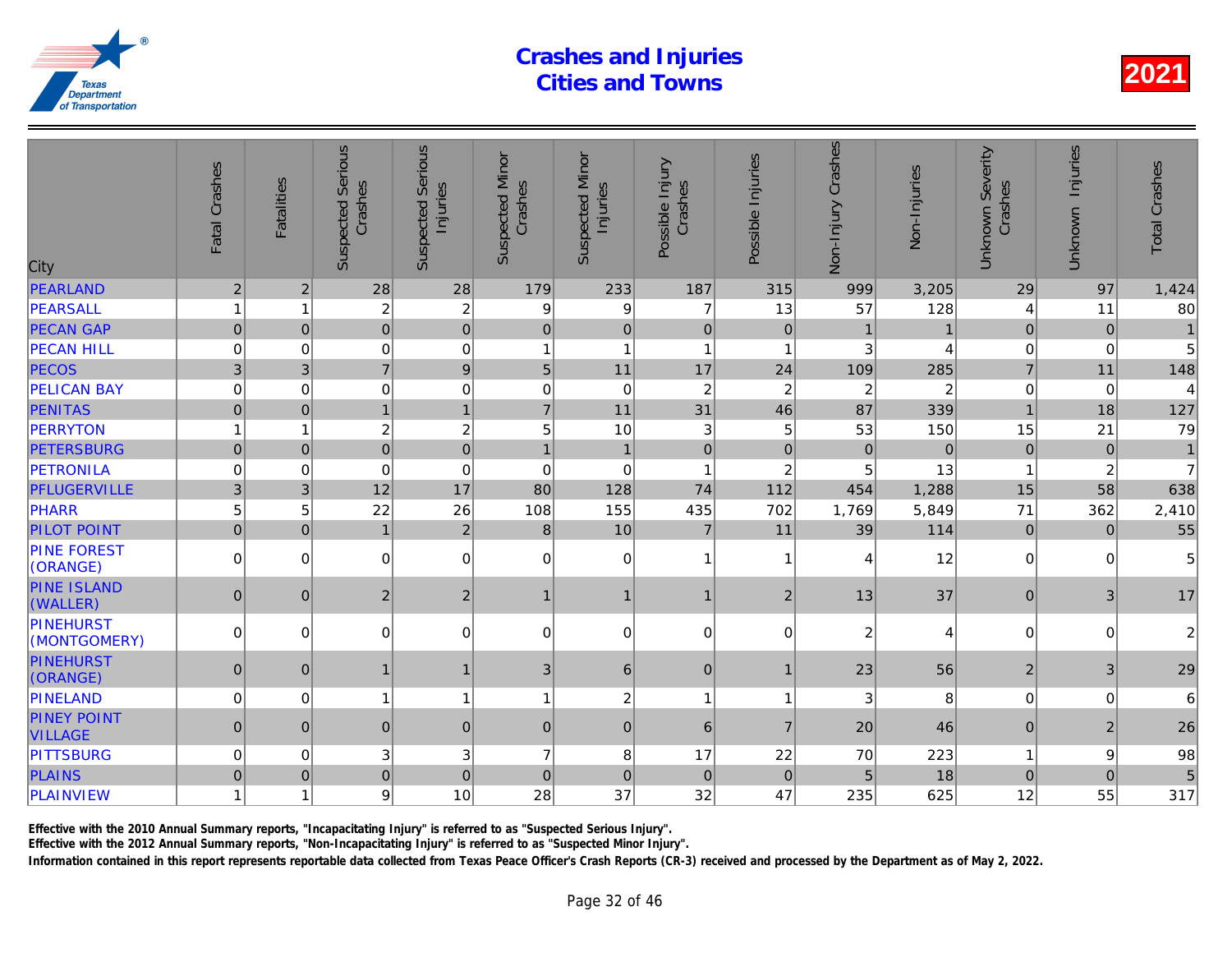| City                                | Fatal Crashes    | <b>Fatalities</b> | <b>Suspected Serious</b><br>Crashes | Serious<br>Injuries<br>Suspected | <b>Suspected Minor</b><br>Crashes | <b>Suspected Minor</b><br>Injuries | Possible Injury<br>Crashes | Possible Injuries | Non-Injury Crashes | Non-Injuries   |
|-------------------------------------|------------------|-------------------|-------------------------------------|----------------------------------|-----------------------------------|------------------------------------|----------------------------|-------------------|--------------------|----------------|
| PLANO                               | $\boldsymbol{9}$ | 9                 | 78                                  | 89                               | 631                               | 809                                | 684                        | 1,039             | 2,874              | 9,444          |
| <b>PLEAK</b>                        | $\mathbf 0$      | $\mathbf 0$       |                                     | $\mathbf{1}$                     | $\overline{c}$                    | $\overline{c}$                     | $\overline{c}$             | 3                 | 5                  | 13             |
| <b>PLEASANT VALLEY</b><br>(WICHITA) | $\mathbf{0}$     | $\Omega$          | $\mathbf{0}$                        | 0                                | 1                                 | $\mathbf{1}$                       | $\mathbf{0}$               | $\Omega$          | 9                  | 16             |
| <b>PLEASANTON</b>                   | 0                | 0                 | $\boldsymbol{2}$                    | $\overline{c}$                   | 9                                 | $\boldsymbol{9}$                   | 17                         | 21                | 173                | 511            |
| <b>PLUM GROVE</b>                   | $\overline{1}$   | $\overline{1}$    | $\mathbf 0$                         | $\mathbf 0$                      | 3                                 | $\overline{7}$                     | $6\phantom{1}6$            | 8                 | 16                 | 58             |
| POINT                               | $\mathbf 0$      | $\mathbf 0$       | 1                                   | $\mathbf{1}$                     | $\mathbf 0$                       | $\mathbf{1}$                       | $\mathbf 0$                | $\mathbf 0$       | 1                  |                |
| <b>POINT BLANK</b>                  | $\pmb{0}$        | $\pmb{0}$         | 3                                   | 3                                | $\mathbf{1}$                      | $\mathbf{1}$                       | $\overline{2}$             | $\overline{4}$    | $6\phantom{1}$     | 17             |
| <b>POINT COMFORT</b>                | $\mathbf 0$      | $\Omega$          | $\mathbf 0$                         | $\overline{0}$                   | 0                                 | $\mathbf 0$                        | 5                          | 10                | 26                 | 57             |
| <b>POINT VENTURE</b>                | $\mathbf 0$      | $\Omega$          | $\overline{0}$                      | $\mathbf 0$                      | $\mathbf{1}$                      | $\overline{2}$                     | $\overline{0}$             | $\mathbf 0$       | $\mathbf{1}$       |                |
| PONDER                              |                  | 1                 |                                     | $\mathbf{1}$                     | $\overline{1}$                    | $\mathbf{1}$                       | $\overline{c}$             | 3                 | 19                 | 50             |
| <b>PONTOTOC</b>                     | $\Omega$         | $\Omega$          |                                     | $\mathbf{1}$                     | $\Omega$                          | $\mathbf 0$                        | $\overline{0}$             | $\Omega$          | $\Omega$           | $\Omega$       |
| <b>PORT ARANSAS</b>                 | $\mathbf 0$      | $\Omega$          | 10                                  | 10                               | 22                                | 30                                 | 16                         | 26                | 58                 | 286            |
| <b>PORT ARTHUR</b>                  | 11               | 14                | 47                                  | 53                               | 251                               | 364                                | 222                        | 382               | 904                | 2,908          |
| <b>PORT ISABEL</b>                  | $\mathbf 0$      | 0                 | 3                                   | 4                                | 10                                | 17                                 | 12                         | 16                | 116                | 461            |
| <b>PORT LAVACA</b>                  | $\overline{0}$   | $\Omega$          | 5                                   | 5                                | $\bf 8$                           | 13                                 | 15                         | 18                | 132                | 369            |
| <b>PORT NECHES</b>                  | $\mathbf 0$      | $\Omega$          | 1                                   | $\mathbf{1}$                     | 8                                 | 11                                 | 15                         | 17                | 75                 | 206            |
| <b>PORT O'CONNOR</b>                | $\overline{0}$   | $\mathbf 0$       | $\mathbf 0$                         | $\pmb{0}$                        | $\mathbf{1}$                      | $\mathbf{1}$                       | $\mathbf 0$                | $\mathbf 0$       | $\pmb{0}$          | $\overline{0}$ |
| <b>PORTER</b>                       | 0                | 0                 | $\mathbf 0$                         | 0                                | 1                                 | $\mathbf{1}$                       | $\mathbf 0$                | 0                 | $\overline{c}$     | 8              |
| <b>PORTLAND</b>                     | $\overline{0}$   | $\Omega$          | $\mathbf 0$                         | $\pmb{0}$                        | $\overline{0}$                    | $\mathbf 0$                        | $\mathbf{1}$               | $\mathbf{1}$      | $\overline{7}$     | 18             |
| POST                                |                  | 1                 | $\overline{c}$                      | $\overline{c}$                   | 4                                 | $\overline{7}$                     | 4                          | 4                 | 41                 | 93             |
| <b>POST OAK BEND</b>                | $\overline{0}$   | $\mathbf{0}$      | $\overline{0}$                      | $\mathbf 0$                      | 4                                 | $6\phantom{a}$                     | $\mathbf{0}$               | $\mathbf{0}$      | 3                  | $\overline{9}$ |
| <b>POTEET</b>                       | $\mathbf 0$      | 0                 | $\mathbf 0$                         | $\mathbf 0$                      | 4                                 | 4                                  | 1                          | $\overline{c}$    | 23                 | 52             |
| POTH                                | $\overline{0}$   | $\mathbf 0$       | $\mathbf{1}$                        | $\mathbf{1}$                     | $\mathbf{1}$                      | $\mathbf{1}$                       | $\mathbf 0$                | $\mathbf{1}$      | 5                  | 16             |
| <b>POTOSI</b>                       | 0                | $\mathbf 0$       | $\mathbf 0$                         | $\mathbf 0$                      | $\mathbf 0$                       | $\pmb{0}$                          | $\mathbf 0$                | $\mathbf 0$       |                    | $\overline{2}$ |
| <b>POTTSBORO</b>                    | $\overline{0}$   | $\Omega$          | $\overline{2}$                      | $\overline{2}$                   | 6                                 | $\boldsymbol{9}$                   | $\mathbf{1}$               | 6                 | 18                 | 59             |
| POWELL                              | $\mathbf 0$      | $\mathbf 0$       | $\overline{c}$                      | 3                                | $\mathbf 0$                       | $\mathbf{1}$                       | $\mathbf 0$                | 1                 | $\overline{7}$     | 10             |
|                                     |                  |                   |                                     |                                  |                                   |                                    |                            |                   |                    |                |

Effective with the 2010 Annual Summary reports, "Incapacitating Injury" is referred to as "Suspected Serious Injury".

Effective with the 2012 Annual Summary reports, "Non-Incapacitating Injury" is referred to as "Suspected Minor Injury".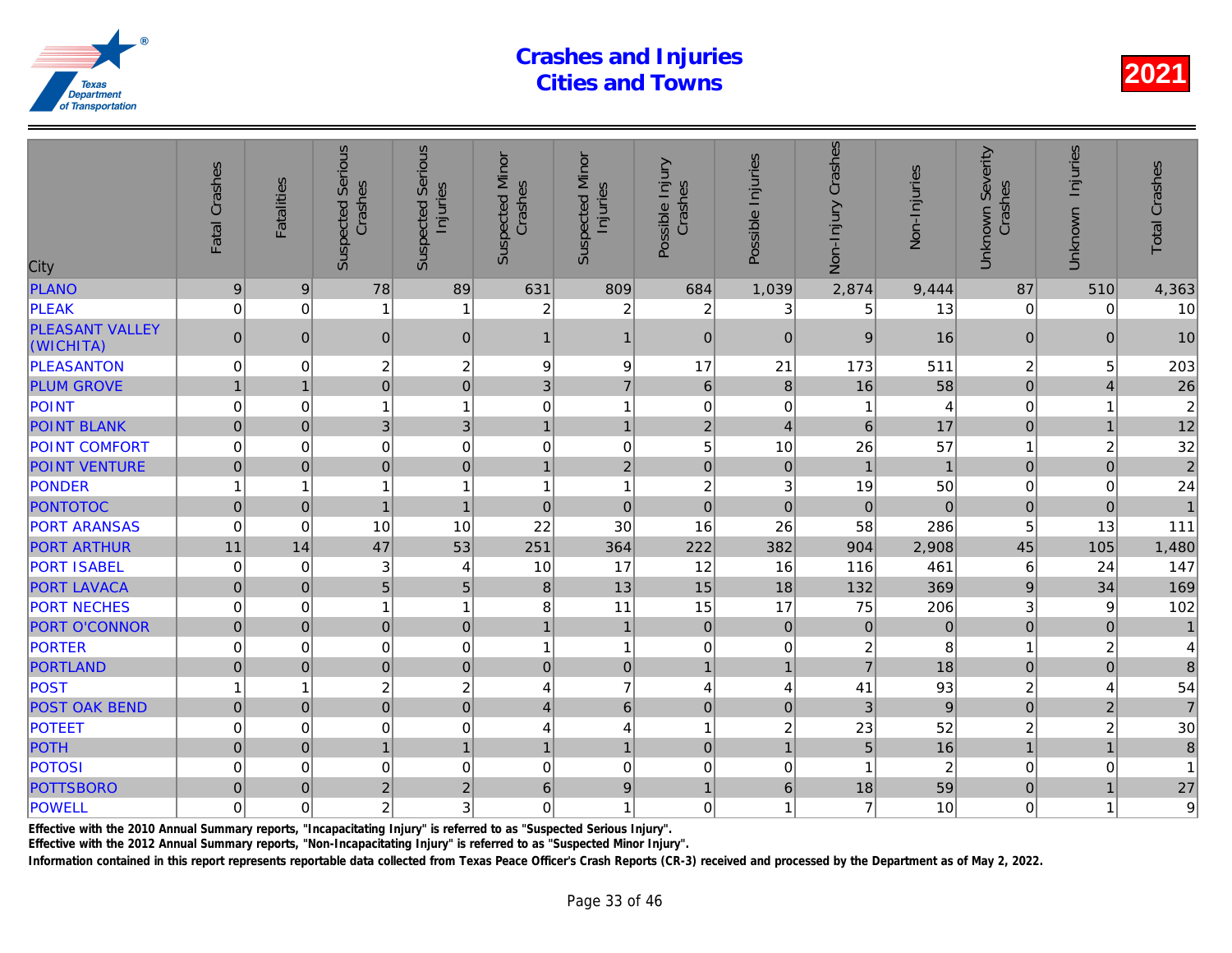| City                          | Fatal Crashes       | <b>Fatalities</b> | <b>Suspected Serious</b><br>Crashes | Serious<br>Injuries<br>Suspected | <b>Suspected Minor</b><br>Crashes | <b>Suspected Minor</b><br>Injuries | Possible Injury<br>Crashes | Possible Injuries       | Non-Injury Crashes | Non-Injuries   |
|-------------------------------|---------------------|-------------------|-------------------------------------|----------------------------------|-----------------------------------|------------------------------------|----------------------------|-------------------------|--------------------|----------------|
| <b>POYNOR</b>                 | $\mathsf{O}\xspace$ | $\mathbf{0}$      | $\pmb{0}$                           | $\pmb{0}$                        | $\mathbf 0$                       | $\pmb{0}$                          | $\pmb{0}$                  | $\overline{0}$          | $\overline{4}$     | 11             |
| <b>PRAIRIE VIEW</b>           | 1                   | 1                 | 8                                   | 10                               | 12                                | 19                                 | 8                          | 16                      | 55                 | 151            |
| <b>PREMONT</b>                | $\overline{2}$      | $\mathbf{3}$      | $\mathbf{1}$                        | $\sqrt{2}$                       | $\mathbf{1}$                      | $\sqrt{2}$                         | $\mathbf{1}$               | $\overline{2}$          | $\boldsymbol{9}$   | 21             |
| <b>PRESIDIO</b>               | 0                   | 0                 | $\pmb{0}$                           | $\mathbf 0$                      | $\mathbf 0$                       | $\pmb{0}$                          | $\mathbf 0$                | 0                       | 9                  | 20             |
| <b>PRIMERA</b>                | $\overline{0}$      | $\mathbf 0$       | $\mathbf 0$                         | $\pmb{0}$                        | $\overline{2}$                    | $\overline{2}$                     | 3                          | $\bf{8}$                | $\overline{7}$     | 15             |
| <b>PRINCETON</b>              | 1                   | $\overline{1}$    | 12                                  | 17                               | 31                                | 51                                 | 30                         | 48                      | 135                | 486            |
| <b>PROGRESO</b>               | $\overline{0}$      | $\mathbf 0$       | $\overline{1}$                      | $\mathbf{1}$                     | $\mathbf{1}$                      | $\sqrt{2}$                         | $\pmb{0}$                  | $\overline{0}$          | 5                  | 18             |
| <b>PROGRESO LAKES</b>         | $\mathbf 0$         | 0                 | $\boldsymbol{0}$                    | $\mathbf 0$                      | $\mathbf 0$                       | $\pmb{0}$                          | $\mathbf 0$                | $\mathbf 0$             | 3                  | 8              |
| <b>PROSPER</b>                | $\overline{1}$      | $\mathbf{1}$      | $\overline{7}$                      | $\boldsymbol{9}$                 | 45                                | 68                                 | 69                         | 101                     | 271                | 917            |
| <b>PROVIDENCE</b><br>(DENTON) | $\Omega$            | $\Omega$          | 1                                   | $\mathbf{1}$                     | 5                                 | $\mathbf 5$                        | $\mathbf 0$                | $\mathbf 0$             | 21                 | 55             |
| PUTNAM                        | 0                   | $\Omega$          | 1                                   | $\mathbf{1}$                     | 0                                 | $\mathsf{O}\xspace$                | $\mathbf{0}$               | $\overline{1}$          | $\mathbf{1}$       |                |
| <b>PYOTE</b>                  | $\mathbf 0$         | $\mathbf 0$       | 0                                   | $\mathbf 0$                      | $\overline{1}$                    | $\mathbf{1}$                       | $\overline{4}$             | 4                       | 9                  | 18             |
| <b>QUANAH</b>                 | $\mathbf{1}$        | $\overline{1}$    | $\mathbf{1}$                        | $\mathbf{1}$                     | $\mathbf 0$                       | $\mathbf{1}$                       | 3                          | $\overline{4}$          | 12                 | 41             |
| <b>QUEEN CITY</b>             | 3                   | 3                 | $\pmb{0}$                           | $\mathbf{1}$                     | 3                                 | 3                                  | 4                          | 8                       | 32                 | 89             |
| <b>QUINLAN</b>                | $\mathbf 0$         | $\Omega$          | 5                                   | 5                                | 16                                | 21                                 | 22                         | 38                      | 88                 | 341            |
| <b>QUITMAN</b>                | $\mathbf 0$         | $\Omega$          | $\overline{c}$                      | $\overline{c}$                   | $\boldsymbol{2}$                  | $\mathbf{3}$                       | $\mathbf{3}$               | 4                       | 18                 | 76             |
| <b>RALLS</b>                  | $\mathbf 0$         | $\mathbf{0}$      | $\overline{0}$                      | $\pmb{0}$                        | $\mathbf{1}$                      | $\mathbf{1}$                       | $\overline{2}$             | $\overline{2}$          | 11                 | 19             |
| <b>RANCHO VIEJO</b>           | $\mathbf 0$         | 0                 | $\mathbf 0$                         | $\mathbf 0$                      | $\mathbf 0$                       | $\pmb{0}$                          | $\pmb{0}$                  | 0                       | 5                  |                |
| <b>RANGER</b>                 | $\mathsf{O}\xspace$ | $\mathbf 0$       | 3                                   | 3                                | $\overline{2}$                    | 3                                  | $\overline{\mathbf{4}}$    | 5                       | 13                 | 34             |
| <b>RANGERVILLE</b>            | $\mathbf 0$         | $\mathbf 0$       | $\mathbf 0$                         | $\mathbf 0$                      | $\mathbf 0$                       | $\mathbf 0$                        | $\mathbf{1}$               | $\overline{\mathbf{1}}$ | $\overline{c}$     | 6              |
| <b>RANKIN (UPTON)</b>         | $\mathsf{O}\xspace$ | $\mathbf 0$       | $\overline{0}$                      | $\mathbf 0$                      | $\mathbf 0$                       | $\pmb{0}$                          | $\mathbf 0$                | $\mathbf 0$             | $\mathbf{1}$       | $\overline{2}$ |
| <b>RAVENNA</b>                | $\mathbf 0$         | $\mathbf 0$       |                                     | $\mathbf{1}$                     | $\mathbf 0$                       | $\mathbf 0$                        | $\mathbf 0$                | $\mathbf 0$             |                    |                |
| RAYMONDVILLE                  | $\overline{0}$      | $\mathbf 0$       | $\mathbf{1}$                        | $\overline{1}$                   | 11                                | 15                                 | 8                          | 11                      | 51                 | 123            |
| <b>RED LICK</b>               | $\mathbf 0$         | $\mathbf 0$       | $\mathbf 0$                         | $\mathbf 0$                      | $\overline{1}$                    | $\mathbf{1}$                       | $\mathbf{1}$               | $\overline{\mathbf{1}}$ | 4                  | 13             |
| <b>RED OAK</b>                | 3                   | 3                 | 11                                  | 13                               | 40                                | 56                                 | 45                         | 73                      | 249                | 737            |
| <b>RED ROCK</b>               | $\mathbf 0$         | 0                 | $\mathbf 0$                         | $\overline{0}$                   | $\overline{1}$                    | $\mathbf{1}$                       | $\Omega$                   | $\mathbf 0$             | $\mathbf 0$        |                |
|                               |                     |                   |                                     |                                  |                                   |                                    |                            |                         |                    |                |

Effective with the 2010 Annual Summary reports, "Incapacitating Injury" is referred to as "Suspected Serious Injury".

Effective with the 2012 Annual Summary reports, "Non-Incapacitating Injury" is referred to as "Suspected Minor Injury".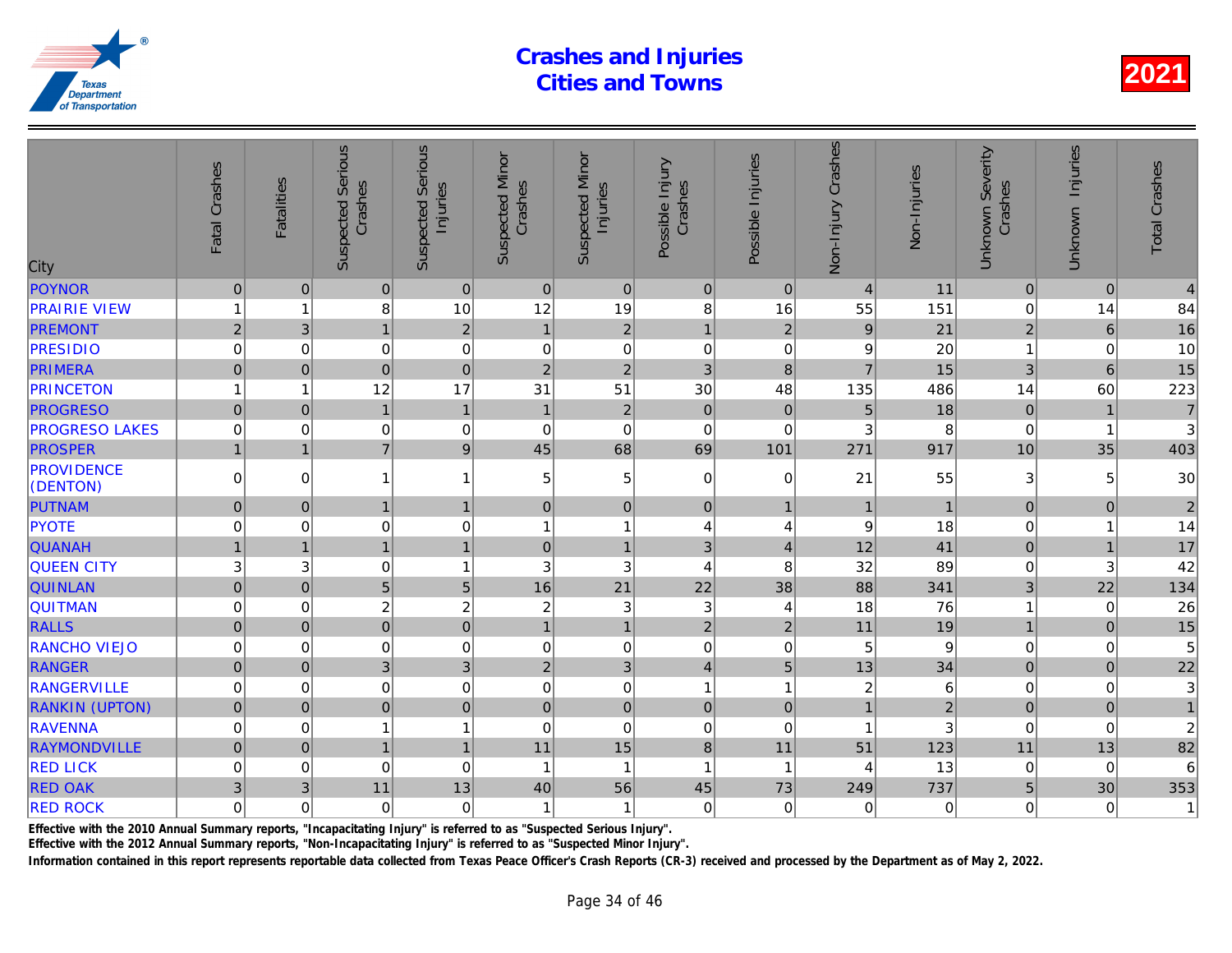| City                                     | Fatal Crashes  | <b>Fatalities</b> | <b>Suspected Serious</b><br>Crashes | <b>Serious</b><br>Injuries<br>Suspected | <b>Suspected Minor</b><br>Crashes | <b>Suspected Minor</b><br>Injuries | Possible Injury<br>Crashes | Possible Injuries | Non-Injury Crashes | Non-Injuries   |
|------------------------------------------|----------------|-------------------|-------------------------------------|-----------------------------------------|-----------------------------------|------------------------------------|----------------------------|-------------------|--------------------|----------------|
| <b>REDWATER</b>                          | $\pmb{0}$      | $\mathbf{0}$      | $\mathbf{1}$                        | $\mathbf{1}$                            | $\overline{4}$                    | $5\phantom{.0}$                    | 3                          | 9                 | $\overline{7}$     | 27             |
| <b>REFUGIO</b>                           | 1              | 1                 | 0                                   | $\mathbf 0$                             | 6                                 | 8                                  | $\overline{4}$             | 11                | 37                 | 97             |
| <b>REKLAW</b>                            | $\overline{0}$ | $\mathbf 0$       | $\overline{2}$                      | $\overline{2}$                          | $\mathbf 0$                       | $\overline{1}$                     | $\mathbf{1}$               | $\mathbf{1}$      | $\overline{2}$     | $\overline{7}$ |
| <b>RENO (LAMAR)</b>                      | $\mathbf 0$    | $\Omega$          | $\overline{c}$                      | $\overline{4}$                          | 3                                 | $\overline{7}$                     | $\overline{c}$             | $\overline{c}$    | 10                 | 25             |
| <b>RENO (PARKER,</b><br><b>TARRANT</b> ) | $\mathbf 0$    | $\Omega$          | 3                                   | $\mathfrak{B}$                          | $\overline{7}$                    | 10                                 | $\overline{2}$             | $\overline{2}$    | 10                 | 52             |
| <b>RETREAT</b><br>(NAVARRO)              | 0              | $\Omega$          | 0                                   | $\pmb{0}$                               | 0                                 | 0                                  | 1                          | 1                 | 7                  | 17             |
| <b>RHOME</b>                             | $\mathbf{1}$   | 1                 | $\overline{2}$                      | $\overline{4}$                          | 1                                 | $\mathbf 2$                        | 3                          | $9\,$             | 12                 | 31             |
| <b>RICE</b>                              | $\mathbf{1}$   | 1                 | $\overline{c}$                      | 4                                       | 0                                 | $\mathbf 0$                        | 1                          | 1                 | 19                 | 55             |
| <b>RICHARDSON</b>                        | $\overline{7}$ | $\overline{7}$    | 63                                  | 72                                      | 343                               | 440                                | 533                        | 881               | 665                | 3,097          |
| <b>RICHLAND</b><br>(NAVARRO)             | $\Omega$       | $\Omega$          | $\overline{c}$                      | 4                                       | 1                                 | $\overline{c}$                     | $\overline{2}$             | 3                 | 9                  | 29             |
| <b>RICHLAND HILLS</b>                    | $\overline{0}$ | $\mathbf{0}$      | $\overline{2}$                      | $\overline{2}$                          | 22                                | 28                                 | $\boldsymbol{8}$           | 10                | 78                 | 183            |
| <b>RICHLAND SPRINGS</b>                  | $\mathbf 0$    | 0                 | 0                                   | $\mathbf 0$                             | $\mathbf 0$                       | $\boldsymbol{0}$                   | $\mathbf 0$                | $\mathbf 0$       |                    | $\overline{2}$ |
| <b>RICHMOND</b>                          | $\overline{0}$ | $\mathbf 0$       | 6 <sup>1</sup>                      | $\overline{7}$                          | 21                                | 29                                 | 26                         | 44                | 157                | 487            |
| <b>RICHWOOD</b>                          | 1              | 1                 | 0                                   | $\mathbf 0$                             | 9                                 | 16                                 | $6\phantom{1}6$            | 10                | 33                 | 97             |
| <b>RIESEL</b>                            | $\mathbf{1}$   |                   | $\overline{0}$                      | $\mathbf 0$                             | 1                                 | $\mathbf{1}$                       | 3                          | $\overline{4}$    | 12                 | 36             |
| <b>RIO BRAVO</b>                         | $\mathbf 0$    | 0                 | 1                                   | $\overline{1}$                          | 1                                 | $\overline{1}$                     | $\Omega$                   | $\overline{A}$    | 10                 | 28             |
| <b>RIO GRANDE CITY</b>                   | $\overline{0}$ | $\Omega$          | $\vert 4 \vert$                     | 5                                       | 13                                | 15                                 | 33                         | 58                | 236                | 808            |
| <b>RIO HONDO</b>                         | $\mathbf 0$    | 0                 | 0                                   | $\mathbf 0$                             | 1                                 | $\mathbf{1}$                       | $\overline{\mathbf{c}}$    | 5                 | 4                  |                |
| <b>RISING STAR</b>                       | $\pmb{0}$      | $\Omega$          | 0                                   | $\mathbf 0$                             | 1                                 | $\mathbf{1}$                       | $\mathbf 0$                | $\Omega$          | $\overline{4}$     | 12             |
| <b>RIVER OAKS</b>                        | $\mathbf 0$    | $\Omega$          | 3                                   | $\overline{4}$                          | 5                                 | 8                                  | 19                         | 31                | 59                 | 185            |
| <b>RIVERSIDE</b>                         | $\mathbf{1}$   | $\overline{1}$    | 3 <sup>1</sup>                      | 3                                       | $\mathbf 0$                       | $\pmb{0}$                          | $\mathbf 0$                | $\mathbf 0$       | 16                 | 44             |
| <b>RIVIERA</b>                           | $\mathbf 0$    | 0                 | $\mathbf 0$                         | $\mathbf 0$                             | $\mathbf 0$                       | $\boldsymbol{0}$                   | $\mathbf 0$                | $\mathbf 0$       |                    |                |
| <b>ROANOKE</b>                           | $\mathbf 0$    | $\Omega$          | $6\phantom{1}$                      | $\overline{7}$                          | 21                                | 34                                 | 38                         | 55                | 86                 | 329            |
| <b>ROARING SPRINGS</b>                   | $\mathbf 0$    | $\Omega$          | $\mathbf 0$                         | $\mathbf 0$                             | 0                                 | $\mathbf 0$                        | $\Omega$                   | 0                 | 1                  |                |
|                                          |                |                   |                                     |                                         |                                   |                                    |                            |                   |                    |                |

Effective with the 2010 Annual Summary reports, "Incapacitating Injury" is referred to as "Suspected Serious Injury".

Effective with the 2012 Annual Summary reports, "Non-Incapacitating Injury" is referred to as "Suspected Minor Injury".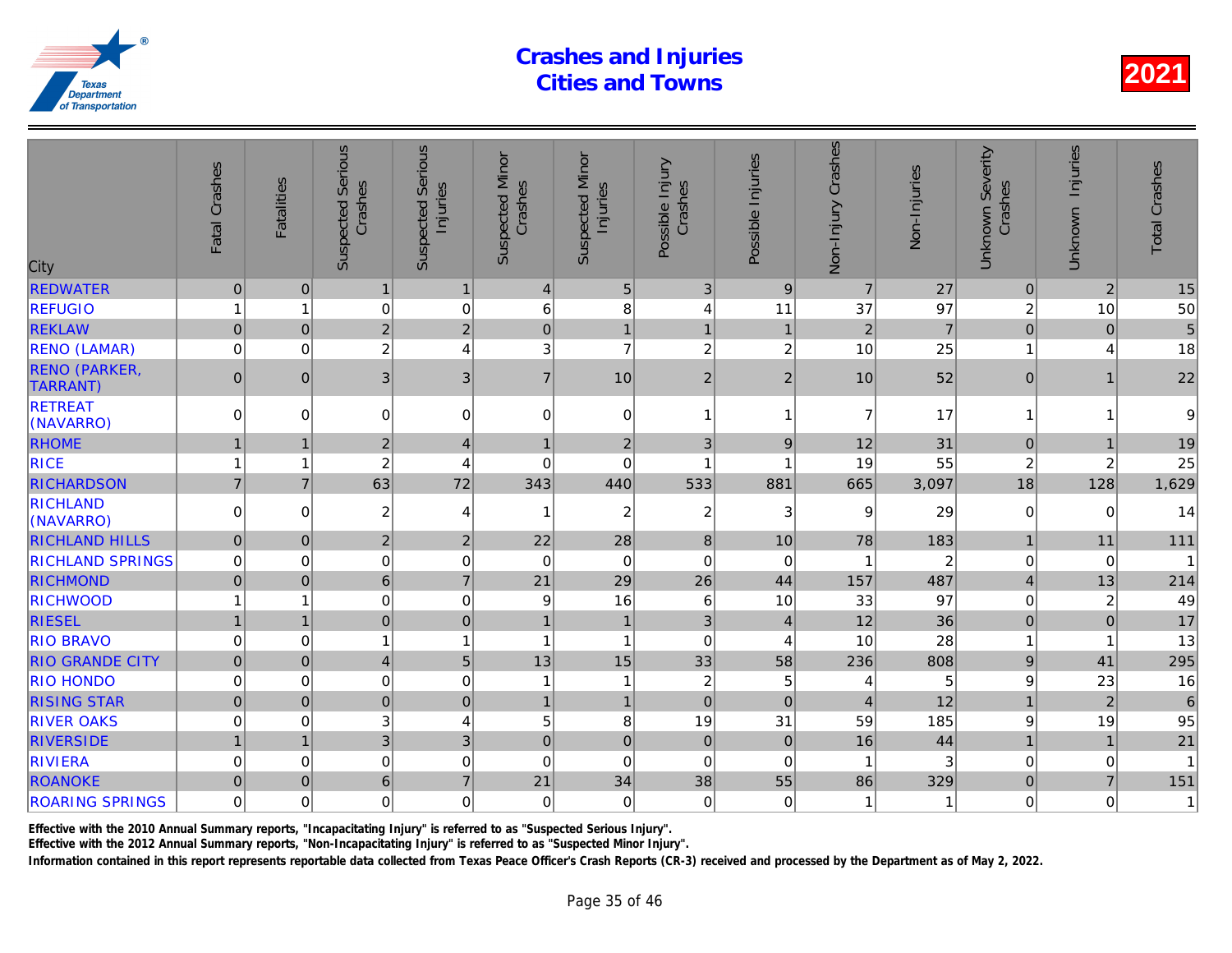| City                              | Fatal Crashes       | <b>Fatalities</b>       | <b>Suspected Serious</b><br>Crashes | Serious<br>Injuries<br>Suspected | <b>Suspected Minor</b><br>Crashes | <b>Suspected Minor</b><br>Injuries | Possible Injury<br>Crashes | Possible Injuries | Non-Injury Crashes | Non-Injuries |
|-----------------------------------|---------------------|-------------------------|-------------------------------------|----------------------------------|-----------------------------------|------------------------------------|----------------------------|-------------------|--------------------|--------------|
| <b>ROBERT LEE</b>                 | $\mathsf{O}\xspace$ | $\mathbf{0}$            | $\mathbf 0$                         | $\pmb{0}$                        | $\mathbf{0}$                      | $\pmb{0}$                          | $\mathbf 0$                | $\overline{0}$    | $\overline{2}$     | 5            |
| <b>ROBINSON</b>                   | 1                   | 1                       | $\overline{7}$                      | 9                                | 26                                | 33                                 | 20                         | 29                | 122                | 303          |
| <b>ROBSTOWN</b>                   | $\mathbf{1}$        | $\mathbf{1}$            | $\overline{7}$                      | $\boldsymbol{9}$                 | 25                                | 31                                 | 13                         | 28                | 118                | 356          |
| <b>ROBY</b>                       | 0                   | $\mathbf 0$             | 0                                   | $\mathbf 0$                      | $\mathbf 0$                       | $\mathbf 0$                        | $\mathbf 0$                | $\mathbf 0$       | $\overline{c}$     | 3            |
| <b>ROCKDALE</b>                   | $\overline{0}$      | $\Omega$                | $\overline{3}$                      | 3                                | 9                                 | 12                                 | 12                         | 18                | 66                 | 210          |
| <b>ROCKPORT</b>                   | $\mathbf 0$         | $\Omega$                | 5                                   | 5                                | 30                                | 48                                 | 34                         | 55                | 109                | 370          |
| <b>ROCKSPRINGS</b>                | $\overline{0}$      | $\mathbf{0}$            | $\mathbf 0$                         | $\mathbf 0$                      | $\mathbf 0$                       | $\mathbf 0$                        | $\mathbf 0$                | $\Omega$          | $\overline{4}$     | 12           |
| <b>ROCKWALL</b>                   | $\overline{c}$      | $\overline{c}$          | 13                                  | 14                               | 70                                | 97                                 | 132                        | 197               | 692                | 2,321        |
| <b>ROCKY MOUND</b>                | $\mathbf 0$         | $\mathbf 0$             | $\mathbf 0$                         | $\pmb{0}$                        | $\mathbf{1}$                      | $\mathbf{1}$                       | $\pmb{0}$                  | $\overline{0}$    | $\pmb{0}$          |              |
| <b>ROGERS (BELL)</b>              | 0                   | $\Omega$                | 1                                   | $\mathbf{1}$                     | 1                                 | $\mathbf{1}$                       | $\boldsymbol{2}$           | 3 <sup>1</sup>    | 5                  | 15           |
| <b>ROLLINGWOOD</b>                | $\mathbf 0$         | $\overline{0}$          | $\overline{2}$                      | $\overline{c}$                   | 3                                 | $6\phantom{a}$                     | $\overline{0}$             | $\overline{1}$    | 20                 | 41           |
| <b>ROMA</b>                       | 1                   | 1                       | 4                                   | 8                                | $\overline{c}$                    | 4                                  | 15                         | 19                | 73                 | 251          |
| <b>ROMAN FOREST</b>               | $\overline{0}$      | $\Omega$                | $\overline{2}$                      | $\overline{3}$                   | 3                                 | 5                                  | $\mathbf{3}$               | $\overline{4}$    | 15                 | 37           |
| <b>ROPESVILLE</b>                 | $\mathbf 0$         | $\mathbf 0$             | $\mathbf 0$                         | $\mathbf 0$                      | 2                                 | $\overline{c}$                     | $\mathbf 0$                | -1                | 6                  | 32           |
| <b>ROSCOE</b>                     | $\mathbf 0$         | $\Omega$                | $\overline{0}$                      | $\mathbf 0$                      | $\mathbf 0$                       | $\mathbf 0$                        | $\mathbf 0$                | $\Omega$          | 6                  | 11           |
| <b>ROSE CITY</b>                  | $\overline{c}$      | $\overline{c}$          | $\boldsymbol{2}$                    | 3                                | 3                                 | 5                                  | 8                          | 18                | 30                 | 92           |
| <b>ROSEBUD</b>                    | $\mathsf{O}\xspace$ | $\mathbf{0}$            | $\pmb{0}$                           | $\mathbf 0$                      | $\pmb{0}$                         | $\pmb{0}$                          | $\mathbf 0$                | $\overline{0}$    | 5                  | 13           |
| <b>ROSENBERG</b>                  | $\overline{c}$      | $\overline{\mathbf{c}}$ | 17                                  | 22                               | 75                                | 100                                | 136                        | 208               | 661                | 2,047        |
| <b>ROSS</b>                       |                     | $\overline{1}$          | $\overline{1}$                      | $\mathbf{1}$                     | $\mathbf{1}$                      | $\mathbf{1}$                       | $\mathbf{1}$               | $\mathbf{3}$      | $\bf 8$            | 28           |
| <b>ROSSER</b>                     | 0                   | 0                       | 0                                   | $\mathbf 0$                      | 0                                 | 0                                  | $\overline{\mathbf{c}}$    | 3                 | 0                  |              |
| <b>ROTAN</b>                      | $\overline{0}$      | $\mathbf{0}$            | $\mathbf 0$                         | $\overline{0}$                   | $\mathbf 0$                       | $\pmb{0}$                          | $\mathbf 0$                | $\mathbf 0$       | $\overline{4}$     |              |
| <b>ROUND MOUNTAIN</b><br>(BLANCO) | $\mathbf 0$         | $\Omega$                | 1                                   | $\mathbf{1}$                     | $\overline{2}$                    | 3                                  | 3                          | 3                 | 4                  | 10           |
| <b>ROUND ROCK</b>                 | 8                   | 8                       | 44                                  | 48                               | 242                               | 294                                | 395                        | 577               | 1,846              | 5,809        |
| <b>ROUND TOP</b>                  | $\mathbf 0$         | 0                       | $\mathbf 0$                         | $\mathbf 0$                      | $\overline{2}$                    | $\overline{c}$                     | $\Omega$                   | 0                 |                    |              |
| <b>ROWLETT</b>                    | $\overline{2}$      | $\overline{2}$          | 10                                  | 12                               | 33                                | 35                                 | 100                        | 132               | 336                | 1,016        |
| <b>ROXTON</b>                     | $\mathbf 0$         | $\mathbf 0$             | $\mathbf 0$                         | $\overline{0}$                   | $\mathbf 0$                       | $\pmb{0}$                          | $\mathbf 0$                | $\mathbf 0$       | 1                  |              |
|                                   |                     |                         |                                     |                                  |                                   |                                    |                            |                   |                    |              |

Effective with the 2010 Annual Summary reports, "Incapacitating Injury" is referred to as "Suspected Serious Injury".

Effective with the 2012 Annual Summary reports, "Non-Incapacitating Injury" is referred to as "Suspected Minor Injury".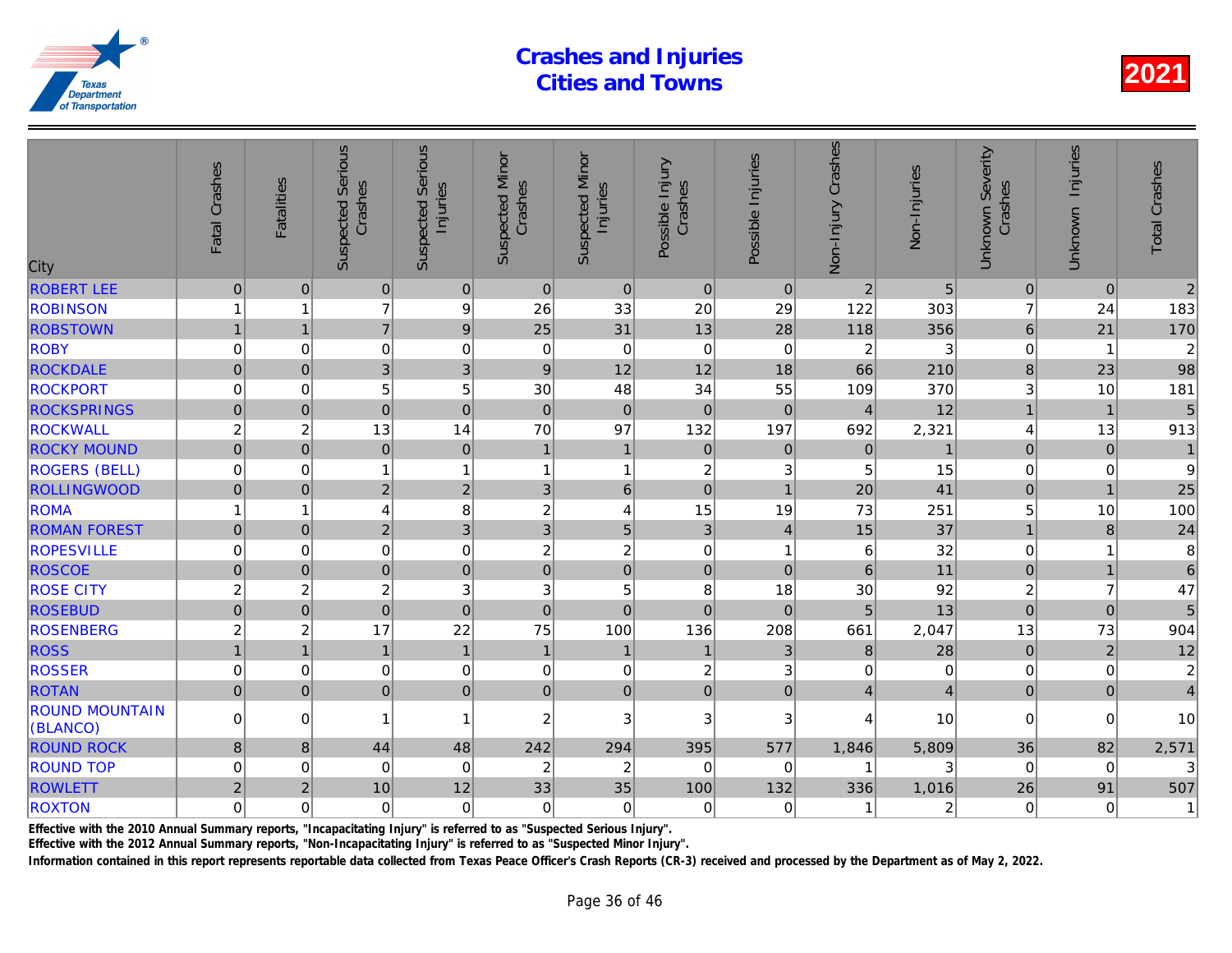| City                 | Fatal Crashes       | <b>Fatalities</b> | <b>Suspected Serious</b><br>Crashes | Serious<br>Injuries<br>Suspected | <b>Suspected Minor</b><br>Crashes | <b>Suspected Minor</b><br>Injuries | Possible Injury<br>Crashes | Possible Injuries | Non-Injury Crashes | Non-Injuries   |
|----------------------|---------------------|-------------------|-------------------------------------|----------------------------------|-----------------------------------|------------------------------------|----------------------------|-------------------|--------------------|----------------|
| <b>ROYSE CITY</b>    | $\sqrt{3}$          | 3                 | $\overline{7}$                      | $\overline{7}$                   | 17                                | 21                                 | 31                         | 42                | 196                | 707            |
| <b>RULE</b>          | 0                   | 0                 | 0                                   | $\mathbf 0$                      | 0                                 | 0                                  | 1                          | -1                | 0                  |                |
| <b>RUNAWAY BAY</b>   | $\mathbf 0$         | $\mathbf 0$       | $\overline{2}$                      | $\overline{3}$                   | $\pmb{0}$                         | $\mathbf 0$                        | $\mathbf{1}$               | $\overline{1}$    | 3                  | 10             |
| <b>RUNGE</b>         | 0                   | $\Omega$          | $\mathbf 0$                         | $\mathbf 0$                      | $\mathbf 0$                       | $\pmb{0}$                          | $\Omega$                   | $\mathbf 0$       | 5                  |                |
| <b>RUSK</b>          | $\mathbf 0$         | $\mathbf 0$       | $\overline{3}$                      | 3                                | 3                                 | $\overline{4}$                     | 5                          | $\overline{7}$    | 60                 | 148            |
| <b>SABINAL</b>       | 0                   | 0                 | 0                                   | $\mathbf 0$                      | 0                                 | $\pmb{0}$                          | $\boldsymbol{2}$           | 4                 | $\overline{2}$     | 11             |
| <b>SACHSE</b>        | 0                   | $\overline{0}$    | $\boldsymbol{9}$                    | 12                               | 19                                | 24                                 | 44                         | 55                | 211                | 660            |
| <b>SADLER</b>        |                     | 1                 | $\mathbf 0$                         | $\mathbf 0$                      | $\boldsymbol{2}$                  | $\overline{c}$                     | $\boldsymbol{2}$           | $\boldsymbol{2}$  | 5                  | 10             |
| <b>SAGINAW</b>       | $\mathbf 0$         | $\mathbf 0$       | 6                                   | 8                                | 27                                | 34                                 | 50                         | 63                | 342                | 982            |
| <b>SALADO</b>        | $\mathbf 0$         | $\Omega$          | $\mathbf 0$                         | $\mathbf 0$                      | $\overline{c}$                    | $\overline{4}$                     | $\mathbf{1}$               | -1                | 17                 | 29             |
| <b>SAN ANGELO</b>    | 10                  | 13                | 18                                  | 25                               | 235                               | 300                                | 154                        | 214               | 1,787              | 5,096          |
| <b>SAN ANTONIO</b>   | 171                 | 182               | 539                                 | 626                              | 4,307                             | 5,555                              | 6,263                      | 10,311            | 24,580             | 67,272         |
| <b>SAN AUGUSTINE</b> | $\mathbf{1}$        | $\overline{1}$    | $\mathbf 0$                         | $\mathbf 0$                      | $\mathbf{1}$                      | $\mathbf{1}$                       | $\overline{2}$             | $\mathfrak{B}$    | 18                 | 39             |
| <b>SAN BENITO</b>    | 3                   | 4                 | 13                                  | 15                               | 51                                | 78                                 | 57                         | 93                | 364                | 1,064          |
| <b>SAN DIEGO</b>     | $\overline{0}$      | $\Omega$          | $\mathbf 0$                         | $\mathbf 0$                      | $\mathbf{1}$                      | $\mathbf{1}$                       | $\overline{4}$             | 5                 | 31                 | 103            |
| <b>SAN FELIPE</b>    |                     | 1                 | $\overline{c}$                      | 3                                | 8                                 | 10                                 | 5                          | 15                | 53                 | 212            |
| <b>SAN GERONIMO</b>  | $\mathbf 0$         | $\overline{0}$    | $\mathbf 0$                         | $\mathbf 0$                      | $\mathbf 0$                       | $\mathbf 0$                        | $\mathbf 0$                | $\mathbf 0$       |                    | $\overline{a}$ |
| <b>SAN JUAN</b>      | $\overline{c}$      | $\overline{c}$    | 12                                  | 16                               | 66                                | 107                                | 161                        | 263               | 587                | 2,111          |
| <b>SAN LEANNA</b>    | $\overline{0}$      | $\mathbf 0$       | $\overline{0}$                      | $\overline{0}$                   | $\mathbf 0$                       | $\mathbf{0}$                       | $\mathbf{1}$               | 1                 | $\Omega$           |                |
| <b>SAN MARCOS</b>    | $\overline{7}$      | 9                 | 52                                  | 65                               | 267                               | 360                                | 182                        | 285               | 776                | 2,960          |
| <b>SAN PATRICIO</b>  | $\overline{0}$      | $\mathbf 0$       | $\mathbf 0$                         | $\pmb{0}$                        | $\mathbf{1}$                      | $\mathbf{1}$                       | $\mathbf 0$                | $\mathbf 0$       | 3                  |                |
| <b>SAN PERLITA</b>   | 0                   | 0                 | 0                                   | $\mathbf 0$                      | 0                                 | $\,0\,$                            | 0                          | 0                 |                    |                |
| <b>SAN SABA</b>      | $\mathsf{O}\xspace$ | $\overline{0}$    | 3                                   | 3                                | $\mathbf{1}$                      | 3                                  | $\overline{c}$             | $\mathbf 2$       | 19                 | 58             |
| <b>SANCTUARY</b>     | $\mathbf 0$         | 0                 |                                     | $\mathbf{1}$                     | $\overline{c}$                    | 4                                  | $\boldsymbol{2}$           | 6                 | 5                  | 27             |
| <b>SANDY POINT</b>   | $\overline{0}$      | $\mathbf 0$       | $\mathbf 0$                         | $\pmb{0}$                        | $\mathbf{1}$                      | $\overline{1}$                     | $\overline{0}$             | $\mathbf 0$       | $\overline{4}$     | 11             |
| <b>SANGER</b>        | 3                   | 5                 | 6                                   | 13                               | 15                                | 21                                 | 22                         | 31                | 144                | 382            |
|                      |                     |                   |                                     |                                  |                                   |                                    |                            |                   |                    |                |

Effective with the 2010 Annual Summary reports, "Incapacitating Injury" is referred to as "Suspected Serious Injury".

Effective with the 2012 Annual Summary reports, "Non-Incapacitating Injury" is referred to as "Suspected Minor Injury".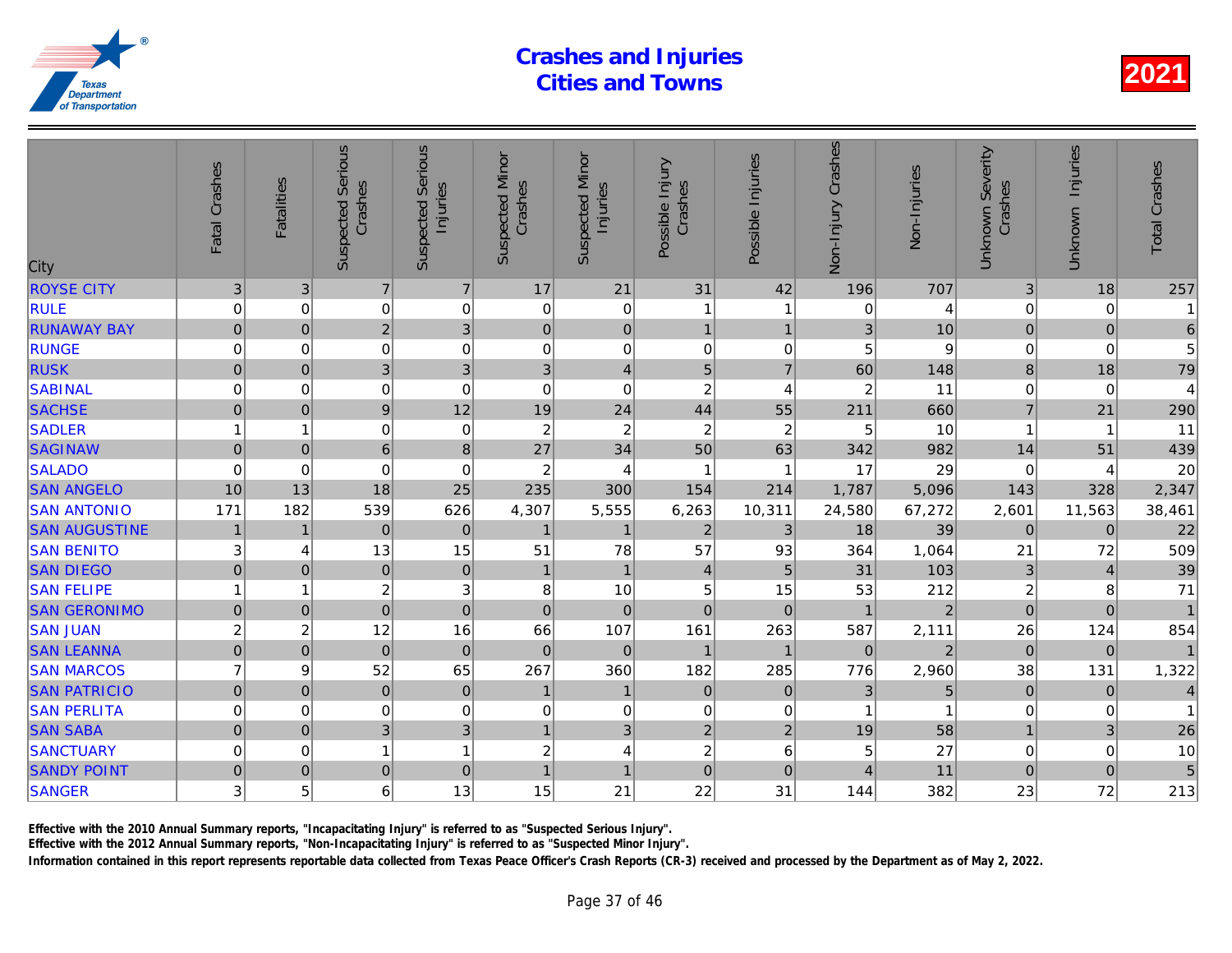| City                           | Fatal Crashes       | <b>Fatalities</b> | <b>Suspected Serious</b><br>Crashes | Serious<br>Injuries<br>Suspected | <b>Suspected Minor</b><br>Crashes | <b>Suspected Minor</b><br>Injuries | Possible Injury<br>Crashes | Possible Injuries         | Non-Injury Crashes | Non-Injuries |
|--------------------------------|---------------------|-------------------|-------------------------------------|----------------------------------|-----------------------------------|------------------------------------|----------------------------|---------------------------|--------------------|--------------|
| <b>SANSOM PARK</b>             | $\pmb{0}$           | $\mathbf{0}$      | $\mathfrak{B}$                      | 3                                | 3                                 | $\overline{4}$                     | $\mathbf{3}$               | 6                         | 13                 | 42           |
| <b>SANTA ANNA</b><br>(COLEMAN) | $\Omega$            | $\Omega$          |                                     | $\mathbf{1}$                     | 2                                 | 3                                  | $\mathbf 0$                | $\mathbf{0}$              | 7                  | 23           |
| <b>SANTA CLARA</b>             | $\pmb{0}$           | $\mathbf{0}$      | $\mathbf 0$                         | $\mathbf 0$                      | 3                                 | 3                                  | $\mathbf{1}$               | $\overline{2}$            | 5                  | 15           |
| <b>SANTA FE</b>                | 0                   | 0                 | 4                                   | 6                                | 25                                | 31                                 | 19                         | 26                        | 149                | 389          |
| <b>SCHERTZ</b>                 | $\overline{2}$      | $\overline{2}$    | 26                                  | 27                               | 68                                | 84                                 | 116                        | 181                       | 640                | 2,159        |
| <b>SCHULENBURG</b>             | $\mathbf 0$         | $\mathbf 0$       |                                     | $\mathbf{1}$                     | $\overline{c}$                    | $\overline{c}$                     | 1                          | 3                         | 38                 | 116          |
| <b>SCOTLAND</b>                | $\pmb{0}$           | $\pmb{0}$         | $\mathbf 0$                         | $\mathbf 0$                      | $\mathbf{1}$                      | $\mathbf{1}$                       | $\mathbf{1}$               | $\overline{1}$            |                    |              |
| <b>SCOTTSVILLE</b>             | $\mathbf 0$         | $\mathbf 0$       | $\mathbf 0$                         | $\mathbf 0$                      | $\overline{c}$                    | 3                                  | $\mathbf 0$                | 0                         | $\mathbf 0$        |              |
| <b>SCURRY</b>                  | $\mathbf 0$         | $\mathbf 0$       | $\pmb{0}$                           | $\mathbf 0$                      | $\overline{1}$                    | $\mathbf{1}$                       | $\overline{1}$             | $\mathbf{1}$              | 16                 | 41           |
| <b>SEABROOK</b>                |                     | 1                 | 9                                   | 13                               | 27                                | 44                                 | 17                         | 27                        | 169                | 542          |
| <b>SEADRIFT</b>                | $\mathsf{O}\xspace$ | $\overline{0}$    | $\mathbf 0$                         | $\mathbf 0$                      | $\mathbf 0$                       | $\pmb{0}$                          | $\overline{2}$             | $\overline{2}$            |                    |              |
| <b>SEAGOVILLE</b>              | 3                   | 4                 | 9                                   | 9                                | 13                                | 18                                 | 16                         | 25                        | 54                 | 132          |
| <b>SEALY</b>                   | $\pmb{0}$           | $\overline{0}$    | 5                                   | $\boldsymbol{9}$                 | 17                                | 28                                 | 37                         | 51                        | 134                | 467          |
| <b>SEGUIN</b>                  | $\overline{7}$      | 10                | 34                                  | 43                               | 41                                | 48                                 | 67                         | 89                        | 665                | 1,968        |
| <b>SELMA</b>                   | $\overline{0}$      | $\Omega$          | $\overline{4}$                      | 5                                | 23                                | 26                                 | 57                         | 72                        | 257                | 860          |
| <b>SEMINOLE</b>                | $\mathbf 0$         | 0                 | 6                                   | 8                                | 11                                | 20                                 | 12                         | 15                        | 46                 | 167          |
| <b>SEVEN OAKS</b>              | $\mathsf{O}\xspace$ | $\mathbf{0}$      | $\mathbf 0$                         | $\mathbf 0$                      | $\mathbf 0$                       | $\pmb{0}$                          | $\mathbf{1}$               | $\overline{2}$            | $\overline{4}$     | 19           |
| <b>SEVEN POINTS</b>            | $\mathbf 0$         | 0                 | 5                                   | $\overline{7}$                   | 6                                 | 13                                 | 10                         | 20                        | 28                 | 86           |
| <b>SEYMOUR</b>                 | $\mathsf{O}\xspace$ | $\pmb{0}$         | $\mathbf 0$                         | $\mathbf 0$                      | 6                                 | $\overline{7}$                     | $\mathbf{1}$               | $\mathbf{1}$              | $\bf 8$            | 28           |
| <b>SHADY SHORES</b>            | $\mathbf 0$         | $\mathbf 0$       | $\mathbf 0$                         | $\mathbf 0$                      | $\mathbf 0$                       | $\mathbf 0$                        | $\pmb{0}$                  | 0                         | 3                  |              |
| <b>SHALLOWATER</b>             | $\mathsf{O}\xspace$ | $\mathbf 0$       | 1                                   | $\mathbf{1}$                     | $\mathbf 0$                       | $\mathbf 0$                        | $\overline{2}$             | $\overline{4}$            | 12                 | 36           |
| <b>SHAMROCK</b>                | $\mathbf 0$         | $\mathbf 0$       | $\mathbf 0$                         | $\mathbf 0$                      | 5                                 | 5                                  | $\mathbf{1}$               | $\ensuremath{\mathsf{3}}$ | 13                 | 24           |
| <b>SHAVANO PARK</b>            | $\overline{0}$      | $\mathbf 0$       | $\overline{3}$                      | $\mathbf{3}$                     | 3                                 | $\overline{4}$                     | $\overline{4}$             | $\overline{4}$            | 39                 | 98           |
| <b>SHENANDOAH</b>              | $\overline{c}$      | $\overline{c}$    | $\ensuremath{\mathsf{3}}$           | 3                                | 42                                | 50                                 | 28                         | 42                        | 303                | 1,033        |
| <b>SHEPHERD</b>                | $\mathbf 0$         | $\mathbf 0$       | $\mathbf 0$                         | $\pmb{0}$                        | $\overline{4}$                    | 5                                  | 3                          | 5                         | 27                 | 78           |
| <b>SHERMAN</b>                 | 3                   | 3                 | 21                                  | 24                               | 129                               | 180                                | 141                        | 218                       | 370                | 1,278        |
|                                |                     |                   |                                     |                                  |                                   |                                    |                            |                           |                    |              |

Effective with the 2010 Annual Summary reports, "Incapacitating Injury" is referred to as "Suspected Serious Injury".

Effective with the 2012 Annual Summary reports, "Non-Incapacitating Injury" is referred to as "Suspected Minor Injury".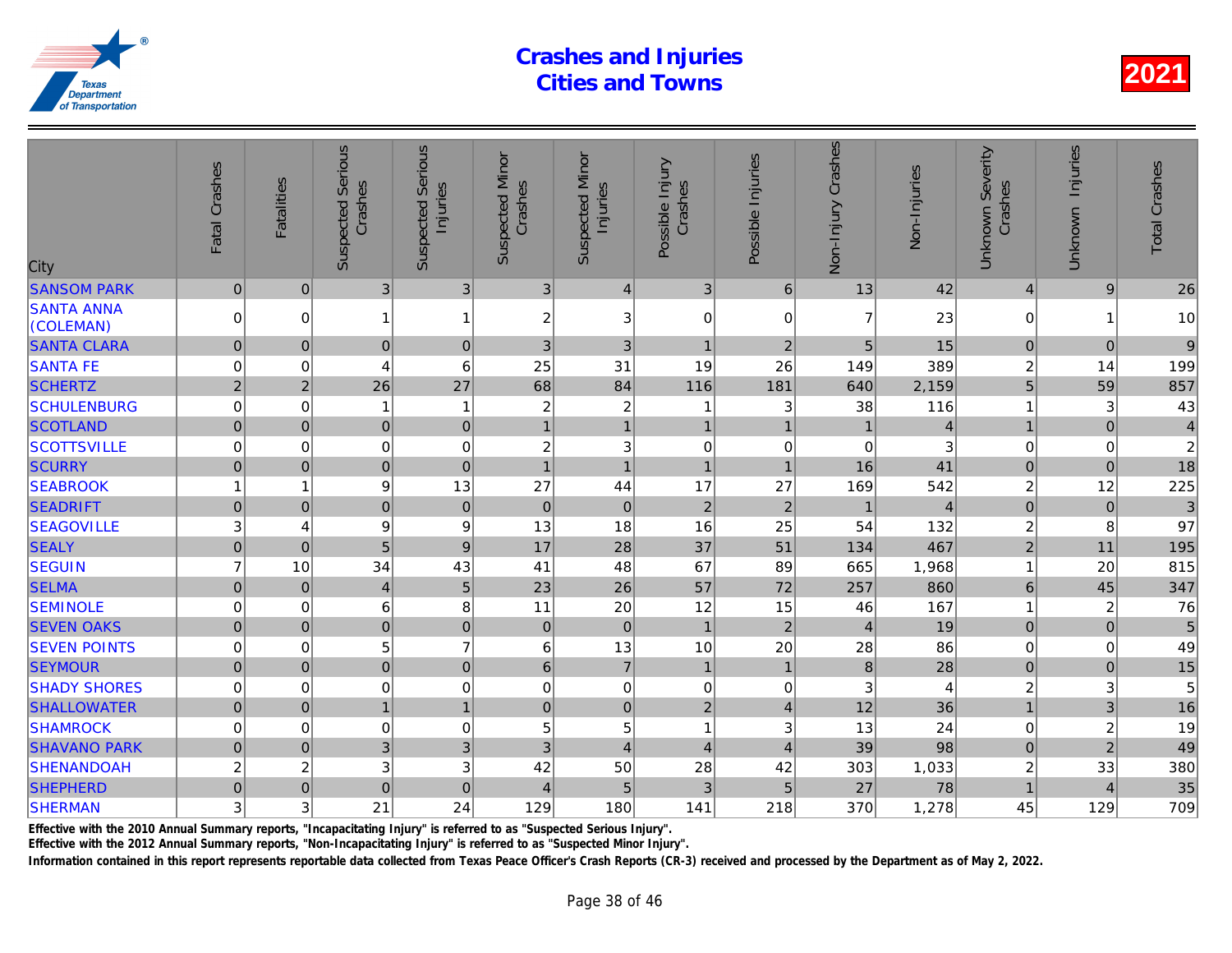| Serious<br><b>Serious</b><br><b>Suspected Minor</b><br><b>Suspected Minor</b><br>Possible Injuries<br>Fatal Crashes<br>Possible Injury<br>Crashes<br>Crashes<br>Crashes<br><b>Fatalities</b><br>Injuries<br>Injuries<br>Suspected<br>Suspected<br>City | Non-Injury Crashes | Non-Injuries   |
|--------------------------------------------------------------------------------------------------------------------------------------------------------------------------------------------------------------------------------------------------------|--------------------|----------------|
| $\mathbf 0$<br>$\mathbf 0$<br><b>SHOREACRES</b><br>$\mathbf{0}$<br>$\mathbf{0}$<br>$\mathbf{1}$<br>$\mathbf{1}$<br>$\mathbf{1}$<br>$\mathbf{1}$                                                                                                        | 18                 | 37             |
| $\overline{c}$<br><b>SILSBEE</b><br>$\overline{c}$<br>13<br>15<br>13<br>19<br>1<br>1                                                                                                                                                                   | 98                 | 275            |
| $\overline{0}$<br>$\mathbf 0$<br><b>SILVERTON</b><br>$\overline{0}$<br>$\mathbf 0$<br> 0 <br>$\mathbf 0$<br>$\mathbf 0$<br>$\Omega$                                                                                                                    | 3                  | 6              |
| $\mathbf 0$<br><b>SIMONTON</b><br>$\mathbf 0$<br>$\mathbf 0$<br>$\mathbf{1}$<br>$\mathbf 0$<br>$\mathbf 0$<br>0<br>1                                                                                                                                   | 3                  | 6              |
| $\mathbf{1}$<br>9<br><b>SINTON</b><br>$\mathbf 0$<br>$\Omega$<br>$\mathbf{1}$<br>8<br>$\overline{2}$<br>$\overline{2}$                                                                                                                                 | 45                 | 121            |
| 5<br>10<br>5<br><b>SLATON</b><br>$\mathbf 0$<br>3<br>$\overline{7}$<br>$\overline{7}$<br>$\Omega$                                                                                                                                                      | 49                 | 113            |
| <b>SMILEY</b><br>$\overline{0}$<br>$\overline{0}$<br>$\mathbf 0$<br>$\mathbf 0$<br>$\mathbf 0$<br>$\mathbf{0}$<br>$\mathbf{0}$<br>$\mathbf{0}$                                                                                                         | $\overline{1}$     | $\overline{a}$ |
| 3<br>12<br>$\overline{\mathbf{c}}$<br>$\overline{4}$<br>10<br>$\overline{7}$<br><b>SMITHVILLE</b><br>$\mathbf{1}$<br>$\overline{4}$                                                                                                                    | 27                 | 78             |
| $\overline{2}$<br>$\overline{0}$<br>$\overline{0}$<br>$\mathbf 0$<br>$\overline{2}$<br>$\Omega$<br>$\mathbf 0$<br>$\mathbf 0$<br><b>SMYER</b>                                                                                                          | $\overline{4}$     | 14             |
| $\mathbf 0$<br>$\overline{1}$<br><b>SNOOK</b><br>$\Omega$<br>$\Omega$<br>0<br>1<br>1<br>1                                                                                                                                                              |                    |                |
| $\overline{0}$<br>34<br>17<br><b>SNYDER</b><br>$\vert 4 \vert$<br>$\overline{4}$<br>22<br>10<br>$\mathbf{0}$                                                                                                                                           | 117                | 332            |
| $\overline{c}$<br>12<br>15<br>77<br>55<br><b>SOCORRO</b><br>$\overline{c}$<br>64<br>75                                                                                                                                                                 | 380                | 1,139          |
| $\mathbf 0$<br>$\overline{0}$<br>$\mathbf 0$<br>$\overline{0}$<br>$\overline{0}$<br>$\mathbf 0$<br><b>SOMERSET</b><br>$\pmb{0}$<br>$\mathbf 0$                                                                                                         | $\boldsymbol{8}$   | 14             |
| $\mathbf 0$<br>$\overline{c}$<br><b>SOMERVILLE</b><br>$\Omega$<br>$\overline{c}$<br>$\Omega$<br>$\mathbf{1}$<br>1<br>$\overline{1}$                                                                                                                    | 10                 | 24             |
| <b>SONORA</b><br>$\overline{0}$<br>$\mathbf{1}$<br>3<br>$\vert 4 \vert$<br>$\mathbf 0$<br>$\mathbf{0}$<br>$\mathbf{0}$<br>$\mathbf{1}$                                                                                                                 | 15                 | 39             |
| <b>SOUR LAKE</b><br>$\mathbf 0$<br>$\mathbf 0$<br>$\mathbf 0$<br>$\overline{c}$<br>5<br>0<br>1<br>1                                                                                                                                                    | 17                 | 58             |
| <b>SOUTH HOUSTON</b><br>$\overline{2}$<br>$\overline{2}$<br>12<br>17<br>38<br>10<br>14<br>62                                                                                                                                                           | 279                | 843            |
| <b>SOUTH MOUNTAIN</b><br>$\mathbf 0$<br>$\mathbf 0$<br>$\mathbf 0$<br>$\mathbf 0$<br>$\mathbf{1}$<br>1<br>$\mathbf 0$<br>$\mathbf 0$                                                                                                                   |                    |                |
| <b>SOUTH PADRE</b><br>$\overline{0}$<br>5<br>5<br>35<br>21<br>$\Omega$<br>23<br>9<br><b>ISLAND</b>                                                                                                                                                     | 208                | 903            |
| <b>SOUTHLAKE</b><br>6<br>$\overline{7}$<br>35<br>42<br>$\mathbf 0$<br>28<br>59<br>$\Omega$                                                                                                                                                             | 238                | 739            |
| <b>SOUTHMAYD</b><br>$\overline{0}$<br>$\overline{0}$<br>$\mathbf 0$<br>$\mathbf{1}$<br>$\mathbf{1}$<br>3<br>$\mathbf{0}$<br>$\overline{4}$                                                                                                             | $\overline{4}$     | 12             |
| 3<br><b>SOUTHSIDE PLACE</b><br>$\mathbf 0$<br>$\mathbf{1}$<br>$\overline{1}$<br>$\ensuremath{\mathsf{3}}$<br>3<br>0<br>1                                                                                                                               | 22                 | 63             |
| $\mathfrak{S}$<br><b>SPLENDORA</b><br>$\mathbf 0$<br>3 <sup>1</sup><br>3<br>3<br>$\overline{7}$<br>9<br>$\Omega$                                                                                                                                       | 54                 | 167            |
| $\mathbf 0$<br>$\Omega$<br>$\Omega$<br>$\mathbf 0$<br>$\Omega$<br><b>SPRING</b><br>$\Omega$<br>$\Omega$<br>$\Omega$                                                                                                                                    | 4                  | 10             |
| <b>SPRING VALLEY</b><br>$\Omega$<br>$6 \mid$<br>$\overline{7}$<br>15<br>17<br>28<br>42<br>$\Omega$<br>(HARRIS)                                                                                                                                         | 177                | 534            |

Effective with the 2010 Annual Summary reports, "Incapacitating Injury" is referred to as "Suspected Serious Injury".

Effective with the 2012 Annual Summary reports, "Non-Incapacitating Injury" is referred to as "Suspected Minor Injury".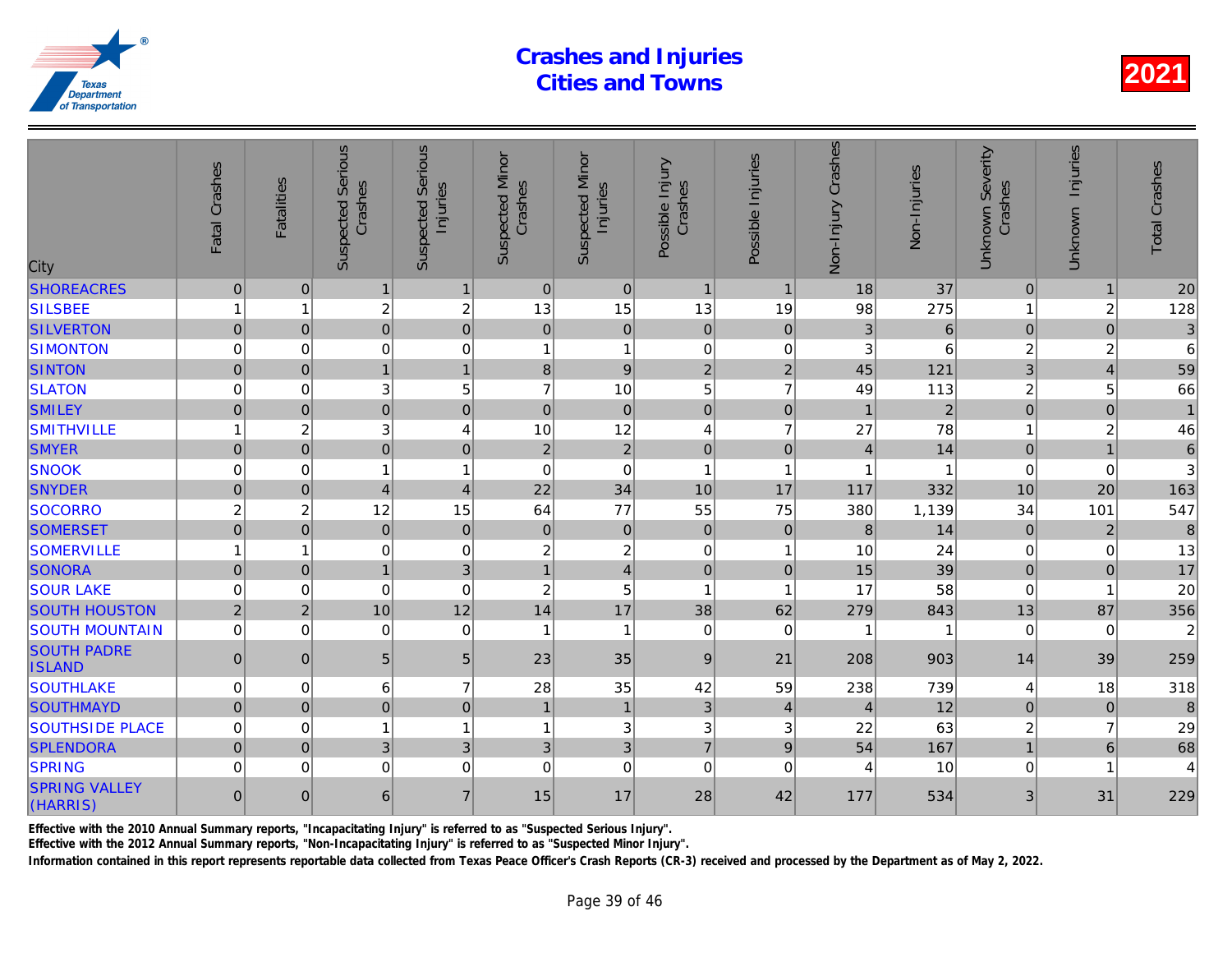| City                                   | Fatal Crashes       | <b>Fatalities</b> | <b>Suspected Serious</b><br>Crashes | Serious<br>Injuries<br>Suspected | <b>Suspected Minor</b><br>Crashes | <b>Suspected Minor</b><br>Injuries | Possible Injury<br>Crashes | Possible Injuries | Non-Injury Crashes    | Non-Injuries   |
|----------------------------------------|---------------------|-------------------|-------------------------------------|----------------------------------|-----------------------------------|------------------------------------|----------------------------|-------------------|-----------------------|----------------|
| <b>SPRINGLAKE</b>                      | $\mathbf 0$         | 0                 | 1                                   | 1                                | $\mathbf 0$                       | $\mathbf 0$                        | $\mathbf 0$                | $\mathbf{0}$      | $\mathbf{0}^{\prime}$ | 5              |
| <b>SPRINGTOWN</b><br>(PARKER)          | $\overline{2}$      | $\overline{2}$    | $\mathfrak{B}$                      | $\overline{\mathbf{4}}$          | 23                                | 29                                 | 10                         | 22                | 138                   | 400            |
| <b>ST. HEDWIG</b>                      | $\overline{c}$      | $\overline{c}$    | 1                                   | $\mathbf{1}$                     | $\overline{1}$                    | $\mathbf{1}$                       | $\sqrt{3}$                 | 12                | 9                     | 67             |
| <b>ST. PAUL (COLLIN)</b>               | $\overline{0}$      | $\mathbf 0$       | $\mathbf{1}$                        | $\overline{1}$                   | $\mathbf 0$                       | $\overline{0}$                     | $\mathbf 0$                | $\mathbf 0$       | $6\phantom{1}$        | 15             |
| <b>STAFFORD</b>                        |                     | 1                 | 18                                  | 27                               | 63                                | 75                                 | 88                         | 127               | 490                   | 1,469          |
| <b>STAGECOACH</b>                      | $\mathbf{0}$        | $\Omega$          | $\overline{0}$                      | $\mathbf 0$                      | $\overline{0}$                    | $\mathbf 0$                        | $\mathbf{1}$               | $\overline{1}$    | $\overline{2}$        | 6              |
| <b>STAMFORD</b>                        |                     | $\overline{c}$    | $\mathbf 0$                         | $\mathbf 0$                      | 8                                 | 11                                 | 1                          | -1                | 17                    | 29             |
| <b>STANTON</b>                         | $\overline{0}$      | $\overline{0}$    | $\mathbf{1}$                        | $\mathbf{1}$                     | $\overline{4}$                    | $\overline{4}$                     | $\mathbf 0$                | $\mathbf 0$       | 24                    | 67             |
| <b>STAPLES</b>                         |                     | 1                 | $\mathbf 0$                         | $\mathbf 0$                      | $\overline{1}$                    | 1                                  | $\mathbf 0$                | $\mathbf 0$       | $\overline{2}$        |                |
| <b>STEPHENVILLE</b>                    |                     | $\overline{1}$    | 12                                  | 14                               | 76                                | 107                                | 45                         | 84                | 233                   | 891            |
| <b>STERLING CITY</b>                   | 0                   | 0                 | $\mathbf 0$                         | 0                                | $\overline{1}$                    | 3                                  | $\mathbf 0$                | $\mathbf 0$       | $\overline{c}$        | 6              |
| <b>STINNETT</b>                        | $\mathsf{O}\xspace$ | $\mathbf 0$       | $\overline{1}$                      | $\mathbf{1}$                     | $\mathfrak{B}$                    | $\overline{4}$                     | $\mathbf 0$                | 3                 | $\overline{7}$        | 14             |
| <b>STOCKDALE</b>                       | 1                   | 1                 | $\overline{c}$                      | 3                                | 4                                 | $\,6\,$                            | $\overline{c}$             | $\overline{c}$    | 19                    | 61             |
| <b>STRATFORD</b>                       | $\overline{0}$      | $\Omega$          | $\overline{0}$                      | $\mathbf 0$                      | $\overline{1}$                    | $\mathbf{1}$                       | $\overline{0}$             | $\mathbf 0$       | $\overline{7}$        | 18             |
| <b>STRAWN</b>                          | 0                   | $\Omega$          | $\mathbf 0$                         | $\mathbf 0$                      | $\mathbf 0$                       | $\pmb{0}$                          | $\Omega$                   | 0                 | 1                     |                |
| <b>STREETMAN</b>                       | $\mathsf{O}\xspace$ | $\mathbf{0}$      | $\pmb{0}$                           | $\mathbf 0$                      | $\pmb{0}$                         | $\mathbf 0$                        | $\overline{2}$             | $\overline{2}$    | $\overline{2}$        | 5              |
| <b>SUDAN</b>                           | 0                   | 0                 | 0                                   | $\mathbf 0$                      | 0                                 | $\mathbf 0$                        | $\mathbf 0$                | 0                 | 4                     | 6              |
| <b>SUGAR LAND</b>                      | $\overline{7}$      | $\overline{7}$    | 27                                  | 30                               | 118                               | 154                                | 195                        | 265               | 1,126                 | 3,285          |
| <b>SULLIVAN CITY</b>                   | $\mathbf 0$         | $\Omega$          | $\boldsymbol{2}$                    | $\overline{c}$                   | 6                                 | 6                                  | 9                          | 25                | 19                    | 76             |
| <b>SULPHUR SPRINGS</b>                 | 3                   | 3                 | $6\phantom{a}$                      | 10                               | 27                                | 30                                 | 41                         | 64                | 305                   | 900            |
| <b>SUNDOWN</b>                         | 0                   | 0                 | $\mathbf 0$                         | $\mathbf 0$                      | $\mathbf 0$                       | $\mathbf 0$                        | $\mathbf 0$                | $\mathbf 0$       | $\overline{2}$        | 6              |
| <b>SUNNYVALE</b>                       | $\overline{2}$      | $\overline{2}$    | 10                                  | 11                               | 38                                | 49                                 | 36                         | 66                | 190                   | 644            |
| <b>SUNRAY</b>                          | $\Omega$            | $\Omega$          | $\Omega$                            | $\Omega$                         | 1                                 | $\mathbf{1}$                       | $\Omega$                   | $\mathbf{0}$      | 3                     |                |
| <b>SUNRISE BEACH</b><br><b>VILLAGE</b> | $\overline{0}$      | $\overline{0}$    | $\overline{2}$                      | $\overline{c}$                   | 0                                 | $\overline{1}$                     | $\mathbf 0$                | $\mathbf{0}$      |                       | $\overline{a}$ |
| <b>SUNSET VALLEY</b>                   | 2                   | $\overline{c}$    | 1                                   | $\overline{c}$                   | 6                                 | 10                                 | $\overline{c}$             | 4                 | 30                    | 93             |
|                                        |                     |                   |                                     |                                  |                                   |                                    |                            |                   |                       |                |

Effective with the 2010 Annual Summary reports, "Incapacitating Injury" is referred to as "Suspected Serious Injury".

Effective with the 2012 Annual Summary reports, "Non-Incapacitating Injury" is referred to as "Suspected Minor Injury".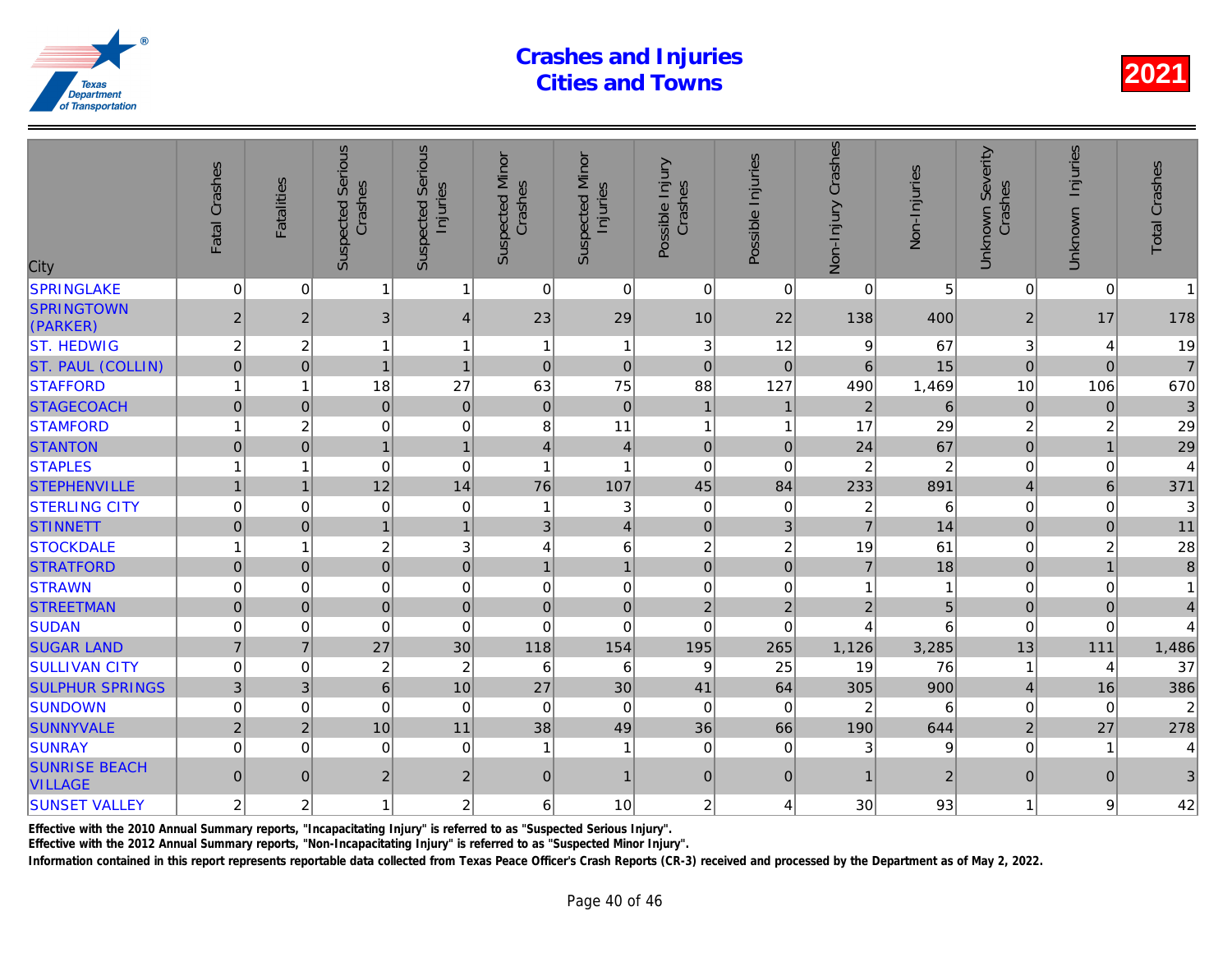| City                                 | Fatal Crashes    | Fatalities     | <b>Suspected Serious</b><br>Crashes | Serious<br>Injuries<br>Suspected | <b>Suspected Minor</b><br>Crashes | <b>Suspected Minor</b><br>Injuries | Possible Injury<br>Crashes | Possible Injuries        | Crashes<br>Non-Injury | Non-Injuries |
|--------------------------------------|------------------|----------------|-------------------------------------|----------------------------------|-----------------------------------|------------------------------------|----------------------------|--------------------------|-----------------------|--------------|
| <b>SURFSIDE BEACH</b>                | $\overline{0}$   | $\mathbf{0}$   | 3 <sup>1</sup>                      | $\overline{4}$                   | $\mathbf{1}$                      | $\vert$ 2                          | $\overline{0}$             | $\overline{0}$           | 14                    | 68           |
| <b>SWEENY</b>                        | 1                | 1              | 1                                   | 1                                | 8                                 | 12                                 | 3                          | 4                        | 20                    | 74           |
| <b>SWEETWATER</b>                    | 3                | 3              | 11                                  | 13                               | 24                                | 33                                 | 26                         | 40                       | 159                   | 529          |
| <b>TAFT</b>                          | 1                | 1              | $\mathbf 0$                         | $\mathbf 0$                      | $\overline{1}$                    | $\mathbf{1}$                       | $\mathbf 0$                | 0                        | 3                     | 11           |
| <b>TAHOKA</b>                        | $\mathbf 0$      | $\mathbf 0$    | $\overline{1}$                      | $\mathbf{1}$                     | 3                                 | $\,6$                              | $\mathbf 0$                | $\overline{1}$           | 8                     | 17           |
| <b>TALCO</b>                         | $\mathbf 0$      | $\mathbf 0$    | $\mathbf 0$                         | $\mathbf 0$                      | 1                                 | $\overline{c}$                     | $\mathbf 0$                | $\overline{1}$           | $\overline{4}$        | 13           |
| <b>TALTY</b>                         | $\mathbf 0$      | $\mathbf{0}$   | 3 <sup>1</sup>                      | 3                                | $\overline{1}$                    | $\mathbf{1}$                       | 5                          | $\overline{5}$           | 13                    | 47           |
| <b>TATUM</b>                         | $\mathbf 0$      | $\mathbf 0$    | 1                                   | $\boldsymbol{2}$                 | 1                                 | $\mathbf{1}$                       | 3                          | 5                        | 16                    | 49           |
| <b>TAYLOR</b>                        | $\overline{4}$   | 5              | $\bf{8}$                            | $\bf{8}$                         | 24                                | 32                                 | 22                         | 27                       | 160                   | 408          |
| <b>TAYLOR LAKE</b><br><b>VILLAGE</b> | $\Omega$         | $\Omega$       | $\mathbf 0$                         | $\mathbf 0$                      | $\mathbf 0$                       | $\mathbf 0$                        | $\mathbf 0$                | $\mathbf 0$              | 3                     | 8            |
| <b>TEAGUE</b>                        | 1                |                | $\overline{2}$                      | $\overline{c}$                   | 5                                 | 6                                  | 5                          | 10                       | 19                    | 54           |
| <b>TEHUACANA</b>                     | $\Omega$         | 0              | $\Omega$                            | $\mathbf 0$                      | $\mathbf 0$                       | $\Omega$                           | 1                          | $\overline{\phantom{a}}$ | $\mathbf 0$           |              |
| <b>TEMPLE</b>                        | 3                | 3              | 38                                  | 47                               | 234                               | 320                                | 254                        | 360                      | 863                   | 2,829        |
| <b>TENAHA</b>                        | $\mathbf 0$      | $\mathbf 0$    | $\mathbf 0$                         | 0                                | 4                                 | 4                                  | 3                          | 5                        | 8                     | 24           |
| <b>TERLINGUA</b>                     | $\boldsymbol{0}$ | $\mathbf{0}$   | $\mathbf{0}$                        | $\mathbf 0$                      | $\mathbf{0}$                      | $\mathbf 0$                        | $\overline{0}$             | $\mathbf{0}$             |                       |              |
| <b>TERRELL</b>                       | 3                | 3              | 8                                   | $\mathsf g$                      | 33                                | 47                                 | 83                         | 121                      | 189                   | 676          |
| <b>TERRELL HILLS</b>                 | $\mathbf 0$      | $\pmb{0}$      | $\pmb{0}$                           | $\mathbf 0$                      | $\pmb{0}$                         | $\pmb{0}$                          | $\mathbf 0$                | $\mathbf{0}$             | 19                    | 52           |
| <b>TEXARKANA</b>                     | 9                | 9              | 27                                  | 34                               | 197                               | 300                                | 262                        | 395                      | 829                   | 2,831        |
| <b>TEXAS CITY</b>                    | 5 <sup>1</sup>   | 5              | 22                                  | 30                               | 117                               | 149                                | 115                        | 175                      | 948                   | 2,599        |
| <b>TEXLINE</b>                       | $\Omega$         | $\Omega$       | $\Omega$                            | $\Omega$                         | -1                                | 3                                  | $\Omega$                   | $\Omega$                 | $\Omega$              | $\Omega$     |
| <b>THE COLONY</b>                    | $\overline{1}$   | $\overline{1}$ | 15                                  | 19                               | 52                                | 65                                 | 92                         | 126                      | 439                   | 1,288        |
| THE WOODLANDS                        | 0                | $\mathbf 0$    | $\mathbf 0$                         | 0                                | $\mathbf 0$                       | $\mathbf 0$                        | $\mathbf 0$                | 0                        | 3                     | 6            |
| <b>THOMPSONS</b>                     | $\Omega$         | $\mathbf{0}$   | $\overline{1}$                      | $\mathbf{1}$                     | $\mathbf{0}$                      | $\mathbf 0$                        | $\mathbf{1}$               | $\overline{1}$           | $\overline{2}$        | 6            |
| <b>THORNDALE</b>                     | $\mathbf 0$      | $\Omega$       | $\mathbf 0$                         | $\mathbf 0$                      | $\overline{c}$                    | $\overline{c}$                     | $\overline{c}$             | 3                        | 9                     | 29           |
| <b>THORNTON</b>                      | $\mathbf{0}$     | $\mathbf 0$    | $\pmb{0}$                           | $\mathbf 0$                      | $\mathbf{1}$                      | $\overline{1}$                     | $\mathbf 0$                | $\boldsymbol{0}$         | $\mathbf{1}$          |              |
| <b>THORNTONVILLE</b>                 | $\mathbf 0$      | 0              | $\mathbf 0$                         | $\mathbf 0$                      | $\mathbf 0$                       | $\mathbf 0$                        | 1                          | 1                        | 3                     | 6            |
|                                      |                  |                |                                     |                                  |                                   |                                    |                            |                          |                       |              |

Effective with the 2010 Annual Summary reports, "Incapacitating Injury" is referred to as "Suspected Serious Injury".

Effective with the 2012 Annual Summary reports, "Non-Incapacitating Injury" is referred to as "Suspected Minor Injury".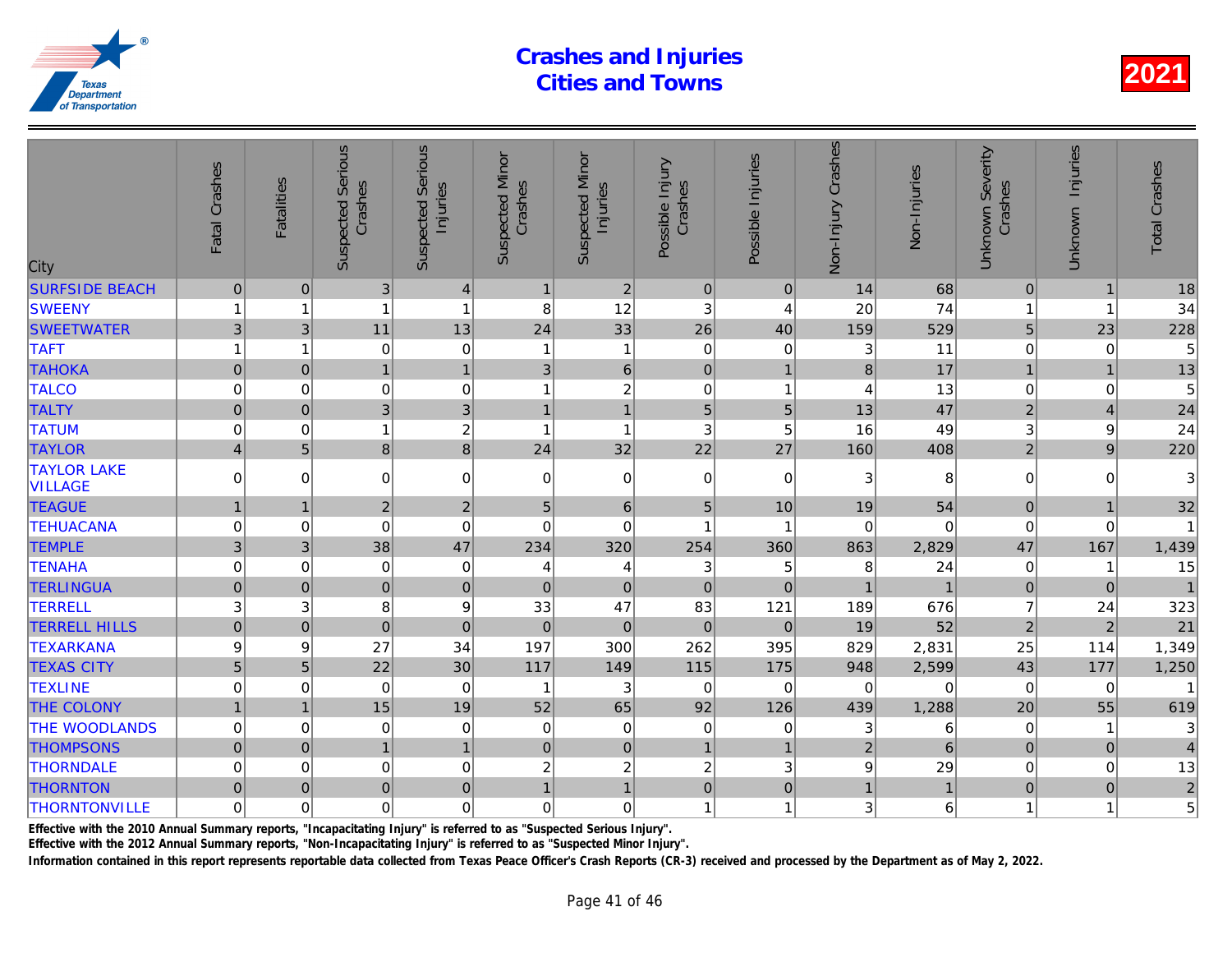| City                           | Fatal Crashes       | <b>Fatalities</b> | <b>Suspected Serious</b><br>Crashes | <b>Suspected Serious</b><br>Injuries | <b>Suspected Minor</b><br>Crashes | <b>Suspected Minor</b><br>Injuries | Possible Injury<br>Crashes | Possible Injuries         | Non-Injury Crashes | Non-Injuries   |
|--------------------------------|---------------------|-------------------|-------------------------------------|--------------------------------------|-----------------------------------|------------------------------------|----------------------------|---------------------------|--------------------|----------------|
| <b>THRALL</b>                  | $\mathbf 0$         | $\mathbf 0$       | 3                                   | $\overline{\mathbf{4}}$              | $\mathbf 0$                       | $\mathbf{1}$                       | $\pmb{0}$                  | $\mathbf{1}$              | $\overline{4}$     | 10             |
| <b>THREE RIVERS</b>            | $\mathbf 0$         | $\mathbf 0$       | $\pmb{0}$                           | $\mathbf 0$                          | $\mathbf 0$                       | $\mathbf 0$                        | $\mathbf 0$                | $\mathbf 0$               |                    |                |
| <b>THROCKMORTON</b>            | $\mathbf 0$         | $\overline{0}$    | $\overline{0}$                      | $\overline{0}$                       | $\mathbf 0$                       | $\pmb{0}$                          | $\mathbf 0$                | $\mathbf 0$               | 5                  | 8              |
| <b>TIMPSON</b>                 | 0                   | $\mathbf 0$       | $\mathbf 0$                         | 0                                    | $\overline{4}$                    | 5                                  | $\overline{c}$             | 4                         | 17                 | 38             |
| <b>TIOGA</b>                   | $\mathbf{1}$        | $\overline{1}$    | $\overline{2}$                      | 10                                   | 5                                 | $\,6\,$                            | $\overline{2}$             | $\mathfrak{3}$            | 9                  | 35             |
| <b>TIRA</b>                    | $\mathbf 0$         | $\mathbf 0$       | 0                                   | 0                                    | 1                                 | $\mathbf{1}$                       | $\mathbf 0$                | $\mathbf 0$               | $\overline{A}$     | 5              |
| <b>TODD MISSION</b>            | $\mathsf{O}\xspace$ | $\pmb{0}$         | $\pmb{0}$                           | $\mathbf 0$                          | $\mathbf{1}$                      | $\mathbf{1}$                       | $\mathbf 0$                | $\pmb{0}$                 | $\mathbf{1}$       | 3              |
| <b>TOLAR</b>                   | 0                   | $\mathbf 0$       | 0                                   | 0                                    | $\overline{c}$                    | $\overline{c}$                     | $\mathbf 0$                | $\pmb{0}$                 | 5                  | 17             |
| <b>TOM BEAN</b>                | $\Omega$            | $\mathbf 0$       | $\overline{1}$                      | $\overline{1}$                       | $\pmb{0}$                         | $\overline{0}$                     | $\overline{2}$             | $\overline{2}$            | $6\phantom{1}$     | 14             |
| <b>TOMBALL</b>                 | $\mathbf 0$         | 0                 | 18                                  | 22                                   | 29                                | 40                                 | 37                         | 54                        | 339                | 963            |
| <b>TOOL</b>                    | $\overline{0}$      | $\mathbf{0}$      | $\overline{2}$                      | 3                                    | $\mathbf 0$                       | $\mathbf{1}$                       | $\overline{2}$             | $\sqrt{3}$                | 12                 | 30             |
| <b>TOYAH</b>                   | 0                   | $\mathbf 0$       | 0                                   | $\mathbf 0$                          | 0                                 | $\pmb{0}$                          | $\mathbf 0$                | $\mathbf 0$               | 3                  | 6              |
| <b>TRENT</b>                   | $\mathbf 0$         | $\pmb{0}$         | $\mathbf{1}$                        | $\mathbf{1}$                         | $\pmb{0}$                         | $\pmb{0}$                          | $\overline{1}$             | $\sqrt{2}$                | $\overline{1}$     | $\overline{A}$ |
| <b>TRENTON</b>                 | $\overline{c}$      | $\overline{2}$    | $\overline{4}$                      | 12                                   | 4                                 | 5                                  | 6                          | 15                        | 33                 | 90             |
| <b>TRINIDAD</b>                | $\overline{0}$      | $\overline{0}$    | $\mathbf 0$                         | $\mathbf 0$                          | $\mathbf{1}$                      | $\overline{2}$                     | $6\phantom{1}$             | $\,6\,$                   | 3                  | 18             |
| <b>TRINITY</b>                 | 0                   | 0                 |                                     | $\mathbf{1}$                         | $\overline{7}$                    | 10                                 | $\mathbf 0$                | $\mathbf 0$               | 15                 | 38             |
| <b>TROPHY CLUB</b>             | $\Omega$            | $\mathbf 0$       | $\overline{2}$                      | 3                                    | $\mathbf{3}$                      | 5                                  | 3                          | $\overline{4}$            | 28                 | 60             |
| <b>TROUP</b>                   | $\Omega$            | $\mathbf 0$       | 0                                   | 0                                    | 5                                 | $\,6$                              | $\overline{c}$             | 4                         | 22                 | 61             |
| <b>TROY</b>                    |                     | 1                 | $\mathfrak{S}$                      | $\overline{7}$                       | $\,6\,$                           | 16                                 | $\overline{5}$             | 14                        | 44                 | 102            |
| <b>TULIA</b>                   | 0                   | $\mathbf 0$       | $\boldsymbol{2}$                    | $\overline{\mathbf{c}}$              | $6\phantom{1}6$                   | 8                                  | 1                          | $\ensuremath{\mathsf{3}}$ | 24                 | 50             |
| <b>TURKEY</b>                  | $\mathbf 0$         | $\mathbf 0$       | $\overline{0}$                      | $\mathbf 0$                          | $\mathbf{1}$                      | $\mathbf{1}$                       | $\mathbf 0$                | $\mathfrak{Z}$            | $\pmb{0}$          |                |
| <b>TUSCOLA</b>                 | 0                   | $\mathbf 0$       | 0                                   | 0                                    | $\mathbf 0$                       | $\Omega$                           | 1                          | $\overline{1}$            | $\boldsymbol{2}$   |                |
| <b>TYE</b>                     | $\overline{0}$      | $\mathbf{0}$      | $\overline{2}$                      | 3                                    | $\overline{4}$                    | 5                                  | $\overline{1}$             | $\overline{2}$            | 27                 | 58             |
| <b>TYLER</b>                   | 14                  | 14                | 111                                 | 139                                  | 286                               | 414                                | 698                        | 1,106                     | 2,211              | 7,491          |
| <b>UHLAND</b>                  | 0                   | $\mathbf{0}$      | $\mathbf{1}$                        | $\overline{c}$                       | $\vert 4 \vert$                   | $\overline{4}$                     | $\mathbf{3}$               | $\overline{7}$            | 20                 | 59             |
| <b>UNION GROVE</b><br>(UPSHUR) | $\Omega$            | $\mathbf 0$       | $\overline{c}$                      | $\overline{c}$                       | $\overline{0}$                    | $\mathbf{1}$                       | 3                          | 6                         | 4                  | 7              |

Effective with the 2010 Annual Summary reports, "Incapacitating Injury" is referred to as "Suspected Serious Injury".

Effective with the 2012 Annual Summary reports, "Non-Incapacitating Injury" is referred to as "Suspected Minor Injury".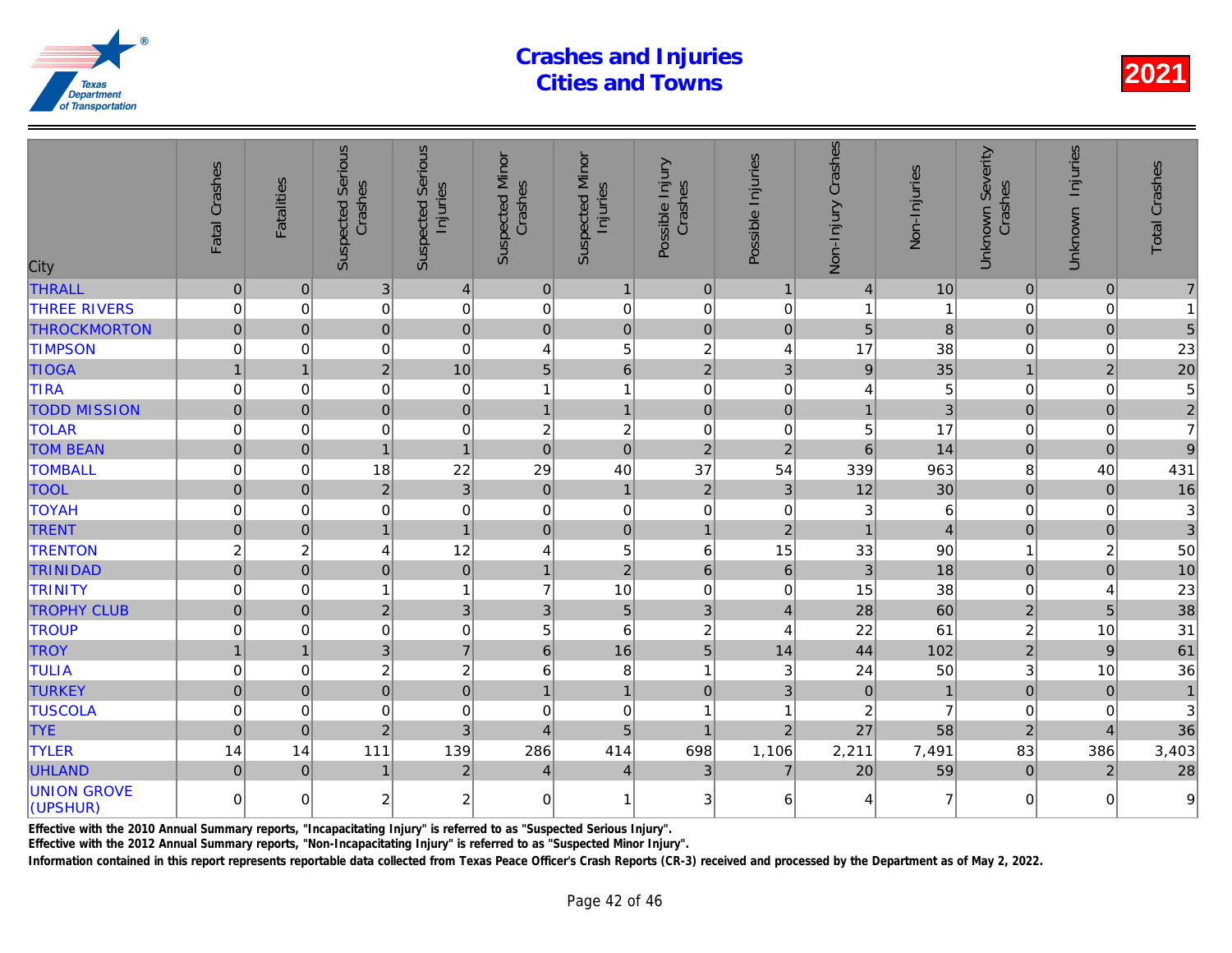| City                                  | Fatal Crashes  | <b>Fatalities</b> | <b>Suspected Serious</b><br>Crashes | Serious<br>Injuries<br>Suspected | <b>Suspected Minor</b><br>Crashes | <b>Suspected Minor</b><br>Injuries | Possible Injury<br>Crashes | Possible Injuries | Non-Injury Crashes | Non-Injuries   |
|---------------------------------------|----------------|-------------------|-------------------------------------|----------------------------------|-----------------------------------|------------------------------------|----------------------------|-------------------|--------------------|----------------|
| <b>UNION VALLEY</b>                   | $\pmb{0}$      | $\mathbf{0}$      | $\mathbf{0}$                        | $\overline{0}$                   | $\boldsymbol{0}$                  | $\mathbf 0$                        | $\mathbf 0$                | $\overline{0}$    | $\overline{2}$     |                |
| <b>UNIVERSAL CITY</b>                 | $\mathbf 0$    | 0                 | 19                                  | 21                               | 53                                | 70                                 | 43                         | 71                | 359                | 1,054          |
| <b>UNIVERSITY PARK</b>                | $\overline{0}$ | $\Omega$          | $\mathbf{1}$                        | $\overline{1}$                   | 19                                | 21                                 | 21                         | 25                | 59                 | 169            |
| <b>UVALDE</b>                         | $\overline{c}$ | $\overline{c}$    | $\overline{7}$                      | 13                               | 5                                 | $\mathbf 5$                        | 30                         | 42                | 204                | 626            |
| <b>VALLEY MILLS</b>                   | $\mathbf 0$    | $\Omega$          | $\overline{0}$                      | $\mathbf 0$                      | $\mathbf{1}$                      | $\mathbf{1}$                       | $\Omega$                   | $\Omega$          | $\overline{7}$     | 27             |
| <b>VALLEY SPRING</b>                  | $\mathbf 0$    | $\mathbf 0$       | $\mathbf 0$                         | $\mathbf 0$                      | $\mathbf 0$                       | $\mathbf 0$                        | $\mathbf 0$                | $\mathbf 0$       |                    |                |
| <b>VALLEY VIEW</b><br>(COOKE)         | $\overline{c}$ | $\overline{2}$    | $\overline{2}$                      | $\overline{2}$                   | 6                                 | 11                                 | 9                          | 11                | 61                 | 150            |
| <b>VAN</b>                            | 0              | 0                 | $\mathbf 0$                         | 0                                | 1                                 | $\mathbf{1}$                       | 3                          | 4                 | 20                 | 50             |
| <b>VAN ALSTYNE</b>                    | 3              | 3                 | 3                                   | $\overline{\mathbf{4}}$          | $9\,$                             | 11                                 | 13                         | 22                | 81                 | 224            |
| <b>VAN HORN</b>                       | 3              | 3                 |                                     | $\overline{c}$                   | 4                                 | $\,$ 5 $\,$                        | $\mathbf{1}$               | 8                 | 16                 | 49             |
| <b>VENUS</b>                          | $\mathbf{1}$   | $\overline{1}$    | 10                                  | 14                               | 12                                | 21                                 | 21                         | 36                | 55                 | 186            |
| <b>VERNON</b>                         | 0              | 0                 | 3                                   | 3                                | 10                                | 11                                 | 12                         | 17                | 63                 | 193            |
| <b>VICTORIA</b>                       | 5              | 5                 | 26                                  | 36                               | 108                               | 162                                | 132                        | 208               | 532                | 1,630          |
| <b>VIDOR</b>                          | $\mathbf 0$    | $\Omega$          | 6                                   | 6                                | 26                                | 36                                 | 38                         | 51                | 238                | 663            |
| <b>VILLAGE OF THE</b><br><b>HILLS</b> | $\overline{0}$ | $\Omega$          | $\overline{0}$                      | $\mathbf 0$                      | $\mathbf 0$                       | $\mathbf 0$                        | $\mathbf 1$                | $\mathbf 1$       |                    | $\overline{a}$ |
| <b>VINTON</b>                         | $\mathbf 0$    | $\Omega$          | 1                                   | $\mathbf{1}$                     | 2                                 | 3                                  | $\mathbf{1}$               | -1                | 6                  | 20             |
| <b>VOLENTE VILLAGE</b>                | $\mathbf 0$    | $\Omega$          | $\mathbf 0$                         | $\mathbf 0$                      | $\Omega$                          | $\mathsf{O}\xspace$                | $\mathbf 0$                | $\mathbf{0}$      | 10                 | 13             |
| <b>VON ORMY</b>                       | 1              | 1                 |                                     | $\mathbf{1}$                     | 4                                 | 4                                  | $\overline{1}$             | -1                | 37                 | 86             |
| <b>WACO</b>                           | 16             | 16                | 106                                 | 118                              | 534                               | 777                                | 755                        | 1,332             | 2,334              | 8,157          |
| <b>WAELDER</b>                        | $\mathbf 0$    | 0                 | 0                                   | $\mathbf 0$                      | 1                                 | 1                                  | 1                          | 1                 | $\overline{2}$     | 6              |
| <b>WAKE VILLAGE</b>                   | $\pmb{0}$      | $\mathbf{0}$      | $\mathbf{1}$                        | $\mathbf{1}$                     | 3                                 | $\overline{4}$                     | $\mathbf{1}$               | 2                 | 30                 | 73             |
| <b>WALLER</b>                         | 0              | 0                 | $2^{1}$                             | $\overline{c}$                   | 1                                 | $\mathbf{1}$                       | $\overline{c}$             | $\overline{7}$    | 41                 | 100            |
| <b>WALLIS</b>                         |                | $\overline{1}$    | $\overline{0}$                      | $\overline{0}$                   | $\mathbf{1}$                      | $\mathbf{1}$                       | $\mathbf{1}$               | $\overline{1}$    | 11                 | 33             |
| <b>WALNUT SPRINGS</b>                 | 0              | 0                 |                                     | $\overline{c}$                   | 0                                 | $\mathbf 0$                        | $\mathbf 0$                | 0                 |                    |                |
| <b>WARREN CITY</b>                    | $\mathbf 0$    | $\overline{0}$    | 0                                   | $\overline{0}$                   | $\mathbf{1}$                      | $\mathbf{1}$                       | $\mathbf 0$                | $\overline{0}$    | $\mathbf{1}$       | $\overline{2}$ |
|                                       |                |                   |                                     |                                  |                                   |                                    |                            |                   |                    |                |

Effective with the 2010 Annual Summary reports, "Incapacitating Injury" is referred to as "Suspected Serious Injury".

Effective with the 2012 Annual Summary reports, "Non-Incapacitating Injury" is referred to as "Suspected Minor Injury".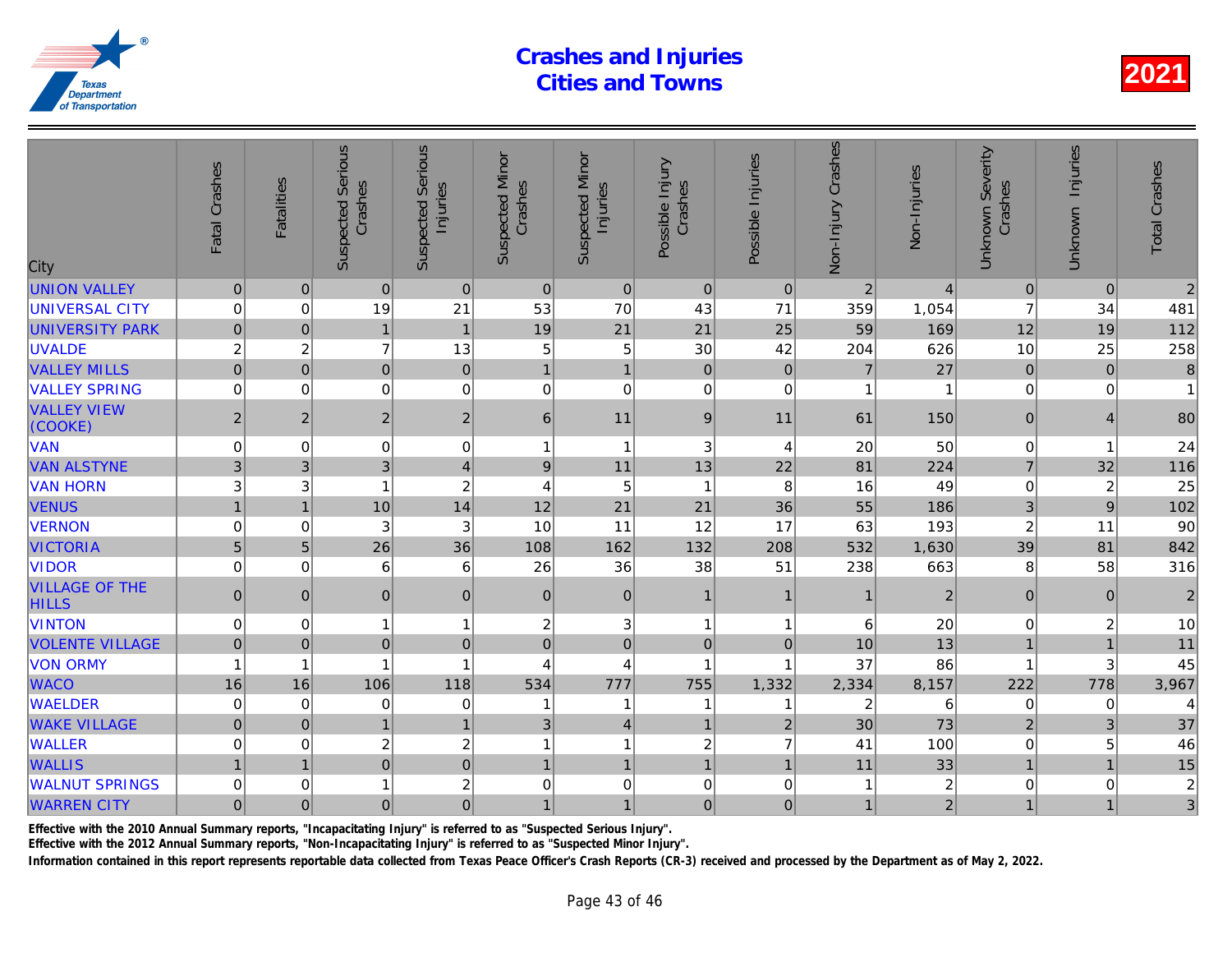| City                                   | Fatal Crashes  | <b>Fatalities</b>   | Serious<br>Crashes<br>Suspected | <b>Serious</b><br>Injuries<br>Suspected | <b>Suspected Minor</b><br>Crashes | <b>Suspected Minor</b><br>Injuries | Possible Injury<br>Crashes | Possible Injuries | Non-Injury Crashes | Non-Injuries |
|----------------------------------------|----------------|---------------------|---------------------------------|-----------------------------------------|-----------------------------------|------------------------------------|----------------------------|-------------------|--------------------|--------------|
| <b>WASKOM</b>                          | 1              |                     | 1                               | $\mathbf{1}$                            | 3                                 | 6                                  | $\mathbf{1}$               | 5                 | 25                 | 69           |
| <b>WATAUGA</b>                         | $\mathbf{1}$   | 1                   | $6\phantom{1}$                  | $\overline{9}$                          | 14                                | 23                                 | 35                         | 61                | 41                 | 179          |
| <b>WAXAHACHIE</b>                      | 4              | 4                   | 49                              | 58                                      | 144                               | 190                                | 191                        | 339               | 676                | 2,161        |
| <b>WEATHERFORD</b>                     | $6\phantom{1}$ | $6\phantom{1}$      | 19                              | 29                                      | 95                                | 138                                | 116                        | 165               | 731                | 2,266        |
| WEBBERVILLE                            | $\mathbf 0$    | $\Omega$            | $\Omega$                        | $\Omega$                                | $\Omega$                          | $\mathbf 0$                        | $\mathbf 1$                | -1                | 5                  |              |
| <b>WEBSTER</b>                         | $\overline{c}$ | $\overline{2}$      | 24                              | 27                                      | 92                                | 125                                | 133                        | 239               | 837                | 2,788        |
| <b>WEIMAR</b>                          | 0              | 0                   | 1                               | $\overline{1}$                          | 3                                 | 6                                  | 5                          | 8                 | 14                 | 35           |
| <b>WEINERT</b>                         | $\pmb{0}$      | $\mathsf{O}\xspace$ | $\overline{0}$                  | $\mathbf 0$                             | $\overline{1}$                    | $\overline{2}$                     | $\mathbf 0$                | $\pmb{0}$         | $\overline{2}$     |              |
| <b>WEIR</b>                            | $\mathbf 0$    | $\Omega$            | $\mathbf 0$                     | $\mathbf 0$                             | 0                                 | $\pmb{0}$                          | $\mathbf{1}$               | 4                 | 3                  |              |
| <b>WELLINGTON</b>                      | $\mathbf 0$    | $\mathbf{0}$        | $\overline{0}$                  | $\mathbf 0$                             | $\pmb{0}$                         | $\overline{0}$                     | $\mathbf 0$                | $\pmb{0}$         | $6\phantom{a}$     | 11           |
| <b>WELLMAN</b>                         | 0              | 0                   | 0                               | $\mathbf 0$                             | 1                                 | $\boldsymbol{2}$                   | $\Omega$                   | 0                 | 3                  |              |
| <b>WELLS (CHEROKEE)</b>                | $\mathbf 0$    | $\mathbf 0$         | $\overline{0}$                  | $\mathbf 0$                             | $\mathbf 0$                       | $\mathbf 0$                        | $\overline{1}$             | $\overline{1}$    | $\overline{0}$     | $\Omega$     |
| <b>WESLACO</b>                         | 4              | 4                   | 15                              | 18                                      | 63                                | 87                                 | 228                        | 365               | 752                | 2,554        |
| <b>WEST</b>                            | $\Omega$       | $\Omega$            | $\overline{0}$                  | $\mathbf 0$                             | 5                                 | $\overline{5}$                     | 3                          | 6                 | 19                 | 37           |
| <b>WEST COLUMBIA</b>                   | $\mathbf 0$    | $\Omega$            | $\mathbf 0$                     | $\mathbf 0$                             | 9                                 | 10                                 | 3                          | 5                 | 39                 | 94           |
| <b>WEST LAKE HILLS</b>                 | $\mathbf{1}$   | $\overline{1}$      | 1                               | $\mathbf{1}$                            | 5                                 | $\bf 8$                            | $\mathbf{1}$               | $\overline{2}$    | 28                 | 84           |
| <b>WEST ORANGE</b>                     | $\mathbf 0$    | 0                   | $\mathbf 0$                     | $\mathbf 0$                             | 4                                 | $\,6\,$                            | $\overline{\mathbf{c}}$    | 8                 | 18                 | 39           |
| <b>WEST TAWAKONI</b>                   | $\pmb{0}$      | $\mathbf 0$         | $\overline{0}$                  | $\mathbf 0$                             | $\pmb{0}$                         | $\overline{0}$                     | $\overline{2}$             | $\overline{2}$    | $\overline{4}$     | 8            |
| <b>WEST UNIVERSITY</b><br><b>PLACE</b> |                | 1                   | 0                               | $\pmb{0}$                               | 8                                 | $\boldsymbol{9}$                   | 10                         | 14                | 94                 | 228          |
| <b>WESTBROOK</b>                       | $\overline{0}$ | $\mathbf{0}$        | $\overline{0}$                  | $\mathbf 0$                             | $\pmb{0}$                         | $\pmb{0}$                          | $\mathbf{1}$               | $\overline{1}$    | $\overline{4}$     | 6            |
| <b>WESTLAKE</b>                        | 0              | 0                   | 1                               | $\overline{1}$                          | 11                                | 12                                 | $\overline{7}$             | 15                | 61                 | $171$        |
| <b>WESTON</b>                          | $\overline{0}$ | $\mathbf{0}$        | $\overline{2}$                  | $\overline{2}$                          | $\overline{1}$                    | $\mathbf{1}$                       | $\mathbf{1}$               | $\overline{2}$    | $\overline{2}$     | 8            |
| <b>WESTOVER HILLS</b>                  | $\Omega$       | $\Omega$            | $\Omega$                        | $\mathbf 0$                             | 1                                 | $\mathbf{1}$                       | $\Omega$                   | $\Omega$          | $\overline{2}$     |              |
| <b>WESTWORTH</b><br><b>VILLAGE</b>     | $\pmb{0}$      | $\mathbf{0}$        | $\overline{4}$                  | 6                                       | 5                                 | $\overline{7}$                     | 5                          | 8                 | 53                 | 149          |
| <b>WHARTON</b>                         | 2              | 3                   | 5                               | 8                                       | 33                                | 47                                 | 24                         | 36                | 154                | 457          |
|                                        |                |                     |                                 |                                         |                                   |                                    |                            |                   |                    |              |

Effective with the 2010 Annual Summary reports, "Incapacitating Injury" is referred to as "Suspected Serious Injury".

Effective with the 2012 Annual Summary reports, "Non-Incapacitating Injury" is referred to as "Suspected Minor Injury".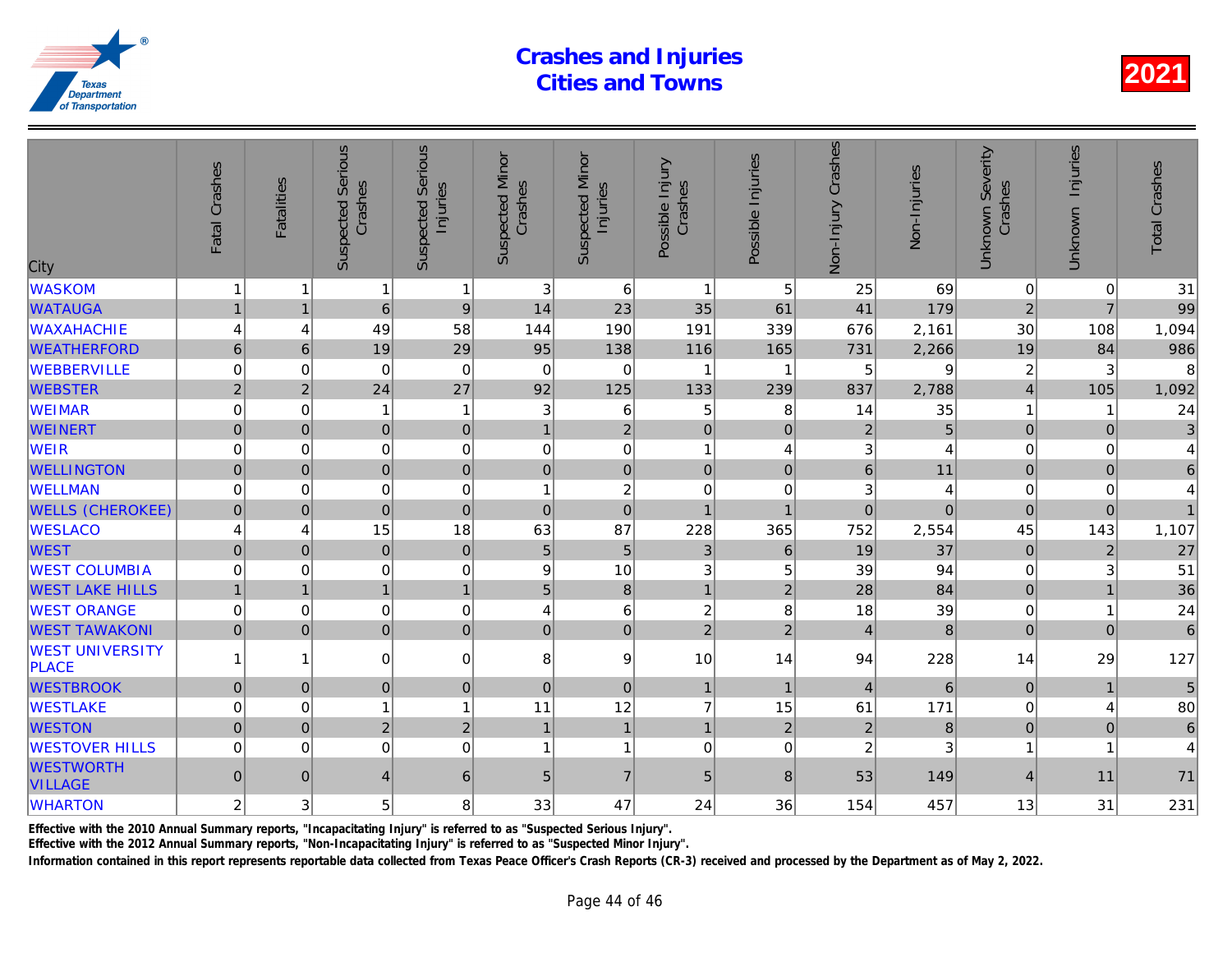| City                              | Fatal Crashes    | <b>Fatalities</b> | <b>Suspected Serious</b><br>Crashes | <b>Suspected Serious</b><br>Injuries | <b>Suspected Minor</b><br>Crashes | <b>Suspected Minor</b><br>Injuries | Possible Injury<br>Crashes | Possible Injuries | Non-Injury Crashes | Non-Injuries   |
|-----------------------------------|------------------|-------------------|-------------------------------------|--------------------------------------|-----------------------------------|------------------------------------|----------------------------|-------------------|--------------------|----------------|
| <b>WHEELER</b>                    | $\overline{0}$   | $\pmb{0}$         | $\overline{0}$                      | $\pmb{0}$                            | $\pmb{0}$                         | $\overline{0}$                     | $\pmb{0}$                  | $\mathbf 0$       | 3                  | 5              |
| <b>WHITE OAK</b><br>(GREGG)       | $\mathbf 0$      | $\Omega$          | $\mathbf{1}$                        | $\mathbf{1}$                         | 6                                 | 8                                  | 15                         | 31                | 69                 | 180            |
| <b>WHITE</b><br><b>SETTLEMENT</b> | $\pmb{0}$        | $\mathbf{0}$      | $\overline{0}$                      | $\mathbf 0$                          | 5                                 | 6                                  | $\overline{2}$             | 3                 | 3                  | 10             |
| <b>WHITEFACE</b>                  | 0                | 0                 | 0                                   | $\boldsymbol{0}$                     | 0                                 | $\boldsymbol{0}$                   | $\mathbf 0$                | $\mathbf 0$       |                    | $\overline{a}$ |
| <b>WHITEHOUSE</b>                 | $\overline{0}$   | $\Omega$          | $\overline{2}$                      | $\overline{2}$                       | 9                                 | 11                                 | 11                         | 12                | 55                 | 161            |
| <b>WHITESBORO</b>                 | $\mathbf 0$      | $\Omega$          | 3                                   | $\overline{4}$                       | 1                                 | $\sqrt{2}$                         | 11                         | 21                | 24                 | 58             |
| <b>WHITEWRIGHT</b>                | $\overline{0}$   | $\mathbf{0}$      | $\mathbf{1}$                        | $\mathbf{1}$                         | $\pmb{0}$                         | $\mathbf 0$                        | $\mathbf 0$                | $\mathbf 0$       |                    |                |
| <b>WHITNEY</b>                    | 1                | 1                 | $\overline{1}$                      | $\overline{1}$                       | 1                                 | 1                                  | $\overline{4}$             | 6                 | 23                 | 65             |
| <b>WICHITA FALLS</b>              | $\boldsymbol{9}$ | 11                | 24                                  | 26                                   | 236                               | 312                                | 175                        | 250               | 1,525              | 4,161          |
| <b>WICKETT</b>                    | $\boldsymbol{0}$ | $\mathbf 0$       | $\mathbf 0$                         | $\mathbf 0$                          | 0                                 | $\mathbf 0$                        | 0                          | 0                 | 3                  | 8              |
| <b>WILLIS</b>                     | $\pmb{0}$        | $\pmb{0}$         | $\overline{\mathbf{4}}$             | $\overline{\mathbf{4}}$              | 34                                | 41                                 | 22                         | 34                | 224                | 641            |
| <b>WILLOW PARK</b>                | 0                | 0                 | $\mathbf{1}$                        | $\overline{1}$                       | 9                                 | 9                                  | 16                         | 19                | 62                 | 161            |
| <b>WILLS POINT</b>                | $\overline{0}$   | $\mathbf 0$       | $\overline{0}$                      | $\mathbf 0$                          | $\mathbf 0$                       | $\mathbf 0$                        | $\mathbf 0$                | $\mathbf 0$       | $\overline{2}$     | 3              |
| <b>WILMER</b>                     | $\overline{c}$   | $\overline{c}$    | 3                                   | 3                                    | 3                                 | 6                                  | $6\phantom{1}6$            | 11                | 74                 | 154            |
| <b>WIMBERLEY</b>                  | $\mathbf 0$      | $\mathbf 0$       | $\overline{1}$                      | $\overline{2}$                       | $\overline{4}$                    | $\overline{5}$                     | 5                          | $6\phantom{1}6$   | 41                 | 102            |
| <b>WINDCREST</b>                  | $\mathbf 0$      | 0                 | $\mathbf 0$                         | $\mathbf 0$                          | 5                                 | 5                                  | 13                         | 18                | 43                 | 127            |
| <b>WINDOM</b>                     | $\overline{0}$   | $\mathbf 0$       | $\overline{0}$                      | $\mathbf 0$                          | $\mathbf{1}$                      | $\overline{1}$                     | $\mathbf 0$                | $\mathbf 0$       | $\mathbf{1}$       | $\overline{a}$ |
| <b>WINDTHORST</b>                 | 0                | 0                 | 3                                   | 3                                    | 1                                 | $\mathbf{1}$                       | 3                          | 9                 | 1                  |                |
| <b>WINFIELD</b>                   | $\mathbf{1}$     | $\overline{1}$    | $\overline{0}$                      | $\overline{0}$                       | $\pmb{0}$                         | $\mathbf 0$                        | $\mathbf{1}$               | $\overline{2}$    | 3                  | $\overline{6}$ |
| <b>WINK</b>                       | 0                | $\Omega$          | $\boldsymbol{0}$                    | $\mathbf 0$                          | $\mathbf 0$                       | $\boldsymbol{0}$                   | $\mathbf 0$                | $\mathbf 0$       | $\overline{c}$     |                |
| <b>WINNSBORO</b>                  | $\pmb{0}$        | $\mathbf{0}$      | 1                                   | $\mathbf{1}$                         | 12                                | 14                                 | $\overline{7}$             | 8                 | 36                 | 141            |
| <b>WINONA</b>                     | $\mathbf 0$      | 0                 | $\mathbf 0$                         | $\mathbf 0$                          | 3                                 | $\ensuremath{\mathsf{3}}$          | $\mathbf{1}$               | $\overline{1}$    | 5                  | 20             |
| <b>WINTERS</b>                    | $\mathbf 0$      | $\Omega$          | $\overline{0}$                      | $\mathbf 0$                          | 1                                 | $\mathbf{1}$                       | $\mathbf 0$                | $\mathbf 0$       | $\overline{4}$     | $\overline{7}$ |
| <b>WIXON VALLEY</b>               | $\mathbf 0$      | 0                 | 0                                   | $\mathbf 0$                          | 1                                 | $\boldsymbol{2}$                   | $\overline{\mathbf{c}}$    | $\overline{c}$    | $\boldsymbol{2}$   |                |
| <b>WOLFE CITY</b>                 | 0                | $\mathbf{0}$      | $\overline{0}$                      | $\pmb{0}$                            | 1                                 | $\overline{1}$                     | $\overline{0}$             | $\mathbf{0}$      | $\mathbf{1}$       | $\overline{a}$ |

Effective with the 2010 Annual Summary reports, "Incapacitating Injury" is referred to as "Suspected Serious Injury".

Effective with the 2012 Annual Summary reports, "Non-Incapacitating Injury" is referred to as "Suspected Minor Injury".